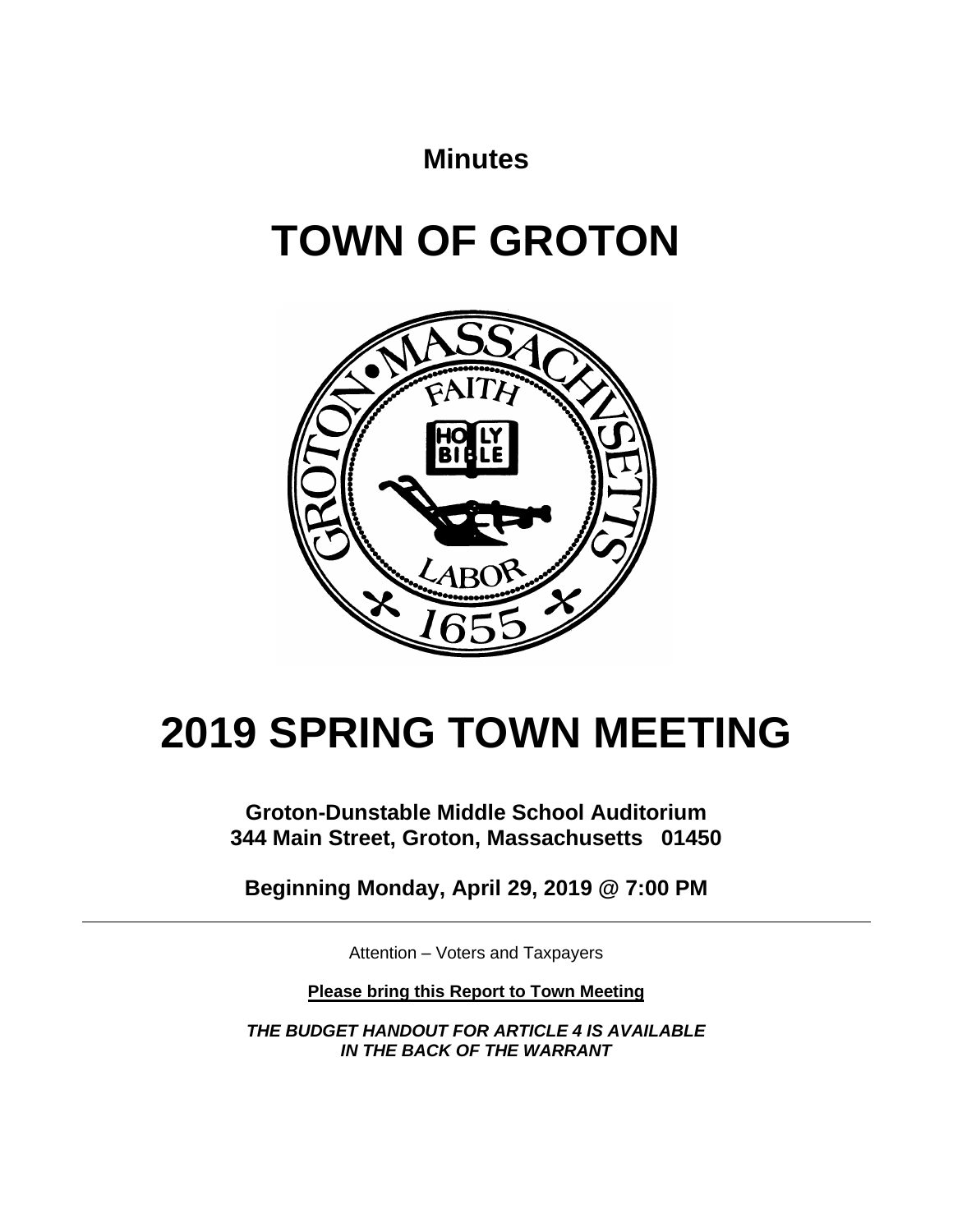

## **Town Meeting Access for Voters with Disabilities**

**Parking** – Universally accessible parking spaces are available in the parking lot in front of the Groton Dunstable Middle School South. There is a ramp providing access from the parking lot to the front door of the Middle School.

**Wheelchair Accessible & Companion Seating** – Wheelchair spaces, seating for people with mobility issues and companion seats are available in the center aisle on both sides of the auditorium.

**Sign Language** – A Sign Language Interpreter will be provided for the hearing impaired, upon request, at least one week prior to the meeting.

**Speaking at Town Meeting** – There will be volunteers available to bring hand-held microphones to voters who have mobility issues or cannot stand in line and wait at the microphones.

**Restrooms** – Accessible restrooms are available near the entrance to the auditorium.

**Transportation to Town Meeting** - The Council on Aging van will be available to Groton residents attending Town Meetings at no charge. All riders will be at the meeting prior to the start. However, the van will depart the school at 10 PM regardless of the status of the meeting. The van is wheelchair accessible. Your reservation can be made by calling the Senior Center at 978-448-1170. Seats will be filled on a first come, first serve basis.

**Questions or concerns** - If you or a member of your household has questions or would like to request a sign language interpreter, please contact the Select Board's Office at Town Hall at 978 448-1111 at least one week before the Town Meeting.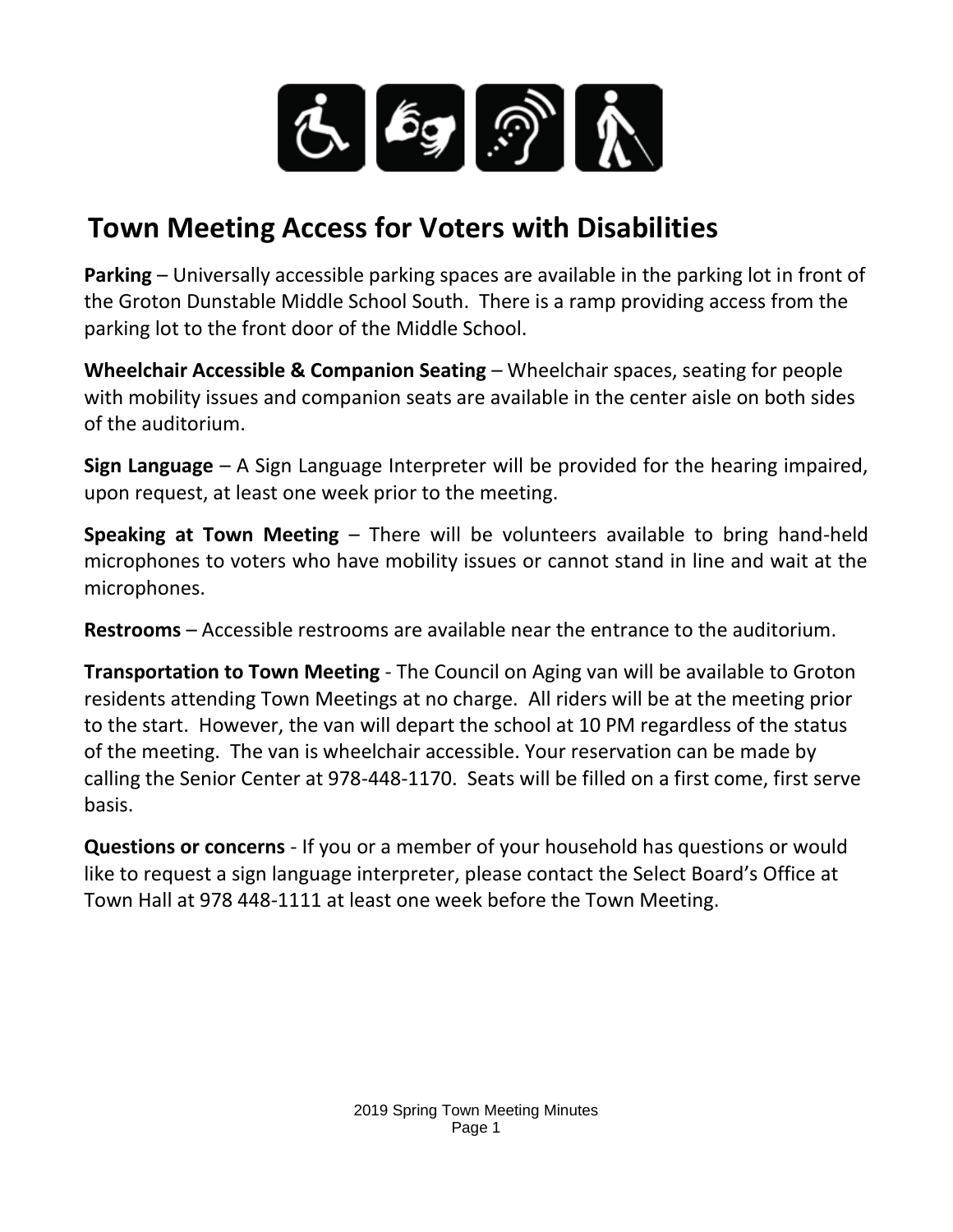### **SPRING TOWN MEETING MINUTES APRIL 29, 2019**

#### **Town Moderator: Deputy Moderator**

Jason Kauppi **Stuart Schulman** 

#### **Board of Selectmen: Finance Committee:**

Joshua Degen Gary Green, Chairman Alison Manugian, Vice-Chair Lorraine Leonard Barry Pease, Chair **David Manugian** John Giger **Arthur Prest** Becky Pine **Bud Robertson** 

#### **Town Manager:**

Mark W. Haddad **Town Clerk:** Dawn Dunbar, Executive Assistant Michael Bouchard

Scott Whitefield

**The meeting was called to order at 7:00 PM. Mr. Jason Kauppi presided as Moderator. There is no quorum requirement. 148 attendees were present at 7:00. Later in the first session of the meeting, 344 voters were in attendance.** 

**Mr. Kauppi explained the role of the Moderator at Town Meeting. He also explained how attendees would be voting at the meeting. He then asked for a moment of silence in memory of recent passings in the Groton community.**

**Announcements regarding the Annual Town election to be held May 21, and a Candidates Night to be held May 14 at 7:30 PM at the Performing Arts Center were made.** 

**Destination Imagination team member Middle School Students led the Meeting in a Pledge of Allegiance. These students are members of the Bilge Busters and Team Unununium (oo-newnew-nee-um), two Destination Imagination teams from Groton-Dunstable who have advanced to participate in the Global Finals tournament in Kansas City next month. There they will compete against teams from across the US and more than 15 other countries.**

**The Meeting unanimously consented to appoint Stuart Schulman as Deputy Moderator. Town Clerk Michael Bouchard administered the oath of office.** 

**A MOTION** was offered by Michelle Collette to limit debate to three minutes, expect for the main proponents and opponents of an article who are to be allowed 7 minutes and at the discretion of the moderator.

**Moved and Seconded Quantum of vote**: 2/3rds Majority **Vote**: Passed by a 2/3 Majority

**The Moderator deemed that the warrant was duly posted and asked for a motion to waive the reading of the warrant. The motion was seconded and passed by a unanimous vote.**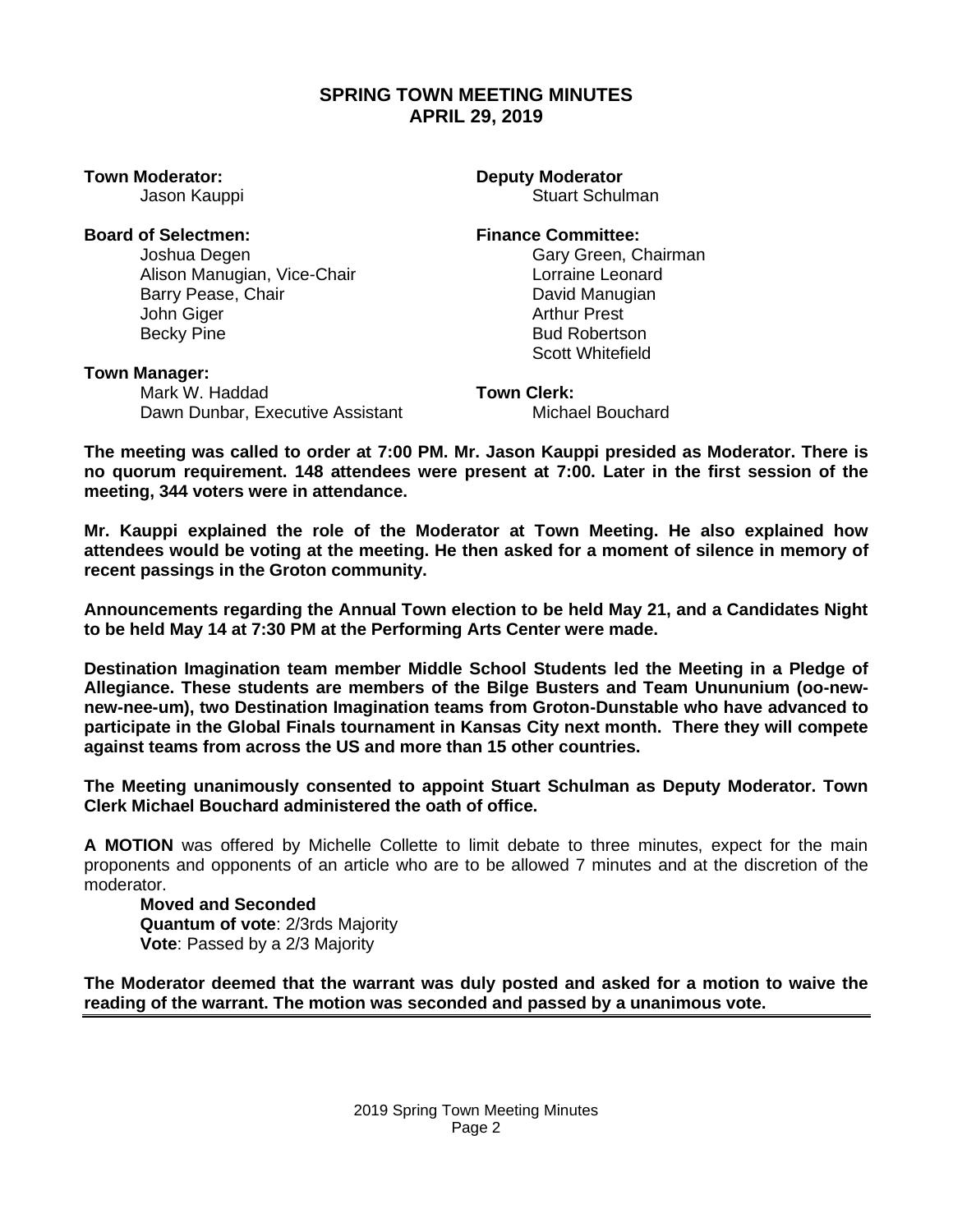### **SPRING TOWN MEETING MINUTES APRIL 29, 2019 ELECTION WARRANT**

Middlesex, ss. Commonwealth of Massachusetts To any Constable in the Town of Groton

Greetings:

In the name of the Commonwealth of Massachusetts, you are hereby required to notify and warn said inhabitants of the Town of Groton qualified to vote on Town affairs to assemble in the Groton-Dunstable Middle School Auditorium in said Town on Monday, the twenty-ninth day of April, 2019 at Seven O'clock in the evening, to consider all business other than the election of Town Officers and on the twenty-first day of May, 2019 at an adjourned session thereof to give their ballots for:

| Vote for One | <b>Board of Assessors</b>                  | 3 Years |
|--------------|--------------------------------------------|---------|
| Vote for One | Board of Health                            | 3 Years |
| Vote for Two | Select Board                               | 3 Years |
| Vote for One | <b>Commissioner of Trust Funds</b>         | 3 Years |
| Vote for Two | Groton-Dunstable Regional School Committee | 3 Years |
| Vote for One | <b>Groton Electric Light Commission</b>    | 3 Years |
| Vote for Two | <b>Park Commission</b>                     | 3 Years |
| Vote for One | <b>Park Commission</b>                     | 1 Year  |
| Vote for Two | <b>Planning Board</b>                      | 3 Years |
| Vote for One | <b>Planning Board</b>                      | 1 Year  |
| Vote for One | <b>Sewer Commission</b>                    | 3 Years |
| Vote for Two | Trustees of the Groton Public Library      | 3 Years |
| Vote for One | <b>Water Commission</b>                    | 3 Years |
| Vote for One | <b>Groton Housing Authority</b>            | 5 Years |

### **QUESTION 1:**

Shall the Town of Groton be allowed to exempt from the provisions of Proposition two and one‐half, so-called, the amounts required to pay for the bonds issued in order to renovate and reconstruct the Department of Public Works Facilities located at 600 Cow Pond Brook Road, Groton, MA? Yes No No District No No District No. 1996. In 1997, 1997, 1997, 1997, 1997, 1997, 1997, 1997, 1997, 1997, 199

### **QUESTION 2:**

Shall the Town of Groton be allowed to exempt from the provisions of Proposition two and one‐half, so-called, the amounts required to pay for the bonds issued in order to install a new roof on the Groton Public Library located at 99 Main Street, Groton, MA?

Yes \_\_\_\_\_\_\_ No \_\_\_\_\_\_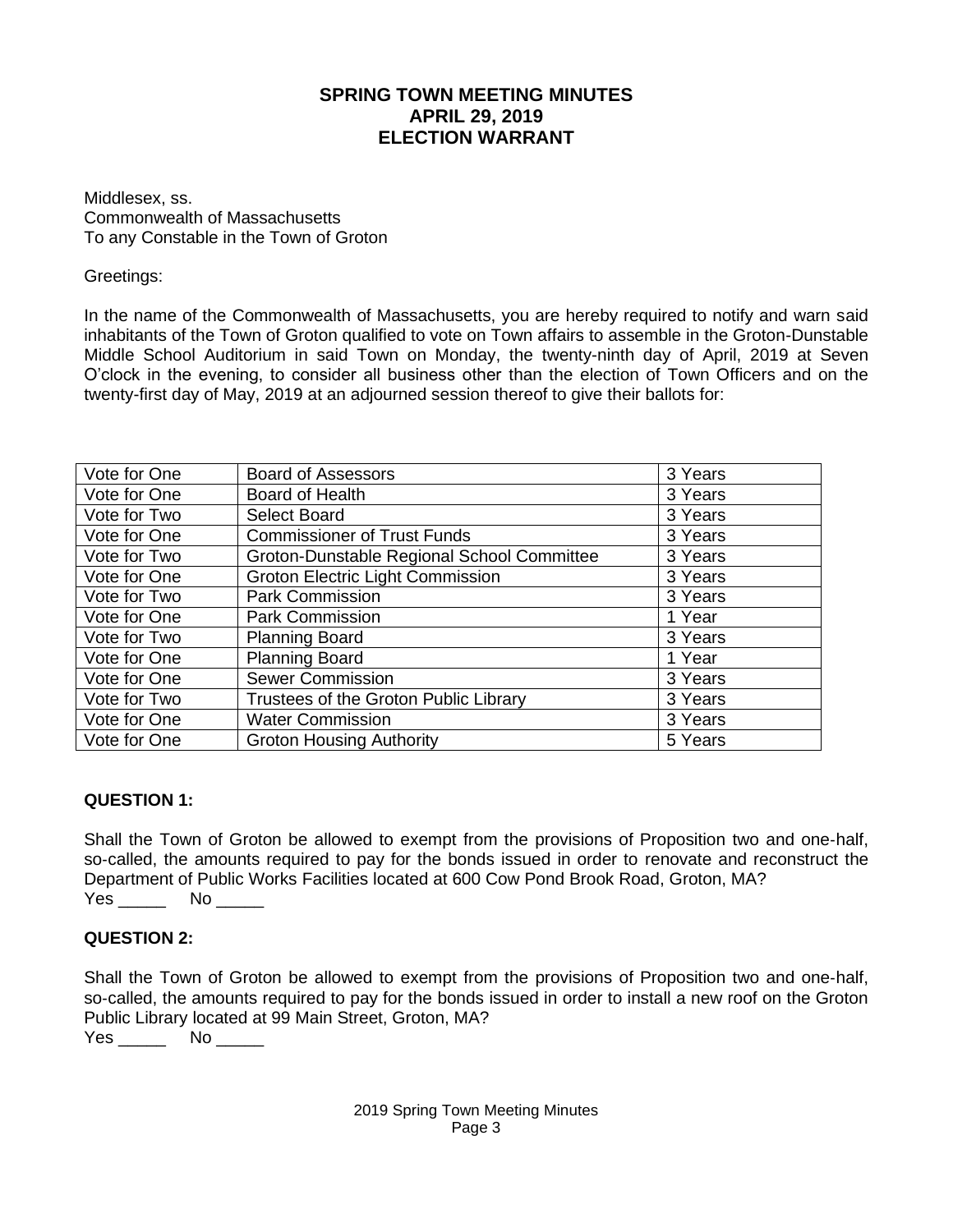#### *ARTICLE LISTINGS*

|                                        | _______________                                                                                  | <b>Action</b>             |
|----------------------------------------|--------------------------------------------------------------------------------------------------|---------------------------|
| <b>Article 1:</b>                      | <b>Hear Reports</b>                                                                              | Passed                    |
| <b>Article 2:</b>                      | <b>Elected Officials Compensation</b>                                                            | Passed                    |
| <b>Article 3:</b>                      | Wage and Classification Schedule                                                                 | Passed                    |
| <b>Article 4:</b>                      | Fiscal Year 2020 Annual Operating Budget                                                         |                           |
|                                        | Motion 1 General Government                                                                      | Passed                    |
|                                        | Motion 2 Land Use Departments                                                                    | Passed                    |
|                                        | Motion 3 Protection of People and Property                                                       | Passed                    |
|                                        | Motion 4 a.) Nashoba Valley Regional Technical High School                                       | Passed                    |
|                                        | Motion 4 b.) A Groton-Dunstable Regional School District - Operating \$\$                        | Passed                    |
|                                        | Motion 4 b.) B Groton-Dunstable Regional School District - Capital \$\$                          | Passed                    |
|                                        | Motion 5 Department of Public Works                                                              | Passed                    |
|                                        | Motion 6 Library and Citizen's Services                                                          | Passed                    |
|                                        | Motion 7 Debt Service                                                                            | Passed                    |
|                                        | Motion 8 Employee Benefits                                                                       | Passed                    |
|                                        | Motion 9 Water Enterprise                                                                        | Passed                    |
|                                        | Motion 10 Sewer Enterprise                                                                       | Passed                    |
|                                        | Motion 11 Local Cable Access Enterprise                                                          | Passed                    |
|                                        | Motion 12 Four Corners Sewer Enterprise                                                          | Passed                    |
|                                        | Motion 13 Electric Light                                                                         | Passed                    |
| <b>Article 5:</b>                      | Appropriate FY 2020 Contribution to the OPEB Trust Fund                                          | Passed                    |
| <b>Article 6:</b>                      | Fiscal Year 2020 Capital Budget                                                                  | Passed                    |
| <b>Article 7:</b>                      | Renovation and Upgrade - DPW Facilities                                                          | Passed                    |
| <b>Article 8:</b><br><b>Article 9:</b> | <b>Library Roof</b>                                                                              | Passed<br>Passed          |
| Article 10:                            | Increase Local Room Occupancy Excise<br>Petition Legislature to Establish a Ticket Tax in Groton | Defeated                  |
| Article 11:                            | <b>Community Preservation Funding Accounts</b>                                                   | Passed                    |
| Article 12:                            | <b>Community Preservation Funding Recommendations</b>                                            | Passed                    |
| Article 13:                            | Nashoba Valley Tech Roof and Window Project Approval                                             | Passed                    |
| Article 14:                            | Operational Funding for the Prescott School                                                      | Passed                    |
| Article 15:                            | Provide Funding for Accessibility Improvements                                                   | Passed                    |
| Article 16:                            | Maintenance of James Brook                                                                       | Passed                    |
| Article 17:                            | Amend General Bylaws to Adopt the Stretch Code                                                   | Passed                    |
| <b>Article 18:</b>                     | Amend Zoning Bylaw - Off-Site Off-Street Parking                                                 | Passed                    |
| Article 19:                            | Amend Zoning Bylaw - Housekeeping Changes                                                        | Passed                    |
| Article 20:                            | Agreement - Forestry Activity                                                                    | Passed                    |
| Article 21:                            | Amend General Bylaws - Discharge of Water onto a Public Way                                      | Passed                    |
| Article 22:                            | Petition General Court for Additional Liquor Licenses                                            | Passed                    |
| Article 23:                            | Amend Chapter 198 - Stormwater Management                                                        | Passed                    |
| <b>Article 24:</b>                     | <b>Revote Groton Charter</b>                                                                     | Indefinitely<br>Postponed |
| Article 25:                            | Citizens' Petition - Town Center Overlay District                                                | Passed                    |
| Article 26:                            | Citizens' Petition - Use Conservation Land for Drainage                                          | Passed as<br>amended      |
| <b>CONSENT AGENDA</b>                  | Articles 27 through 36                                                                           | <b>Passed</b>             |
| Article 27:                            | <b>Current Year Line Item Transfers</b>                                                          |                           |
| Article 28:                            | Appropriate Money to Offset the Snow and Ice Deficit                                             |                           |
| Article 29:                            | Transfer Money within the Water Enterprise Fund                                                  |                           |
| Article 30:                            | Transfer Money within the Sewer Enterprise Fund                                                  |                           |
| Article 31:                            | Transfer Money within the Cable Enterprise Fund                                                  |                           |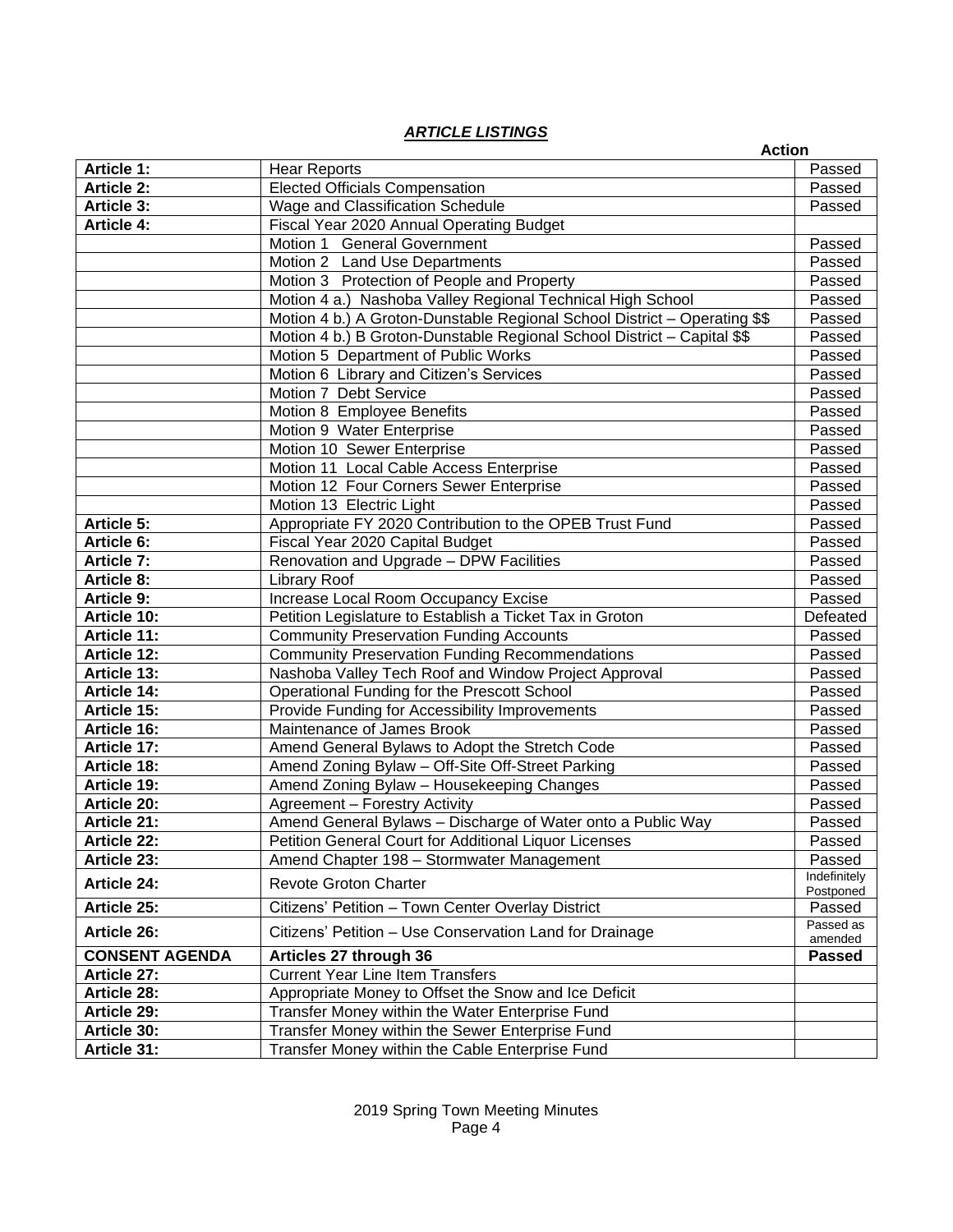| Article 32:                                                                | <b>Prior Year Bills</b>                                                    |          |  |  |
|----------------------------------------------------------------------------|----------------------------------------------------------------------------|----------|--|--|
| <b>Article 33:</b>                                                         | Debt Service for Surrenden Farms                                           |          |  |  |
| <b>Article 34:</b>                                                         | Establishing Limits for the Various Revolving Funds                        |          |  |  |
| Article 35:                                                                | Accept Law Increasing Real Estate Tax Exemption                            |          |  |  |
| Accept Provisions of M.G.L., c. 59, §5<br>Article 36:                      |                                                                            |          |  |  |
|                                                                            |                                                                            |          |  |  |
| Budget Report of the Town Manager and Finance Committee to Town<br>Meeting |                                                                            |          |  |  |
|                                                                            | Appendix A - Fiscal Year 2019 Proposed Operating Budget                    | Appendix |  |  |
|                                                                            | Appendix B - Fiscal Year 2019 Wage and Classification Schedule<br>Appendix |          |  |  |

--------------------------------------------------------------------------------------------------------------------------------------------

#### *ARTICLE 1: HEAR REPORTS*

To see if the Town will vote to hear and act on the report of the Select Board and other Town Officers and Committees, or to take any other action relative thereto.

#### *SELECT BOARD*

#### **Select Board:** *Recommended Unanimously* **Finance Committee:** *No Position*

**Summary:** *To hear reports of Town Boards, Committees and Commissions and to accept the annual report and other reports that may be presented to Town Meeting.*

#### **Mover: Rebecca Pine**

**MOTION:** I move that the Town's 2018 Annual report be accepted and placed in the permanent records of the Town

**Moved and Seconded Quantum of Town Meeting Vote: Majority Vote on Article 1 – Main Motion: Passed by Unanimous Vote**

#### *ARTICLE 2: ELECTED OFFICIALS' COMPENSATION*

To see if the Town will vote to allow the following compensation for the following elected officials: Town Clerk - \$88,430; Town Moderator - \$65; for the ensuing year, or to take any other action relative thereto.

\_\_\_\_\_\_\_\_\_\_\_\_\_\_\_\_\_\_\_\_\_\_\_\_\_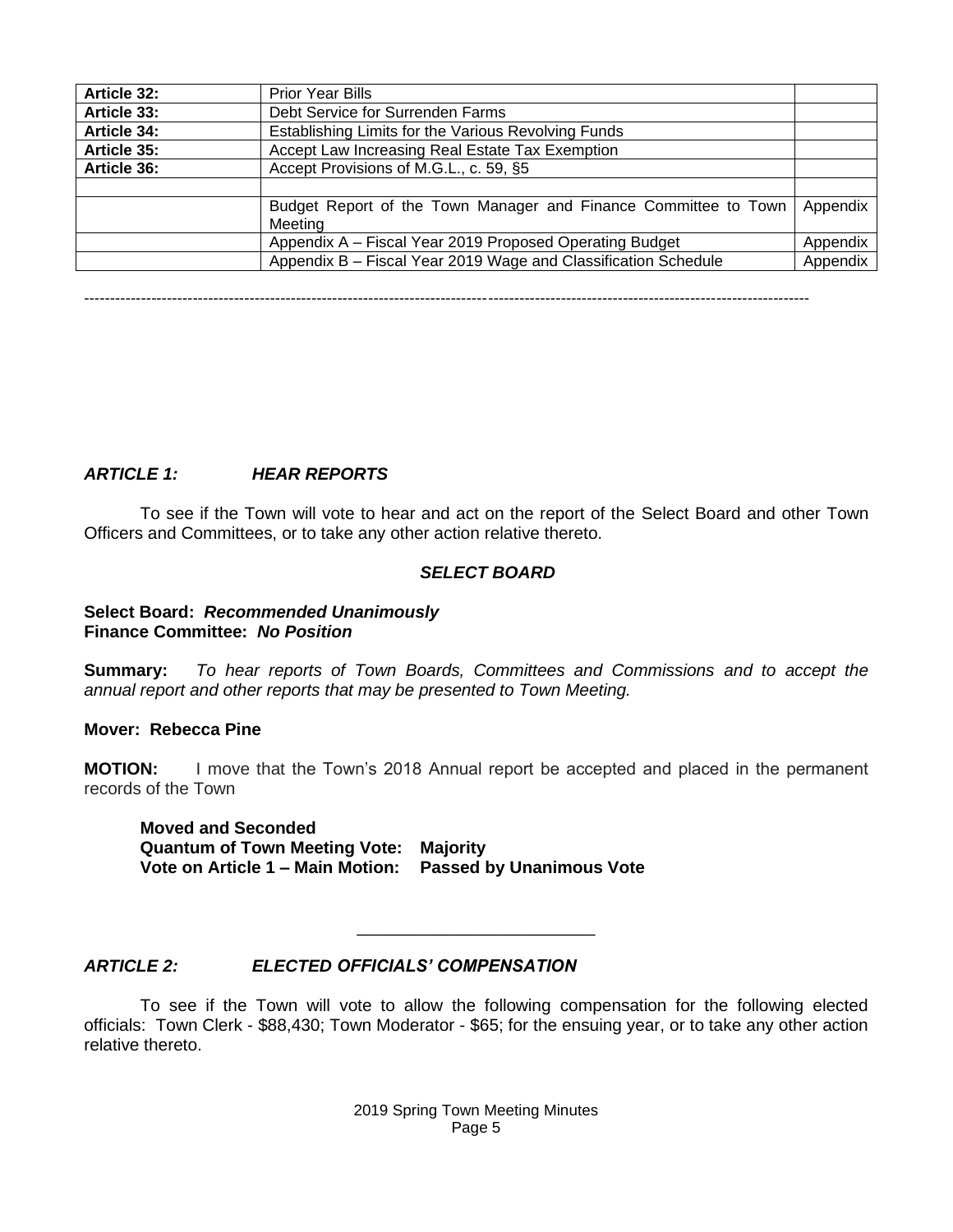#### *SELECT BOARD*

#### **Select Board:** *Recommended Unanimously* **Finance Committee:** *Recommended Unanimously*

**Summary:** *To provide compensation for elected officials as proposed by the Town Manager.*

#### **Mover: John Giger**

**MOTION:** I move that the following compensation be set for the following elected officials for the ensuing year:

Town Clerk \$88,430 Town Moderator \$ 65

for the ensuing year.

**Moved and Seconded Quantum of Town Meeting Vote: Majority Vote on Article 2 – Main Motion: Passed by Unanimous Vote**

#### *ARTICLE 3: WAGE AND CLASSIFICATION SCHEDULE*

To see if the Town will vote to amend and adopt for Fiscal Year 2020 the Town of Groton Wage and Classification schedule as shown in Appendix B of this Warrant, or to take any other action relative thereto.

\_\_\_\_\_\_\_\_\_\_\_\_\_\_\_\_\_\_\_\_\_\_\_\_\_

#### *SELECT BOARD TOWN MANAGER*

#### **Select Board:** *Recommended Unanimously* **Finance Committee:** *Recommended Unanimously*

**Summary:** *The purpose of this Article is to set the wage and classification schedule for the three (3) employees covered by the Personnel Bylaw. Under the policy of the Select Board, these employees receive the same benefits as contained in the Town Supervisors' Union Contract. These employees will receive a two (2) percent cost of living adjustment in Fiscal Year 2020.*

#### **Mover: Joshua Degen**

**MOTION:** I move that the Town of Groton Wage and Classification Schedule be amended and adopted for Fiscal Year 2020 as printed in Appendix B of the Warrant for the 2019 Spring Town Meeting.

#### **Moved and Seconded**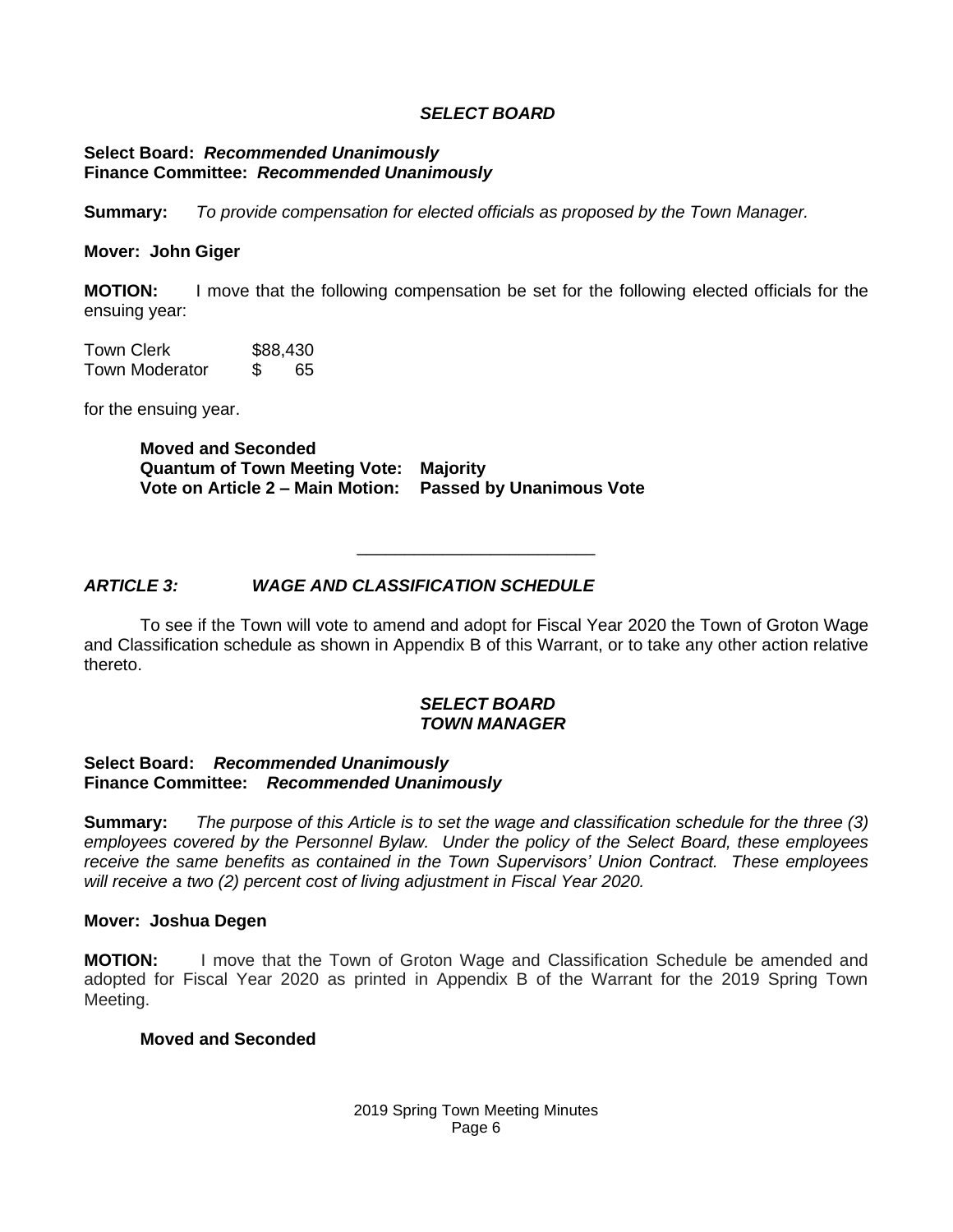**Quantum of Town Meeting Vote: Majority Vote on Article 3 – Main Motion: Passed by Unanimous Vote**

#### *ARTICLE 4: FISCAL YEAR 2020 ANNUAL OPERATING BUDGET*

To see if the Town will vote to raise and appropriate, transfer from available funds, and/or borrow pursuant to any applicable statute, a sum or sums of money as may be necessary to defray the expenses of the Town for the next fiscal year (2020), and act upon the budget of the Finance Committee, or to take any other action relative thereto.

\_\_\_\_\_\_\_\_\_\_\_\_\_\_\_\_\_\_\_\_\_\_\_\_\_

#### *FINANCE COMMITTEE SELECT BOARD TOWN MANAGER*

#### **Select Board:** *Recommended (3 In Favor, 2 Against – Degen, Pine)* **Finance Committee:** *Recommended Unanimously*

**Summary:** *In accordance with Section 6 of the Town Charter, the Finance Committee conducts its annual budget process by receiving the Town Manager's proposed balanced budget on or before December 31st; meeting with department heads and boards; holding public budget hearings in preparation for issuing its recommendations to Town Meeting; and presenting its budget recommendations at the Spring Town Meeting. The budget handout for this Article is contained in Appendix A of this Warrant. Please also see the Finance Committee's and Town Manager's Report which includes the Finance Committee's and Select Board's recommendations*.

#### **MOTION 1: GENERAL GOVERNMENT MOTION MOVER SAMPLE STATES AND MOVER TO MOTION OF STATES AND MOTION MOTION CONTROL**

**MOTION:** I move that Two Million Eighty Six Thousand One Hundred and Three Dollars (\$2,086,103) be hereby appropriated for General Government as represented by lines 1000 through 1182 in Appendix A of the Warrant; each line item to be considered as a separate appropriation for the purposes voted; and to meet this appropriation, the sum of \$15,126 be transferred from the Excess and Deficiency Fund (Free Cash) and the sum of \$2,070,977 be raised from the Fiscal Year 2020 Tax Levy and other general revenues of the Town.

#### **Moved and Seconded Quantum of Town Meeting Vote: Majority**

#### **Discussion:**

- Discussion centered on the Groton-Dunstable Regional School District's use of \$308,000 in Excess and Deficiency Funds to fund part of the District's budget. This use of "one-time" funds for operating expense did result in a lower assessment in FY2020 to the Groton and Dunstable municipalities, but depletes the District's E&D account.
- Mr. Degen favored the District not to use those finds, but rather that the Town ask for an override. He believes a large override will be necessary in FY2021 to fund the District's assessment. He would rather have two smaller overrides (in FY2020 and FY2021) than one larger (in FY2021).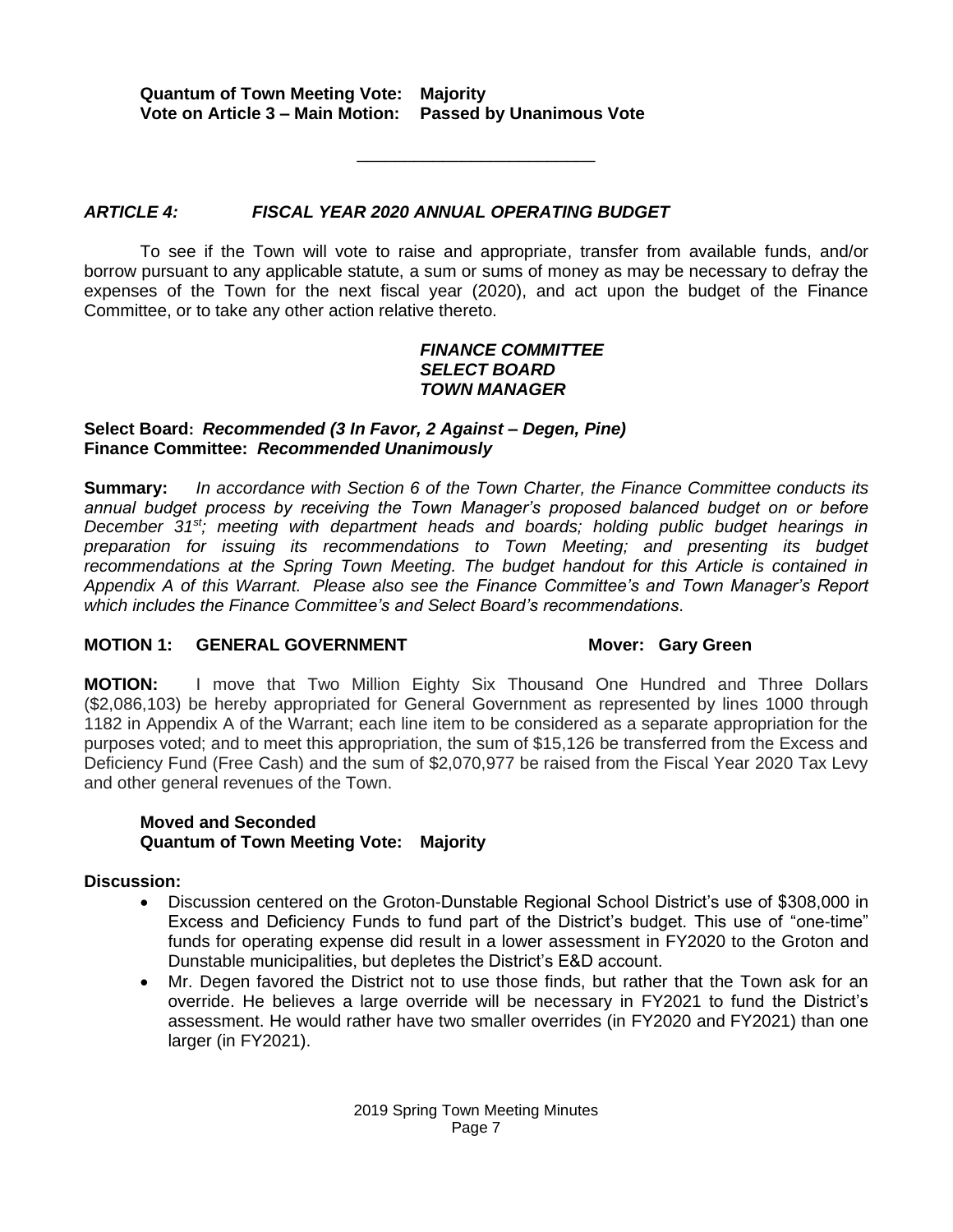• Mr. Robertson and Mr. Green presented a counter argument that any potential override in FY2021 is an unknown quantity right now. There appears to be a major financial challenge with this issue in FY2021, but there may be other ways to address it. They were in favor of the budget as proposed.

**MOTION to Move the Question Moved and Seconded Quantum: 2/3rds Majority Vote on Motion to Move the Question: Passed by 2/3rds Majority Vote**

**Vote on Article 4 – Motion 1: Passed by Majority Vote**

**+++++**

### **MOTION 2: LAND USE DEPARTMENTS Mover: Lorraine Leonard**

**MOTION:** I move that Four Hundred Fifty Thousand Three Hundred Sixty One Dollars (\$450,361) be hereby appropriated for Land Use Departments as represented by lines 1200 through 1281 in Appendix A of the Warrant; each line item to be considered as a separate appropriation for the purposes voted; and to meet this appropriation, the sum of \$4,386 be transferred from the Excess and Deficiency Fund (Free Cash) and the sum of \$445,975 be raised from the Fiscal Year 2020 Tax Levy and other general revenues of the Town.

**Moved and Seconded Quantum of Town Meeting Vote: Majority Vote on Article 4 – Motion 2: Passed by Majority Vote**

#### **+++++**

#### **MOTION 3: PROTECTION OF PERSONS & PROPERTY Mover: Scott Whitefield**

**MOTION:** I move that Four Million, Three Hundred Fifty Eight Thousand Forty One Dollars (\$4,358,041) be appropriated for Protection of Persons and Property as represented by lines 1300 through 1372 in Appendix A of the Warrant; each line item to be considered as a separate appropriation for the purposes voted; and to meet this appropriation, the sum of \$5,597 be transferred from the Excess and Deficiency Fund (Free Cash), the sum of \$300,000 be appropriated from Fire & Emergency Medical Services Emergency Medical Services Receipts Reserved and the sum of \$4,052,444 be raised from the Fiscal Year 2020 Tax Levy and other general revenues of the Town.

#### **Moved and Seconded Quantum of Town Meeting Vote: Majority**

#### **Discussion:**

• Ms. Pine spoke in opposition to this section of the budget due to the inclusion of two new firefighters, citing that the Department has gone from 5 members to 9 members in less than a year. The recent report of the Fire Department Study Task Force argued against the addition of members because it believed the benefits of 24 x 7 coverage were not justified by the expense. Ms. Pine stated that the Groton EMS level allowed Basic Life Support, but that Advanced Life Support is needed from other communities, even if 24 x 7 support was available.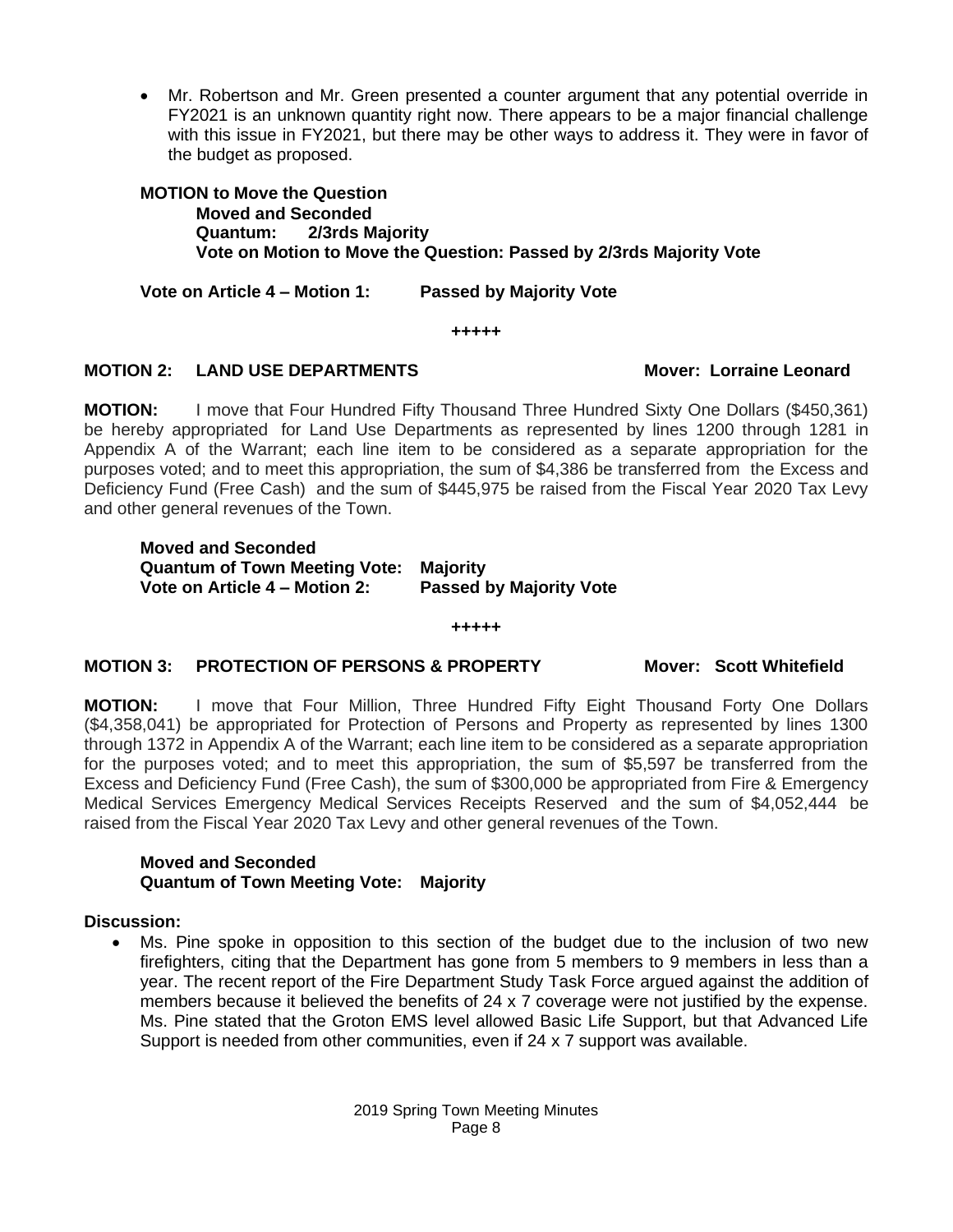- Mr. Giger wanted to be sure that it was known that Groton EMS will respond to ALS calls. BLS services often make a big difference if applied in a timely manner before ALS arrives. Mr. Giger encouraged members to follow the guidance of the fire chief.
- Further discussion that adding members to the fire department was not about moving away from the call firefighter model. Nationwide, Call Departments have been having a hard time with adequate staffing. Groton is seeing the same trend. Call members have day jobs and are feeling increased pressures trying to maintain and respond to off-hours fire calls. With fewer call members, more burden is placed on those who remain. Adding full time embers relieves some of the pressure and helps improve response times. It helps the force stabilize.
- Chief McCurdy thanked all the call firefighters on the department. He stated that in his years of service, he has seen other departments undergo similar changes. He stated this is not about the numbers, but about managing a number of issues that, if not addressed, would likely result in crisis.

#### **MOTION to Move the Question Moved and Seconded Quantum: 2/3rds Majority Vote on Motion to Move the Question: Passed by 2/3rds Majority Vote**

**Vote on Article 4 – Motion 3: Passed by Majority Vote**

**+++++**

#### **MOTION 4: SCHOOLS Mover: Bud Robertson**

#### **a.) Nashoba Valley Regional Technical High School**

**MOTION:** I move that the sum of Seven Hundred Twenty-Eight Thousand Eight Hundred and Two Dollars (\$728,802) be raised and appropriated from the Fiscal Year 2020 Tax Levy and other general revenues of the Town for the Nashoba Valley Regional Technical High School as represented by line 1400 in Appendix A of the Warrant.

**Moved and Seconded Quantum of Town Meeting Vote: Majority Vote on Article 4 – Motion 4 a.): Passed by Unanimous Vote**

#### **+++++**

#### **b.)** Groton Dunstable Regional School District Mover: Bud Robertson

**MOTION A:** I move that the sum of Twenty-Two Million, Sixty-Three Thousand, Two Hundred Fifty-Six Dollars (\$22,063,256) be hereby raised and appropriated from the Fiscal Year 2020 Tax Levy and other general revenues of the Town for the Groton Dunstable Regional School District as represented by lines 1410 through 1413 as shown in Appendix A of the Warrant.

**Moved and Seconded Quantum of Town Meeting Vote: Majority Vote on Article 4 – Motion 4 b.) A: Passed by Majority Vote**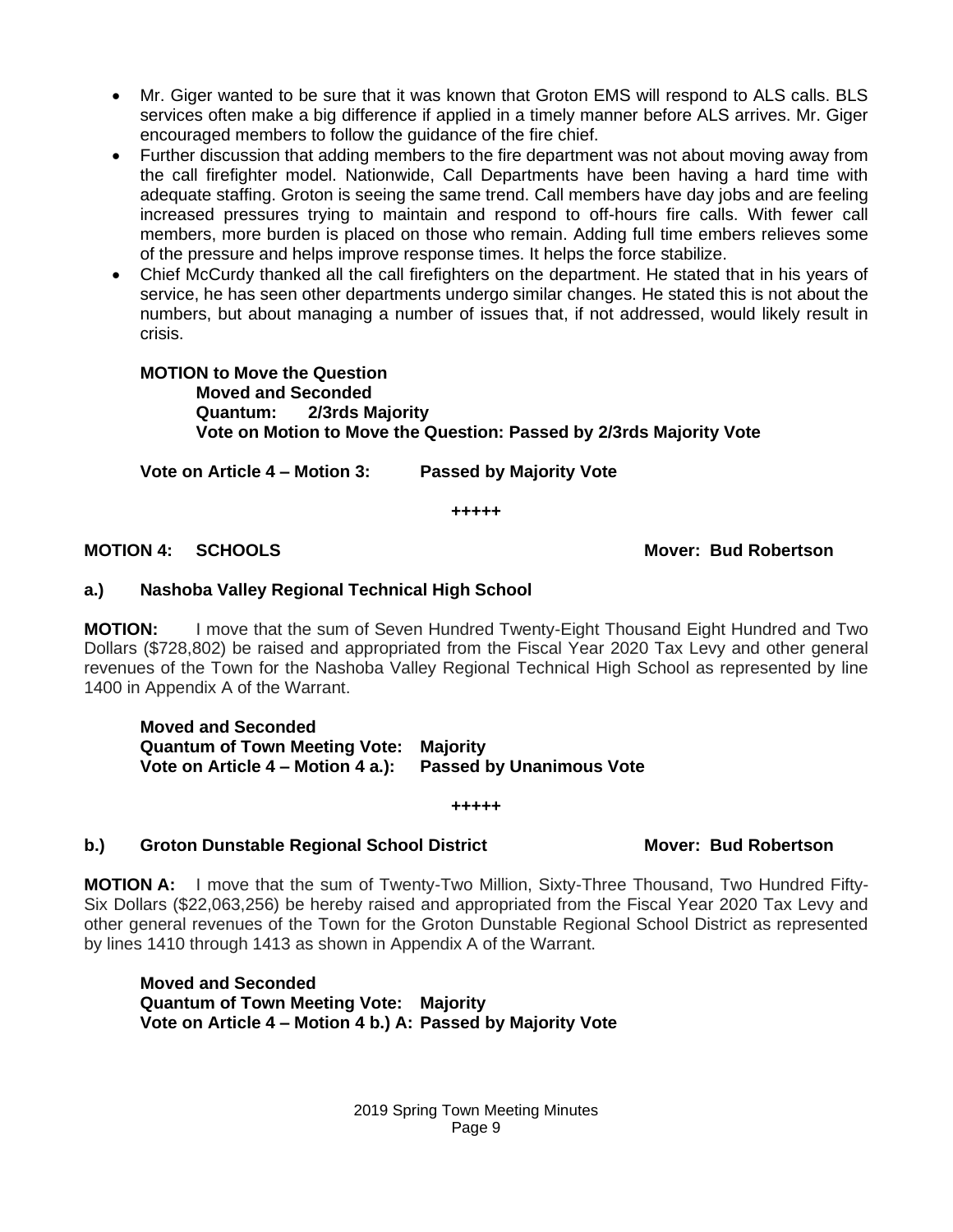**MOTION B:** I move that the sum of Four Hundred Seventy-Nine Thousand Twelve Dollars (\$479,012) be hereby transferred from the Groton Dunstable Regional School District Capital Stabilization Fund to the Groton Dunstable Regional School District to pay for the capital assessment from said School District as represented by line 1414 in Appendix A of the Warrant.

**Moved and Seconded Quantum of Town Meeting Vote: Majority Vote on Article 4 – Motion 4 b.) B: Passed by Majority Vote**

#### **+++++**

#### **MOTION 5: DEPARTMENT OF PUBLIC WORKS MOTION 5: David Manugian**

**MOTION:** I move that Two Million Two Hundred Thirty Seven Thousand Seven Hundred Twenty Two Dollars (\$2,237,722) be hereby appropriated for the Department of Public Works as represented by lines 1500 through 1561 as shown in Appendix A of the Warrant; each line item to be considered as a separate appropriation for the purposes voted; and to meet this appropriation, \$3,988 be transferred from the Excess and Deficiency Fund (Free Cash) and \$2,233,734 be raised from the Fiscal Year 2020 Tax Levy and other general revenues of the Town.

**Moved and Seconded Quantum of Town Meeting Vote: Majority Vote on Article 4 – Motion 5: Passed by Unanimous Vote**

#### **+++++**

#### **MOTION 6: LIBRARY AND CITIZEN'S SERVICES Mover: Art Prest**

**MOTION:** I move that the sum of One Million Six Hundred Seventy Four Thousand Five Hundred Seventy Two Dollars (\$1,674,572) be hereby appropriated for Library and Citizen's Services as represented by lines 1600 through 1703 as shown in Appendix A of the Warrant; each line item to be considered as a separate appropriation for the purposes voted; and to meet this appropriation, the sum of \$4,046 be transferred from the Excess and Deficiency Fund (Free Cash) and \$1,670,526 be raised from the Fiscal Year 2020 Tax Levy and other general revenues of the Town

**Moved and Seconded Quantum of Town Meeting Vote: Majority Vote on Article 4 – Motion 6: Passed by Unanimous Vote**

**+++++**

#### **MOTION 7: DEBT SERVICE Mover: Bud Robertson**

**MOTION:** I move that One Million Six Hundred and Seven Thousand Two Hundred Fifty Nine Dollars (\$1,607,259) be hereby appropriated for Debt Service as represented by lines 2000 through 2007 in Appendix A of the Warrant; each line item to be considered as a separate appropriation for the purposes voted; and to meet this appropriation the sum of \$98,714 be transferred from the Excess and

#### **+++++**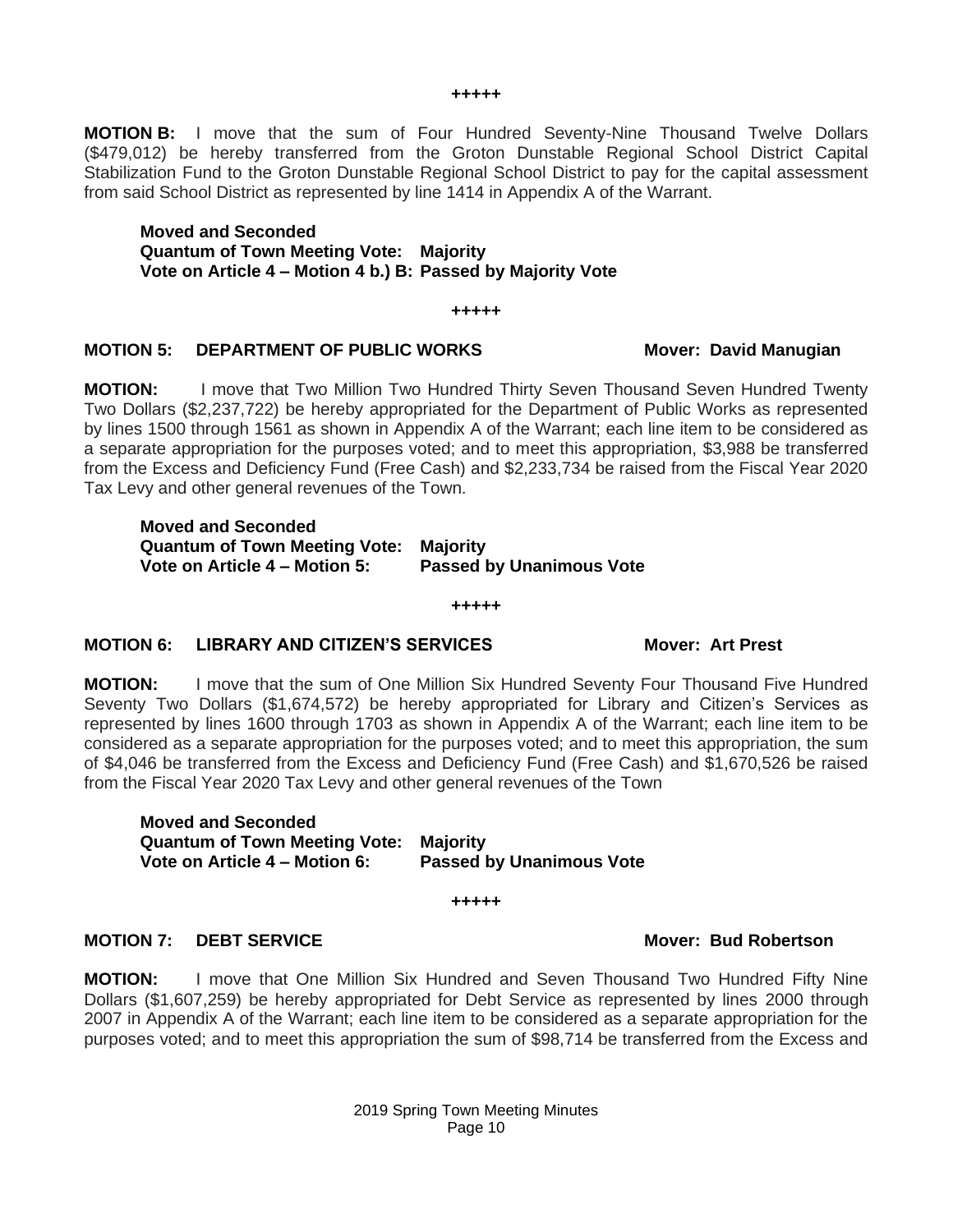Deficiency Fund (Free Cash) and the sum of \$1,508,545 be raised from the Fiscal Year 2020 Tax Levy and other general revenues of the Town.

**Moved and Seconded Quantum of Town Meeting Vote: Majority Passed by Unanimous Vote** 

**+++++**

#### **MOTION 8: EMPLOYEE BENEFITS Mover: Lorraine Leonard**

**MOTION:** I move that the sum of Four Million Thirty-Six Thousand One Hundred Six Dollars (\$4,036,106) be raised and appropriated for Employee Benefits as represented by lines 3000 through 3012 in Appendix A of the Warrant; each line item to be considered as a separate appropriation for the purposes voted.

**Moved and Seconded Quantum of Town Meeting Vote: Majority Vote on Article 4 – Motion 8: Passed by Unanimous Vote**

**+++++**

#### **MOTION 9: WATER ENTERPRISE MOTION 9: WATER ENTERPRISE**

**MOTION:** I move that One Million Two Hundred Sixty Two Thousand Two Hundred Nineteen Dollars (\$1,262,219) be appropriated to be spent by the Groton Water Commission to defray all operating expenses, interest charges, and principal payments on bonds outstanding as they accrue and any reimbursement to the Town of the Groton Water Enterprise Fund as represented in the Water Enterprise Budget in Appendix A of the Warrant; each line item to be considered as a separate appropriation for the purposes voted.; and to meet this appropriation, the sum of \$75,000 be hereby transferred from the Water Enterprise Excess and Deficiency Fund, the sum of \$1,036,977 be appropriated from Water Rates and Fees and the sum of \$150,242 in the Town's General Fund Operating Budget be raised and appropriated to be allocated to the Water Enterprise for Fiscal Year 2020.

**Moved and Seconded Quantum of Town Meeting Vote: Majority Vote on Article 4 – Motion 9: Passed by Unanimous Vote**

#### **MOTION 10: SEWER ENTERPRISE Mover: David Manugian**

**MOTION:** I move that Seven Hundred Twenty Five Thousand Four Hundred and Eight Dollars (\$725,408) be hereby appropriated for the Groton Sewer Commission to expend to defray all operating expenses, interest charges, and principal payments on bonds outstanding as they accrue and any reimbursement to the Town for the Groton Sewer Enterprise Fund as represented in Appendix A of the Warrant; each line item to be considered as a separate appropriation for the purposes voted; and to meet this appropriation, the sum of \$71,518 be hereby transferred from Sewer Enterprise Excess and

**+++++**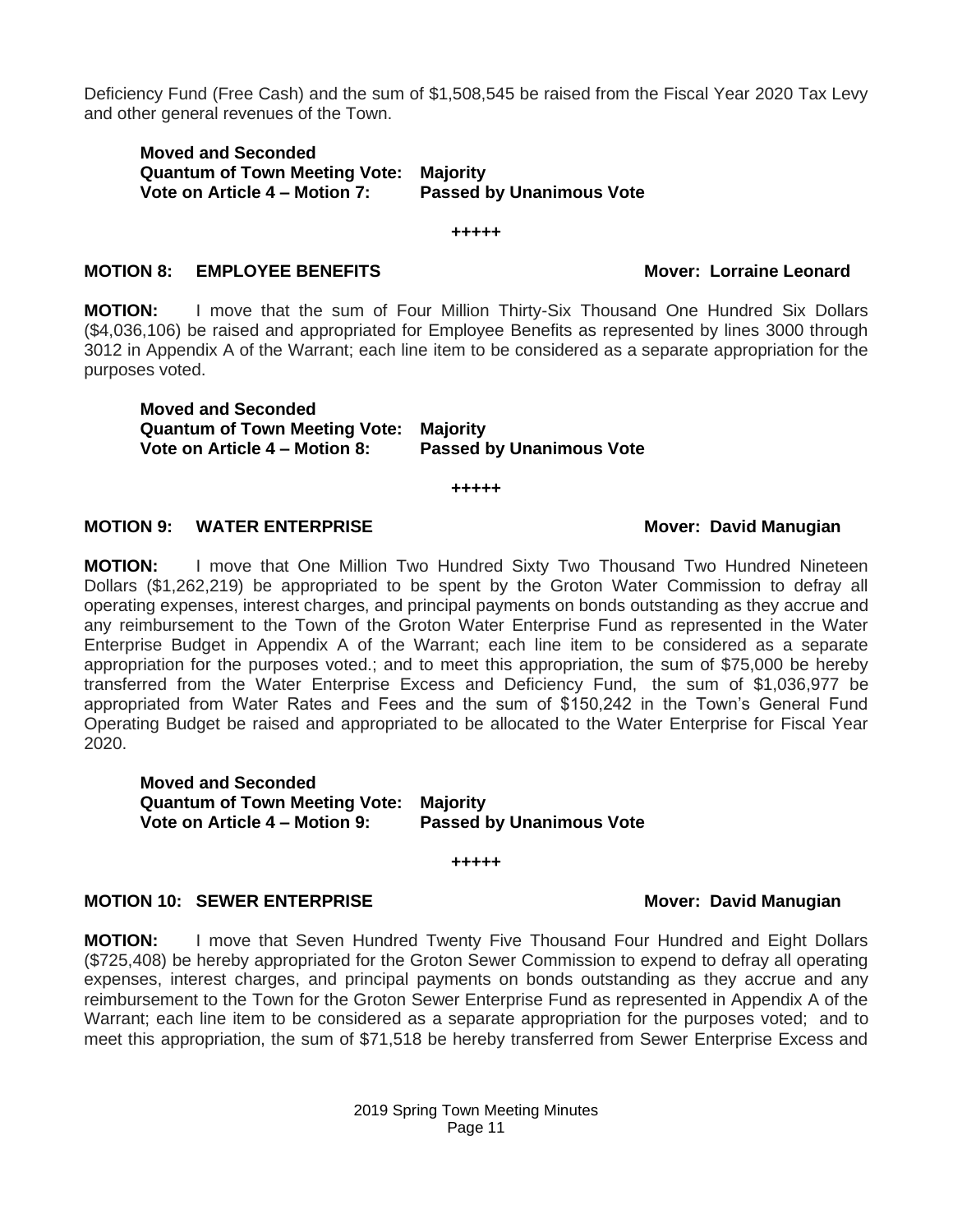Deficiency, the sum of \$626,273 be appropriated from Sewer Rates and Fees and, and the sum of \$27,617 be raised and appropriated in the General Fund Operating Budget to be allocated to the Sewer Enterprise for Fiscal Year 2020..

**Moved and Seconded Quantum of Town Meeting Vote: Majority Vote on Article 4 – Motion 10: Passed by Unanimous Vote**

**+++++**

#### **MOTION 11: LOCAL ACCESS CABLE ENTERPRISE Mover: Colby Doody**

**MOTION:** I move that Two Hundred Eleven Thousand Seven Hundred Seventy Six Dollars (\$211,776) be hereby appropriated to be spent by the Cable Access Commission to defray all operating expenses and any reimbursements to the Town of the Local Access Cable Enterprise Fund as shown in Appendix A of the Warrant report; each line item to be considered as a separate appropriation for the purposes voted. and to meet this appropriation, the sum of \$153,347 be appropriated from Local Access Cable Fees and the sum of \$58,429 be raised and appropriated in the General Fund Operating Budget to be allocated to the Local Access Cable Enterprise for Fiscal Year 2020.

**Moved and Seconded Quantum of Town Meeting Vote: Majority Vote on Article 4 – Motion 11: Passed by Unanimous Vote**

**+++++**

#### **MOTION 12: FOUR CORNERS SEWER ENTERPRISE Mover: David Manugian**

**MOTION:** I move that the amount of \$20,618 be appropriated for a Fiscal Year 2020 Budget for the Four Corners Sewer Enterprise as shown in Appendix A of the Warrant report

**Moved and Seconded Quantum of Town Meeting Vote: Majority Vote on Article 4 – Motion 12: Passed by Unanimous Vote**

**+++++**

### **MOTION 13: ELECTRIC LIGHT Mover: Scott Whitefield**

**MOTION:** I move that the income from sales of electricity to private customers or for electricity supplied to municipal buildings, together with receipts from jobbing accounts, be appropriated for the Groton Electric Light Department, the whole to be expended by the Manager of the Groton Electric Light Department under the direction and control of the Groton Board of Electric Light Commissioners, for expenses of the Department for Fiscal Year 2020, as defined in Section 57 of Chapter 164 of the Mass. General Laws, and that, if said sum and said income shall exceed said expense for said year, such excess shall be transferred to the construction fund of said plant and appropriated and used for such additions thereto as may thereafter be authorized by the Groton Board of Electric Light Commissioners.

> 2019 Spring Town Meeting Minutes Page 12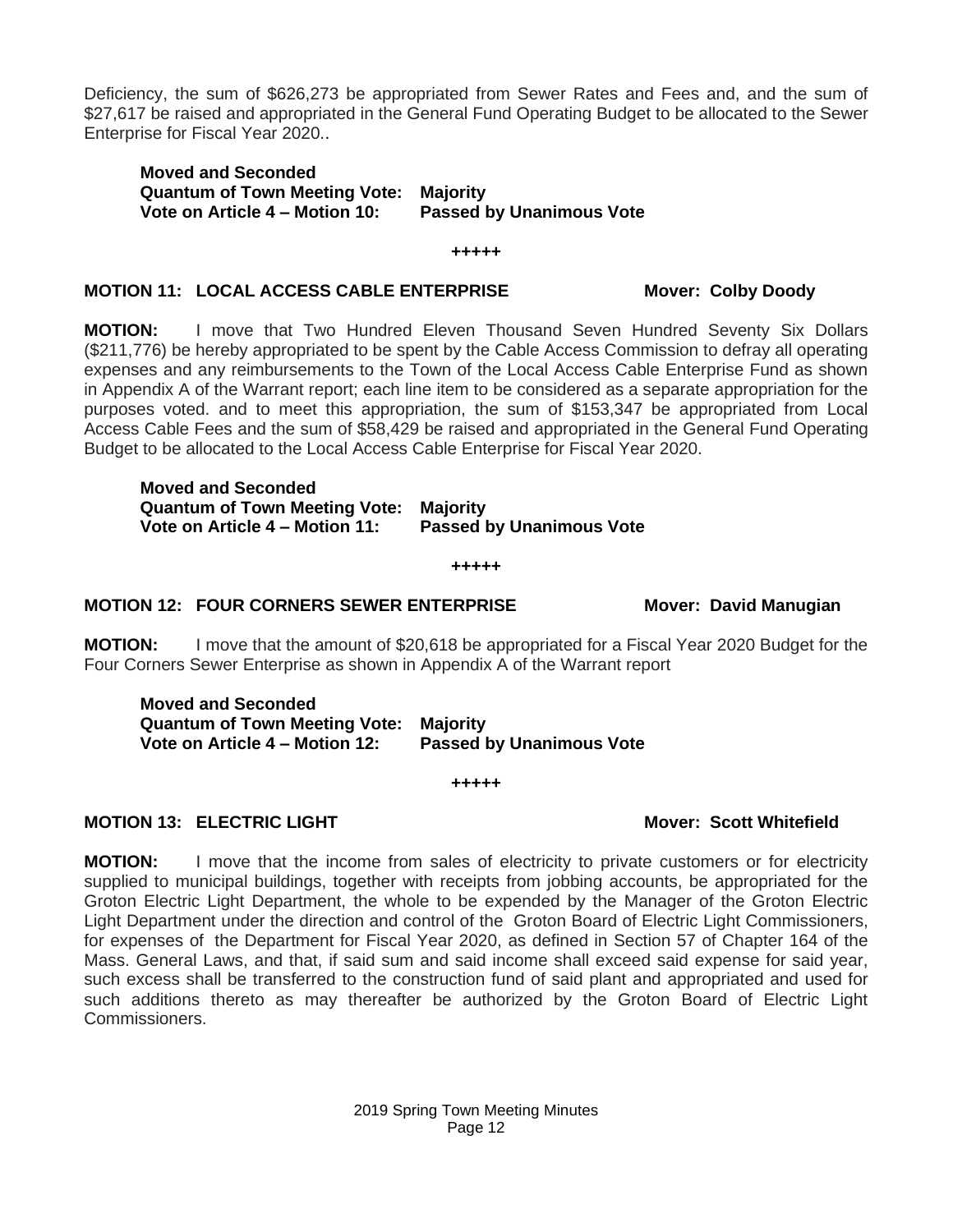**Moved and Seconded Quantum of Town Meeting Vote: Majority Vote on Article 4 – Motion 13: Passed by Unanimous Vote**

#### *ARTICLE 5: APPROPRIATE FY 2020 CONTRIBUTION TO THE OPEB TRUST*

To see if the Town will vote to raise and appropriate, transfer from available funds, and/or borrow pursuant to any applicable statute, a sum or sums of money, to be expended by the Town Manager, to be added to the Other Post-Employment Benefits Liability Trust Fund as authorized by Massachusetts General Laws, Chapter 32B, Section 20, or to take any other action relative thereto.

\_\_\_\_\_\_\_\_\_\_\_\_\_\_\_\_\_\_\_\_\_\_\_\_\_

#### *SELECT BOARD TOWN MANAGER*

#### **Select Board:** *Recommended Unanimously* **Finance Committee:** *Recommended Unanimously*

**Summary:** *The purpose of this article is to fund the Town's OPEB Liability. The Select Board and Finance Committee have adopted a funding policy for this purpose. One of the funding goals is to commit to an annual appropriation to the Trust that would keep the Net Present Value Liability from growing until such time as the Town can begin to pay down the liability. In Fiscal Year 2020, the anticipated amount necessary for this purpose is estimated to be \$169,000. This Article will seek an appropriation of \$169,000 from Free Cash to add to the OPEB Liability Trust Fund.*

#### **Mover: Joshua Degen**

**MOTION:** I move that the Town vote to transfer from the Excess and Deficiency Fund (Free Cash) the sum of \$169,000, to be expended by the Town Manager, to be added to the Other Post-Employment Benefits Liability Trust Fund as authorized by Massachusetts General Laws, Chapter 32B, Section 20.

**Moved and Seconded Quantum of Town Meeting Vote: Majority Vote on Article 5: Passed by Unanimous Vote**

#### *ARTICLE 6: FISCAL YEAR 2020 CAPITAL BUDGET*

To see if the Town will vote to raise and appropriate, transfer from available funds, and/or borrow pursuant to any applicable statute, a sum or sums of money, to be expended by the Town Manager, for the purpose of funding the Fiscal Year 2020 Capital Budget, or to take another other action relative thereto.

\_\_\_\_\_\_\_\_\_\_\_\_\_\_\_\_\_\_\_\_\_\_\_\_\_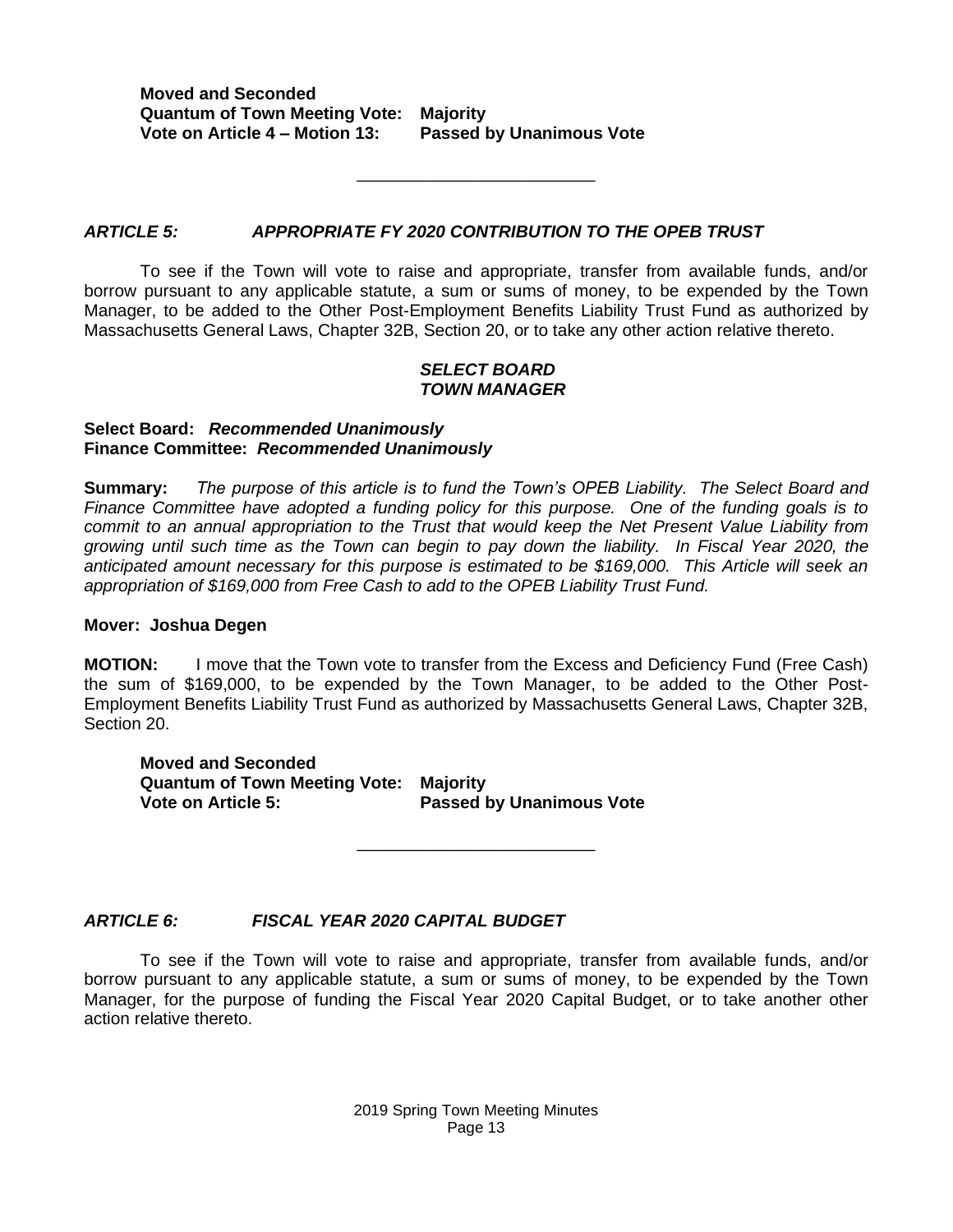#### *TOWN MANAGER*

**Summary:** *The following is the proposed Town Manager's Capital Budget for Fiscal Year 2020:*

#### **Item #1 – Engine 3 Replacement \$140,875 Fire/EMS**

**Summary:** *The Fire Chief has instituted an equipment replacement program to improve the equipment of the Department, while reducing the overall fleet. The second major reduction in the fleet will occur with the replacement of Engine 3 and Rescue 1. Like the Ladder and Engine 2 replacement last year, a truck can be designed to meet the multi-role aspect of today and tomorrow's fire service. At a cost today of \$650,000 the rescue-pumps of the future allow multi-role capability that will work equally*  well at fighting fires, but also be able to carry the equipment seen on a conventional rescue truck. The *replacement of these two trucks separately would cost \$875,000 or more yielding a significant savings in capital costs. It is proposed that the Town borrow the funds required for FY 2020 through the Commonwealth's State House Notes method and pay off the debt over five years.* 

#### **Select Board:** *Recommended Unanimously* **Finance Committee:** *Recommended Unanimously*

**Item #2 – Service 1 Replacement \$60,000 Fire/EMS**

**Summary:** *The service truck is used by the duty staff to answer lower priority calls during the day and night hours. By utilizing the service truck, it saves the number of times that larger apparatus need to respond to emergencies. Having a couple of smaller vehicles ultimately prolongs the life of front line apparatus thus saving maintenance and replacement costs.* 

#### **Select Board:** *Recommended Unanimously* **Finance Committee:** *Recommended Unanimously*

**Item #3 – Rubber Tire Excavator \$140,000 Highway**

**Summary:** *This type machine will allow the DPW to work in the street with better visibility for the*  workers in and around the work site. It will be the primary machine doing any road excavation and will *take up less of the travel lane compared to a traditional backhoe. It will also be equipped with a mower head and be one of the primary mowers on the road that can reach back and clear and trim the road side. GELD will also contribute to the cost of the machine. The Town is purchasing one machine instead of two, backhoe and mower, to keep costs down compared to two different machines thereby saving on insurance and maintenance.*

#### **Select Board:** *Recommended Unanimously* **Finance Committee:** *Recommended Unanimously*

**Item #4 – Dump Truck \$40,000 Highway**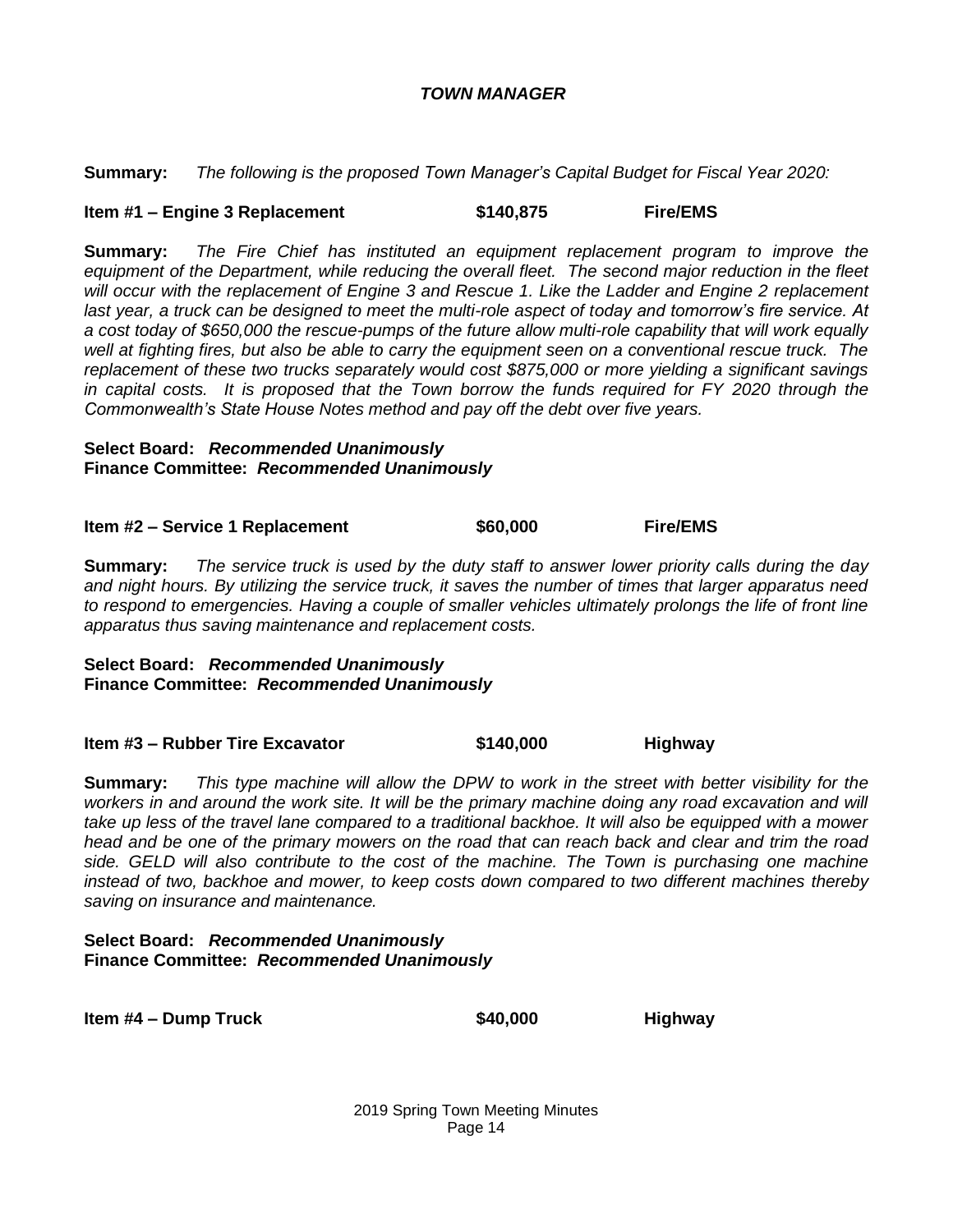**Summary:** *At the 2018 Spring Town Meeting, the Meeting authorized the acquisition of a new Dump Truck for the Highway Department by borrowing the necessary funds (\$185,000) through the Commonwealth's State House Notes method and pay off the debt over five years. This will be the second of five payments for the Dump Truck.*

#### **Select Board:** *Recommended Unanimously* **Finance Committee:** *Recommended Unanimously*

### **Item #5 – IT Infrastructure \$40,000 Town Facilities**

**Summary:** *This item in the Capital Budget was established eight years ago and has been very successful. In Fiscal Year 2020, the following items will be purchased/upgraded with this allocation: Ten (10) new computers; replace aging servers and storage arrays with newer equipment; investment to expand the network and keep equipment and maintenance costs current; and network switch upgrades and increased wireless coverage.*

#### **Select Board:** *Recommended Unanimously* **Finance Committee:** *Recommended Unanimously*

**Item #6 – Dispatch Center Upgrade \$60,000 Town Facilities**

**Summary:** *The Public Safety Dispatch center was recently upgraded and remodeled in FY 2010 with Grant funds obtained by the Town. In order to keep the Public Safety Dispatch Center up to date and current, it was proposed that another update/remodel take place in 2018. Town Meeting has appropriated \$60,000 in each of the last two Fiscal Years for this purpose. In an effort to continue to*  update and improve the facility, the Chief of Police has requested an additional appropriation of *\$60,000 in FY 2020. It is the Town's intention to apply for further Public Safety Grants to pay for this update, but it needs to be planned for in the Capital Improvement Plan.*

#### **Select Board:** *Recommended Unanimously* **Finance Committee:** *Recommended Unanimously* **Item #7 – Municipal Building Repairs \$25,000 Town Facilities**

**Summary:** *This appropriation will be used to continue to maintain all municipal buildings by performing various maintenance activities to prevent major breakdowns in our municipal building infrastructure. Priorities continue to change when it comes to the minor repairs and upgrades in our municipal buildings. With a set line item which is separate from minor capital, the Town can be flexible and change priorities instead of just 'doing it because it is on a list.'*

#### **Select Board:** *Recommended Unanimously* **Finance Committee:** *Recommended Unanimously*

**Item #8 – Paint Police Station/Roof Repairs \$20,000 Town Facilities**

**Summary:** *The Police Station was painted seven years ago. It is scheduled to be repainted in Fiscal Year 2020. This will help maintain the building and add to its longevity. In addition, the roof of the building will need to be repaired as it is coming up on 25 years since it was first constructed.*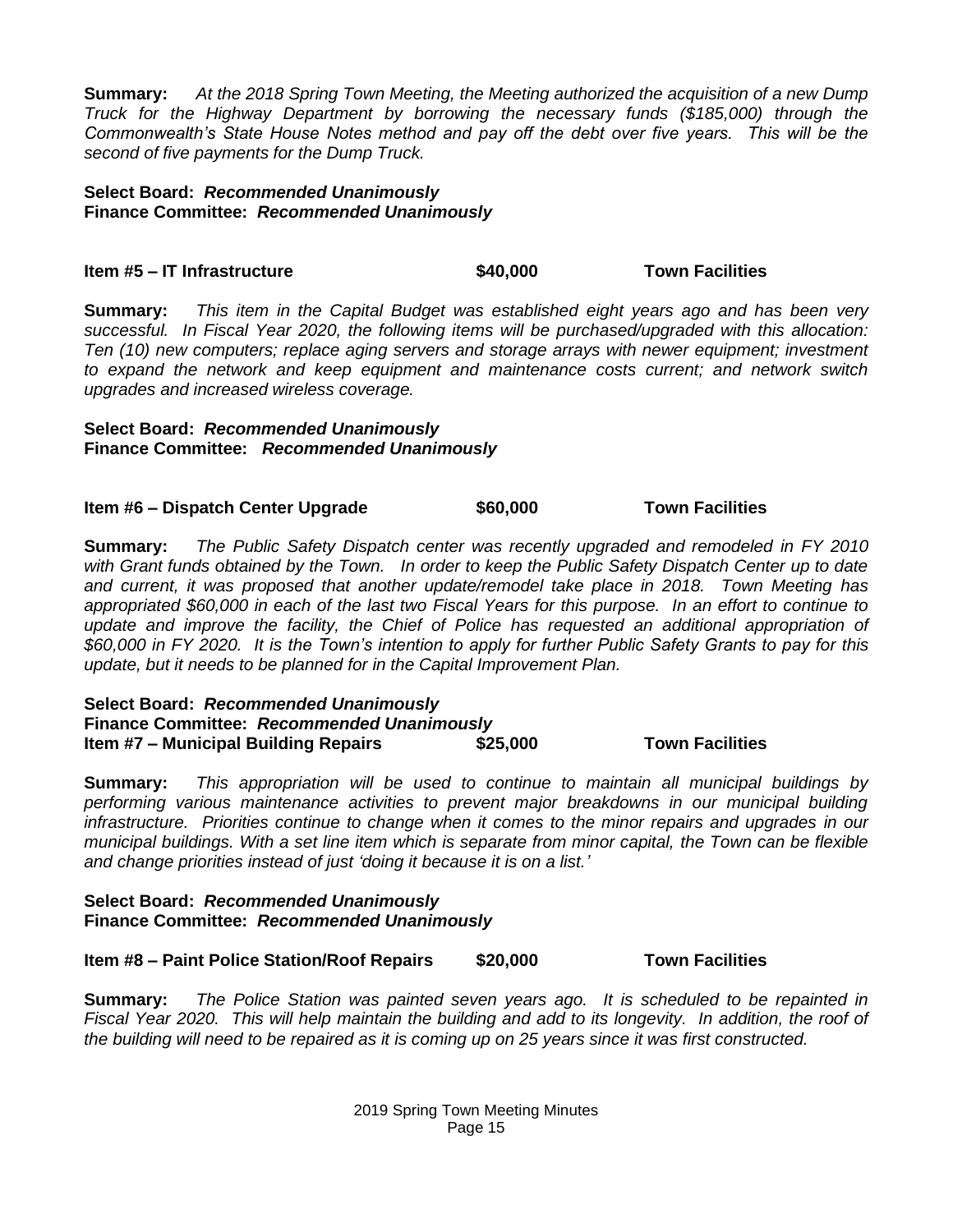#### **Select Board:** *Recommended Unanimously* **Finance Committee:** *Recommended Unanimously*

**Item #9 – Tractor Trailer Unit \$40,000 Transfer Station**

**Summary:** *At the 2018 Spring Town Meeting, the Meeting authorized the acquisition of a new Tractor Trailer Unit for the Transfer Station by borrowing the necessary funds (\$160,000) through the Commonwealth's State House Notes method and pay off the debt over four years. This will be the second of four payments for the Unit.* 

#### **Select Board:** *Recommended Unanimously* **Finance Committee:** *Recommended Unanimously*

**Item #10 – Police Cruisers \$109,845 Police Department**

**Summary:** *Purchase of two police cruisers and related equipment to replace cruisers that are no longer cost effective to maintain. This allows for less mileage per year, better maintenance scheduling, assignment of cars to officers and for a programmed replacement schedule that assures line cars are rotated out at reasonable mileage and wear.*

#### **Select Board:** *Recommended Unanimously* **Finance Committee:** *Recommended Unanimously*

| Item #11 - Pool Improvements | \$15,000 | <b>Country Club</b> |
|------------------------------|----------|---------------------|
|------------------------------|----------|---------------------|

**Summary:** *The pool area will require a number of new items in Fiscal Year 2020: Diving Board, repainting of pool, repairs to the deck, Slide, Filter Housing, Playground, Spray Pad.*

**Select Board:** *Recommended (3 In Favor, 2 Deferred – Manugian, Degen)* **Finance Committee:** *Recommended Unanimously*

**Item #12 – Cart Path Improvements \$10,000 Country Club**

**Summary:** *Most of the existing golf carts paths are in terrible shape and need to be graded, repaired and repaved to ensure safe access to the course.*

#### **Select Board:** *Recommended Unanimously* **Finance Committee:** *Recommended Unanimously*

**Item #13 – Triplex – Greens Mower \$5,100 Country Club**

**Summary:** *The Country Club owns two triplex mowers. Three years ago, the Town proposed, and Town Meeting agreed, to replace one of the mowers so that the Club would have a backup mower. One cuts the greens and the other is used to cut the tees and collars around the greens. The Town Meeting agreed to finance the mower over five years. This is the fourth of five payments for a total cost of \$25,500.*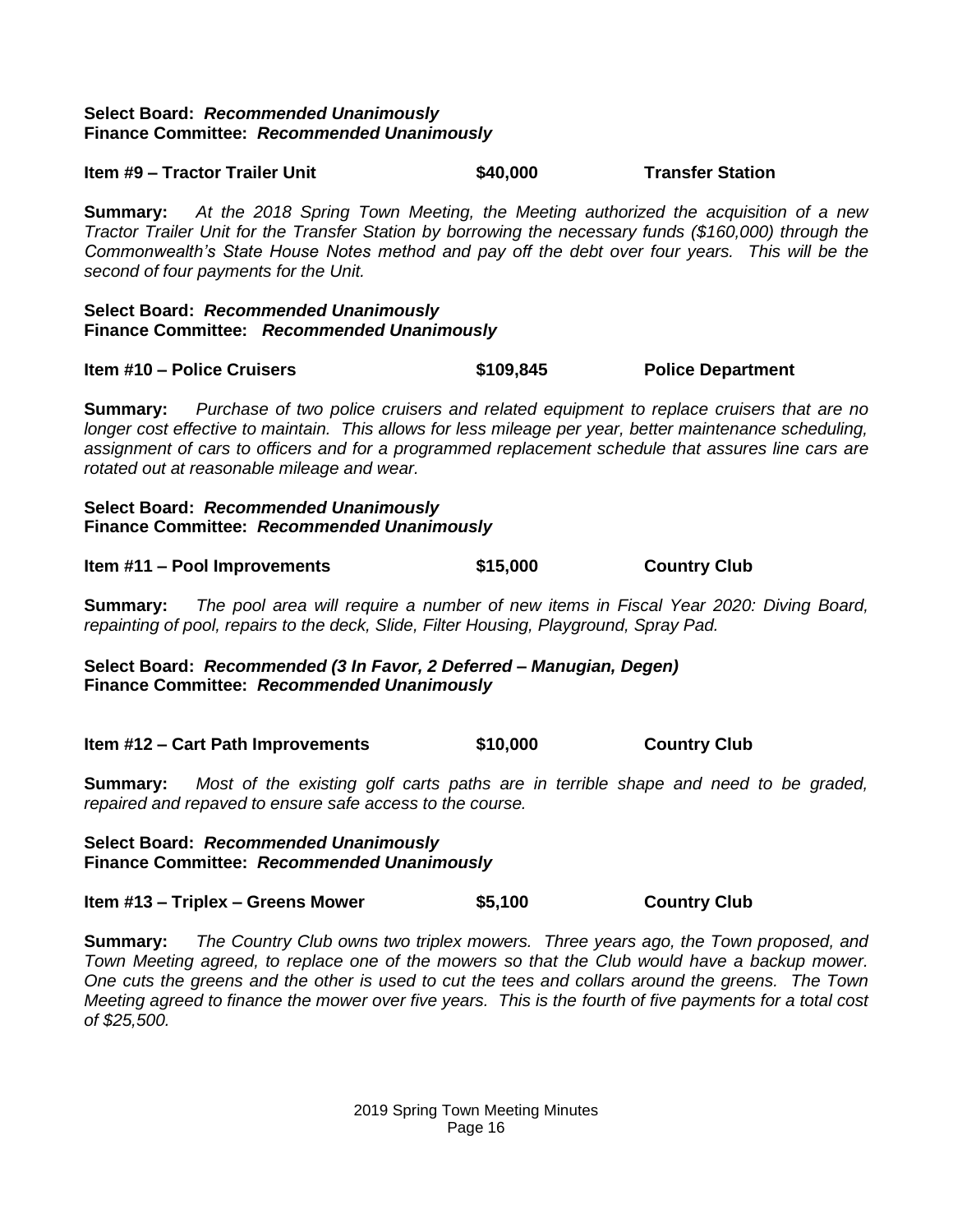#### **Select Board:** *Recommended Unanimously* **Finance Committee:** *Recommended Unanimously*

or to take any other action relative thereto.

#### *TOWN MANAGER*

#### **Mover: Joshua Degen**

**MOTION A:** I move that the Town vote to appropriate the sum of \$650,000, to be expended by the Town Manager, to purchase and equip a new Engine 3 for the Fire Department, and all costs associated and related thereto, and that to meet this appropriation, the Treasurer, with the approval of the Select Board, be authorized to borrow the sum of \$650,000 under and pursuant to Chapter 44, Section 7(1) of the General Laws, or pursuant to any other enabling authority, and to issue bonds or notes of the Town therefor; and that the sum of \$140,875 be transferred from the Emergency Medical Services Receipts Reserved for Appropriation to pay costs of debt service on the borrowing authorized by this vote that will be payable in Fiscal Year 2020, and, further, that the Town Manager be authorized to contract for the accomplishment of the foregoing purpose, including the expenditure of all appropriated funds and any funds received from any source for such purchase, and, further, that any premium received by the Town upon the sale of any bonds or notes approved by this vote, less any such premium applied to the payment of the costs of issuance of such bonds or notes, may be applied to the payment of costs approved by this vote in accordance with Chapter 44, Section 20 of the General Laws, thereby reducing the amount authorized to be borrowed to pay such costs by a like amount

#### **Moved and Seconded Quantum of Town Meeting Vote: 2/3rds Majority Vote on Article 6 – Motion A: Passed by Unanimous Vote**

#### **+++++**

**MOTION B:** I move that the Town vote to transfer the sum of \$60,000 from the Emergency Medical Services Receipts Reserved for Appropriation and to transfer the sum of \$504,945 from the Capital Stabilization Fund, for a total sum of \$564,945, to be expended by the Town Manager, for the following capital items:

| Item                               | <b>Amount</b> | <b>Department</b>        |  |  |
|------------------------------------|---------------|--------------------------|--|--|
| Service 1 Replacement              | \$60,000      | Fire/EMS                 |  |  |
| <b>Rubber Tire Excavator</b>       | \$140,000     | Highway                  |  |  |
| Dump Truck                         | \$40,000      | Highway                  |  |  |
| IT Infrastructure                  | \$40,000      | <b>Town Facilities</b>   |  |  |
| Dispatch Center Upgrade            | \$60,000      | <b>Town Facilities</b>   |  |  |
| <b>Municipal Building Repairs</b>  | \$25,000      | <b>Town Facilities</b>   |  |  |
| <b>Police Station Improvements</b> | \$20,000      | <b>Town Facilities</b>   |  |  |
| <b>Tractor Trailer Unit</b>        | \$40,000      | <b>Transfer Station</b>  |  |  |
| <b>Police Cruisers</b>             | \$109,845     | <b>Police Department</b> |  |  |
| Pool Improvements                  | \$15,000      | <b>Country Club</b>      |  |  |
| <b>Cart Path Improvements</b>      | 10,000<br>\$. | <b>Country Club</b>      |  |  |
| Triplex - Greens Mower             | 5,100         | <b>Country Club</b>      |  |  |
|                                    |               |                          |  |  |

2019 Spring Town Meeting Minutes Page 17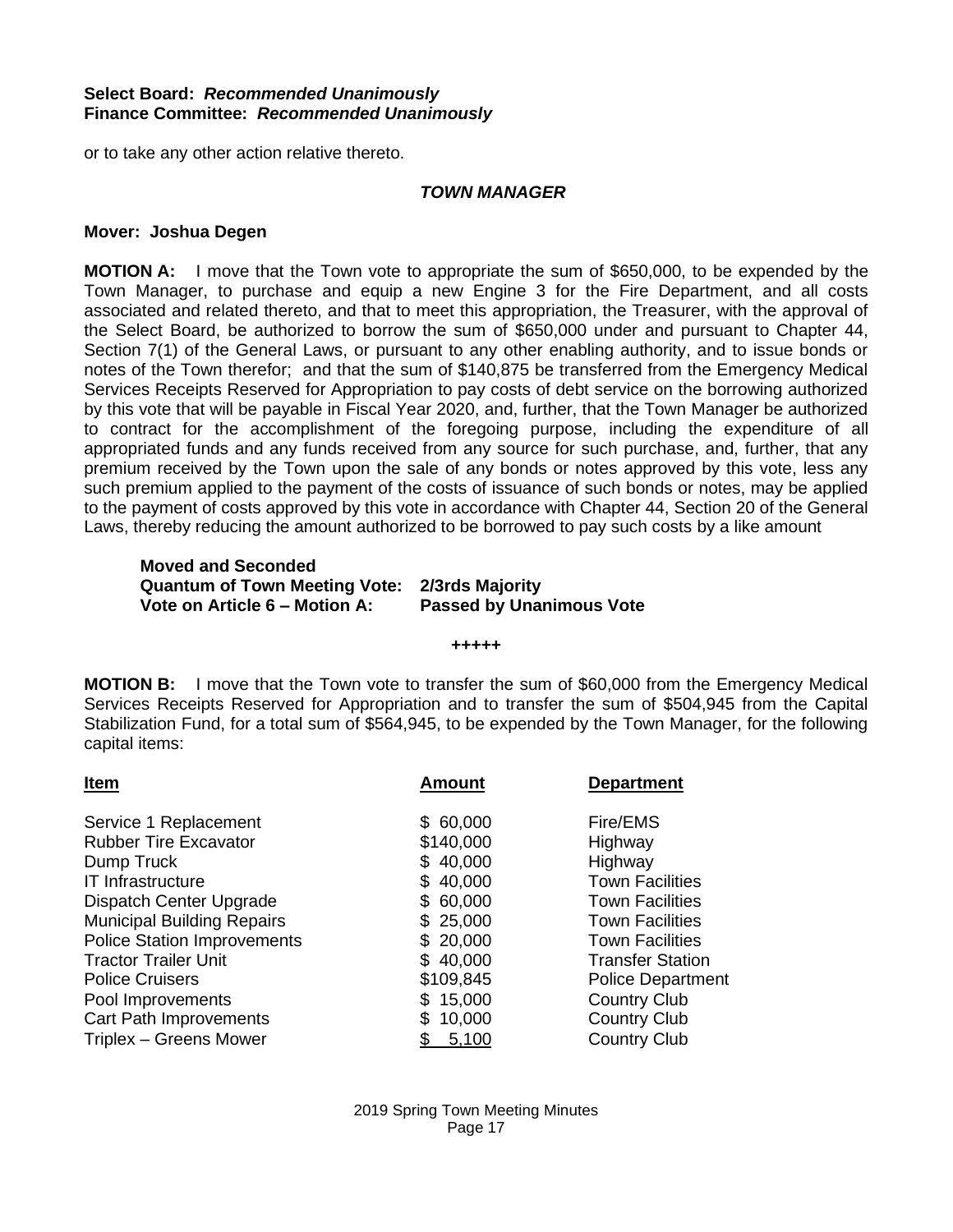Total \$564,945

\_\_\_\_\_\_\_\_\_\_\_\_\_\_\_\_\_\_\_\_\_\_\_\_\_

**Moved and Seconded Quantum of Town Meeting Vote: 2/3rds Majority Vote on Article 6 – Motion B:** 

### *ARTICLE 7: RENOVATION & UPGRADE – DPW FACILITIES*

To see if the Town will vote to raise and appropriate, transfer from available funds, and/or borrow pursuant to any applicable statute, a sum or sums of money, to be expended by the Town Manager in Fiscal Year 2019 and thereafter, for the purpose of reconstructing, equipping, furnishing and new construction to upgrade the Department of Public Works Facilities and all other costs associated and related thereto, including construction administration, on the site of the existing Department of Public Work Facilities located at 600 Cow Pond Brook Road, Groton, MA; and to authorize the Town Manager to contract for and in the name of the Town for such purpose and to do all things necessary for the accomplishment of the foregoing purpose, including the expenditure of all appropriated funds and any funds received from the Commonwealth of Massachusetts or other sources for such construction, provided, however, that no funds may be expended hereunder for this purpose unless and until the Town approves a Proposition 2½ Debt Exclusion pursuant to Massachusetts General Laws Chapter 59, Section 21C, or to take any other action relative thereto.

#### *TOWN MANAGER PUBLIC WORKS BUILDING COMMITTEE*

**Select Board:** *Recommended (4 In Favor, 1 Against - Manugian )* **Finance Committee:** *Recommended (5 In Favor, 2 Against – Colby, Green)*

**Summary:** *The 2018 Fall Town Meeting appropriated funding to design and put out to bid improvements to the current DPW Facility, as well as, new construction to meet the needs of our Public Works Department. Since funding was approved, the Town Manager appointed a Building Committee to assist in the design and oversight of the proposed improvements. The final construction documents have been advertised for bid, with bids due prior to Town Meeting. A full presentation of costs and tax impact will be made to the 2019 Spring Town Meeting. If approved, this article would be contingent on a debt exclusion vote at the Annual Town Election on May 21, 2019.*

**Mover:** John Giger

**MOTION** I move that the Town vote to appropriate the sum of \$4,620,250, to be expended by the Town Manager in Fiscal Year 2019 and thereafter, for the purpose of reconstructing, equipping, furnishing and new construction to upgrade the Department of Public Works Facilities and all other costs associated and related thereto, including construction administration, on the site of the existing Department of Public Work Facilities located at 600 Cow Pond Brook Road, Groton, MA; and that to meet this appropriation, the Treasurer, with the approval of the Select Board, be authorized to borrow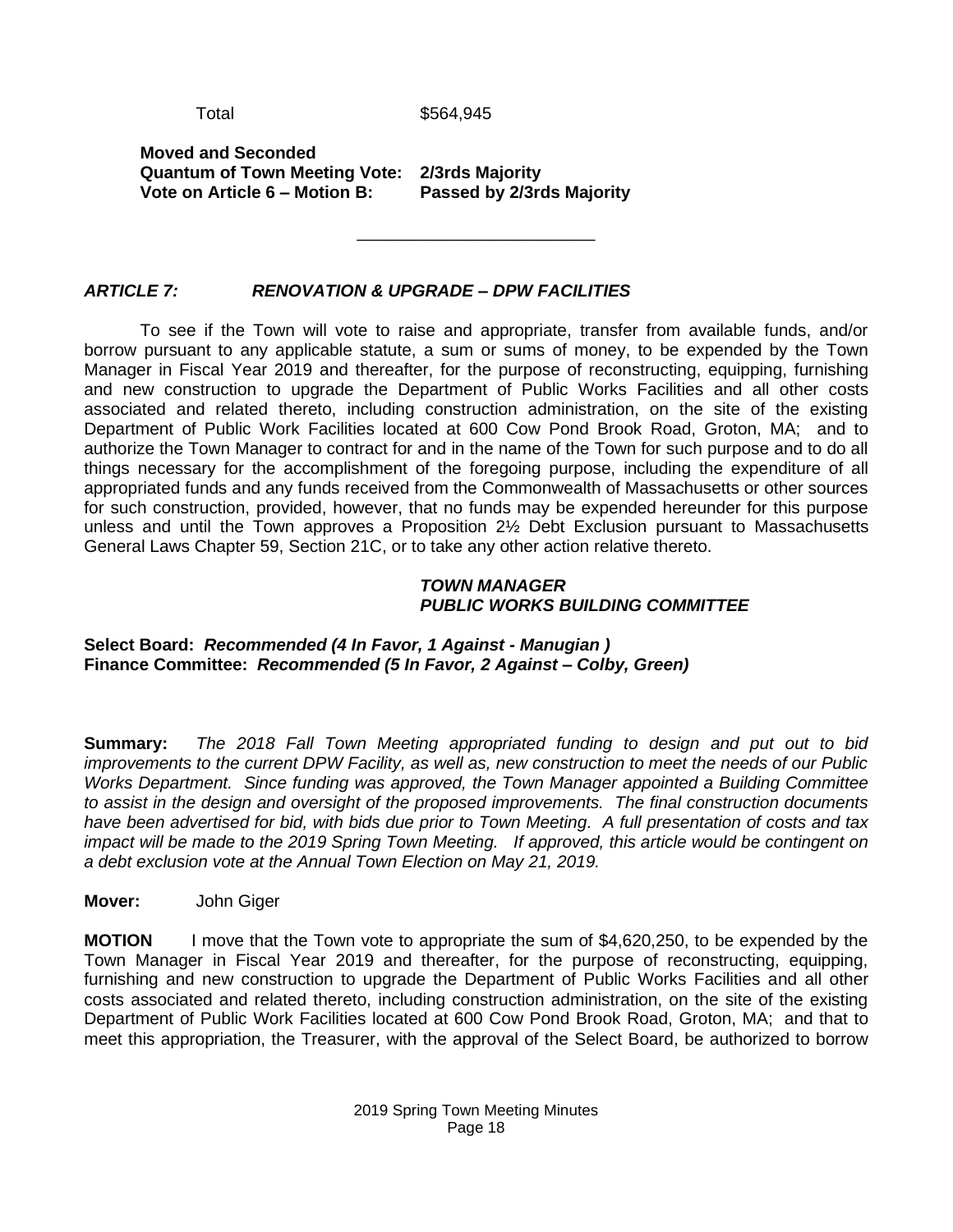the sum of \$4,620,250 under and pursuant to Chapter 44, Section 7(1) of the General Laws, or pursuant to any other enabling authority, and to issue bonds or notes of the Town therefor, and to authorize the Town Manager to contract for and in the name of the Town for such purpose and to do all things necessary for the accomplishment of the foregoing purpose, including the expenditure of all appropriated funds and any funds received from the Commonwealth of Massachusetts or other sources for such construction, and, further, that any premium received by the Town upon the sale of any bonds or notes approved by this vote, less any such premium applied to the payment of the costs of issuance of such bonds or notes, may be applied to the payment of costs approved by this vote in accordance with Chapter 44, Section 20 of the General Laws, thereby reducing the amount authorized to be borrowed to pay such costs by a like amount, provided, however, that no funds may be expended hereunder for this purpose unless and until the Town approves a Proposition 2½ Debt Exclusion pursuant to Massachusetts General Laws Chapter 59, Section 21C(k) and Section 21C(m).

#### **Moved and Seconded Quantum of Town Meeting Vote: 2/3's Majority**

**Discussion:**

- A presentation was made by Tom Delaney, Greg Yanchenko and Mark Haddad about the need for the new facilities, the proposal and the finances of the project.
- There were many general questions from the town meeting attendees about specifics of the project.

**MOTION to Move the Question Moved and Seconded Quantum: 2/3rds Majority Vote on the Motion to Move the Question: Passed by Unanimous Vote**

**VOTE on Article 7 – Main Motion: Passed by 2/3rds Majority. 7 voters did not contest the ruling of the Moderator.**

\_\_\_\_\_\_\_\_\_\_\_\_\_\_\_\_\_\_\_\_\_\_\_\_\_

**MOTION to Adjourn to May 6, 2019 at 7:00 PM at the Groton-Dunstable Middle School Performing Arts Center.**

**Moved and Seconded**

**Vote on Motion to Adjourn: Passed by Unanimous Vote**

**The first session of the Spring 2019 Town Meeting was adjourned at 9:50 PM on April 29.**

**The First Adjourned Session of the Spring 2019 Town Meeting was called to order at 7:00 PM on May 6, 2019. 190 voters attended the session.**

**\_\_\_\_\_\_\_\_\_\_\_\_\_\_\_\_\_\_\_\_\_\_\_\_**

#### **ARTICLE 8: LIBRARY ROOF**

To see if the Town will vote to raise and appropriate, transfer from available funds, and/or borrow pursuant to any applicable statute, a sum or sums of money, to be expended by the Groton Board of Library Trustees in Fiscal Year 2019 and thereafter, for the purpose of reconstructing, repairing and replacing the roof on the Groton Public Library and all other costs associated and related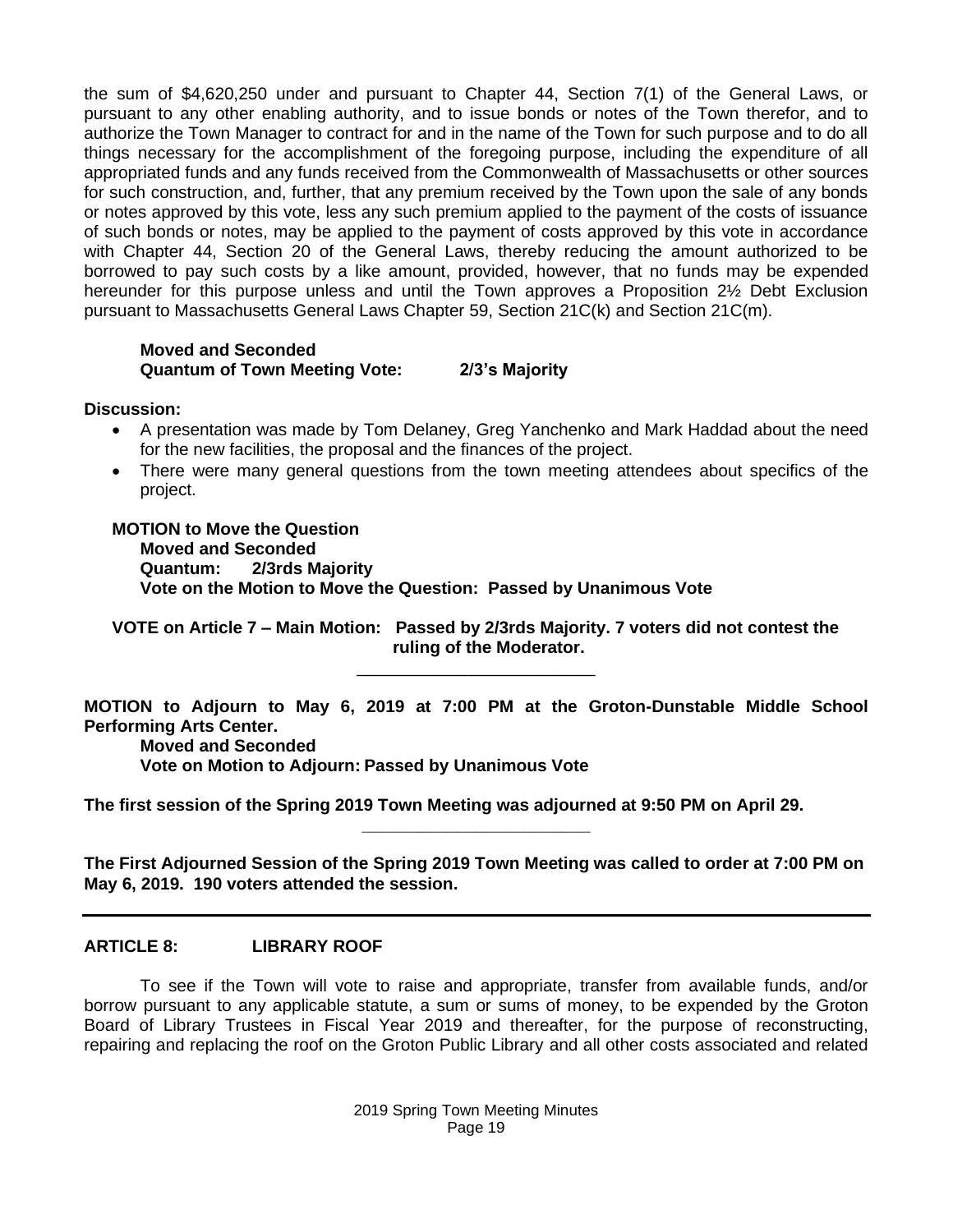thereto, including construction administration, on the Groton Public Library located at 99 Main Street, Groton, MA; and to authorize the Groton Board of Library Trustees to contract for and in the name of the Town for such purpose and to do all things necessary for the accomplishment of the foregoing purpose, including the expenditure of all appropriated funds and any funds received from the Commonwealth of Massachusetts or other sources for such construction, provided, however, that no funds may be expended hereunder for this purpose unless and until the Town approves a Proposition 2½ Debt Exclusion pursuant to Massachusetts General Laws Chapter 59, Section 21C, or to take any other action relative thereto.

#### *BOARD OF LIBRARY TRUSTEES*

#### **Select Board:** *Recommended (4 In Favor, 1 Against - Manugian)* **Finance Committee:** *Recommended Unanimously*

**Summary:** *Similar to the previous Article, the 2018 Fall Town Meeting appropriated funds to design and put out to bid a project that would provide for a new roof and various improvements at the Groton Public Library. Since design funding was provided, the Board of Library Trustees have been working with their hired consultant to determine the best options for these improvements. The final construction documents have been advertised for bid, with bids due prior to Town Meeting. A full presentation of costs and tax impact will be made to the 2019 Spring Town Meeting. If approved, this article would be contingent on a debt exclusion vote at the Annual Town Election on May 21, 2019.*

#### **[Town Clerk Note: With no objections, the Chair postponed consideration of Article 8 until after Article 12]**

#### **Mover: David Zeiler**

**MOTION:** I move that the Town vote to appropriate the sum of \$1,131,041, to be expended by the Groton Board of Library Trustees in Fiscal Year 2019 and thereafter, for the purpose of reconstructing, repairing and replacing the roof on the Groton Public Library and all other costs associated and related thereto, including construction administration, on the Groton Public Library located at 99 Main Street, Groton, MA; and that to meet this appropriation, the Treasurer, with the approval of the Select Board, be authorized to borrow the sum of \$1,131,041 under and pursuant to Chapter 44, Section 7(1) of the General Laws, or pursuant to any other enabling authority, and to issue bonds or notes of the Town therefor, and to authorize the Groton Board of Library Trustees to contract for and in the name of the Town for such purpose and to do all things necessary for the accomplishment of the foregoing purpose, including the expenditure of all appropriated funds and any funds received from the Commonwealth of Massachusetts or other sources for such construction, and, further, that any premium received by the Town upon the sale of any bonds or notes approved by this vote, less any such premium applied to the payment of the costs of issuance of such bonds or notes, may be applied to the payment of costs approved by this vote in accordance with Chapter 44, Section 20 of the General Laws, thereby reducing the amount authorized to be borrowed to pay such costs by a like amount, provided, however, that no funds may be expended hereunder for this purpose unless and until the Town approves a Proposition 2½ Debt Exclusion pursuant to Massachusetts General Laws Chapter 59, Section 21C(k) and Section 21C(m)..

#### **Moved and Seconded Quantum of Town Meeting Vote: 2/3's Majority Vote on Article 8 – Main Motion: Passed by 2/3rds Majority**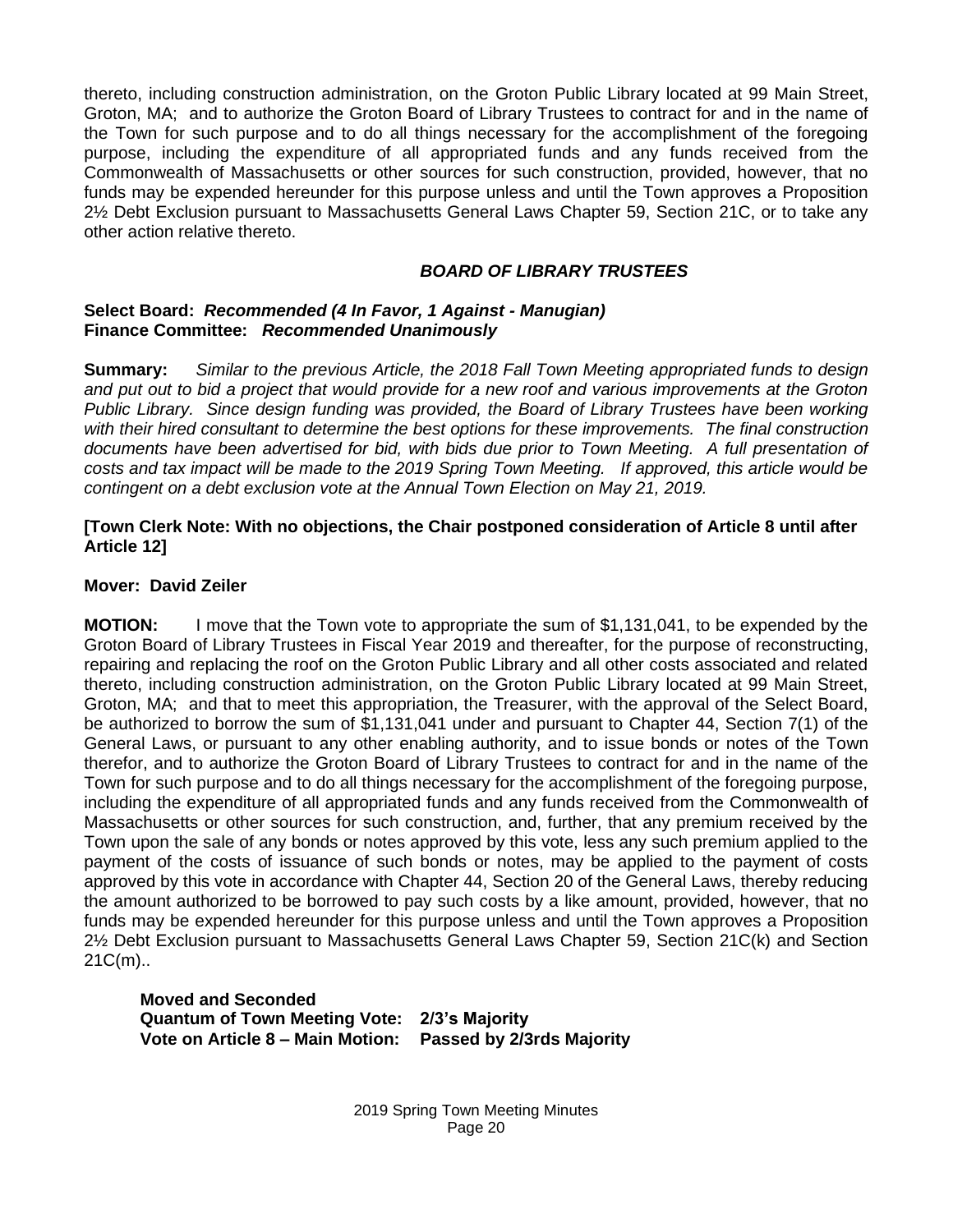#### *ARTICLE 9: INCREASE LOCAL ROOM OCCUPANCY EXCISE*

To see if the Town will vote to increase the local room occupancy excise pursuant to Massachusetts General Laws, Chapter 64G, §3A from three (3%) percent to six (6%), said rate to take effect on or after July 1, 2020, or to take any other action relative thereto.

\_\_\_\_\_\_\_\_\_\_\_\_\_\_\_\_\_\_\_\_\_\_\_\_\_

#### *SELECT BOARD*

#### **Select Board:** *Recommended Unanimously* **Finance Committee:** *Recommended Unanimously*

**Summary:** *The 2018 Spring Town Meeting accepted Massachusetts General Law, Chapter 64G, §3A which authorized the Department of Revenue to collect and deliver to the Town of Groton a local excise on the rental of rooms in hotels, motels, lodging houses and bed and breakfast establishments. Town Meeting set the rate at three (3%) percent in the first year (effective July 1, 2019). The Select Board intended to return to Town Meeting and request that the tax be increased to six (6%) percent in the second year (effective July 1, 2020), which is the maximum rate that communities may impose. The purpose of this Article is to request that the rate be increased to the maximum rate effective on July 1, 2020.*

#### **Mover: Alison Manugian**

**MOTION:** I move that the Town vote to increase the local room occupancy excise pursuant to Massachusetts General Laws, Chapter 64G, §3A from three (3%) percent to six (6%), said rate to take effect on or after July 1, 2020.

\_\_\_\_\_\_\_\_\_\_\_\_\_\_\_\_\_\_\_\_\_\_\_\_\_

**Moved and Seconded Quantum of Town Meeting Vote: Majority Vote on Article 9 – Main Motion: Passed by Majority Vote**

### *ARTICLE 10: PETITION LEGISLATURE TO ESTABLISH A TICKET TAX IN GROTON*

 To see if the Town will vote to authorize the Select Board to petition the General Court to enact legislation that would authorize the Town of Groton to collect a tax in an amount to be set by the Select Board but not to exceed 5% on purchases of tickets for admission to any live performance or event in Venues located in the Town of Groton, which legislation shall be substantially in the form below, and to authorize the Select Board to approve amendments to the bill before enactment by the General Court which shall be within the scope of the general public objectives of the petition, or to take any other action relative thereto

#### **Authorization for the Town of Groton to Impose and Collect a Tax on the Admission Charge for Certain Events Open to the Public in the Town of Groton**

**Section 1:** The following definitions shall apply

"Admission or Admissions" means the charge levied by any Venue located in the Town of Groton and paid by a person to gain entrance to any performance or event at such a Venue. Admissions includes,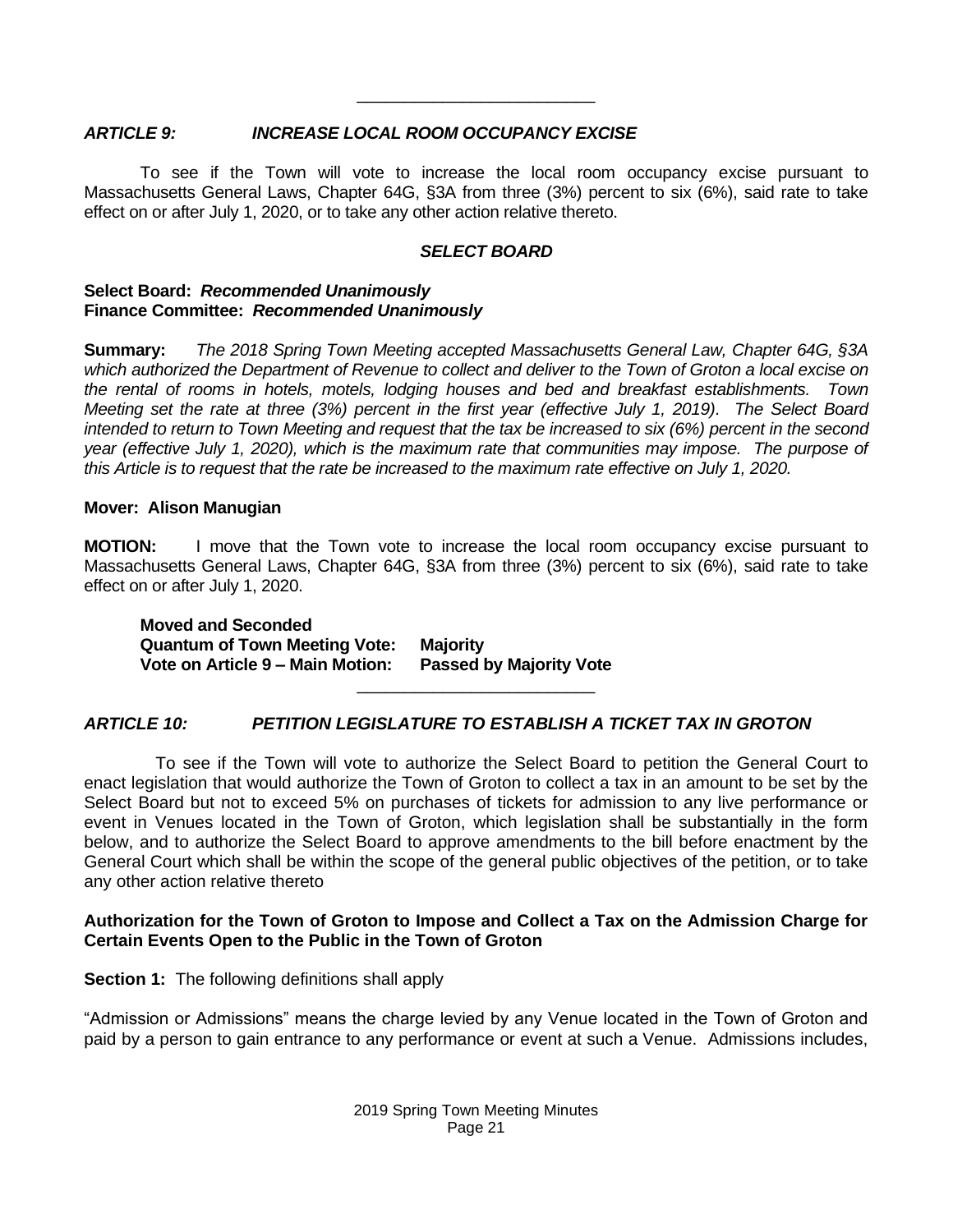but is not limited to, charges for season tickets, ticket packages and cover charges. Admissions does not include any charge levied for parking.

"Event" means a performance by paid professionals in a venue with a capacity of two hundred (200) or more, giving a live performance within their professional field.

"Venue" means any facility within the Town of Groton which holds any live performance or event, with a capacity of two hundred (200) or more.

"Person" means, but is not limited to, an individual, group, corporate entity, or other legally-defined entity.

"Vendor" means any facility that is a Venue.

**Section 2:** Establishment and Imposition of Tax

Notwithstanding any law to the contrary, for the purpose of providing revenue for operational costs of the Town of Groton, there is hereby levied upon persons purchasing admission, and shall be paid and collected, an admissions tax of an amount to be set by the Select Board but not to exceed five percent (5%) on the amounts persons pay as admission to any Venue. The tax shall apply to every admission at such Venue for any performance, or event in which a fee is charged to a person and collected by a Vendor.

#### **Section 3:** Intended Use

All revenues received by the Town from the admissions tax levied pursuant to Section 2 shall be designated for the purpose of supporting the operational budget, including municipal and schools, of the Town of Groton.

The full amount of the revenue collected by the Town from the admissions tax shall be allocated to the general fund and subject to appropriation and approval by the Groton Town Meeting. The Select Board of the Town of Groton is authorized to set the amount of the tax in an amount up to and including five percent (5%) but not any percentage beyond 5% and is authorized to adopt rules and regulations regarding the manner of collection of the tax authorized by Section 2.

#### **Section 4:** Effective Date

The tax levied and imposed pursuant to the provisions of this chapter shall apply to any and all performances or events taking place on and after July 1, 2020.

#### **Section 5: Collection and Remittance**

Said Vendor shall on or before the twentieth day of the month following the end of each quarter (January, April, July and October) make and file a return for the preceding quarter, on forms prescribed by the Town Manager of the Town of Groton, showing the receipts from admissions charged, the amount of tax Vendor collected from persons purchasing such admissions, showing the amount due from the Vendor to the Town of Groton for the period covered by the return and such other information as the Town Manager deems necessary for the proper administration of the tax. The return shall be signed by the Vendor or an authorized agent thereof. Returns shall be filed by mailing or hand delivery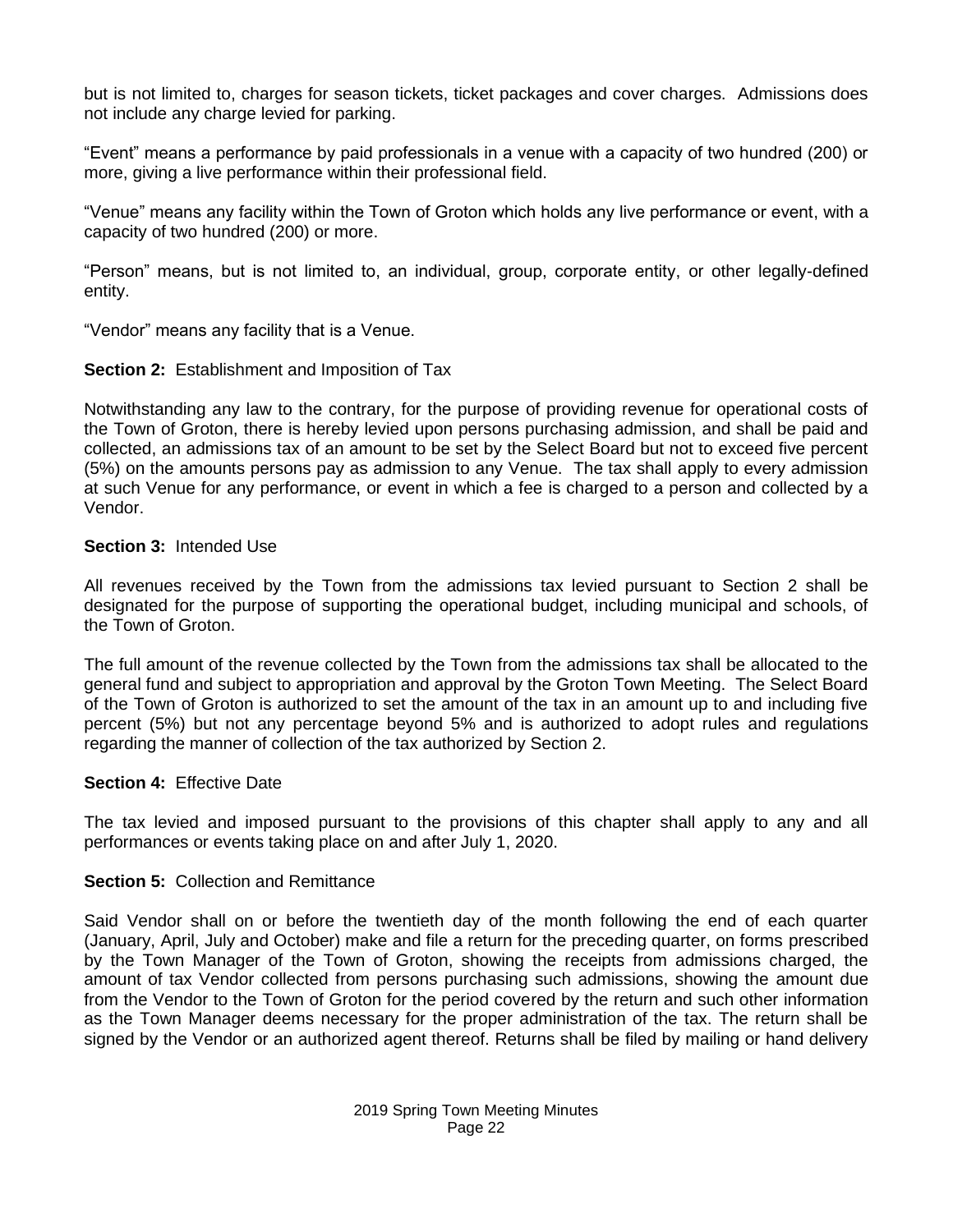to the Office of the Town Manager together with payment to the Town Treasurer in the amount of tax shown to have been collected by Vendor and due thereon. Failure to timely file and pay shall result in the assessment of a penalty of ten (10%) of the tax owed for that period. The Town Manager may for good cause extend the time for making and filing returns. Additionally, the Town Manager, if it is deemed necessary in order to ensure the payment of the tax imposed by this chapter, may require returns and payment to be made for other than quarterly periods.

**Section 6:** This act shall take effect upon its passage.

### *SELECT BOARD*

#### **Select Board:** *(2 In Favor – Degen, Manugian, 3 Against – Pease, Pine, Giger)* **Finance Committee:** *Not Recommended (5 Against, 1 In Favor – Leonard, 1 No Position – Prest)*

**Summary:** *The purpose of this article is to impose a ticket tax of an amount up to and including five (5%) percent on persons paying for all tickets sold for admission to any live performance or event in Venues located in the Town of Groton. The implementation of this tax will be borne by the end user and should not have a negative financial impact on the Venues to which this tax is imposed.*

### **Mover: Alison Manugian**

**MOTION:** I move that the Town vote to authorize the Select Board to petition the General Court to enact legislation that would authorize the Town of Groton to collect a tax in an amount to be set by the Select Board but not to exceed 5% on purchases of tickets for admission to any live performance or event in Venues located in the Town of Groton, which legislation shall be substantially in the form as set forth in the Warrant for the 2019 Spring Town Meeting, and to authorize the Select Board to approve amendments to the bill before enactment by the General Court which shall be within the scope of the general public objectives of the petition.

#### **Moved and Seconded Quantum of Town Meeting Vote: Majority**

#### **Discussion:**

- Representative Sheila Harrington spoke as the main opponent of this article. Her points included:
	- $\circ$  Impression is that impetus for the ticket tax in Groton is Indian Hill.
	- $\circ$  Feedback from her conversations with the House Ways and Means and the Revenue Committees indicated that, if submitted, it would not make it out of Committee; that taxing non-profit organizations is against the social policy agenda of the state house.
	- $\circ$  Her conversation with Senator Kennedy informed that the Massachusetts Constitution states municipalities cannot institute new taxes. Even if this did pass the legislature, the sales tax would go to the Commissioner of Revenue, not to the town.
	- o Ms. Harrington opposes the article.
- The Finance Committee did not recommend this article because not enough information was available.
- Ms. Manugian stated that the tax was not targeted at Indian Hill, and that it could be considered a local excise tax. She recommends the article be supported.
- Audience comment even if it would not pas the legislature, it should be voted at town meeting so that the issue of non-profit support is raised.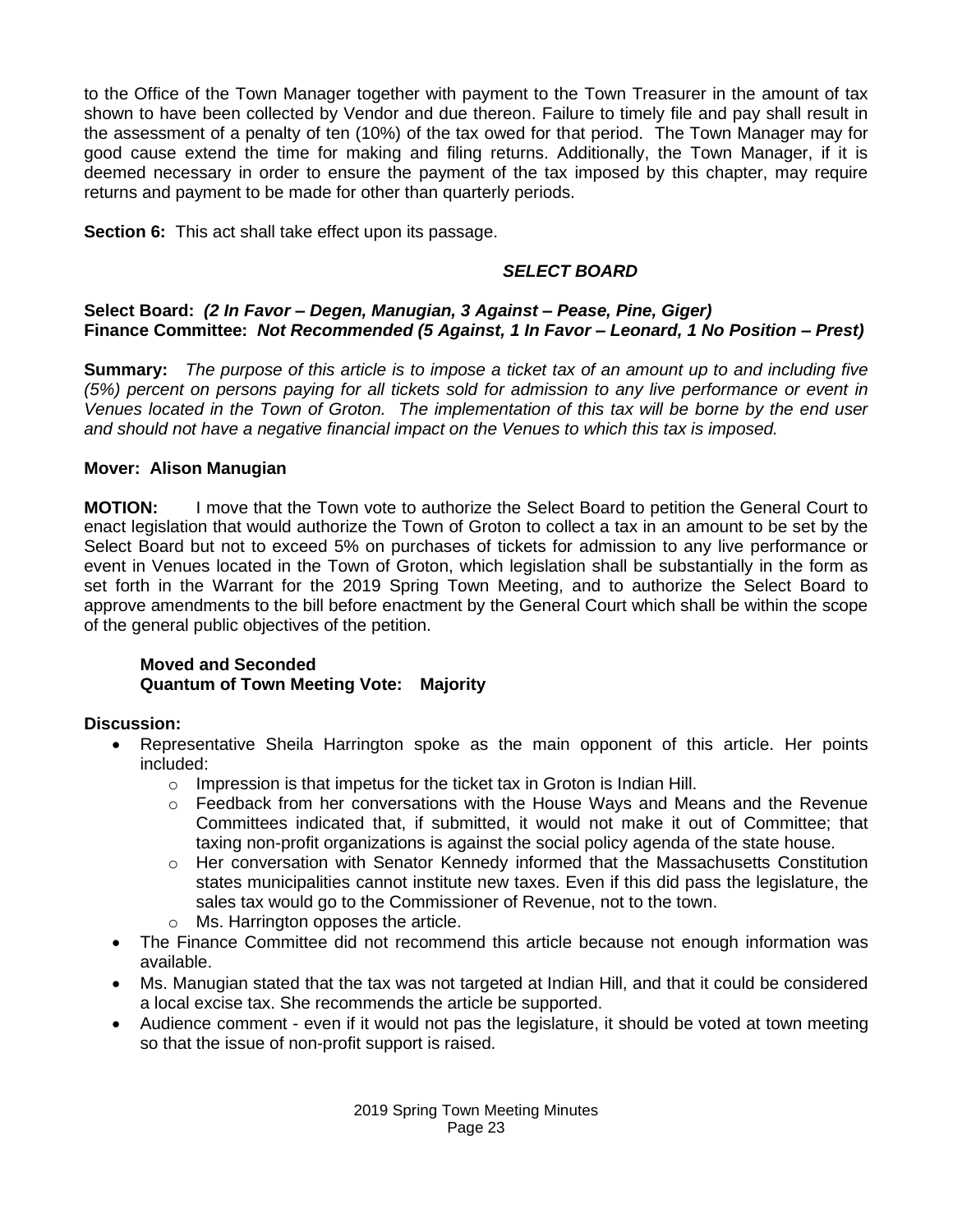- Mr. Haddad stated that this article is being presented so that it can go to the legislature.
- Ms. Pine thought it was fair to explore ways the Indian Hill could fund services provided by the town, but opposes the ticket tax.
- Mr. Lyman argued this was a waste of time given Ms. Harrington's report.
- Mr. Sheldon urged the Select Board to "re-think" about the relationship with Indian Hill to be more positive for both.
- Ms. Fiorentino, CEO of Indian Hill and Groton resident, stated that Indian Hill is thrilled to be coming to Groton wanted a positive relationship. She mentioned that Indian Hill will be paying for police details related to its events (mentioned earlier in audience discussion). Once operational, they will discuss PILOT payments with the town. The organization opposes the ticket tax because it taxes non-profit organizations and sets a precedent.
- Ms. Jennings argued that the meeting shouldn't send this proposal to the legislature if it isn't well thought out. She also asked itf the town was ready for the implications of the tax by having thought out the operations of assessing and collecting the taxes. She thought the town shouldn't discourage non-profit organizations.

**MOTION to MOVE the Question Moved and Seconded Quantum: 2/3rds Majority Vote on the Question to Move the Question: Passed Unanimously**

#### **VOTE on Article 10- Main Motion: Defeated**

#### *ARTICLE 11: COMMUNITY PRESERVATION FUNDING ACCOUNTS*

To see if the Town will vote to make the following appropriations from the Community Preservation Fund: Allocation of Community Preservation Funds to the following sub accounts:

\_\_\_\_\_\_\_\_\_\_\_\_\_\_\_\_\_\_\_\_\_\_\_\_\_

| <b>CPC Operating Expenses:</b>    | \$5,000   |
|-----------------------------------|-----------|
| Open Space Reserve:               | \$73,800  |
| <b>Historic Resource Reserve:</b> | \$73,800  |
| <b>Community Housing Reserve:</b> | \$73,800  |
| <b>Unallocated Reserve:</b>       | \$511,600 |

or to take any other action relative thereto.

#### *COMMUNITY PRESERVATION COMMITTEE*

#### **Select Board:** *Recommended Unanimously* **Finance Committee:** *Recommended Unanimously* **Community Preservation Committee:** *Recommended Unanimously*

**Summary:** *This is an accounting procedure that is necessary to ensure the Community Preservation Committee will have access to the funds raised during Fiscal Year 2020. Except for the CPC Operating Expenses, none of these funds will be spent without additional approval at Town Meeting. The following chart shows the current balances in each Reserve, and what the balance will be when these funds are transferred into those accounts:*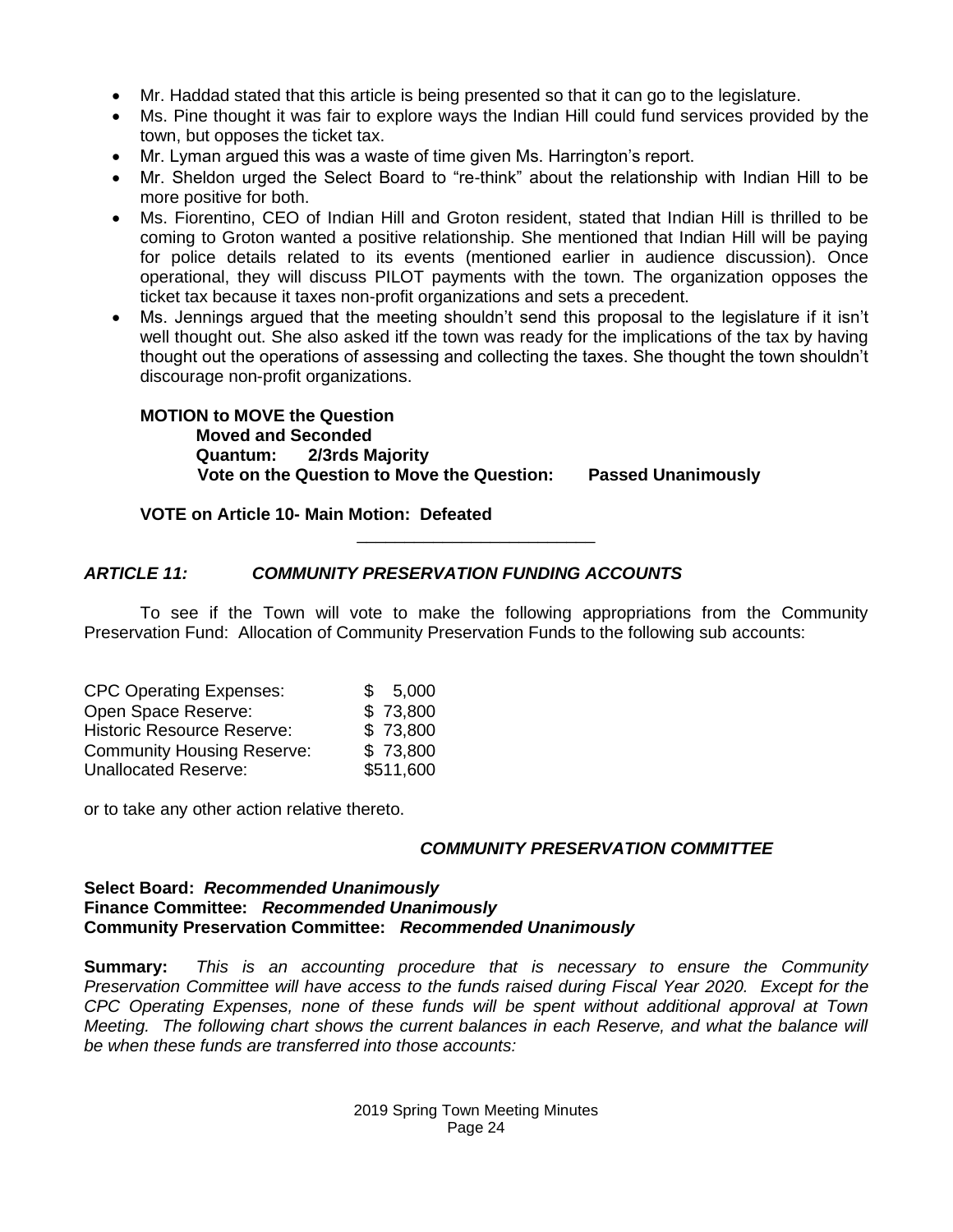|                                  |         |                | <b>Balance</b> |                |
|----------------------------------|---------|----------------|----------------|----------------|
|                                  | Current | After FY 2020  |                |                |
| <b>Funding Account</b>           |         | <b>Balance</b> |                | Appropriation* |
|                                  |         |                |                |                |
| Open Space Reserve               | \$      | 29.963         | - S            | 103,763        |
| <b>Historic Resource Reserve</b> | \$      | 31,917         | -S             | 105,717        |
| <b>Community Housing Reserve</b> | \$      | 495,142        | - S            | 568,942        |
| <b>Unallocated Reserve</b>       | ς       | 266,859        | S.             | 783,459        |

\*This is the amount of funding available to fund various projects presented in Article 12 and to pay Surrenden Farm Debt Service.

#### **Mover: Bruce Easom**

**MOTION:** I move that the Town vote to appropriate and allocate the following sums from the Community Preservation Fund to the following sub accounts:

| <b>CPC Operating Expenses:</b>    | 5,000<br>SS. |
|-----------------------------------|--------------|
| Open Space Reserve:               | \$73,800     |
| <b>Historic Resource Reserve:</b> | \$73,800     |
| <b>Community Housing Reserve:</b> | \$73,800     |
| <b>Unallocated Reserve:</b>       | \$511,600    |

#### **Moved and Seconded Quantum of Town Meeting Vote: Majority**

#### **Discussion:**

• Mr. Easom presented the current accounts and balances in each of the CPC

\_\_\_\_\_\_\_\_\_\_\_\_\_\_\_\_\_\_\_\_\_\_\_\_\_

**VOTE on Article 11 – Main Motion: Passed by Majority Vote**

#### *ARTICLE 12: COMMUNITY PRESERVATION FUNDING RECOMMENDATIONS*

Balance<br>
Balance<br>
Balance<br>
Balance<br>
Balance<br>
Appropriation\*<br>
5 29,963 **5 103,763**<br>
5 31,917 **\$ 105,718**<br>
6 495,142 **\$ 568,942**<br>
7 266,859 **7 783,459**<br>
gavailable to fund various projects<br>
pay Surrenden Farm Debt Service.<br> To see if the Town will vote to adopt and approve the recommendations of the Community Preservation Committee for Fiscal Year 2020, and vote to implement such recommendations by appropriating a sum or sums of money from the Community Preservation Fund established pursuant to Chapter 44B of the General Laws, and by authorizing the Select Board, with the approval of the Community Preservation Committee, to acquire, by purchase, gift or eminent domain, such real property interests in the name of the Town, or enforceable by the Town, including real property interests in the form of permanent affordable housing restrictions and historical preservation restrictions that will meet the requirements of Chapter 184 of the General Laws, as may be necessary or proper to carry out the foregoing, or to take any other action relative thereto.

#### **C***OMMUNITY PRESERVATION COMMITTEE*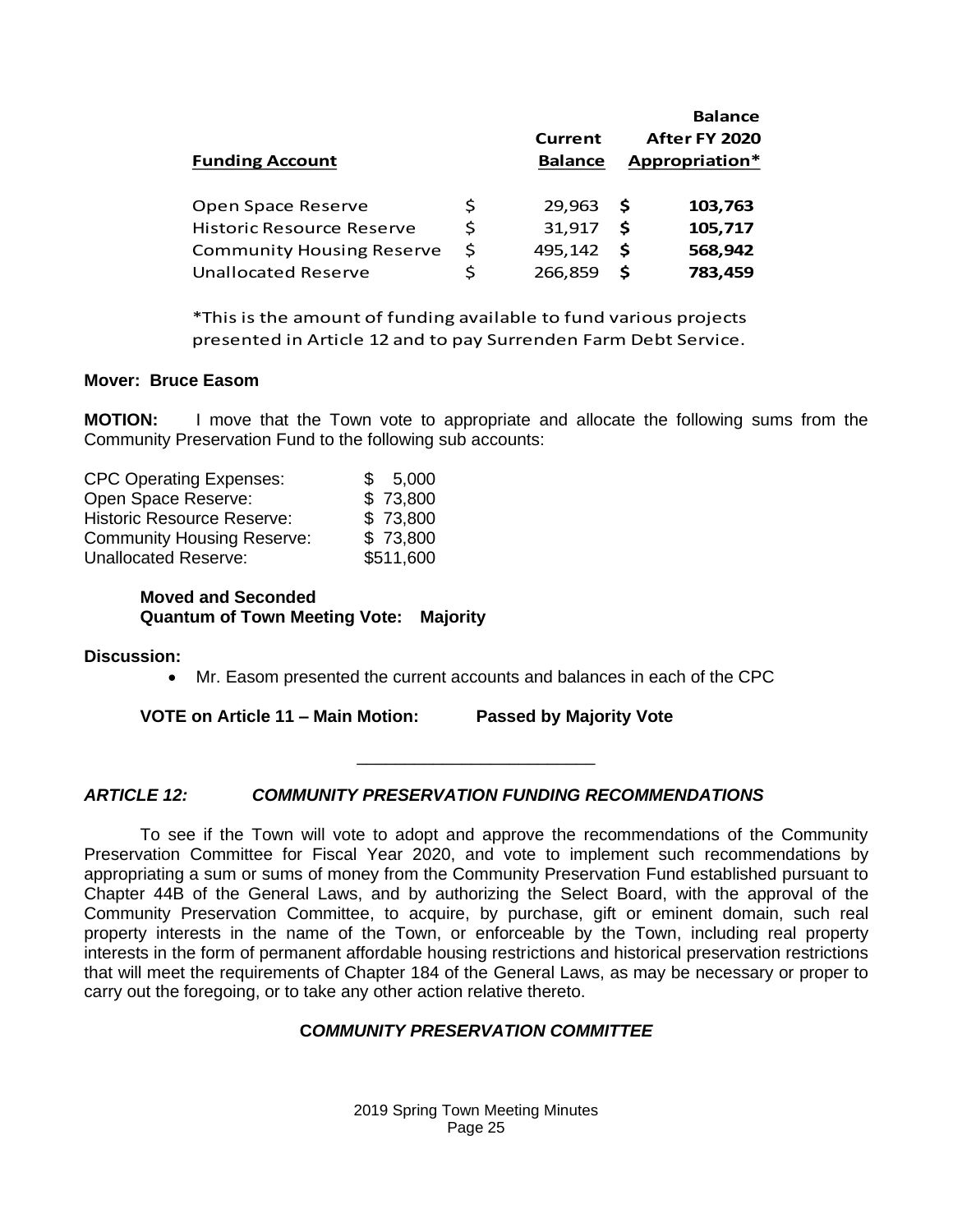#### **CPC Proposal A: Housing Coordinator FY20 \$48,882**

**Summary:** *The Town established the position of Housing Coordinator in 2009, with the salary being paid out of the Community Preservation Administrative Account. Five years ago, the Community Preservation Committee approved the increase of the position to 25 hours and requested that it become an annual funding item to be approved by Town Meeting, with the funding to come from the Community Housing Reserve. Town Meeting has approved this for the last five years. This will be the sixth year that this position will be funded in this manner.*

#### **Select Board:** *Recommended Unanimously* **Finance Committee:** *Recommended Unanimously* **Community Preservation Committee:** *Recommended Unanimously*

#### **MOTION 1: Affordable Housing Coordinator Mover: Daniel Emerson**

I move that the Town vote, pursuant to Massachusetts General Laws, Chapter 44B, Section 5, to appropriate the sum of \$48,882 from the Community Preservation Fund Community Housing Reserve to fund Community Preservation Application 2020-12 "Affordable Housing Coordinator".

**Moved and Seconded Quantum of Town Meeting Vote: Majority VOTE on Article 12- Motion 1: Passed by Majority Vote**

**+++++**

#### **CPC Proposal B: Historic Volumes Storage Cabinet \$5,627**

**Summary:** *This request is to make a one-time purchase of a lockable fire-resistant storage cabinet to store the recently preserved historic volumes of the Town. From 2005 to 2011, the CPC allocated CPA funds to restore approximately 100 historic volumes, which are securely stored in the Town Clerk's vault. These volumes occupy approximately 50% of the space. The vault is out of capacity, and additional records are added on a continuous basis. The benefits of obtaining this cabinet would be increased secure storage capacity, dedicated storage for historic records, facilitated public access to the documents (under Clerk's Office supervision) and to free up space in the main vault.*

**Select Board:** *Recommended Unanimously* **Finance Committee:** *Recommended Unanimously* **Community Preservation Committee:** *Recommended Unanimously*

#### **MOTION 2:** Historic Volumes Storage Cabinet **MOTION 2: Historic Volumes Storage Cabinet Mover: Robert DeGroot**

I move that the Town vote, pursuant to Massachusetts General Laws, Chapter 44B, Section 5, to appropriate the sum of \$5,627 from the Community Preservation Fund Historic Resource Reserve to fund Community Preservation Application 2020-02 "Historic Volumes Storage Cabinet".

**Moved and Seconded Quantum of Town Meeting Vote: Majority Passed by Unanimous Vote** 

> 2019 Spring Town Meeting Minutes Page 26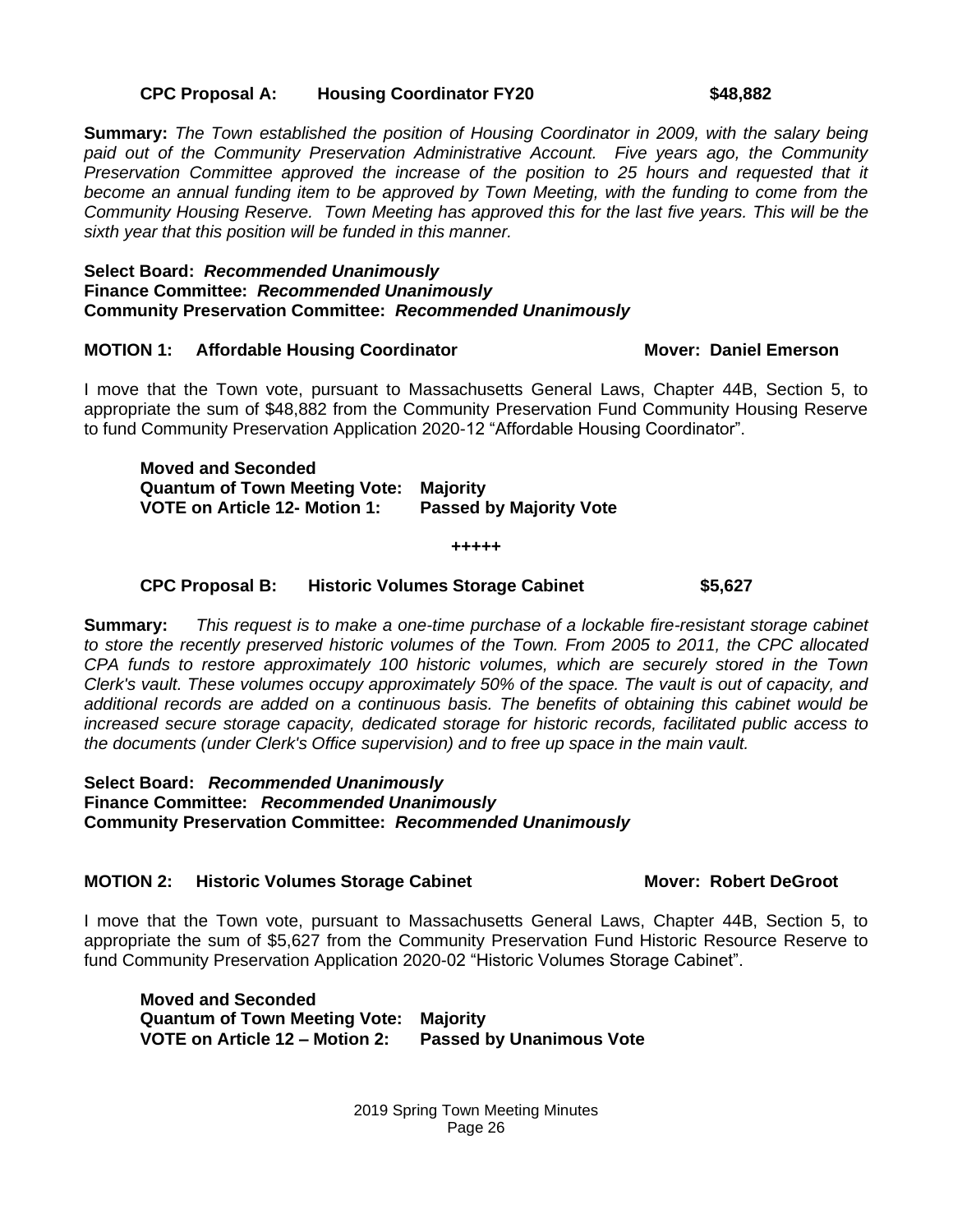#### **CPC Proposal C: Conservation Fund \$100,000**

**Summary:** *The Conservation Commission is requesting \$100,000 in CPA funds to be added to the Town's Conservation Fund to help preserve open space, protect water resources and wildlife habitat, and preserve land for agricultural, recreational, and forestry activities. The Conservation Fund allows the Town to move quickly in the event a priority parcel becomes available. The Commission's goal is to maintain an amount between \$750,000 and \$1,000,000 in the Conservation Fund. As of January 10, 2019, the Conservation Fund balance is \$657,338.*

#### **Select Board:** *Recommended Unanimously* **Finance Committee:** *Recommended Unanimously* **Community Preservation Committee:** *Recommended Unanimously*

#### **MOTION 3: Conservation Fund Mover: Bruce Easom**

I move that the Town vote, pursuant to Massachusetts General Laws, Chapter 44B, Section 5, to appropriate the sum of \$3,763 from the Community Preservation Fund Open Space Reserve and to appropriate the sum of \$96,237 from the Community Preservation Fund Unallocated Reserve for a total of \$100,000 to fund Community Preservation Application 2020-03 "Conservation Fund".

**Moved and Seconded Quantum of Town Meeting Vote: Majority VOTE on Article 12 – Motion 3: Passed by Unanimous Vote**

#### **CPC Proposal D: Fitch's Bridge Wall Repair \$45,000**

**Summary:** *This application is requesting funding to disassemble and rebuild the existing retaining wall on historic Fitch's Bridge where it is beginning to fail. The DPW will disassemble and repair the existing retaining wall on the bridge and rebuild using granite blocks obtained from an outside source. The bridge was restored using CPC funds but this portion of the project was not included at the time. The repairs are needed to protect the installed bridge from damage. All permitting will be done by the Town.*

**+++++**

**Select Board:** *Recommended (4 In Favor, 1 No Position – Degen)* **Finance Committee:** *Recommended Unanimously* **Community Preservation Committee:** *Recommended Unanimously*

#### **MOTION 4: Fitch's Bridge Wall Repair Mover: Timothy Siok**

I move that the Town vote, pursuant to Massachusetts General Laws, Chapter 44B, Section 5, to appropriate the sum of \$45,000 from the Community Preservation Fund Historic Resource Reserve to fund Community Preservation Application 2020-10 "Fitch's Bridge Wall Repair".

#### **Moved and Seconded**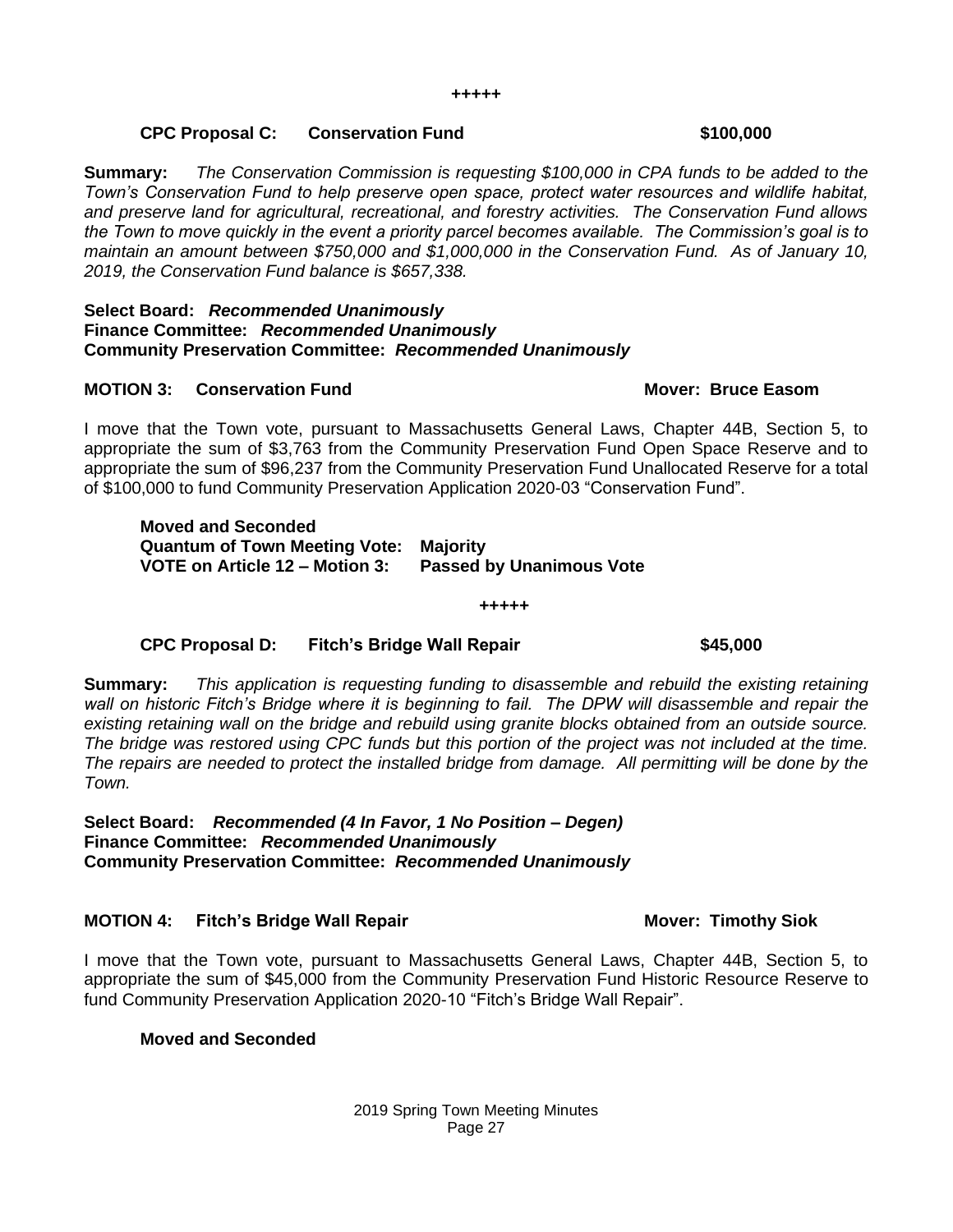#### **+++++**

#### **CPC Proposal E: 1893 Library Roof Preservation \$300,561**

**Summary:** *The Board of Library Trustees submitted for CPA funding support for up to \$395,000 to preserve and protect Groton's beautiful and historic 1893 library building from ongoing ice dam issues and water infiltration under its current (original) slate roof. Building Envelope Scientists have studied all issues and recommend all new underlayments with ice and snow shield six feet up under the slate roof to fix the problem; but in order to do this, 20-25% or more of the original slate would have to be removed, and the National Park Service Historic Preservation Brief 29 recommends that if removing that much slate on a roof nearing the end of its life, it is best to replace the entire roof, as many of the slates would be damaged during reinstallation. A new roof would also necessitate replacement of supporting components of copper gutters, flashings, and downspouts. This project is being requested in conjunction with a FY 2020 Town Capital Project Request for \$1.125 million to redo both the 1893 building roof and drainage with the 1999 addition steep slope composite slate and low slope membrane roof and drainage systems, as the 1999 systems are all experiencing widespread failure, and have been for many years, resisting all attempts at repairs and solutions.*

#### **Select Board:** *Recommended Unanimously* **Finance Committee:** *Recommended Unanimously* **Community Preservation Committee:** *Recommended Unanimously*

#### **MOTION 5: 1893 Library Roof Preservation Mover: Robert DeGroot**

I move that the Town vote, pursuant to Massachusetts General Laws, Chapter 44B, Section 5, to appropriate the sum of \$300,561 from the Community Preservation Fund Unallocated Reserve to fund Community Preservation Application 2019-06 "1893 Library Roof Preservation".

#### **Moved and Seconded Quantum of Town Meeting Vote: Majority**

**Discussion:**

- Mr. Wilder presented an overview of the roof issues, and the scope of the project
- There was general audience discussion, questions and answers

**MOTION to MOVE the Question Moved and Seconded Quantum: 2/3rds Majority VOTE on MOTION to MOVE the Question: Passed by Unanimous Vote**

**VOTE on Article 12 – Motion 5: Passed by Unanimous Vote**

*ARTICLE 13: NASHOBA VALLEY TECH ROOF AND WINDOW PROJECT APPROVAL*

\_\_\_\_\_\_\_\_\_\_\_\_\_\_\_\_\_\_\_\_\_\_\_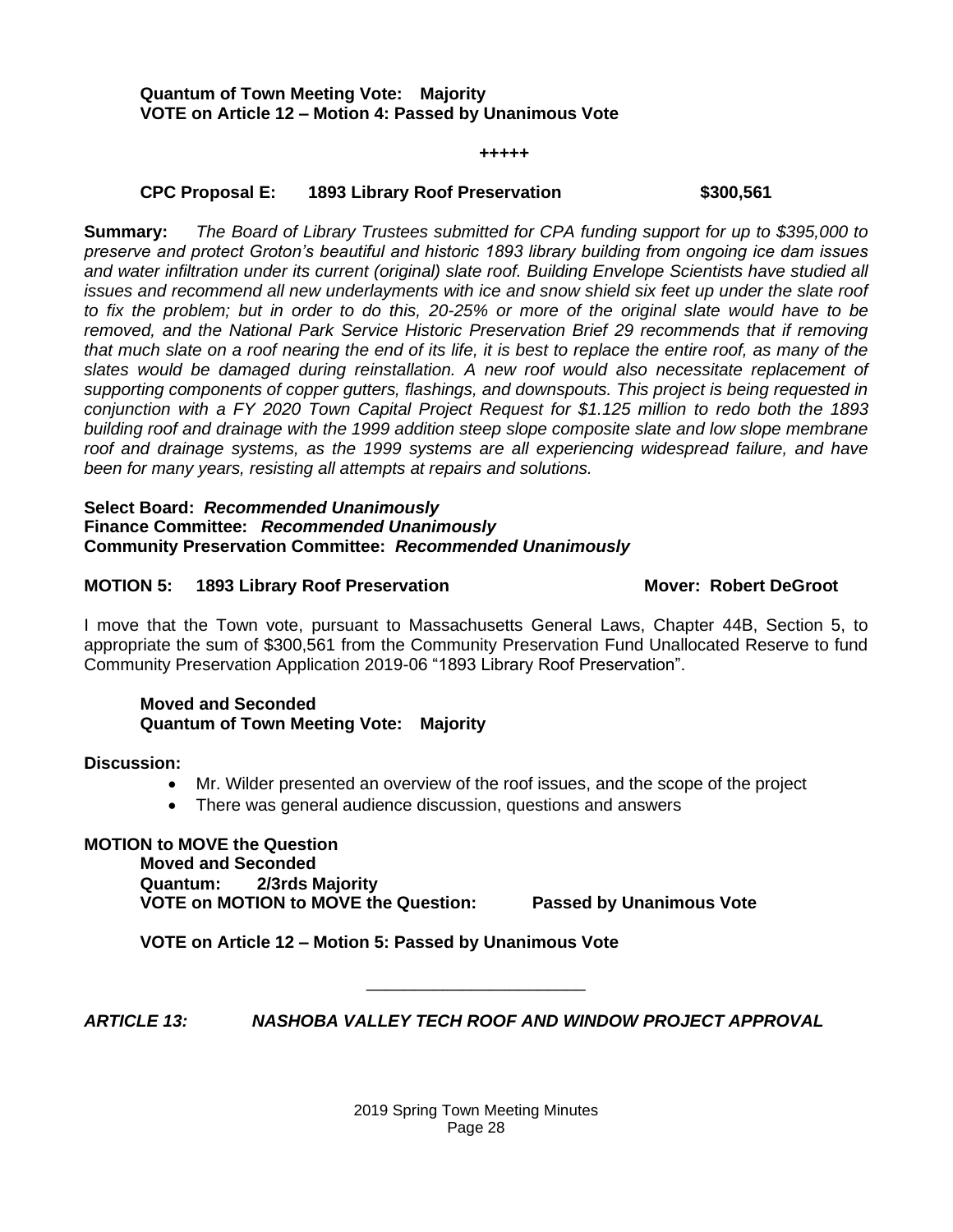To see if the Town will approve the Three Million, Seven Hundred Four Thousand, Six Hundred and Sixteen Dollars (\$3,704,616) borrowing authorized by the Nashoba Valley Technical High School District for the purpose of paying costs of the Replacement of Roofs, Windows, and Doors at Nashoba Valley Technical High School, 100 Littleton Road, Westford, MA 01886, including the payment of all costs incidental or related thereto (the "Project"), which proposed repair project would materially extend the useful life of the school and preserve an asset that otherwise is capable of supporting the required educational program, and for which the District may be eligible for a school construction grant from the Massachusetts School Building Authority ("MSBA"), said amount to be expended at the direction of the School Committee. The MSBA's grant program is a non-entitlement, discretionary program based on need, as determined by the MSBA, and any Project costs the District incurs in excess of any grant approved by and received from the MSBA shall be the sole responsibility of the District and its member municipalities. Any grant that the District may receive from the MSBA for the Project shall not exceed the lesser of (1) fifty-five percent (55%) of eligible, approved project costs, as determined by the MSBA, or (2) the total maximum grant amount determined by the MSBA, with a failure to vote approval being deemed a denial, or take any other action relative thereto.

### *NASHOBA VALLEY TECH SCHOOL COMMITTEE*

#### **Select Board:** *Recommended Unanimously* **Finance Committee:** *Recommended Unanimously*

**Summary:** *The Nashoba Valley Technical High School Committee has requested that this Article be placed on the Warrant for the 2019 Spring Town Meeting. The School has been accepted into the Massachusetts School Building Authority's (MSBA) Accelerated Repair Program for roof and window replacement for the Nashoba Valley Technical High School located at 100 Littleton Road in Westford Massachusetts. A majority of the member Towns must vote to approve this project. Please note that should this project be approved, the debt service for this project will be apportioned among the member communities based on student population from each community in a given year. It is estimated that the debt on this project will be paid back in 20 years. In FY 2020, the Town of Groton's assessment for this project is estimated to be approximately \$37,000.*

### **Mover: Alison Manugian**

**MOTION:** I move that the Town hereby approves the Three Million, Seven Hundred Four Thousand, Six Hundred and Sixteen Dollars (\$3,704,616) borrowing authorized by the Nashoba Valley Technical High School District, for the purpose of paying costs of the Replacement of Roofs, Windows, and Doors at Nashoba Valley Technical High School, 100 Littleton Road, Westford, MA 01886, including the payment of all costs incidental or related thereto (the "Project"), which proposed repair project would materially extend the useful life of the school and preserve an asset that otherwise is capable of supporting the required educational program, and for which the District may be eligible for a school construction grant from the Massachusetts School Building Authority ("MSBA"), said amount to be expended at the direction of the School Committee; that the Town acknowledges that the MSBA's grant program is a non-entitlement, discretionary program based on need, as determined by the MSBA, and any Project costs the District incurs in excess of any grant approved by and received from the MSBA shall be the sole responsibility of the District and its member municipalities; provided further that any grant that District may receive from the MSBA for the Project shall not exceed the lesser of (1) fiftyfive percent (55%) of eligible, approved project costs, as determined by the MSBA, or (2) the total maximum grant amount determined by the MSBA; and that the amount of borrowing authorized by the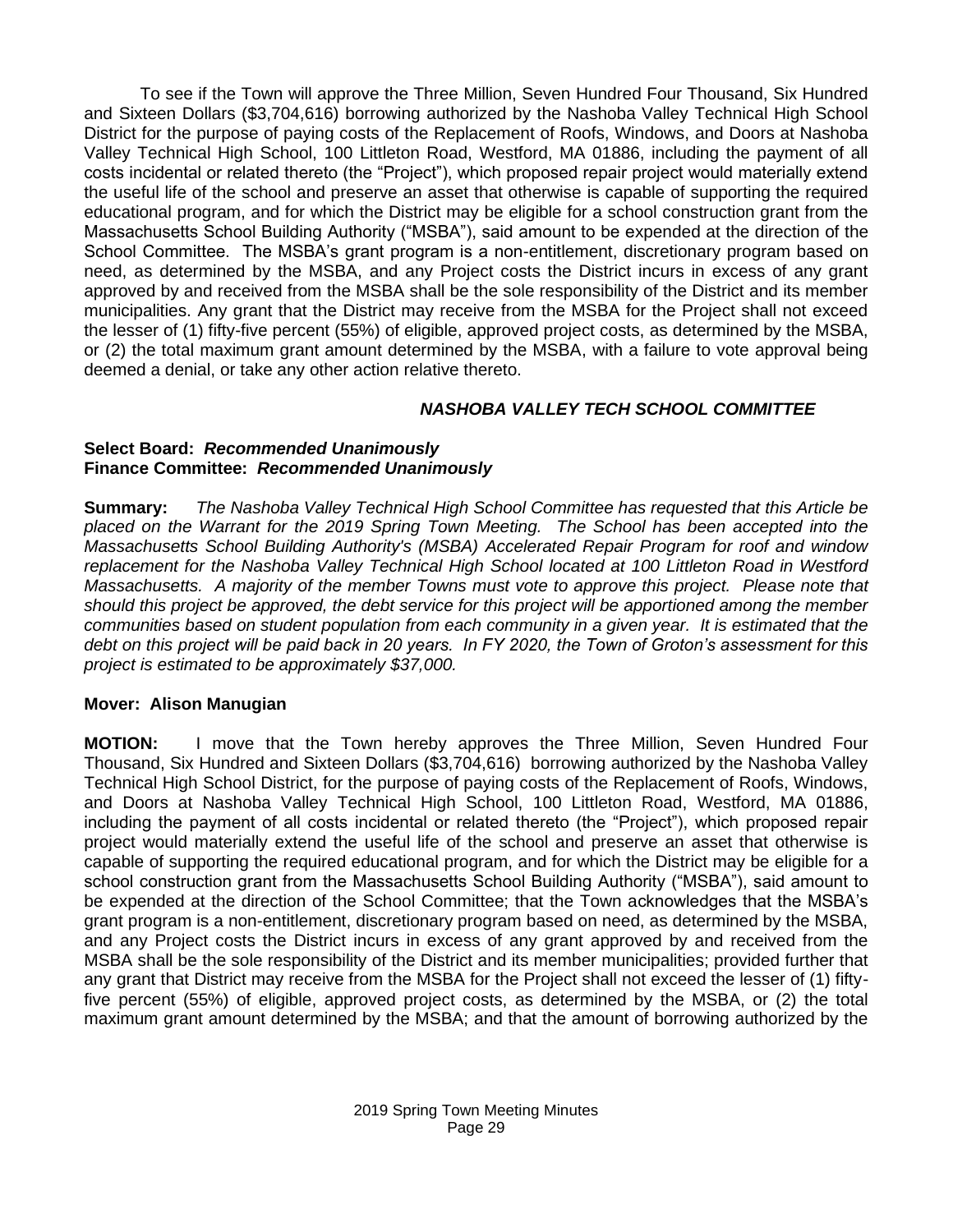District shall be reduced by any grant amount set forth in the Project Funding Agreement that may be executed between the District and the MSBA.

#### **Moved and Seconded Quantum of Town Meeting Vote: Majority**

**Discussion:**

- \$37,000 annual impact to the town
- Must be approved by a majority of towns in the district

**VOTE on Article 13 – Main Motion: Passed by Unanimous Vote**

#### *ARTICLE 14: OPERATIONAL FUNDING FOR PRESCOTT SCHOOL*

To see if the Town will vote to raise and appropriate, transfer from available funds and/or borrow a sum or sums of money, to be expended by the Town Manager, for the purpose of providing funding to maintain and operate the Prescott School in future fiscal years, said funds to be used to supplement any rental income received from tenants of the building, or to take any other action relative thereto.

\_\_\_\_\_\_\_\_\_\_\_\_\_\_\_\_\_\_\_\_\_\_\_\_\_

#### *SELECT BOARD*

#### **Select Board:** *Recommended (3 In Favor – 2 Against - Manugian, Degen)* **Finance Committee:** *Recommended (6 In Favor, 1 Against – Prest)*

**Summary:** *The 2018 Spring Town Meeting appropriated \$32,000 to operate the Prescott School and the 2018 Fall Town Meeting appropriated an additional \$30,000 for a total of \$62,000. The Select Board has entered into a three (3) year lease of the Prescott School with the Friends of Prescott to manage and operate the Building. The Friends will be leasing space within the building to various tenants in compliance with local zoning. They have agreed to ensure that they will cover \$20,000 of the operational costs of the Prescott School by the third year of the lease. The \$62,000 was supposed to cover the Town's obligations over three (3) years, but the first-year costs have exceeded earlier estimates. The purpose of this Article is to appropriate the additional funding necessary to cover the Town's expenses over the life of the lease. It is estimated that this additional expense will be \$77,000.* 

#### **Mover: Rebecca Pine**

**MOTION:** I move that the Town vote to transfer the sum of \$77,000 from the Excess and Deficiency Fund (Free Cash), to be expended by the Town Manager, for the purpose of providing funding to maintain and operate the Prescott School in future fiscal years, said funds to be used to supplement any rental income received from tenants of the building.

#### **Moved and Seconded Quantum of Town Meeting Vote: Majority**

#### **Discussion:**

- This funding is needed to show stability to potential renters.
- This is an old building. How much more will this cost over time. This is a "want" for the town, not a "need".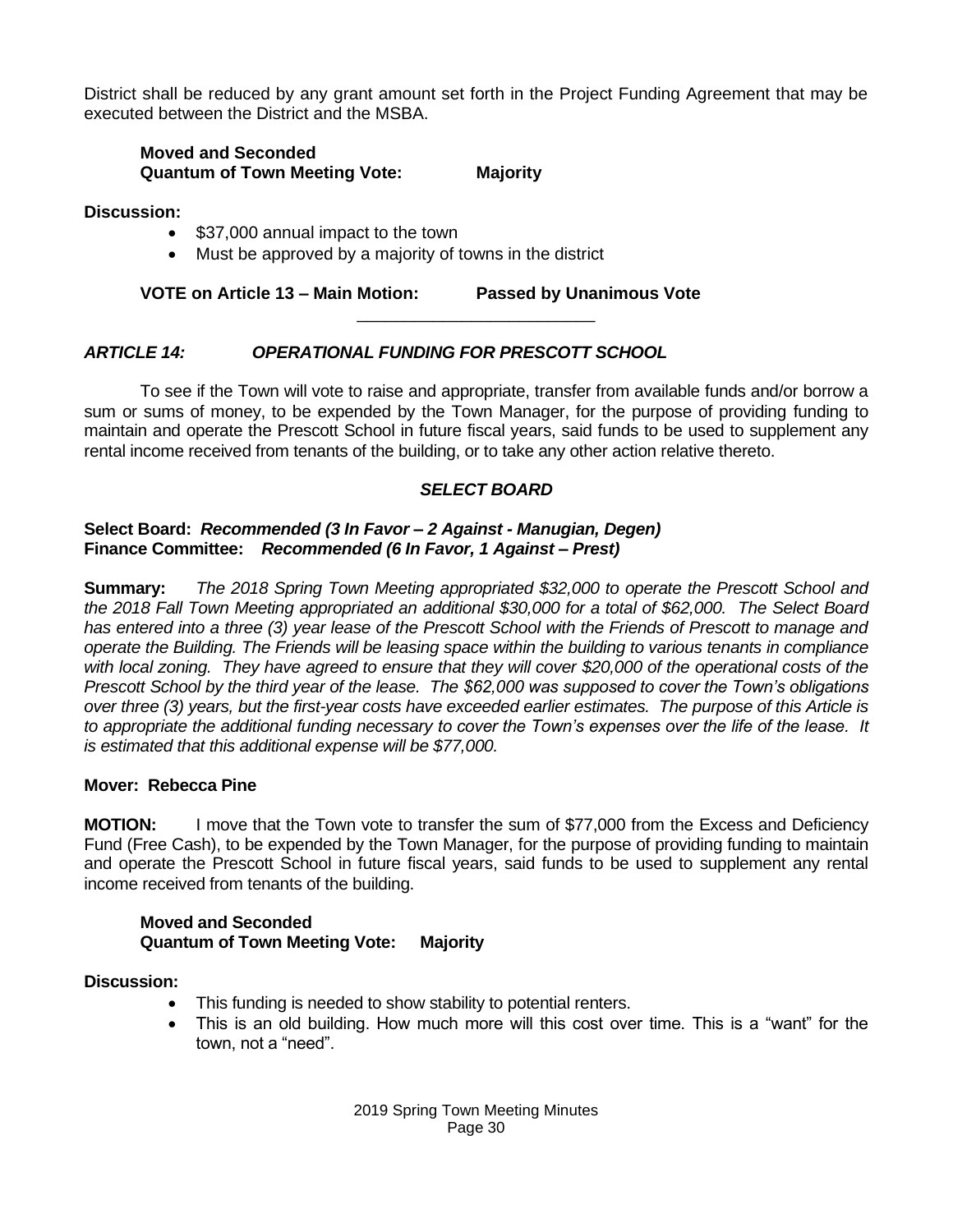- This funding is for the town to meet its obligation under the lease with the Friends of Prescott. The funding is for maintenance items only; no capital improvements.
- There is a three year lease with the town, which began 6 months ago. The Friends of Prescott is helping the town keep the building by utilizing it, paying for basic utilities and a future payment to the town of \$20,000 in the third year of the lease.

#### **MOTION to MOVE the Question Moved and Seconded Quantum: 2/3rds Majority VOTE on MOTION to MOVE the Question: Passed by 2/3rds Majority**

### **VOTE on Article 14 – Main Motion: Passed by Majority Vote. 7 voters did not contest the ruling of the Chair.**

\_\_\_\_\_\_\_\_\_\_\_\_\_\_\_\_\_\_\_\_\_\_\_\_\_

### *ARTICLE 15: PROVIDE FUNDING FOR ACCESSIBILITY IMPROVEMENTS*

To see if the Town will vote to raise and appropriate, transfer from available funds, and/or borrow pursuant to any applicable statute, a sum or sums of money, to be expended by the Town Manager in Fiscal Year 2019, to implement the recommendations of the Americans with Disabilities Act (ADA) Self Evaluation and Transition Plan for Town Buildings and all costs associated and related thereto, pursuant to 28 CFR §35.150(d), prepared by the Northeast Independent Living Program, dated January 2019, or to take any other action relative thereto.

#### *COMMISSION ON ACCESSIBILITY*

#### **Select Board:** *Recommended Unanimously* **Finance Committee:** *Recommended Unanimously*

**Summary:** *The Commission on Accessibility worked with the Northeast Independent Living Program (NILP) in 2018 to update the Town's ADA Self Evaluation/Transition Plan originally prepared in 1996. The Commission and NILP evaluated ten Town-owned buildings. The study includes recommendations and deadlines for necessary improvements to bring the Town facilities into compliance with the Americans with Disabilities Act and Architectural Access Board Regulations, 521CMR. Improvements for accessibility are required at the Groton Country Club, Legion Hall, Lost Lake Fire Station, Police Station, Groton Public Library, Town Hall and the Transfer Station. (Please note that Prescott School, while requiring accessibility improvements, is not being dealt with until such time as a final renovation/reconstruction plan is determined for that building). The Commission is requesting \$60,000 to implement the plan and bring these buildings into ADA Compliance. The Self-Evaluation/Transition Plan and cost estimates are on file in the Town Clerk's office, the Land Use Department, and on the Town's website.*

#### **Mover: Alison Manugian**

**MOTION:** I move that the Town vote to transfer the sum of \$60,000 from the Excess and Deficiency Fund (Free Cash), to be expended by the Town Manager in Fiscal Year 2019 and thereafter, to implement the recommendations of the Americans with Disabilities Act (ADA) Self Evaluation and Transition Plan for Town Buildings and all costs associated and related thereto, pursuant to 28 CFR §35.150(d), prepared by the Northeast Independent Living Program, dated January 2019.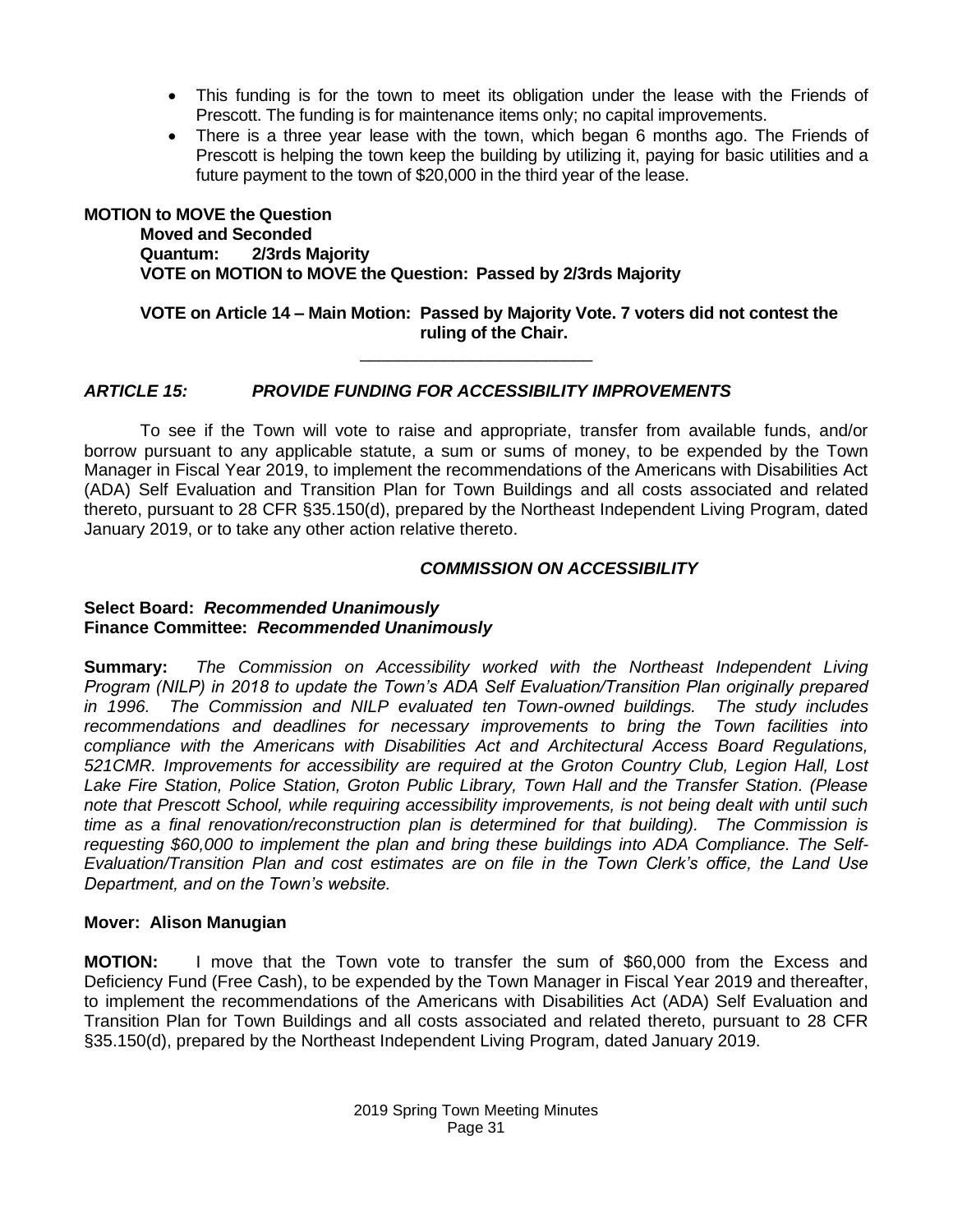#### **Moved and Seconded Quantum of Town Meeting Vote: Majority**

#### **Discussion:**

- Commission on Accessibility vot4ed unanimously to support this article
- Concern expressed that the expenses of this article attributed to the Country Club would not be covered by its revenue.

### **VOTE on Article 15 – Main Motion:Passed by Unanimous Vote**

### *ARTICLE 16: MAINTENANCE OF JAMES BROOK*

To see if the Town will vote to raise and appropriate, transfer from available funds, and/or borrow pursuant to any applicable statute, a sum or sums of money, to be expended by the Town Manager, for the maintenance of James Brook as it impacts Broadmeadow Road, and all costs associated and related thereto, or to take any other action relative thereto.

\_\_\_\_\_\_\_\_\_\_\_\_\_\_\_\_\_\_\_\_\_\_\_\_\_

### *SELECT BOARD*

#### **Select Board:** *Recommended Unanimously* **Finance Committee:** *Recommended Unanimously*

**Summary:** *For the last several years, Broadmeadow Road has experienced a significant number of closings due to flooding on the Road because of drainage issues with James Brook. In an effort to improve the situation and allow for better drainage, the DPW Director has recommended to the Select Board that routine maintenance and partial dredging of the channels of James Brook be completed. This work will allow for the better flow of James Brook and reduce flooding of Broadmeadow Road. It is anticipated that this work will cost approximately \$50,000. A full report will be made to the 2019 Spring Town Meeting.*

#### **Mover: John Giger**

**MOTION:** I move that the Town vote to transfer the sum of \$50,000 from the Excess and Deficiency Fund (Free Cash), to be expended by the Town Manager, for the maintenance of James Brook as it impacts Broadmeadow Road, and all costs associated and related thereto.

#### **Moved and Seconded Quantum of Town Meeting Vote: Majority**

#### **Discussion:**

- Q: Is this a "one-time" expense?
	- $\circ$  R: Likely would need to be done every 15-20 years. The alternative would be to rebuild the road above flood stage at a likely cost of "millions" due to the complexity of building in the flood area.
- This project is cleaning out existing brook channels. Permits would be required. No new channels are being built.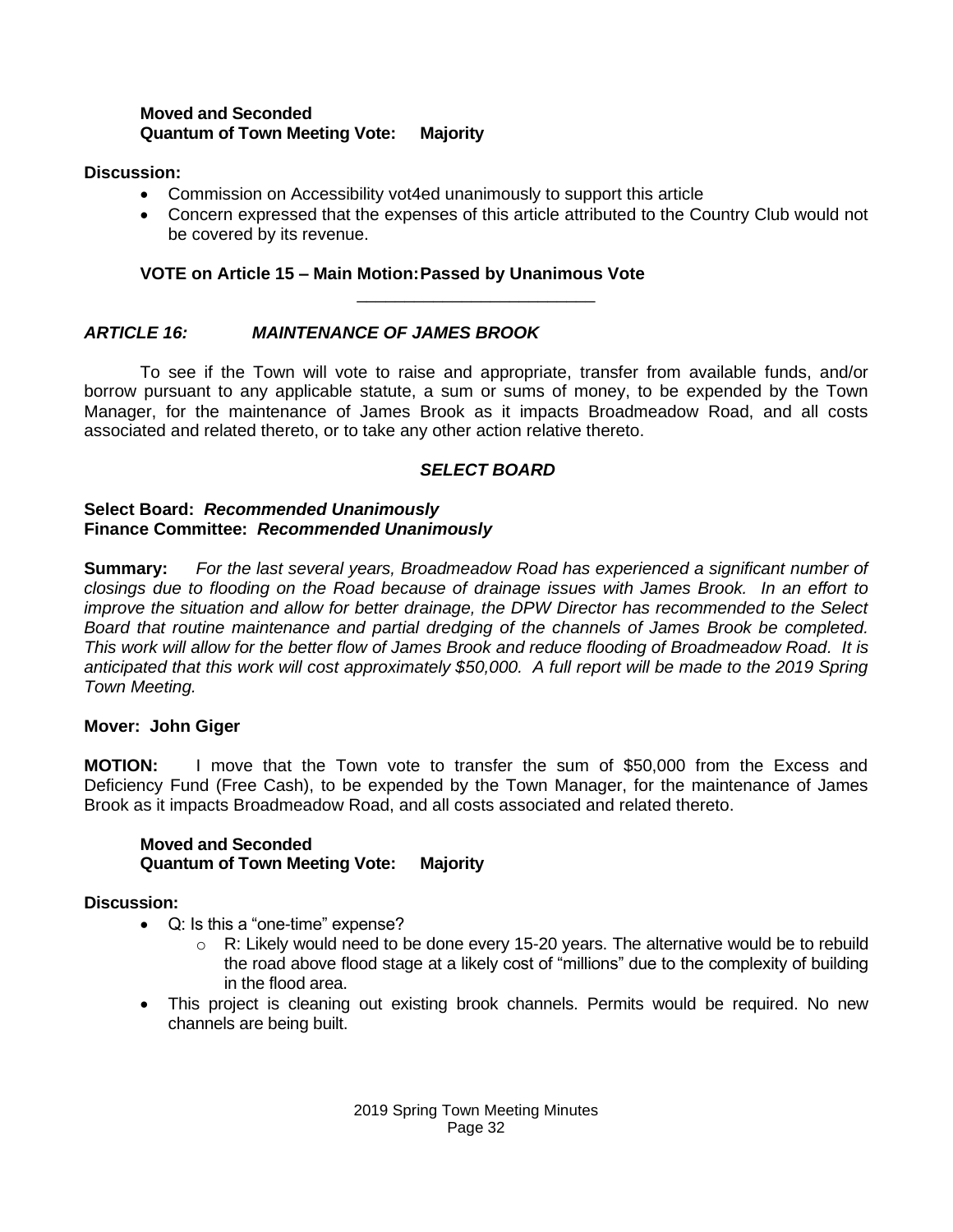### *ARTICLE 17: AMEND GENERAL BYLAWS TO ADOPT THE STRETCH CODE*

To see if the Town will vote to enact a new Chapter 168 of the Town of Groton General Bylaws, entitled "Stretch Energy Code" for the purpose of regulating the design and construction of buildings for the effective use of energy, pursuant to Appendix 115.AA of the Massachusetts Building Code, 780 CMR, the Stretch Energy Code, including future editions, amendments or modifications thereto, with an effective date of January 1, 2020, as follows:

\_\_\_\_\_\_\_\_\_\_\_\_\_\_\_\_\_\_\_\_\_\_\_\_\_

### **CHAPTER 168 – STRETCH ENERGY CODE**

- **§168-1 Definitions**
- **§168-2 Purpose**
- **§168-3 Applicability**
- **§168-4 Stretch Code**

### **§168-1 Definitions**

**International Energy Conservation Code (IECC)** - The International Energy Conservation Code (IECC) is a building energy code created by the International Code Council. It is a model code adopted by many state and municipal governments in the United States for the establishment of minimum design and construction requirements for energy efficiency and is updated on a three-year cycle. The baseline energy conservation requirements of the MA State Building Code are the IECC with Massachusetts amendments, as approved by the Board of Building Regulations and Standards.

**Stretch Energy Code** - Codified by the Board of Building Regulations and Standards as 780 CMR Appendix 115.AA of the Massachusetts building code, the Stretch Energy Code is an appendix to the Massachusetts building code, based on further amendments to the International Energy Conservation Code (IECC) to improve the energy efficiency of buildings built to this code.

#### **§168-2 Purpose**

The purpose of 780 CMR 115.AA is to provide a more energy efficient alternative to the Base Energy Code applicable to the relevant sections of the building code for new buildings.

#### **§168-3 Applicability**

This code applies to residential and commercial buildings. Buildings not included in this scope shall comply with 780 CMR 115.AA, as indicated.

#### **§168-4 Stretch Code**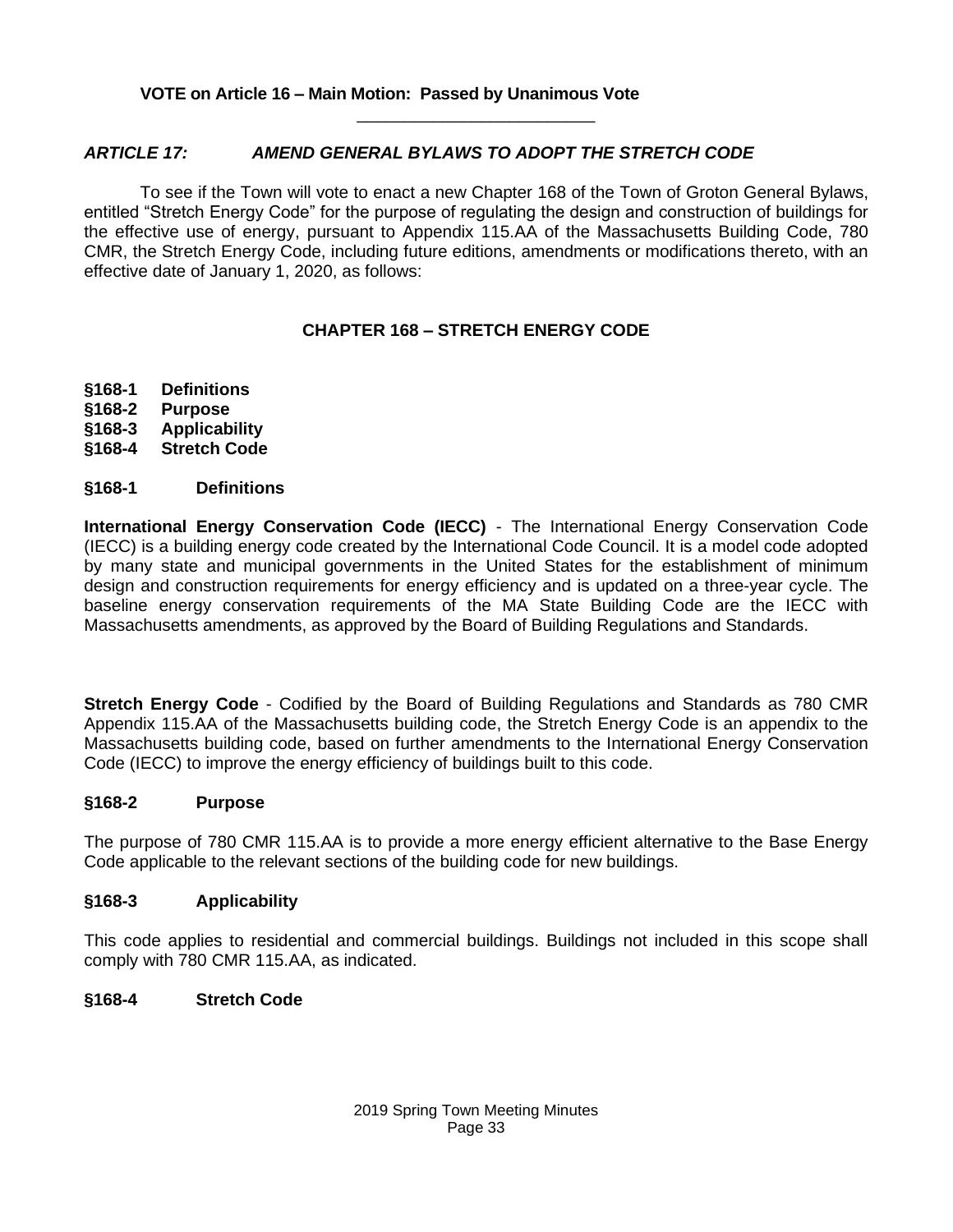The Stretch Code, as codified by the Board of Building Regulations and Standards as 780 CMR Appendix 115.AA, including any future editions, amendments or modifications, is herein incorporated by reference into the Town of Groton General Bylaws, Chapter 168. The Stretch Code is enforceable by the inspector of buildings or building commissioner and effective as of January 1, 2020.

or to take any other action relative thereto.

#### *SELECT BOARD*

#### **Select Board:** *Recommended Unanimously* **Finance Committee:** *No Position*

**Summary:** *The Select Board has voted to pursue a Green Community Designation for the Town of Groton. Seeking this designation will allow the Town to apply for State Grants that can pay for energy improvements in the many Town facilities. The first step in applying for this designation is the adoption of the so-called Stretch Energy Code that requires all new construction in the Town of Groton to meet various energy efficiencies. It's important to point out that additions or renovations to existing houses in Groton do not have to comply with this Code. Furthermore, the current edition of the Massachusetts Building Code has already incorporated many of the requirements in the Stretch Energy Code. A full presentation of the requirement of the Stretch Energy Code will be made at Town Meeting.*

#### **Mover: Rebecca Pine**

**MOTION:** I move that the Town vote to enact a new Chapter 168 of the Town of Groton General Bylaws, entitled "Stretch Energy Code" with an effective date of January 1, 2020, as printed in the Warrant.

#### **Moved and Seconded Quantum of Town Meeting Vote: Majority**

#### **Discussion:**

- Ms. Pine presented a case as to why the meeting should accept this article
	- $\circ$  The Stretch Code applies to new construction only, not renovations or repairs
	- o All surrounding towns except Dunstable are green communities
	- $\circ$  This is a first step to enable the town to apply for Green Communities Program grants
	- o A green community is eligible for grants to reduce energy use on municipal buildings
- Mr. Hersh stated that Groton Electric Light Commission is opposed to this article
	- $\circ$  The bylaw requires that the town be enrolled in all future revisions of the stretch code

\_\_\_\_\_\_\_\_\_\_\_\_\_\_\_\_\_\_\_\_\_\_\_\_\_

o The town should be able to make a case-by-case decision

#### **VOTE on Article 17 – Main Motion: Passed by Majority Vote**

#### *ARTICLE 18: AMEND ZONING BYLAW - §§218-4, 218-13, 218-25 AND 218-28 OFF-SITE OFF-STREET PARKING*

To see if the Town will vote to amend Zoning By-Laws as follows: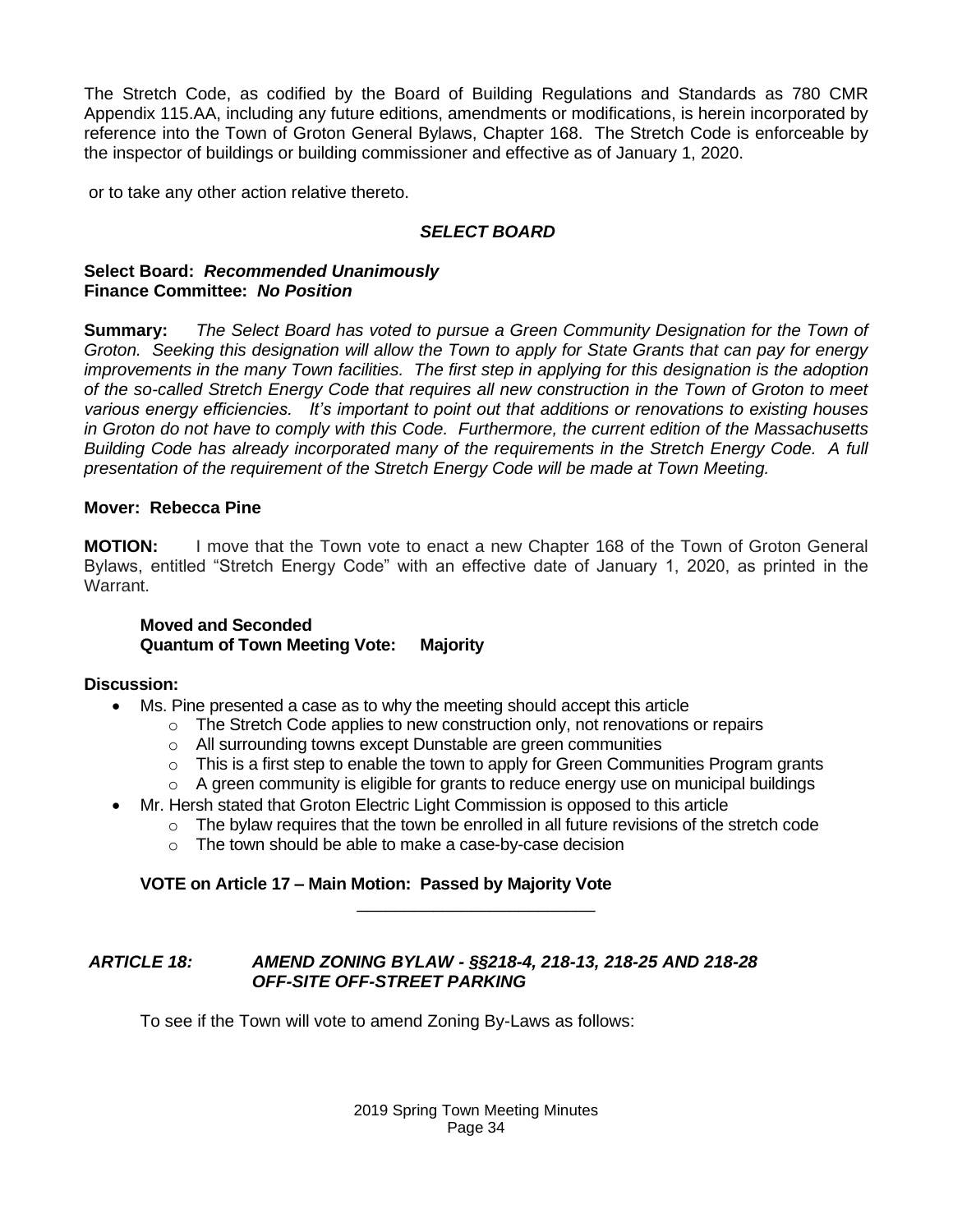1. Amend Section 218-4 by adding the definition of "Off-site Off-Street Parking" with new word definitions being incorporated into the existing text in order alphabetically with the existing word definitions, as follows:

**Off-Site Off-Street Parking:** Parking area on a lot for the benefit of and serving the parking needs of a use on a separate non-contiguous lot, subject to the provisions of Sections 218-25, 218-28, and 218- 32.1

2. By amending Section 218-13 Schedule of Use Regulations, by adding a new line item 114 – Off-Site Off-Street Parking as stated below:

|     |                                       | NA | D D<br>RР | <b>NB</b> | VB | GB      |    | в |     |
|-----|---------------------------------------|----|-----------|-----------|----|---------|----|---|-----|
| 1 A | Off-Street<br>Off-<br>Site<br>Parking | PB | DP<br>ь   | PB        | PB | DR<br>╺ | PB | N | 'N. |

3. By amending Section 218-25, Site Plan Review by adding a new subsection 218-25(B)(2)(e) as follows:

218-25(B)(2)(e) Off-site Off-street Parking

4. By amending Chapter 218, by adding a new Section 218-28, entitled "Off-Site Off-Street Parking as follows:

### **Section 218-28 Off-site Off-Street Parking**

#### **A. Purpose**

To provide relief and standards for properties that cannot provide or satisfy the off-street parking requirements on-site due to unique circumstances including but not limited to topography, lot size, lot shape, existing building placement, or an authorized change of use where off street parking can be secured off site on property under the same ownership or control in a manner that is compatible with the surrounding uses.

#### **B. Applicability**

A property owner or lessee, consistent with the applicable provisions herein, may petition for Off-site Off-street Parking on a non-contiguous property under their control and demonstrate the unique circumstances associated with their property for which parking cannot be provided on site. The petitioner must demonstrate the proposed parking will address the unique circumstance associated with satisfying off street parking on their property in a manner consistent with the character of its surroundings.

#### **C. Standards/Conditions**

• A locus plan showing the location of the proposed Off-site Off-street Parking in relation to the property being served with sufficient detail for the Planning Board to determine adequate proximity exists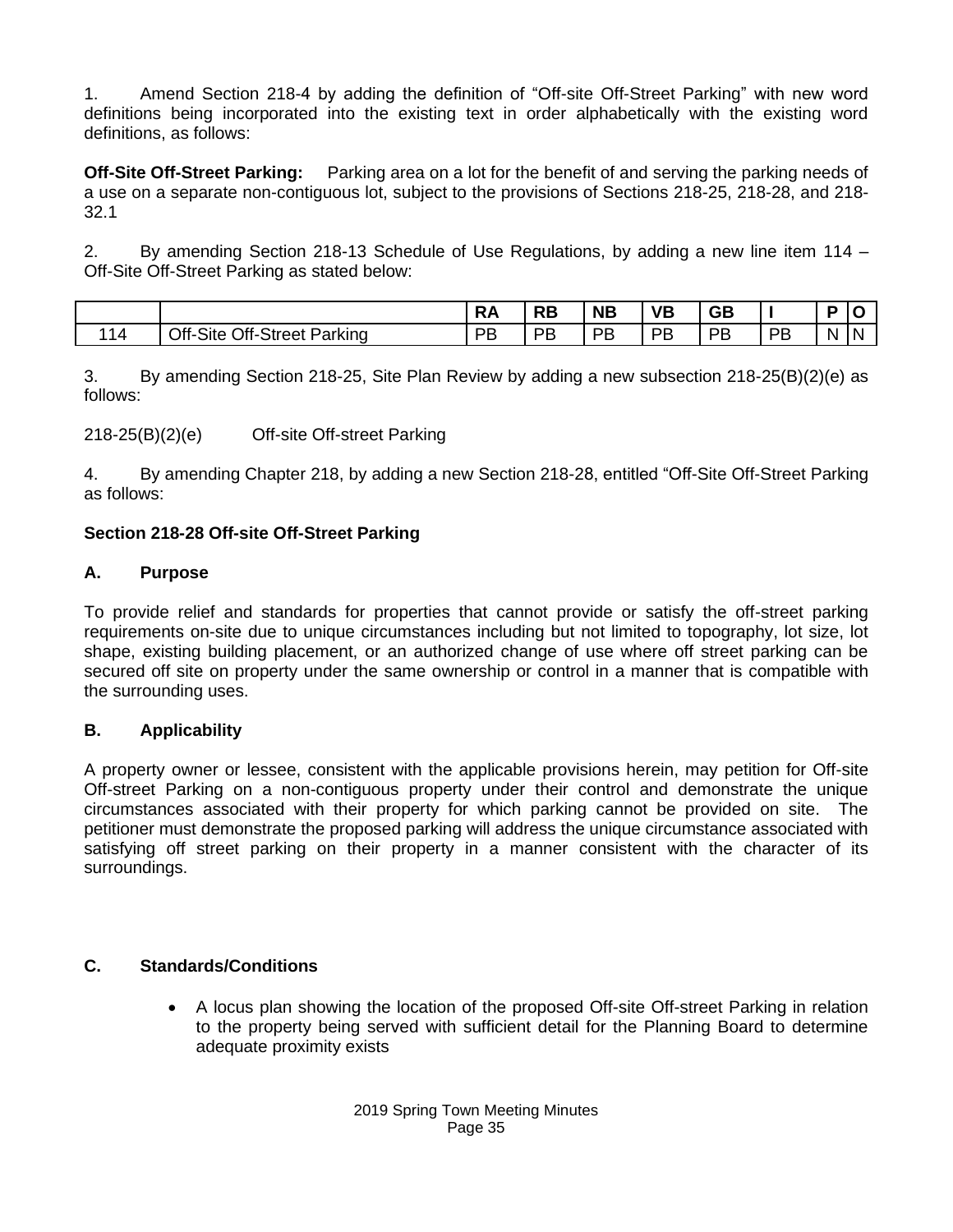- Lighting overspill, glare, headlights
- Visual Impact mitigation measures such as setbacks, landscaping, visual screening
- Noise
- Applications shall be subject to Section 218-25 Site Plan Review
- Applications shall be subject to Section 218-32.1 Special permit
- Parking layout and construction
- Circulation and traffic consideration
- Applicant must have controlling interest in both properties (ownership or leasehold)
- Special permit will run with the applicant unless the applicant owns both properties and records a deed restriction binding both lots to common ownership for the special permit to remain in force
- The use requiring the parking must be a permissible use (Y/SP) on the Off-site lot
- Use limited to parking of registered motor vehicles. Commercial vehicles over 7,500 pounds (curb weight) shall not be permitted. Storage of equipment, pods, trailers, shall not be permitted.
- Third party, paid parking is not permitted.
- Specify/limit number of spaces
- The provisions of this section may be used in conjunction with 218-23D Shared Parking

or to take any other action relative thereto.

## *PLANNING BOARD*

#### **Select Board:** *Recommended Unanimously* **Finance Committee:** *No Position* **Planning Board:** *Recommended (Six In Favor, 1 Abstention – Widmayer)*

**Summary:** *The proposed Zoning Bylaw amendment establishes Off-site Off-street Parking on a non-contiguous lot as a new use allowable by grant of a Special Permit by the Planning Board. The purpose of the amendment is to provide relief in certain cases where off-street parking space is not available on the lot where the principal structure is situated, and where the non-contiguous lot is under the applicant's control. Applications under this Zoning Bylaw amendment would be subject to the provisions of Site Plan Review and the Special Permit process.*

## **Mover: Russell Burke**

**MOTION:** I move that Section 218-4 of the Code of the Town of Groton Zoning be hereby amended as printed in the Warrant.

**Moved and Seconded Quantum of Town Meeting Vote: 2/3's Majority**

## **Planning Board Recommended to support this article.**

**VOTE on Article 18 – Main Motion: Passed by Unanimous Vote**

*ARTICLE 19: AMEND ZONING BYLAW – HOUSEKEEPING CHANGES*

\_\_\_\_\_\_\_\_\_\_\_\_\_\_\_\_\_\_\_\_\_\_\_\_\_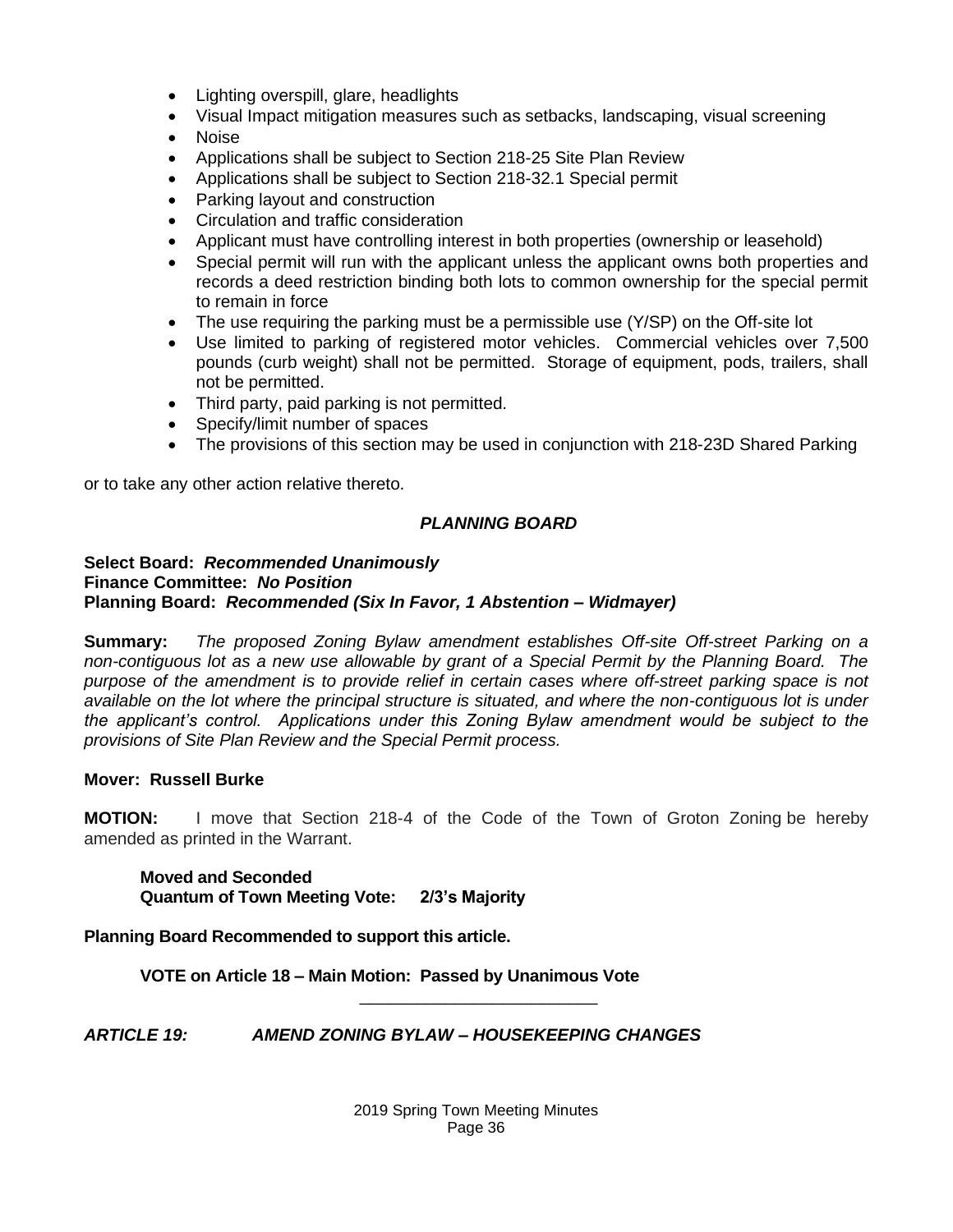To see if the Town will vote to amend the Code of the Town of Groton, Chapter 218, Zoning, as follows:

1. Amend §218-18.C(1)(d)[3] to correct a typographical error as follows:

## **§218-18.C(1)(d)[3] – correct typographical error:**

Replace the word "massive" with the word "massing".

2. By amending §§218-4, 218-20, and 218-27.B, Subsidized Elderly Housing; change to "Age Restricted Housing as follows:

**§218-4 – Definitions** – Change the term "Subsidized Elderly Housing" to "Age Restricted Housing".

**§218-20 – Schedule of Intensity Regulations** - Change the reference to "subsidized elderly housing" in Note 1 to "age restricted housing".

**§218-27.B -** Change the title of the section and all other references in the section, from "subsidized elderly housing" to "age restricted housing".

or to take any other action relative thereto.

## *PLANNING BOARD*

#### **Select Board:** *Recommended Unanimously* **Finance Committee:** *No Position* **Planning Board:** *Recommended Unanimously*

**Summary:** *The purpose of this article is to make housekeeping updates to the Zoning Bylaw, Chapter 218 of the Town Code. The typographical error in Section 218-18.C(1)(d)[3] needs to be corrected in order to restore the original intent of the provision as it relates to the use of certain architectural design elements. Zoning provisions relative to housing for persons 55 years of age and older were adopted in 1982 under the name of "Subsidized Elderly Housing". Replacing this term with "Age Restricted Housing" reflects changes in common nomenclature since the adoption of the provisions nearly four decades ago.*

#### **Mover: Carolyn Perkins**

**MOTION:** I move that the Town vote to amend the Code of the Town of Groton, Chapter 218, Zoning, as printed in the Warrant.

**Moved and Seconded Quantum of Town Meeting Vote: 2/3's Majority**

## **Planning Board Recommended Unanimously to support this Article**

**VOTE on Article 19-Main Motion: Passed by Unanimous Vote**

2019 Spring Town Meeting Minutes Page 37

\_\_\_\_\_\_\_\_\_\_\_\_\_\_\_\_\_\_\_\_\_\_\_\_\_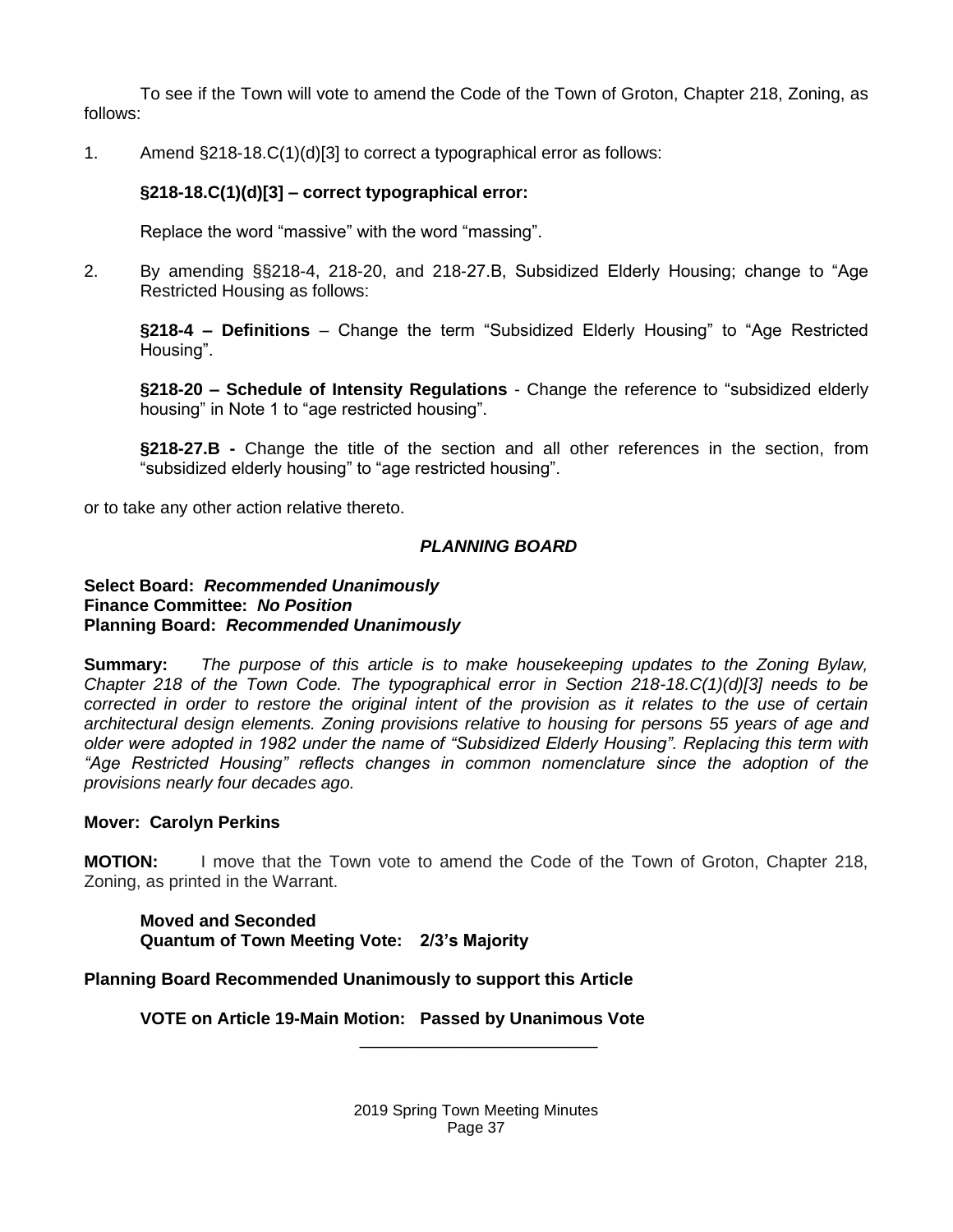## *ARTICLE 20: AGREEMENT – FORESTRY ACTIVITIES*

To see if the Town will vote to authorize the Town Manager, on behalf of the Conservation Commission and Water Commission, to enter into an agreement with an individual/individuals to conduct forestry activities on properties managed by the Conservation Commission and Water Commission for a term not to exceed ten (10) years, or to take any other action relative thereto.

#### *CONSERVATION COMMISSION*

#### **Select Board:** *Recommended Unanimously* **Finance Committee:** *No Position* **Conservation Commission:** *Recommended Unanimously*

**Summary:** *The Conservation Commission and Water Commission manage approximately 2,100 acres of Town-owned land of which 85% is classified as forested. In 2018, the Conservation Commission began a comprehensive evaluation of all its lands and defined 11 management areas consisting of blocks of adjacent parcels as well as lands recently or presently being managed (e.g., Surrenden Farms, Shattuck Homestead). In total, these management areas account for 75% of all lands under the custody of the Conservation Commission. A 10-year contract term will allow for continuity of management services between the Forester and the Town. A major goal the Commission seeks to accomplish during the term of this contract is to work with the Forester to create and implement stewardship management plans for each identified management area. The Forester shall provide watershed, forestry and vegetative management services in order to: 1) protect the forests from fire, insects, invasive plants, disease and vandalism; 2) improve the forest through cutting practices which favor the creation of the ideal watershed forest; 3) enhance wildlife habitat; 4) maintain forest aesthetics; and 5) provide a revenue source to fund land management initiatives.*

#### **Mover: Peter Morrison**

**MOTION:** I move that the Town Manager, on behalf of the Conservation Commission and Water Commission, be authorized to enter into an agreement with an individual/individuals to conduct forestry activities on properties managed by the Conservation Commission and Water Commission for a term not to exceed ten (10) years.

\_\_\_\_\_\_\_\_\_\_\_\_\_\_\_\_\_\_\_\_\_\_\_\_\_

**Moved and Seconded Quantum of Town Meeting Vote: Majority VOTE on Article 20-Main Motion: Passed by Unanimous Vote**

## *ARTICLE 21: AMEND BYLAWS – DISCHARGE OF WATER ONTO A PUBLIC WAY*

To see if the Town will vote to amend the General Bylaws of the Town by creating a new Chapter 127 entitled "Discharge of Water Onto A Public Way" as follows: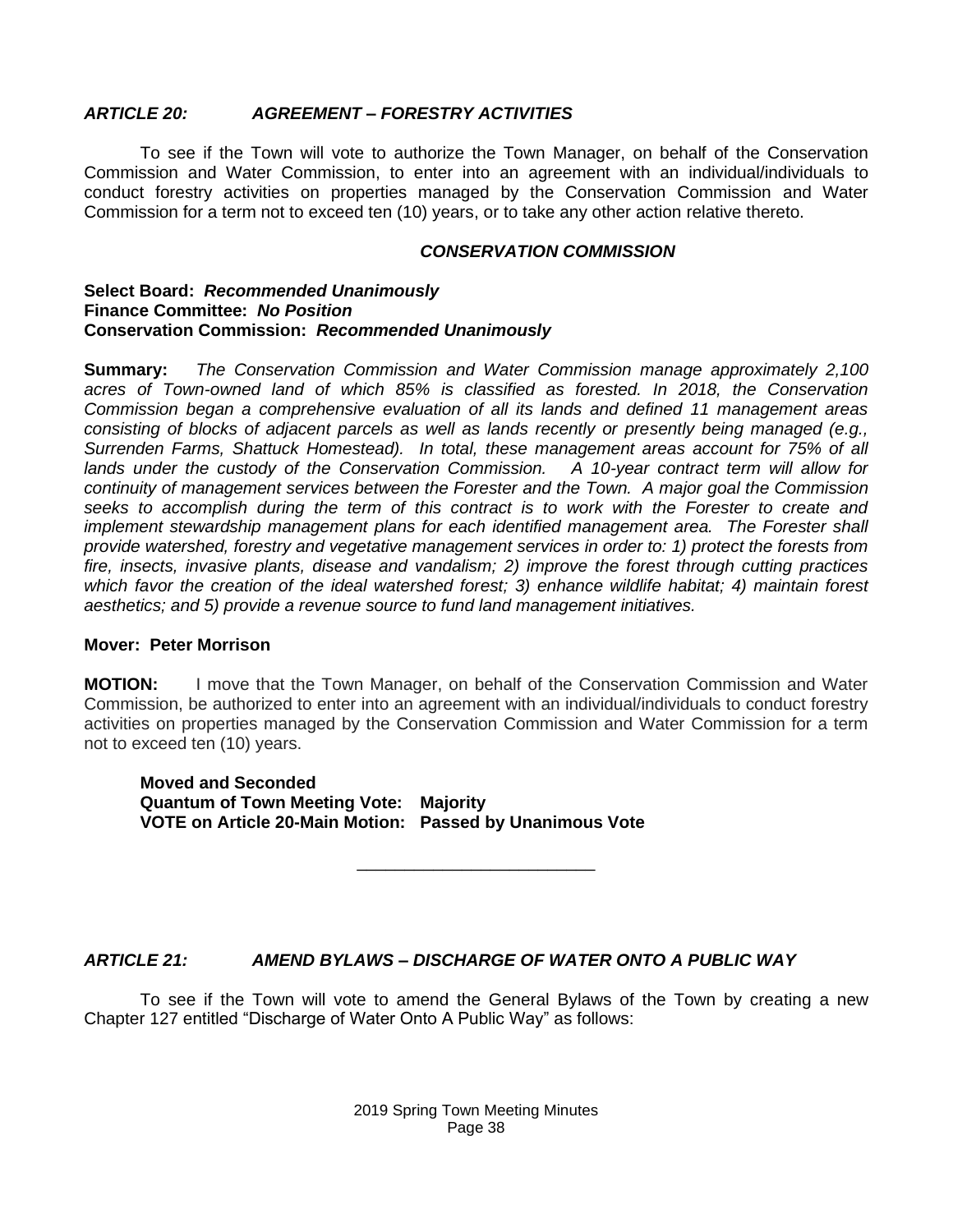# **CHAPTER 127 – DISCHARGE OF WATER ONTO A PUBLIC WAY**

## **§127-1 Discharge Prohibited**

Discharge of water onto a public way is prohibited. No person shall alter existing conditions as to allow, or cause, the man-made diversion or backup of water onto a pubic roadway or sidewalk of the Town, by pump, down spout, swale, grading of land, or any other method, so as to create a hazard to vehicle or pedestrian travel on such roadway or sidewalk.

## **§127-2 Violations**

Whoever violates this Bylaw shall, within 30 days of receiving a notice of violation, take any and all corrective actions necessary to prevent future violations of this Bylaw, or submit to the Department of Public Works a plan of action to prevent future violations of this Bylaw.

## **§127-3 Enforcement**

As an alternative to criminal prosecution, the Director of Public Works or any police officer of the Town may elect to enforce this Bylaw by utilizing the non-criminal disposition procedure set forth in M.G.L., c.40, §21D, as may be amended from time to time. The fine for each non-criminal violation shall be \$300 and each day or portion of a day on which a violation exists shall constitute a separate offense.

or to take any other action relative thereto.

## *DIRECTOR OF PUBLIC WORKS*

#### **Select Board:** *Recommended Unanimously* **Finance Committee:** *No Position*

**Summary:** *The purpose of this Article is to create a Bylaw that would prohibit the discharge of water from private property onto a public way. It would provide for the enforcement and ability to fine individuals who violate this proposed Bylaw.*

#### **Mover: Alison Manugian**

**MOTION:** I move that the General Bylaws of the Town be hereby amended by creating a new Chapter 127 entitled "Discharge of Water Onto A Public Way" as printed in the Warrant.

**Moved and Seconded Quantum of Town Meeting Vote: Majority VOTE on Article 21-Main Motion: Passed by Unanimous Vote** 

## *ARTICLE 22: PETITION THE GENERAL COURT FOR ADDITIONAL LIQUOR LICENSES*

To see if the Town will vote to authorize the Select Board to petition the General Court for special legislation increasing the number of liquor licenses available in the Town of Groton as follows:

\_\_\_\_\_\_\_\_\_\_\_\_\_\_\_\_\_\_\_\_\_\_\_\_\_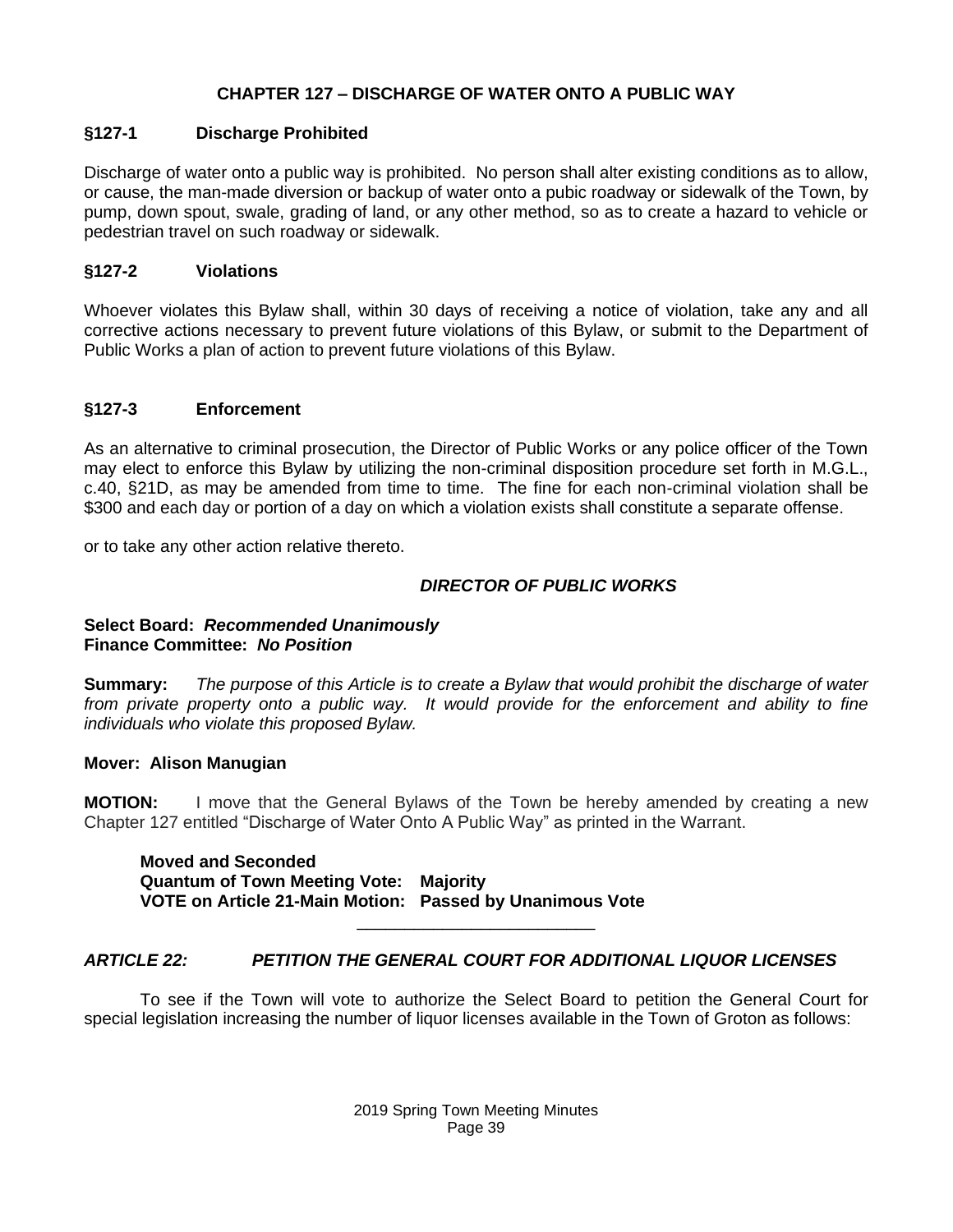Three (3) additional licenses for the sale of on premises all alcoholic beverages Two (2) additional licenses for the sale of off premises all alcoholic beverages

And to authorize the General Court to make clerical and editorial changes of form only to the bill, unless the Select Board approves amendments to the bill before enactment by the General Court, and the Select Board shall be authorized to approve amendments which shall be within the scope of the general public objectives of the petition, or to take any other action relative thereto.

#### *TOWN MANAGER*

#### **Select Board:** *Recommended Unanimously* **Finance Committee:** *No Position*

**Summary:** *This article will request that the General Court increase the number of liquor licenses allowed under State Law in the Town of Groton. The Select Board's office has received several inquiries for additional licenses and the purpose of this article is to petition the Legislature for this increase in an effort to create more business opportunities in the Town of Groton.*

## **Mover: Barry Pease**

**MOTION:** I move that the Town vote to authorize the Select Board to petition the General Court for special legislation increasing the number of liquor licenses available in the Town of Groton as follows: Three (3) additional licenses for the sale of on premises all alcoholic beverages; Two (2) additional licenses for the sale of off premises all alcoholic beverages. And to authorize the General Court to make clerical and editorial changes of form only to the bill, unless the Select Board approves amendments to the bill before enactment by the General Court, and the Select Board shall be authorized to approve amendments which shall be within the scope of the general public objectives of the petition.

**Moved and Seconded Quantum of Town Meeting Vote: Majority VOTE on Article 22-Main Motion: Passed by Majority Vote**

## *ARTICLE 23: AMEND CHAPTER 198 – STORMWATER MANAGEMENT*

To see if the Town will vote to amend Chapter 198, Stormwater Management - Low Impact Development, of the Code of the Town of Groton, Section 198-14 Extension, by striking out the words "two years" and inserting in their place the words "three years," as follows:

\_\_\_\_\_\_\_\_\_\_\_\_\_\_\_\_\_\_\_\_\_\_\_\_\_

#### **§198-14. Extension.**

A full or limited stormwater management permit shall be valid for three years from the date the permit is issued. The Committee may grant extensions for additional time upon written request for renewal no later than 30 days prior to expiration of the permit.

or to take any other action relative thereto.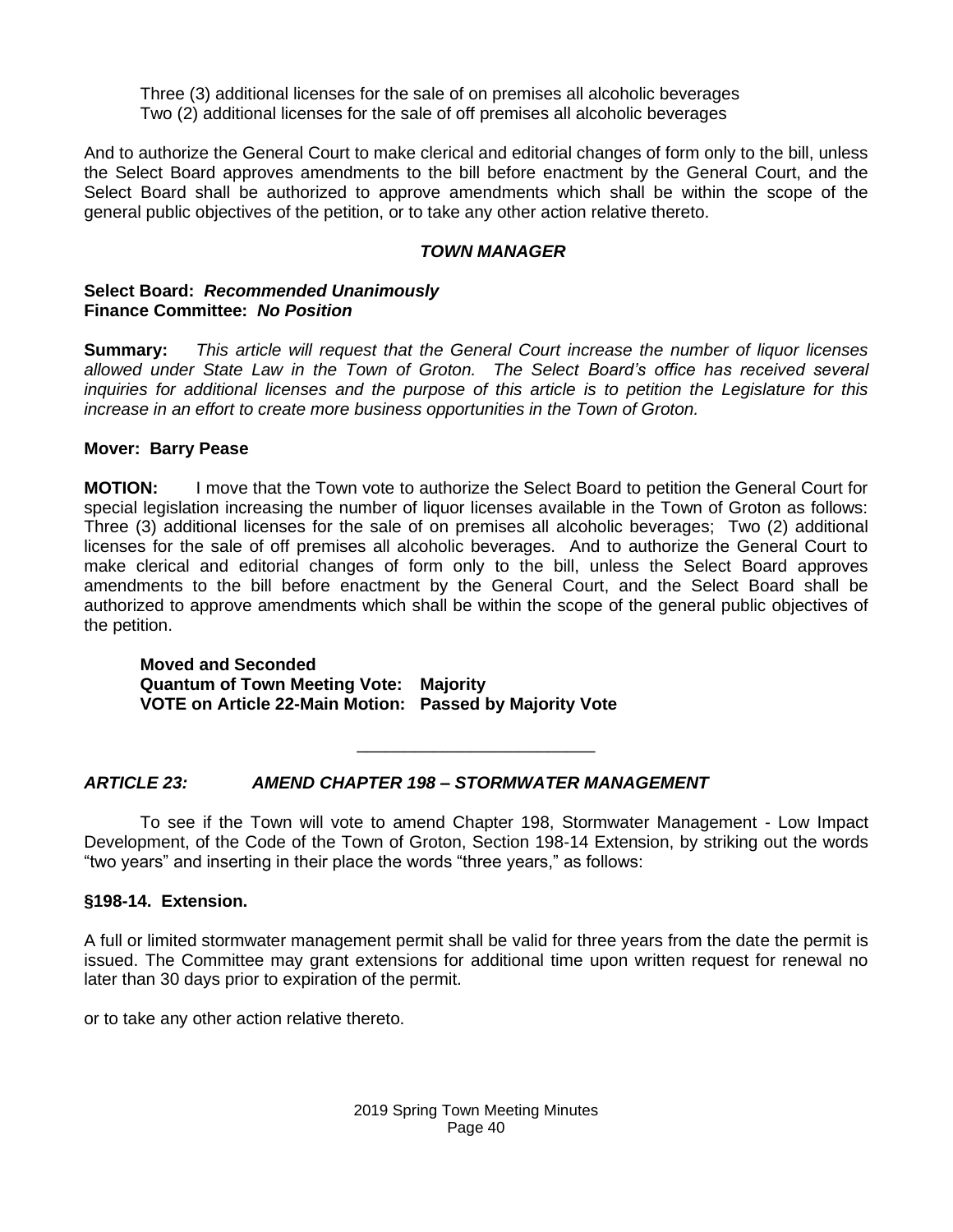## **Select Board:** *Recommended Unanimously* **Finance Committee:** *No Position*

**Summary:** *The Committee is proposing an amendment to the Stormwater Management By-law so permits lapse in three years rather than two years. If adopted, the three-year time period for Stormwater Permits will be consistent with Orders of Conditions issued by the Conservation Commission. Additionally, Chapter 40A, section 9, of MGL was amended in 2016 to extend the time within which a special permit may lapse from two years to not more than three years.* 

## **Mover: Michelle Collette**

**MOTION:** I move that Chapter 198, Stormwater Management - Low Impact Development, of the Code of the Town of Groton, Section 198-14 Extension, be hereby amended by striking out the words "two years" and inserting in their place the words "three years".

\_\_\_\_\_\_\_\_\_\_\_\_\_\_\_\_\_\_\_\_\_\_\_\_\_

**Moved and Seconded Quantum of Town Meeting Vote: Majority VOTE on Article 23-Main Motion: Passed by Unanimous Vote**

# *ARTICLE 24: PETITION LEGISLATURE TO ESTABLISH AN UPDATED CHARTER*

To see if the Town will vote to authorize the Select Board to petition the General Court to enact legislation that would establish an updated charter for the Town of Groton substantially in the form on file with the office of the Town Clerk and to authorize the General Court to make amendments thereto before enactment by the General Court which shall be within the scope of the general public objectives of this petition, subject to the approval of the Groton Select Board, or to take any other action relative thereto

# *SELECT BOARD*

## **Select Board:** *Recommendation Deferred Until Town Meeting* **Finance Committee:** *No Position*

**Summary:** *The General Court was unable to enact before expiration of the 2017-2018 legislative session the Groton Home Rule Petition that updated our Charter. Originally voted upon by the Town in 2017, and then edited thereafter at the request of the General Court, that proposed legislation has been refiled for the new legislative session that started this year in 2019. This warrant article is submitted in case the General Court needs action upon this article in order to complete its work on the proposed charter update.* 

#### **Mover: Barry Pease**

**MOTION:** I move that this Article be indefinitely postponed.

**Moved and Seconded Quantum of Town Meeting Vote: Majority**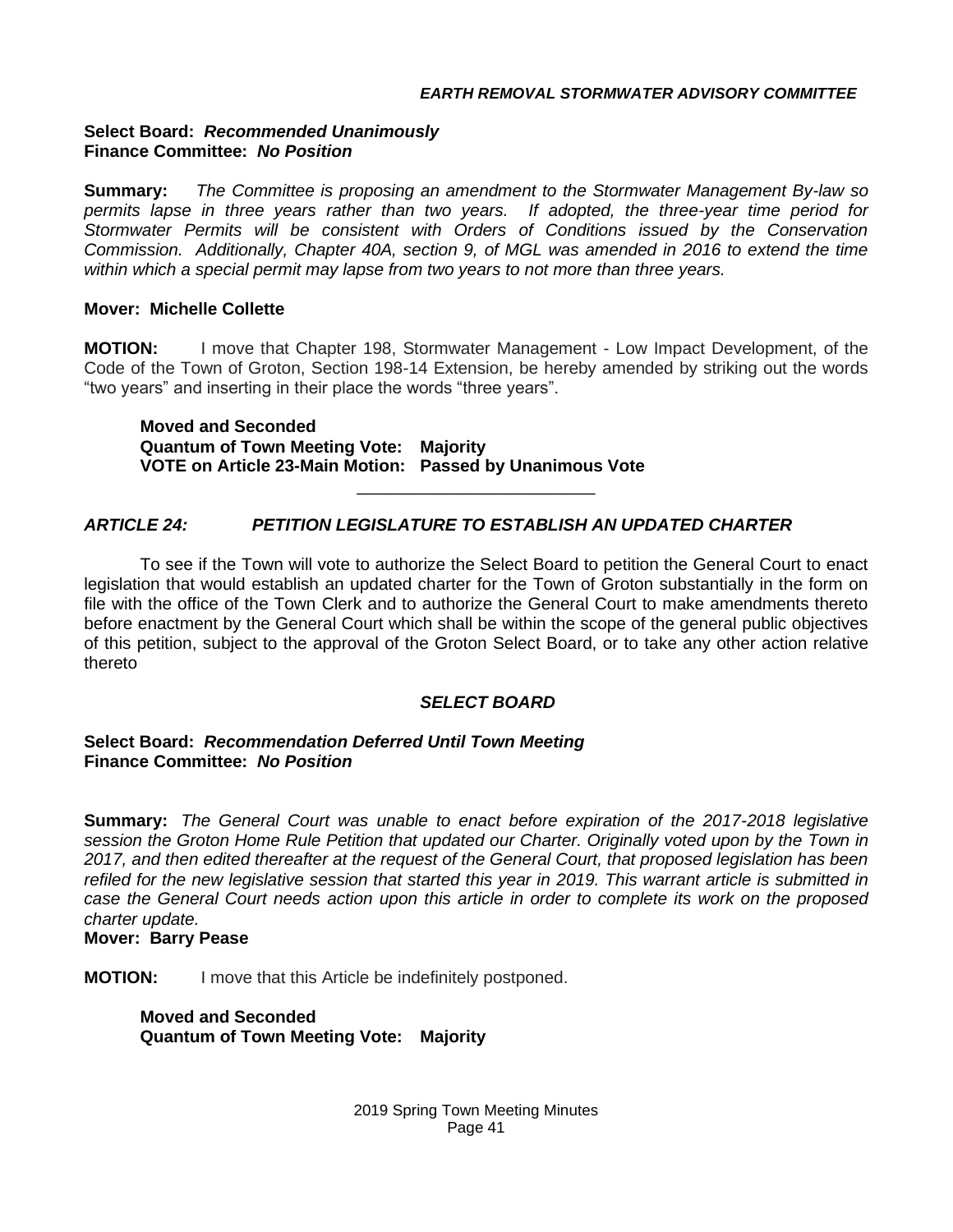#### **Discussion:**

- Article is not needed as the Charter is moving forward in the Legislature
- Current status of the Charter: Pending a Senate Floor vote and then goes to the House

\_\_\_\_\_\_\_\_\_\_\_\_\_\_\_\_\_\_\_\_\_\_\_\_\_

#### **VOTE on Article 24-Main Motion: Passed by Unanimous Vote**

#### *ARTICLE 25: CITIZENS' PETITION – TOWN CENTER OVERLAY DISTRICT*

To see if the Town will vote to include the property situated at 11 Lowell Road which is shown on the Groton Assessors' Maps as Map 113 Block 11 and described in a deed recorded with the Middlesex South District Registry of Deeds in Book 71584, Page 410 in the Town Center Overlay District, Section 218-30.2 of the Groton Zoning By-Law, or to take any other action relative thereto.

#### *CITIZENS' PETITION*

**ADDRESS**<br> **NAME ADDRESS**<br> **ADDRESS**<br> **ADDRESS**<br> **ADDRESS**<br> **ADDRESS**<br> **ADDRESS**<br> **ADDRESS**<br> **ADDRESS**<br> **ADDRESS**<br> **ADDRESS**<br> **ADDRESS**<br> **ADDRESS**<br> **ADDRESS**<br> **ADDRESS** John B. Amaral 62 Flavell Road Therese J. Keoseian 34 Flavell Road Diane M. Amaral 62 Flavell Road Mihran Keoseian 34 Flavell Road Andrea L. Myette 69 School House Road Gregg Yanchenko 61 Skyfields Drive Peter C. Myette 69 School House Road George Faircloth 61 Paquawket Path Peter MacGregor 291 Old Ayer Road Michelle Collette 43 Windmill Hill Road

#### **Select Board:** *Recommended Unanimously* **Finance Committee:** *No Position*

**Summary:****The following summary was prepared by the petitioners and represents their view on the Article:** *This article requests that voters approve the inclusion of the property known as 11 Lowell Road, aka The Water's House, in the Town Center Overlay District (TCOD). The property is*  zoned RA. The applicant is proposing to develop a mixed-use project consisting of residential, small *retail/office and hospitality. The development will adhere to the purpose of the TCOD: "to promote a socially and economically vibrant town center by enabling civic, commercial and residential development that is consistent with the design guidelines for the district and with the Town's Comprehensive Master Plan". The plan will incorporate green space and landscaping similar to The Groton Inn, the abutting property.* 

#### **ARTICLE 25: CITIZENS' PETITION – OVERLAY DISTRICT Mover: John Amaral**

**MOTION:** I move that geographic limits of the Town Center Overlay District, Section 218-30.2 of the Groton Zoning By-Law be amended to include within the District boundaries the property situated at 11 Lowell Road which is shown on the Groton Assessors' Maps as Map 113 Block 11 and described in a deed recorded with the Middlesex South District Registry of Deeds in Book 71584, Page 410.

## **Moved and Seconded Quantum of Town Meeting Vote: 2/3's Majority**

#### **Discussion:**

• Planning Board Unanimous in support of this article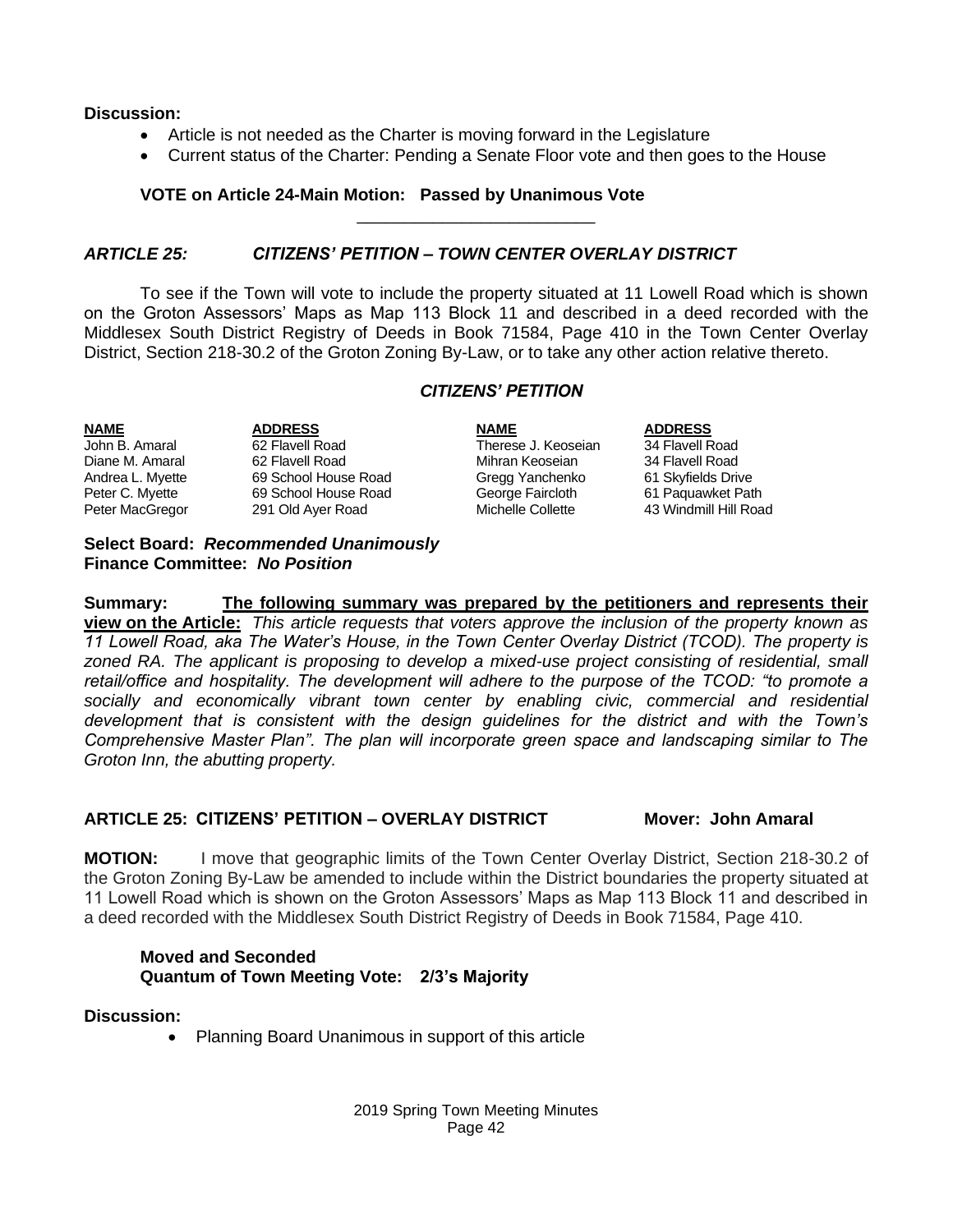• Sewer Commission: There is sufficient capacity to meet the needs of this proposal

\_\_\_\_\_\_\_\_\_\_\_\_\_\_\_\_\_\_\_\_\_\_\_\_\_

## **VOTE on Article 25-Main Motion: Passed by Unanimous Vote**

## *ARTICLE 26: CITIZENS' PETITION – USE CONSERVATION LAND FOR DRAINAGE*

To see if the Town will vote to authorize the Select Board and the Conservation Commission to enter into an agreement with the Reedy Meadow Estates Trust, by lease or otherwise, for use of a portion of Town of Groton Conservation property shown as Assessors Map 228, Parcel 59, for purposes of a drainage easement, said easement area being shown on a plan entitled "Overview Plan in Groton, MA, Reedy Meadow Estates, Date: February 4, 2019, revised February 18, 2019, prepared for Reedy Meadow LLC, Tyngsboro, Massachusetts, Prepared by Land Engineering & Environmental Services, Inc." on file in the Office of the Town Clerk; and to authorize the Select Board to petition the General Court for any legislation necessary therefore, or to take any other action relative thereto.

## *CITIZENS' PETITION*

| <b>ADDRESS</b> | <b>NAME</b>           | <b>ADDRESS</b> |
|----------------|-----------------------|----------------|
| 13 Olivia Way  | Scott Hepburn         | 14 Olivia Way  |
| 13 Olivia Way  | Joel Meiners          | 6 Olivia Way   |
| 3 Olivia Way   | <b>Brianne Harris</b> | 2 Olivia Way   |
| 3 Olivia Way   | Jason Brown           | 2 Olivia Way   |
| 14 Olivia Way  | Sandra McNabb         | 5 Olivia Way   |
|                |                       |                |

#### **Select Board:** *Recommended Unanimously* **Finance Committee:** *No Position*

**Summary: The following summary was prepared by the petitioners and represents their view on the Article:** *We the homeowners of Reedy Meadow Estates Trust are seeking a drainage*  easement onto Map 228, Parcel 59. We believe this drainage easement would address the following *issues: 1. Continuous flooding impacting road access on Red Pepper Lane and Olivia Way; 2. Continuous pumping to alleviate flooding in basements, causing significant health and safety risks; 3. Ponding in back yards which lead to potential standing water health hazards; 4. Erosion damage to the central common area; 5. Availability of emergency vehicle access & commercial services to residents; 6. Allowing the excess overflow to be handled in an environmentally conscious and controlled manner. Since the flooding issues have arisen, we have been consulting with the Groton Earth Removal & Stormwater Advisory Committee, the Conservation Commission and the Planning Board to ensure that we are requesting the best possible action. We thank the town for their continued support.*

#### **Mover: Andrew George**

**MOTION:** I move that the Select Board and the Conservation Commission be authorized to enter into an agreement with the Reedy Meadow Estates Trust, by lease or otherwise, for use of a portion of Town of Groton Conservation property shown as Assessors Map 228, Parcel 59, for purposes of a drainage easement, said easement area being shown on a plan entitled "Overview Plan in Groton, MA, Reedy Meadow Estates, Date: February 4, 2019, revised February 18, 2019, prepared for Reedy Meadow LLC, Tyngsboro, Massachusetts, Prepared by Land Engineering & Environmental Services, Inc." on file in the Office of the Town Clerk; that the Town acting by and through the Select Board and/or the Conservation Commission be authorized to acquire by purchase, gift or eminent domain, in mitigation thereof the land and property shown of a plan entitled "Land Swap Plan, Red Pepper Lane,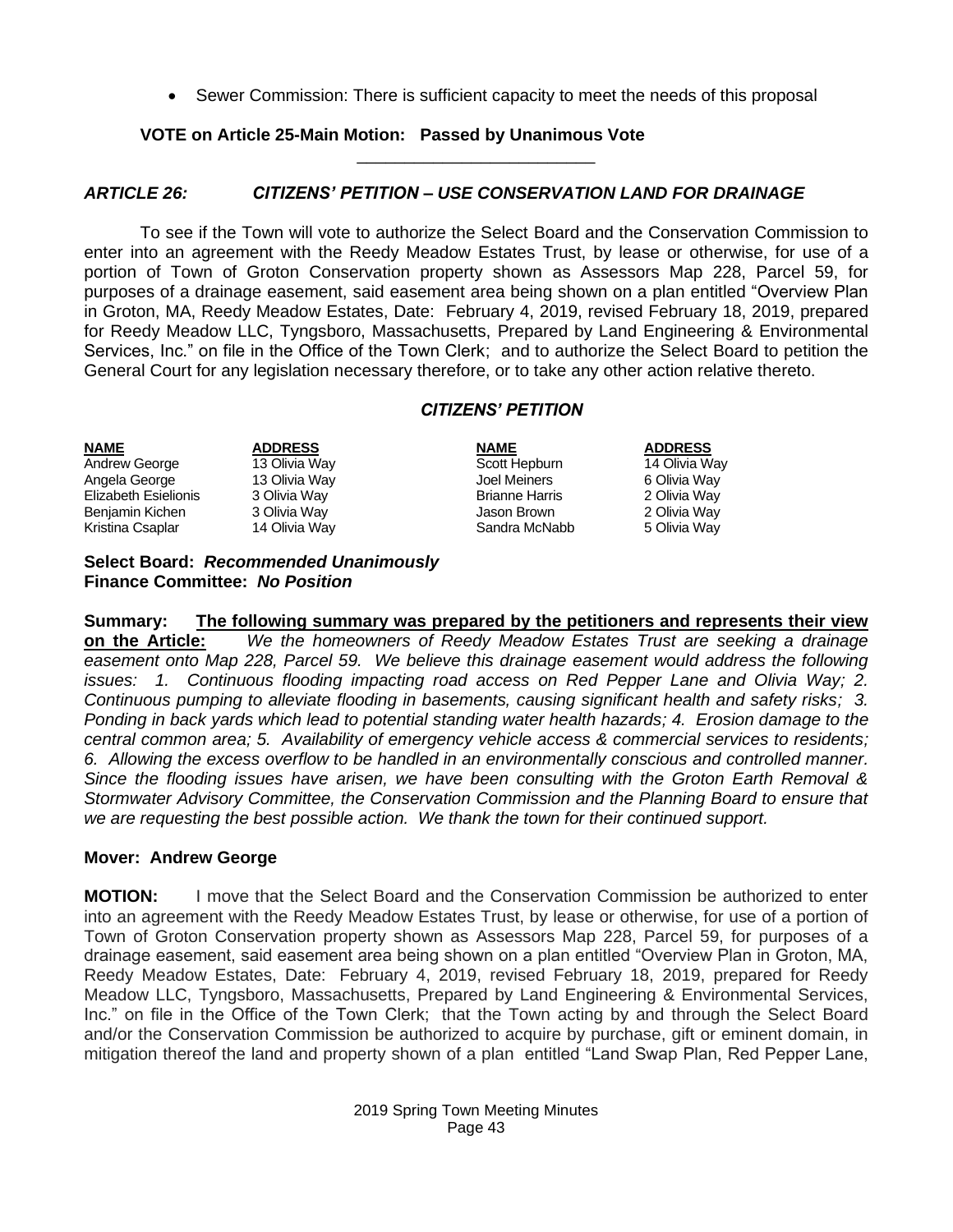Groton, Massachusetts, dated April 23, 2019, Prepared for Reedy Meadow LLC, Prepared by Land Engineering & Environmental Services" and that the Select Board be hereby authorized to petition the General Court for such legislation necessary therefore.

## **Moved and Seconded Quantum of Town Meeting Vote: 2/3rds Majority**

## **MOTION to Amend Article 26-Main Motion Mover: Michelle Collette**

I move to amend Article 26 by deleting the plan reference:

"Overview Plan in Groton, MA, Reedy Meadow Estates, Date: February 4, 2019, revised February 18, 2019, prepared for Reedy Meadow LLC, Tyngsboro, Massachusetts, Prepared by Land Engineering & Environmental Services, Inc."

And by inserting in its place the plan reference:

"Easement Plan in Groton, Massachusetts, Olivia Way, Date: April 9, 2019, prepared for Reedy Meadow LLC, Tyngsboro, Massachusetts, Prepared by Land Engineering & Environmental Services, Inc."

#### **Moved and Seconded Quantum of Town Meeting Vote: Majority**

## **Discussion:**

- This article effects an exchange of land of equal or greater value to replace conservation land to be used as flood runoff, as required by the Massachusetts Constitution Article 97.
- The flood runoff is needed to alleviate flooding in the Olivia's Way development.
- The amendment to the main motion is to update the plan of record
- Conservation Commission voted Majority Support of the April 23 plan
- Planning Board voted unanimous support of the citizen's petition to effect drainage
- Earth Removal Stormwater Advisory Committee recommends approval of the citizen's petition

**VOTE on Motion to Amend Article 26-Main Motion: Passed by Unanimous Vote**

**VOTE on Article 26-Main Motion As Amended: Passed by 2/3rds Majority** 

*ARTICLES 27 THROUGH 36 WILL BE PART OF THE CONSENT AGENDA. PLEASE SEE EXPLANATION PROVIDED BY THE TOWN MODERATOR AFTER ARTICLE 37.* **CONSENT AGENDA: ARTICLES 27 through 36 Mover: Alison Manugian**

\_\_\_\_\_\_\_\_\_\_\_\_\_\_\_\_\_\_\_\_\_\_\_\_\_

**MOTION:** I move that the Town vote to combine for consideration Articles 27, 28, 29, 30, 31, 32, 33, 34, 35 and 36 of the Warrant for this Town Meeting and that the Town take affirmative action on said articles as set forth in the motions in the Town Meeting Information Handout, without debate and in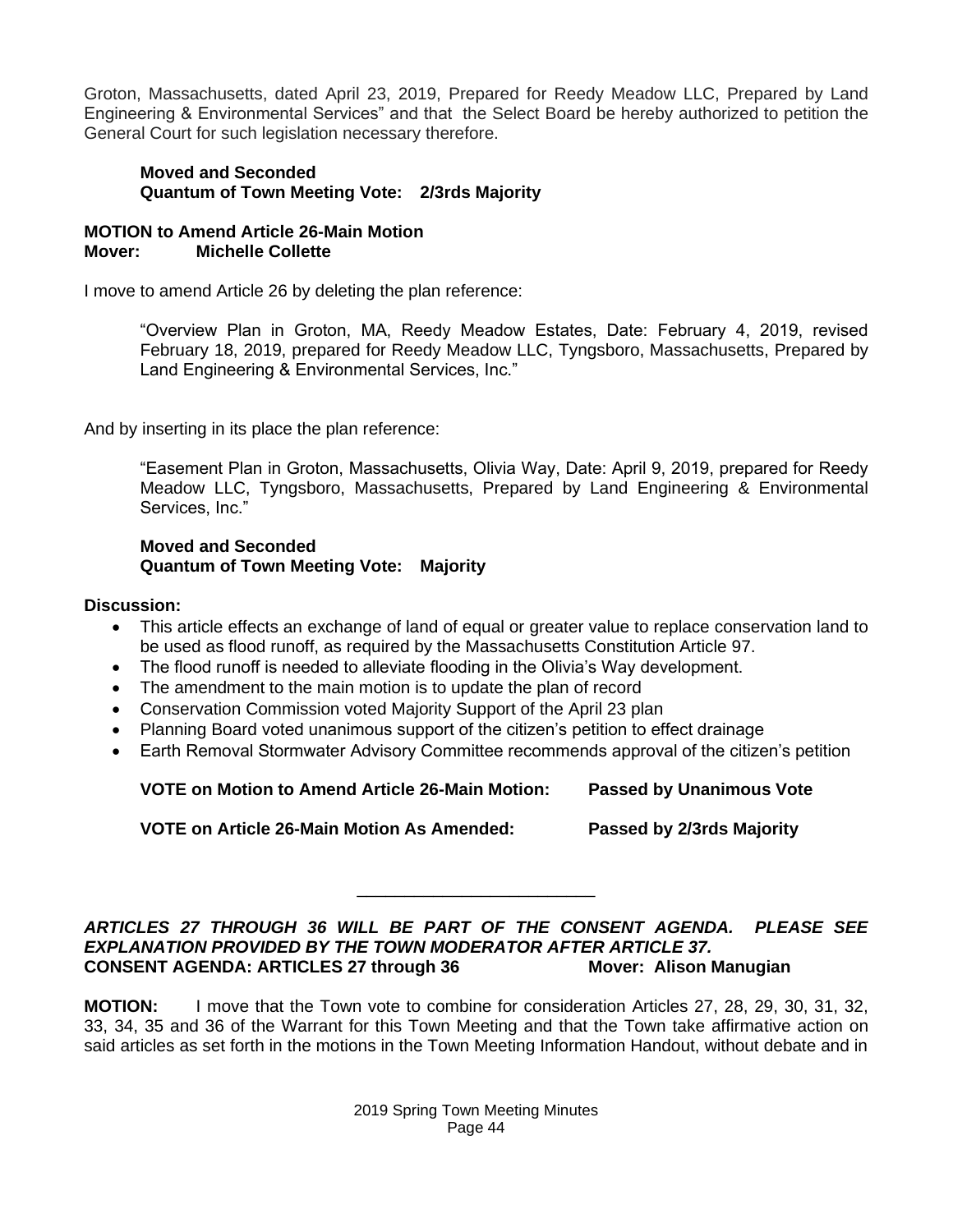accordance with the action proposed under each motion, provided, however, that if any voter, prior to the taking of the vote, requests the right to debate a specific article, then said article shall be removed from this motion and acted upon in the ordinary course of business.

**Moved and Seconded Quantum of Town Meeting Vote: Majority**

**The Moderator listed each article in the consent agenda, and asked the meeting if there was to be a hold. No holds were called.**

-----------------------------------------------------------------------------------------------------------------------------------------

## *ARTICLE 27: CURRENT YEAR LINE ITEM TRANSFERS*

To see if the Town will vote to transfer certain sums of money within the Fiscal Year 2019 budget, or to take any other action relative thereto.

## *SELECT BOARD*

**Select Board:** *Recommended Unanimously* **Finance Committee:** *Recommended Unanimously*

**Summary:** *To transfer money within the Fiscal Year 2019 Budget should the need arise. A handout explaining any necessary transfers will be available at Town Meeting.*

\_\_\_\_\_\_\_\_\_\_\_\_\_\_\_\_\_\_\_\_\_\_\_\_\_

**MOTION:** I move that this Article be indefinitely postponed.

## *ARTICLE 28: APPROPRIATE MONEY TO OFFSET SNOW AND ICE DEFICIT*

To see if the Town will vote to raise and appropriate, transfer from available funds, and/or borrow a sum or sums of money, to be expended by the Town Manager, to reduce the deficit in the Fiscal Year 2019 Snow and Ice Budget, as approved under Article 4 of the 2018 Spring Town Meeting, or to take any other action relative thereto.

#### *TOWN MANAGER*

#### **Select Board:** *Recommended Unanimously* **Finance Committee:** *Recommended Unanimously*

**Summary:** *This article will allow the Town to fund any deficit in the Snow and Ice Account in Fiscal Year 2019.*

**MOTION:** I move that the Town vote to transfer the sum of \$65,000 from Overlay Surplus, to be expended by the Town Manager, to reduce the deficit in the Fiscal Year 2019 Snow and Ice Budget, as approved under Article 4 of the 2018 Spring Town Meeting.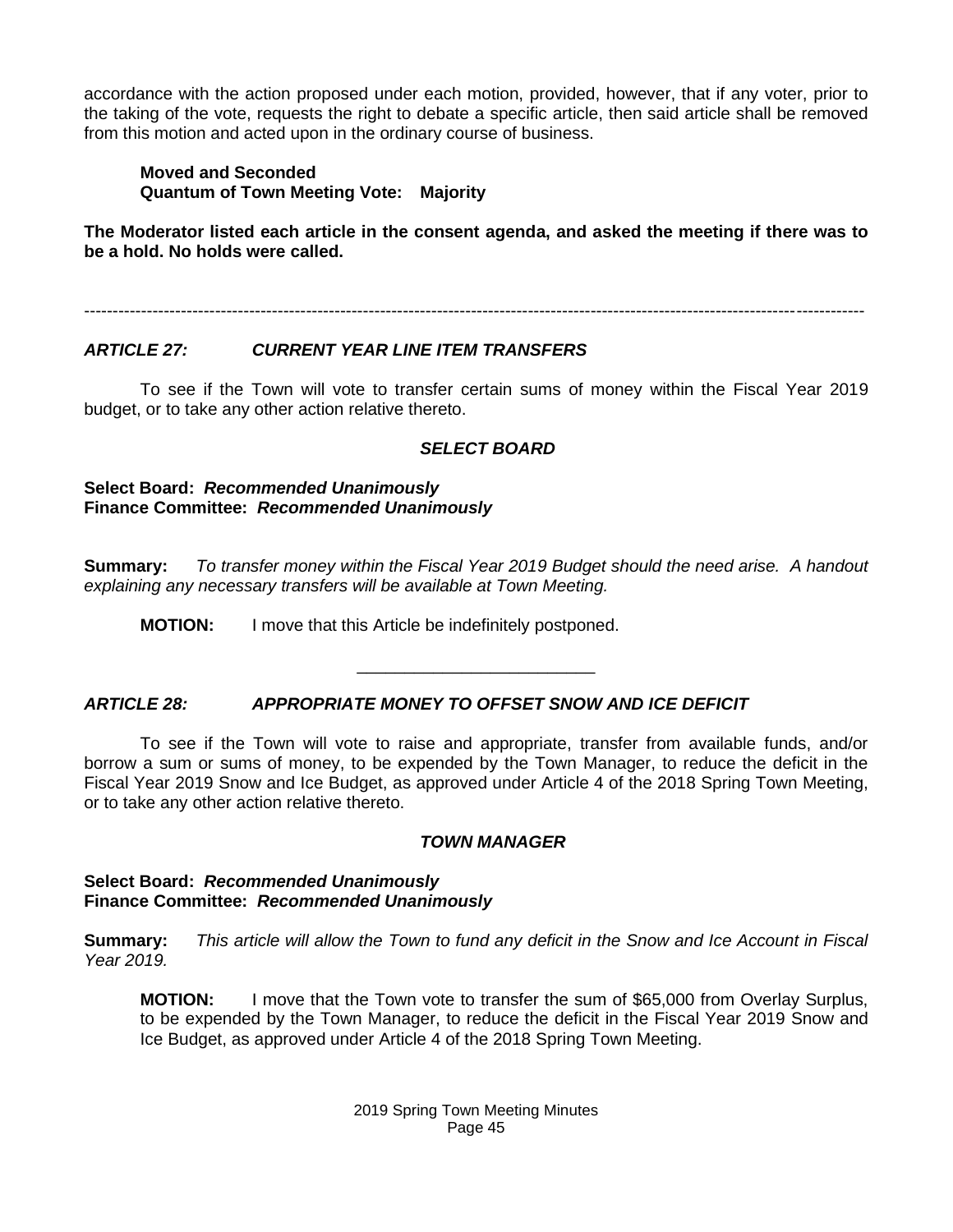## *ARTICLE 29: TRANSFER WITHIN WATER ENTERPRISE FUND*

To see if the Town will vote to authorize the Groton Water Department to transfer a sum or sums of money from the Water Enterprise Fund Surplus to the Fiscal Year 2019 Water Department Budget, or to take any other action relative thereto.

\_\_\_\_\_\_\_\_\_\_\_\_\_\_\_\_\_\_\_\_\_\_\_\_\_

# *BOARD OF WATER COMMISSIONERS*

## **Select Board:** *Recommended Unanimously* **Finance Committee:** *Recommended Unanimously* **Water Commission:** *Recommended Unanimously*

**Summary:** *This article allows the Water Department to transfer money from its surplus account to cover any deficit in the Fiscal Year 2019 budget. More information will be provided at Town Meeting to explain any transfer requested under this article.*

**MOTION:** I move that the Town vote to authorize the Groton Water Department to transfer the sum of \$110,000 from the Water Enterprise Fund Surplus to the Fiscal Year 2019 Water Department Budget.

# *ARTICLE 30: TRANSFER WITHIN SEWER ENTERPRISE FUND*

To see if the Town will vote to transfer a sum or sums of money from the Sewer Enterprise Fund Surplus to the Fiscal Year 2019 Sewer Enterprise Department budget, or to take any other action relative thereto.

\_\_\_\_\_\_\_\_\_\_\_\_\_\_\_\_\_\_\_\_\_\_\_\_\_

## *BOARD OF SEWER COMMISSIONERS*

#### **Select Board:** *Recommended Unanimously* **Finance Committee:** *Recommended Unanimously* **Sewer Commission:** *Recommended Unanimously*

**Summary:** *This article allows the Sewer Department to transfer money from its surplus account to cover any deficit in the Fiscal Year 2019 budget. More information will be provided at Town Meeting to explain any transfer requested under this article.*

**MOTION:** I move that the Town vote to transfer the sum of \$130,000 from the Sewer Enterprise Fund Surplus to the Fiscal Year 2019 Sewer Enterprise Department budget.

## *ARTICLE 31: TRANSFER WITHIN CABLE ENTERPRISE FUND*

To see if the Town will vote to transfer a sum or sums of money from the Cable Enterprise Fund Surplus to the Fiscal Year 2019 Cable Enterprise Department budget, or to take any other action relative thereto.

\_\_\_\_\_\_\_\_\_\_\_\_\_\_\_\_\_\_\_\_\_\_\_\_\_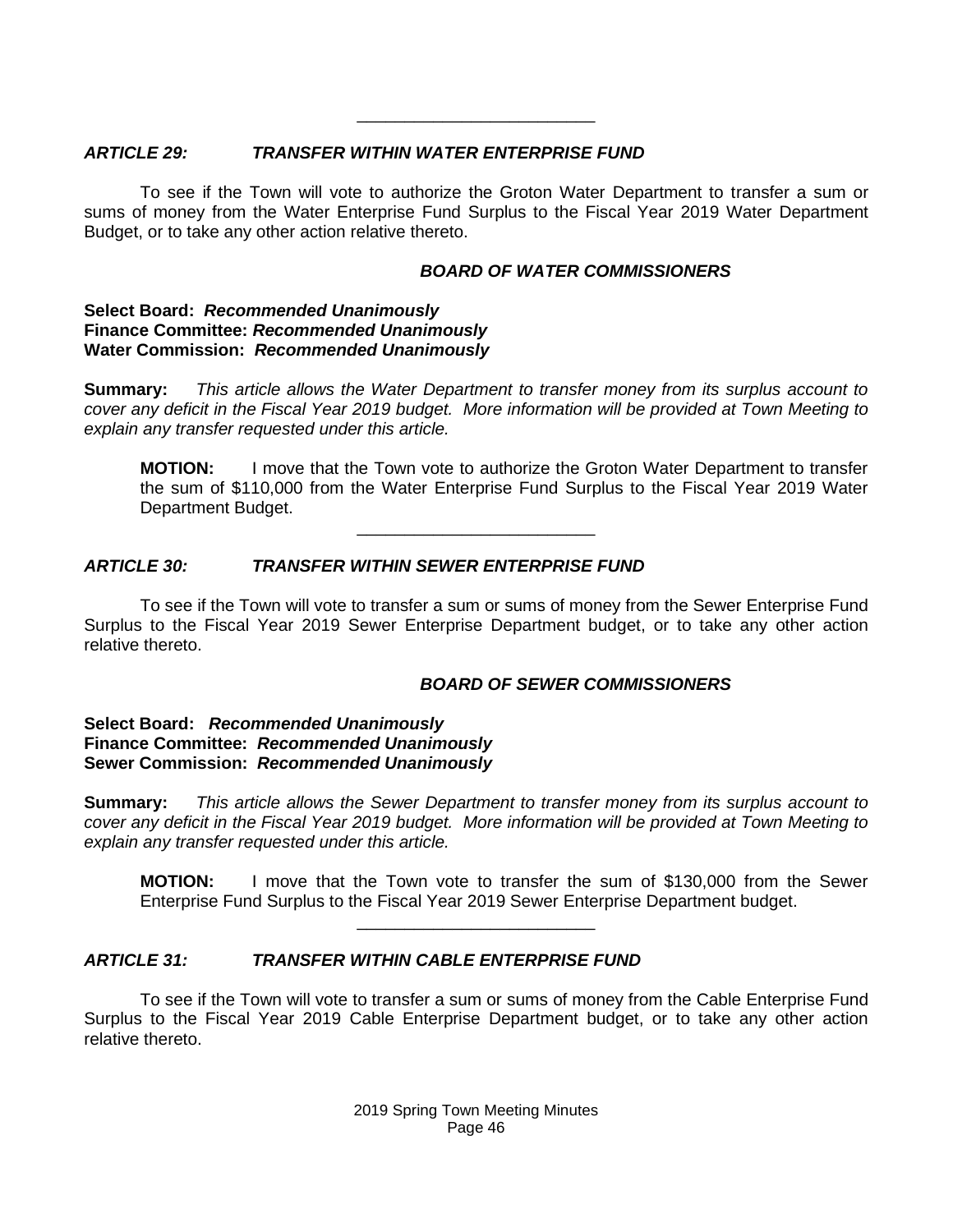## *CABLE ADVISORY COMMITTEE*

#### **Select Board:** *Recommended Unanimously* **Finance Committee:** *Recommended Unanimously* **Cable Advisory Committee:** *Recommended Unanimously*

**Summary:** *This article allows the Cable Advisory Committee to transfer money from its surplus account to cover any deficit in the Fiscal Year 2019 budget. More information will be provided at Town Meeting to explain any transfer requested under this article.*

**MOTION:** I move that the Town vote to transfer the sum of \$10,000 from the Cable Enterprise Fund Surplus to the Fiscal Year 2019 Cable Enterprise Department budget.

#### *ARTICLE 32: PRIOR YEAR BILLS*

To see if the Town will vote to transfer from available funds a sum or sums of money for the payment of unpaid bills from prior fiscal years, or to take any other action relative thereto.

\_\_\_\_\_\_\_\_\_\_\_\_\_\_\_\_\_\_\_\_\_\_\_\_\_

#### *SELECT BOARD*

#### **Select Board:** *Recommended Unanimously* **Finance Committee:** *Recommended Unanimously*

**Summary:** *Town Meeting approval is required to pay bills from a prior fiscal year. A list of unpaid bills will be provided at Town Meeting.*

\_\_\_\_\_\_\_\_\_\_\_\_\_\_\_\_\_\_\_\_\_\_\_\_\_

**MOTION:** I move that this Article be indefinitely postponed.

## *ARTICLE 33: DEBT SERVICE FOR SURRENDEN FARMS*

To see if the Town will vote to raise and appropriate and/or transfer from available funds, a sum or sums of money, pursuant to Massachusetts General Laws, Chapter 44B, Section 5 for debt service for Fiscal Year 2020 for the Surrenden Farm Land Acquisition, as authorized under Article 1 of the April 24, 2006 Special Town Meeting, or to take any other action relative thereto.

#### *COMMUNITY PRESERVATION COMMITTEE*

#### **Select Board:** *Recommended Unanimously* **Finance Committee:** *Recommended Unanimously* **Community Preservation Committee:** *Recommended Unanimously*

**Summary:** *This article appropriates the debt payments for the Surrenden Farm Land Purchase. Funding for this article will come from Community Preservation Funds. The anticipated debt service for*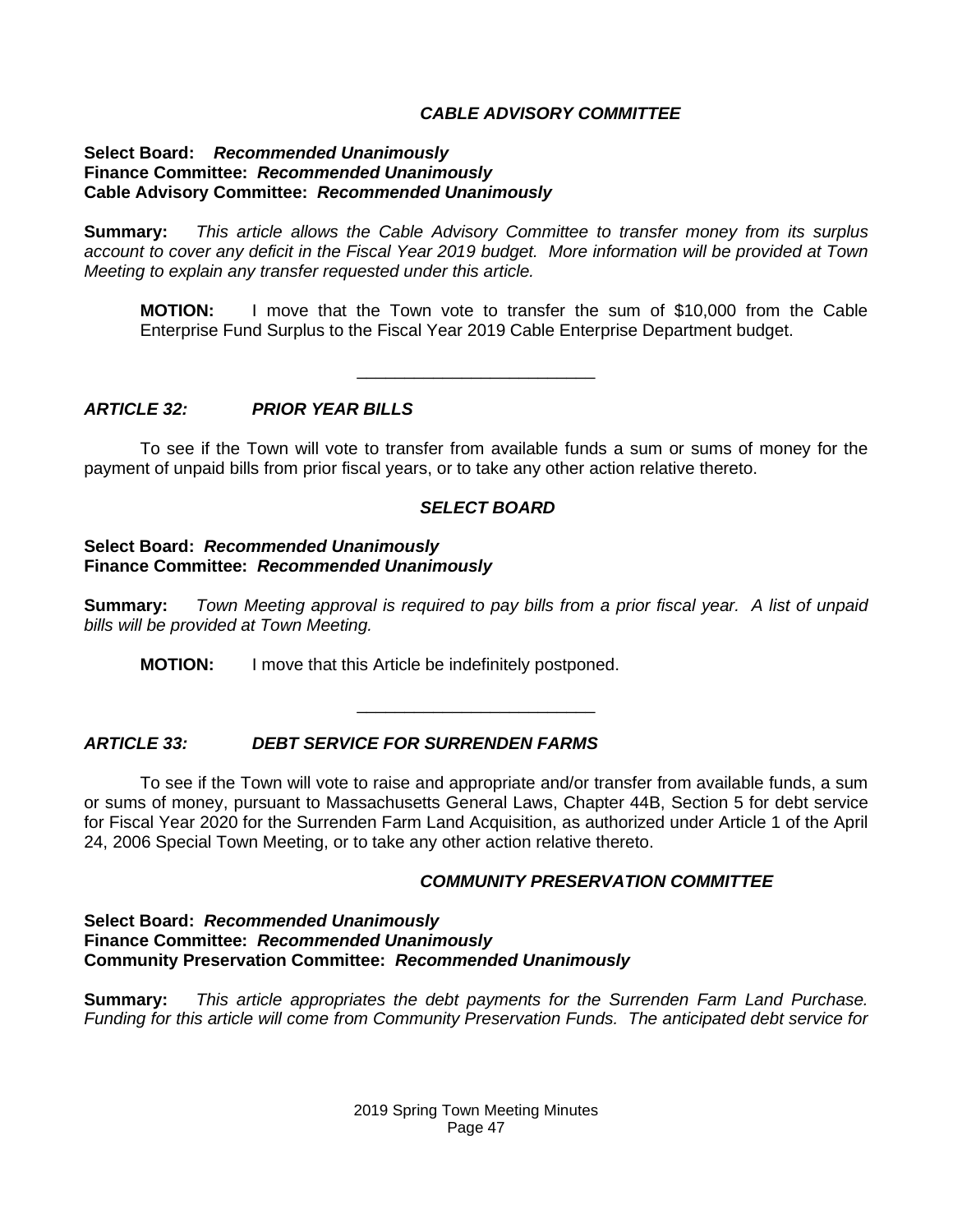*Fiscal Year 2020 is \$481,660. To fund this, \$70,000 would be paid from the Open Space Reserve and \$411,660 would be paid from the Unallocated Reserve.*

**MOTION:** I move that the Town vote to appropriate, pursuant to Massachusetts General Laws, Chapter 44B, Section 5, the sum of \$70,000 from the Community Preservation Fund Open Space Reserve and the sum of \$411,660 from the Community Preservation Fund Unallocated Reserve for a total of \$481,660 to fund the Surrenden Farm debt service for Fiscal Year 2020.

## *ARTICLE 34: ESTABLISHING LIMITS FOR THE VARIOUS REVOLVING FUNDS*

To see if the Town will vote, pursuant to the provisions of G.L. c. 44 sec  $53E\%$  and the Revolving Fund Bylaw, to amend the Revolving Fund Bylaw to add or delete any revolving account and/or to set the FY 2020 spending limits for the various revolving funds as follows:

\_\_\_\_\_\_\_\_\_\_\_\_\_\_\_\_\_\_\_\_\_\_\_\_\_

| <b>Program or Purpose</b>                   | FY 2020 Spending Limit |
|---------------------------------------------|------------------------|
| <b>Stormwater Management</b>                | \$20,000               |
| <b>Conservation Commission</b>              | \$50,000               |
| <b>Building Rental Fund</b>                 | \$50,000               |
| Affordable Housing Marketing                | \$50,000               |
| <b>Home Recycling Equipment</b>             | \$10,000               |
| <b>Access for Persons with Disabilities</b> | \$10,000               |
| <b>Boat Excise Tax Fund</b>                 | \$5,000                |

or take any other action relative thereto.

## *TOWN MANAGER*

## **Select Board:** *Recommended Unanimously* **Finance Committee:** *Recommend Unanimously*

**Summary:** *This Article sets the limit of annual spending for the various revolving funds authorized by previous Town Meeting vote and currently set forth in the Town's Bylaw for said purpose.*

**MOTION:** I move that the Town vote, pursuant to the provisions of G.L. chapter 44 section 53E ½ and the Revolving Fund Bylaw, to set the FY 2020 spending limits for the various revolving funds as follows:

| <b>Program or Purpose</b>                   | FY 2020 Spending Limit |
|---------------------------------------------|------------------------|
| <b>Stormwater Management</b>                | \$20,000               |
| <b>Conservation Commission</b>              | \$50,000               |
| <b>Building Rental Fund</b>                 | \$50,000               |
| Affordable Housing Marketing                | \$50,000               |
| Home Recycling Equipment                    | \$10,000               |
| <b>Access for Persons with Disabilities</b> | \$10,000               |
| <b>Boat Excise Tax Fund</b>                 | \$5,000                |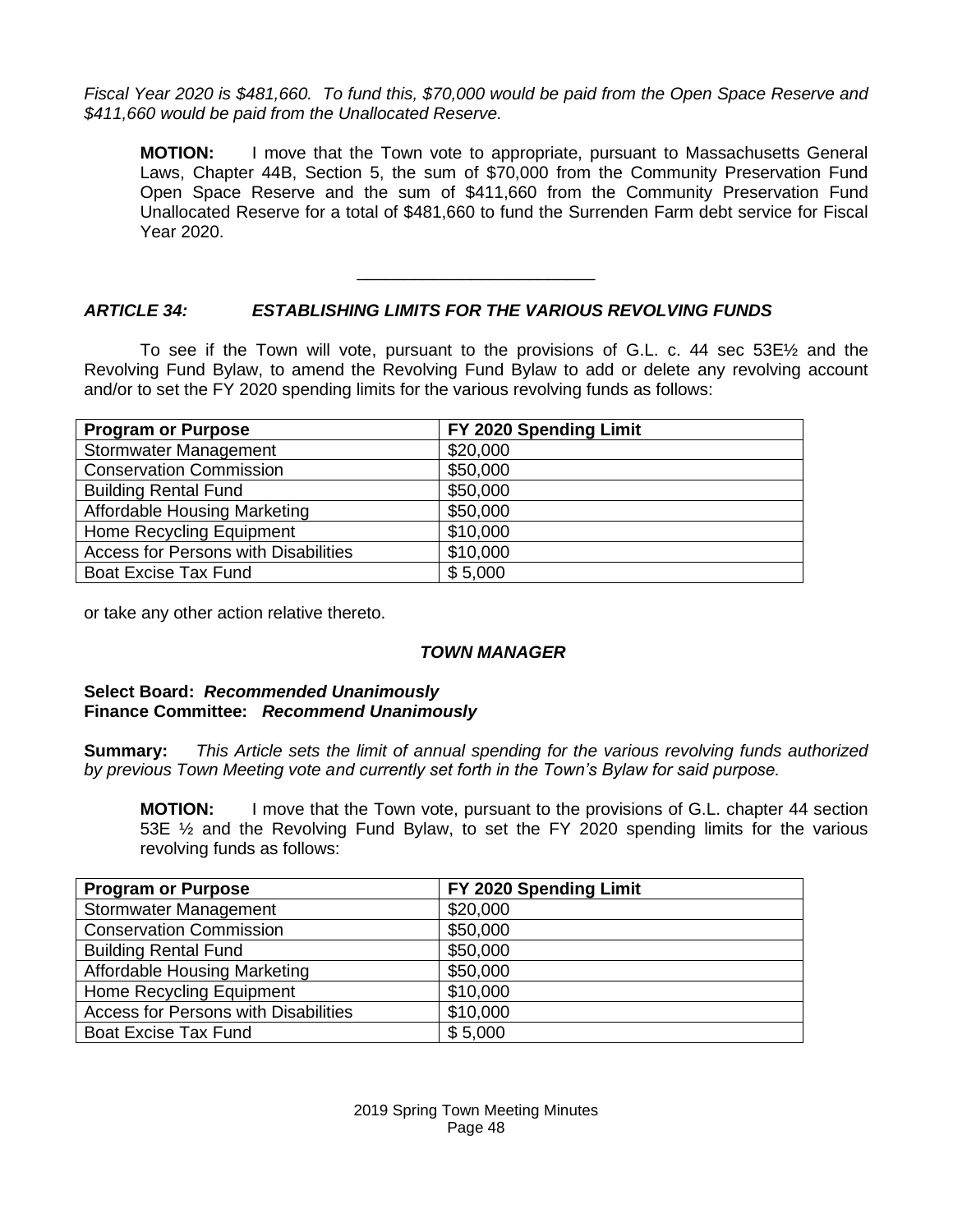## *ARTICLE 35: ACCEPT LAW INCREASING REAL ESTATE TAX EXEMPTION*

To see if the Town will vote to accept the provisions of Massachusetts General Laws Chapter 59, §5C1/2, inserted by Section 14 of Chapter 62 of the Acts of 2014, for the purpose of increasing the real estate tax exemptions by 100 percent to all persons who qualify for property tax exemptions under Clauses 17, 17C, 17C1/2, 17D, 22, 22A, 22B, 22C, 22D, 22E, 22F, 22G, 37, 37A, 41, 41B, 41C, 41C½, 42, 43, 56 or 57 of G.L. c. 59, §5, or to take any other action relative thereto.

\_\_\_\_\_\_\_\_\_\_\_\_\_\_\_\_\_\_\_\_\_\_\_\_\_

## *BOARD OF ASSESSORS*

#### **Select Board:** *Recommended Unanimously* **Finance Committee:** *Recommended Unanimously*

**Summary:** *This article is geared toward 70+ seniors, surviving spouses (widows/widowers), legally blind persons and veterans with service-connected disabilities. It would increase the exemption under state statute up to 100% of the exemption. These state exemption programs all have different eligibility requirements (inquire within the Assessor's office for specific eligibility requirements) in order to receive the specific exemption and are designed to help the neediest within our community to continue to remain in their homes by helping to relieve some of the property tax burden.*

**MOTION:** I move that the Town vote to accept the provisions of Massachusetts General Laws Chapter 59, §5C1/2, inserted by Section 14 of Chapter 62 of the Acts of 2014, for the purpose of increasing the real estate tax exemptions by 100 percent to all persons who qualify for property tax exemptions under Clauses 17, 17C, 17C1/2, 17D, 22, 22A, 22B, 22C, 22D, 22E, 22F, 22G, 37, 37A, 41, 41B, 41C, 41C½, 42, 43, 56 or 57 of G.L. c. 59, §5.

## *ARTICLE 36: ACCEPT PROVISIONS OF M.G.L., CHAPTER 59, §5*

To see if the Town will vote to accept the provisions of Massachusetts General Laws, Chapter 59, §5, last paragraph/sub-clause of clause 23 which, for clauses 22, 22A, 22B, 22C, 22D, 22E and 22F of section 5, allows the Town to reduce from five consecutive years to one year the residency requirement for, making certain veterans and their surviving spouses or parents, to be eligible for the property tax exemptions of said clauses 22 through 22F under Massachusetts General Laws, or to take any other action relative thereto.

\_\_\_\_\_\_\_\_\_\_\_\_\_\_\_\_\_\_\_\_\_\_\_\_\_

#### *BOARD OF ASSESSORS*

#### **Select Board:** *Recommended Unanimously* **Finance Committee:** *Recommended Unanimously*

**Summary:** *The Town of Groton has adopted the provisions of MGL Chapter 59, Section 5 Clause 22 for a Veteran domiciled in Massachusetts for 6 consecutive months before entering the service or domiciled in Massachusetts for not less than 5 years prior to filing for his/her exemption. By local option, the residency requirement can be reduced to 1 year by a vote of Town Meeting.*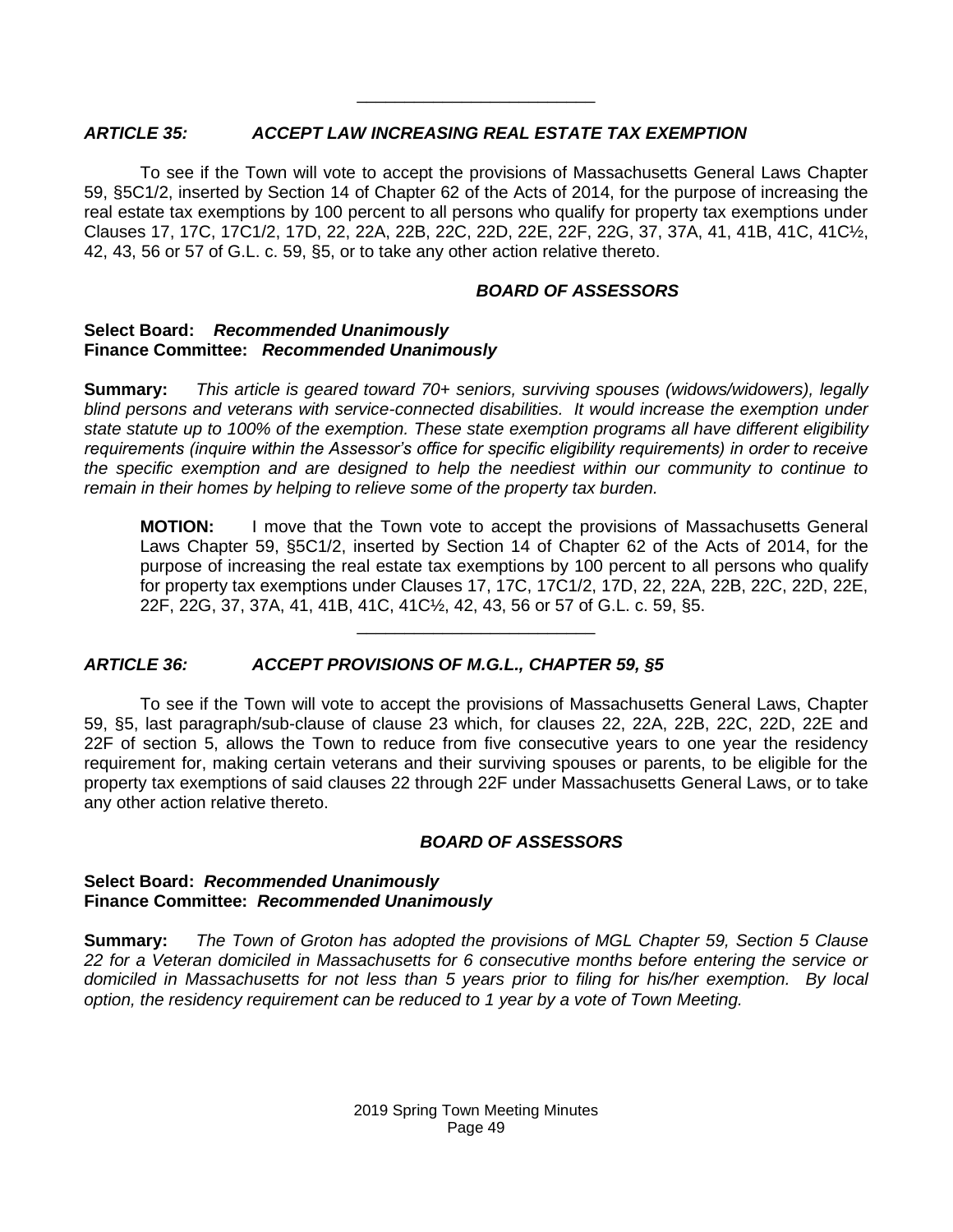**MOTION:** I move that the Town vote to accept the provisions of Massachusetts General Laws, Chapter 59, §5, last paragraph/sub-clause of clause 23 which, for clauses 22, 22A, 22B, 22C, 22D, 22E and 22F of section 5, allows the Town to reduce from five consecutive years to one year the residency requirement for, making certain veterans and their surviving spouses or parents, eligible for the property tax exemptions of said clauses 22 through 22F under Massachusetts General Laws.

\_\_\_\_\_\_\_\_\_\_\_\_\_\_\_\_\_\_\_\_\_\_\_\_\_

## **VOTE on CONSENT AGENDA – MAIN MOTION: Passed by Unanimous Vote**

**MOTION to DISSOLVE the Spring 2019 Town Meeting**

**Moved and Seconded Quantum: Majority VOTE on Motion to Dissolve: Passed by Majority Vote**

**The Spring 2019 Town Meeting was dissolved at 9:41 PM on May 6, 2019.**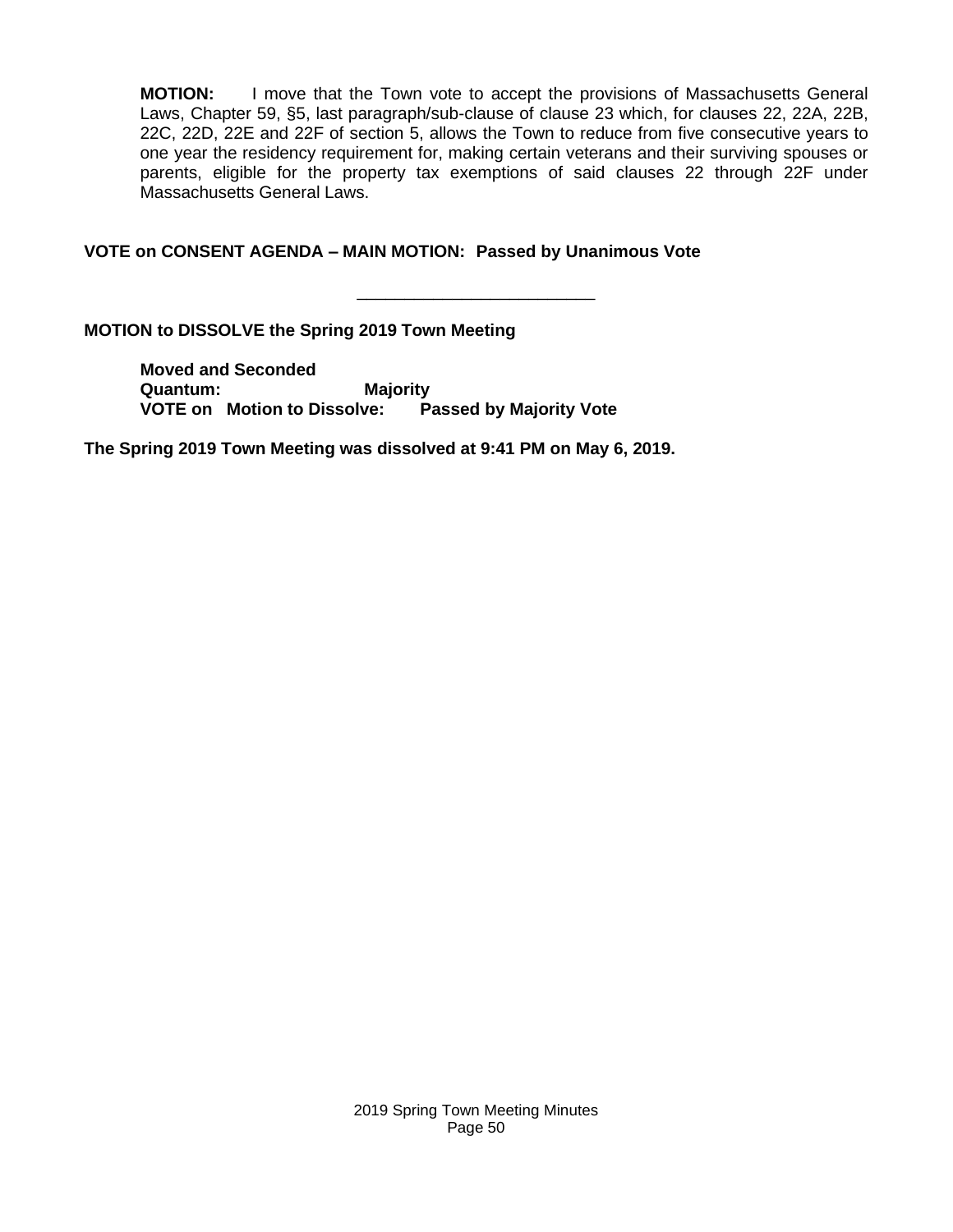# **Moderator's Consent Agenda to Save Time at Town Meeting**

To save time at Town Meeting, the Moderator will use a procedure known as a consent agenda. It is the bundling of non-controversial articles into a single motion to be voted on by Town Meeting. Routinely used in other towns, the consent agenda can save time by not requiring a main motion, a second, an explanation and a vote on every routine article to which there is no objection or question.

# **What Articles Are Included**

The consent agenda will generally consist of regular housekeeping articles unanimously supported by the Select Board and Finance Committee. The warrant identifies which articles are proposed for the consent agenda. If the articles in the consent agenda changes prior to Town Meeting but after the printing of the warrant, voters will be advised at Town Meeting.

# **How Consent Agendas Work**

When the meeting reaches the first article to be included in the consent agenda, the moderator will explain the process. The moderator will read the title of every article included in the consent agenda. He will pause after each article to allow any voter who has a question on the article to loudly state, "hold."

The held article will be set aside for individual consideration apart from the consent agenda. The voter who holds an article will be asked to identify him- or herself and be prepared to speak to the article later in the meeting.

After the meeting agrees on which articles to include in the consent agenda, there will be no debate and the moderator will immediately call for a vote. Every article included in the consent agenda will either pass or fail depending on the majority vote.

The articles held from the consent agenda will then be taken up individually in the order in which they appear in the warrant.

## **What Voters Need to Do**

Town Meeting voters should review in advance the articles in the consent agenda and be ready to state which article(s) they wish to hold for individual consideration

*Any voter with questions about Town Meeting procedure may call Town Moderator Jason Kauppi at (978) 391-4506 or email him at moderator@townofgroton.org.*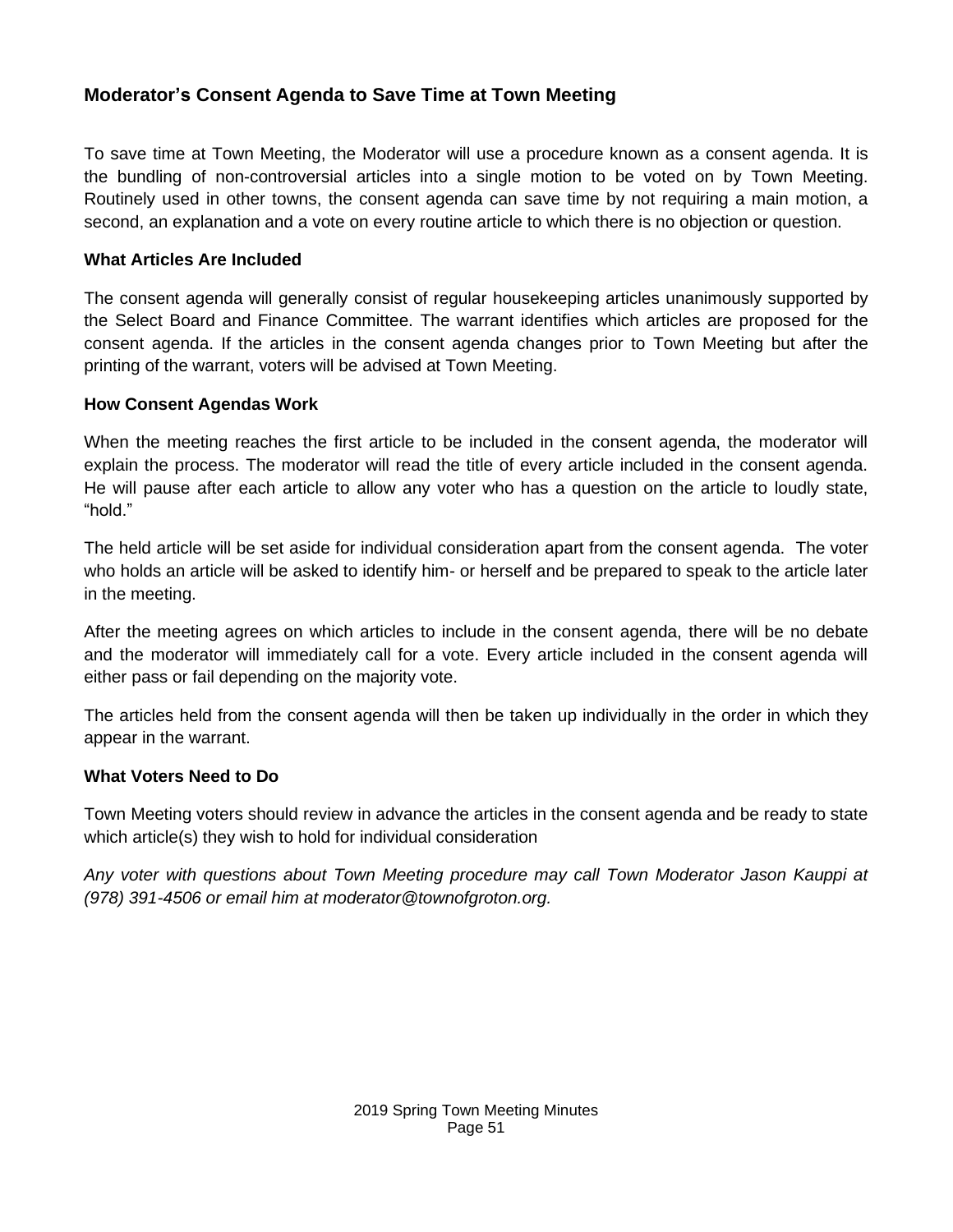Hereof fail not and make return of your doings to the Town Clerk on or before time of said meeting. Given under our hands this 8<sup>th</sup> Day of April in the year of our Lord Two Thousand Nineteen.

> *Barry A. Pease* Barry A. Pease, Chairman

*Alison S. Manugian* Alison S. Manugian, Vice Chairman

*John R. Giger* John R. Giger, Clerk

*Joshua A. Degen* Joshua A. Degen, Member

*Rebecca H. Pine* Rebecca H. Pine, Member

OFFICERS RETURN Groton, Middlesex

Pursuant to the within Warrant, I have this day notified the Inhabitants to assemble at the time, place, and for the purpose mentioned as within directed. Personally posted by Constable.

\_\_\_\_\_\_\_\_\_\_\_\_\_\_\_\_\_\_\_\_\_\_\_\_\_\_\_\_\_\_\_\_\_\_\_\_\_\_\_\_\_\_\_\_\_\_\_\_\_\_\_\_\_\_\_\_\_\_\_\_\_\_\_\_\_\_\_\_\_\_\_\_\_\_\_\_

 $\overline{\phantom{a}}$  , and the contract of the contract of the contract of the contract of the contract of the contract of the contract of the contract of the contract of the contract of the contract of the contract of the contrac **Constable Constable Date Duly Posted**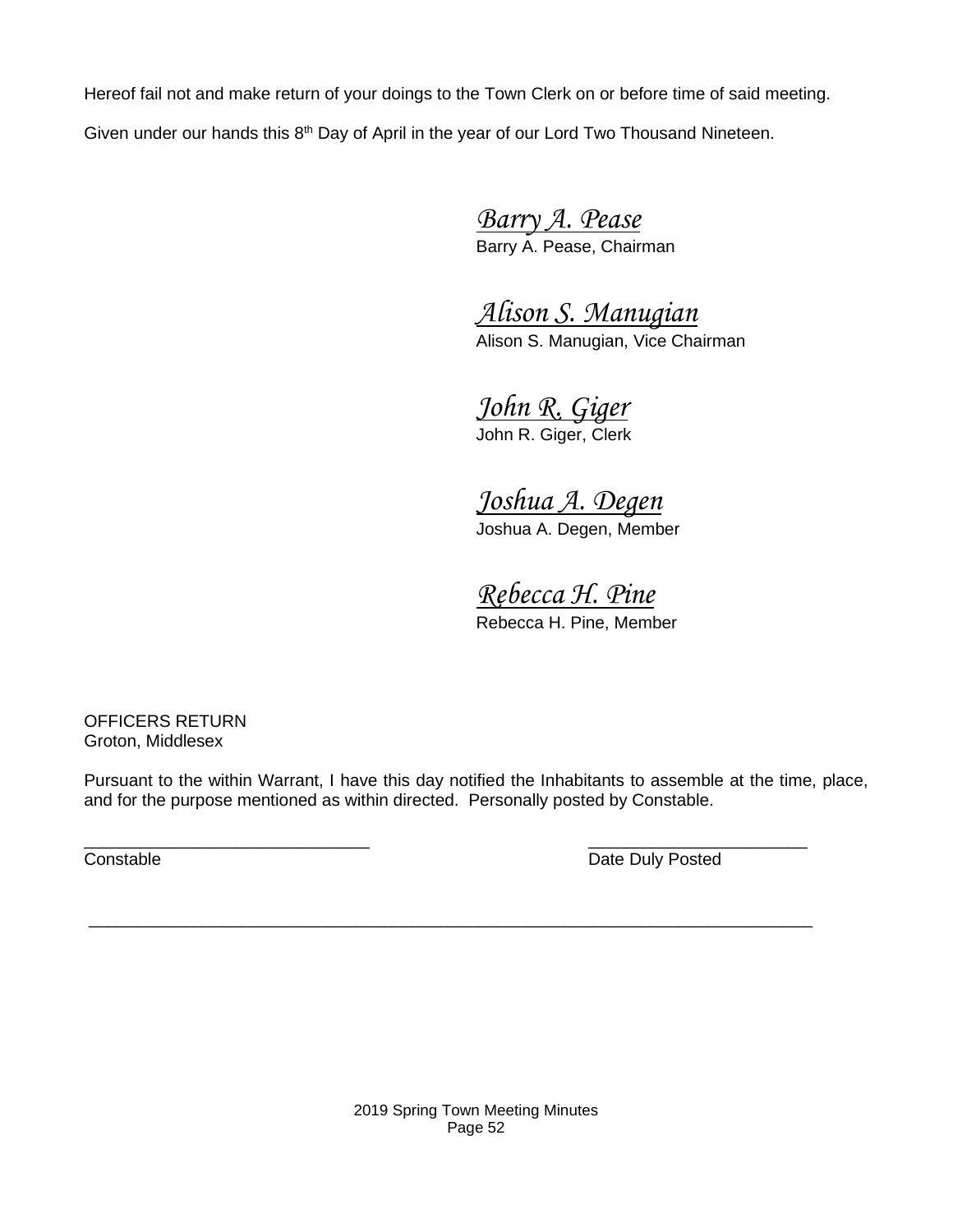# **BUDGET MESSAGE FROM THE TOWN MANAGER AND FINANCE COMMITTEE**

# **TOWN OF GROTON FISCAL YEAR 2020**

Pursuant to Article 6, Sections 6-3 and 6-4 of the Charter of the Town of Groton, Massachusetts, the Finance Committee, Select Board and Town Manager are pleased to submit for your consideration the Proposed Fiscal Year 2020 Operating Budget for the Town of Groton. This is the fourth year that the Select Board and Finance Committee provided direction prior to the development of the proposed budget in compliance with the revised Financial Policies of the Town (and soon to be approved Revised Charter).

The Finance Committee and Board met with the Finance Team prior to the issuance of the initial budget instructions to review objectives and develop specific goals that would be followed during the development of the Fiscal Year 2020 Proposed Operating Budget. The direction provided by the Select Board and Finance Committee was as follows:

- 1. The total increase in the Municipal Budget (minus excluded debt) shall be no greater than 2.54%.
- 2. The Town Manager shall submit a balanced budget, without the need of an override of Proposition 2½.
- 3. With the possible exception of fully funding two new Firefighter Positions in FY 2020, there shall be no new benefited positions proposed.
- 4. The Town Manager shall track changes in revenue projections (limited to three times per year) and provide revised estimates on December 31, 2018, March 31, 2019 and October 31, 2019.

The budget submitted to the Finance Committee and Select Board on December 21, 2018 met these directives. The Proposed Budget kept municipal spending to an increase of 1.93%, which was well under the 2.54% guidance while continuing to provide the same level of services that our residents currently receive. The initial proposed budget also set aside funding for both the Groton Dunstable Regional School District and the Nashoba Valley Technical School District that was in line with previous long-term projections. At the time the budget was submitted in December, it utilized all anticipated levy capacity expected in Fiscal Year 2020. Based on historical experience and by following the Town of Groton's Financial Policies, the original budget provided confidence that the revenue forecast for Fiscal Year 2020 was healthy and would allow the Town to maintain current service levels.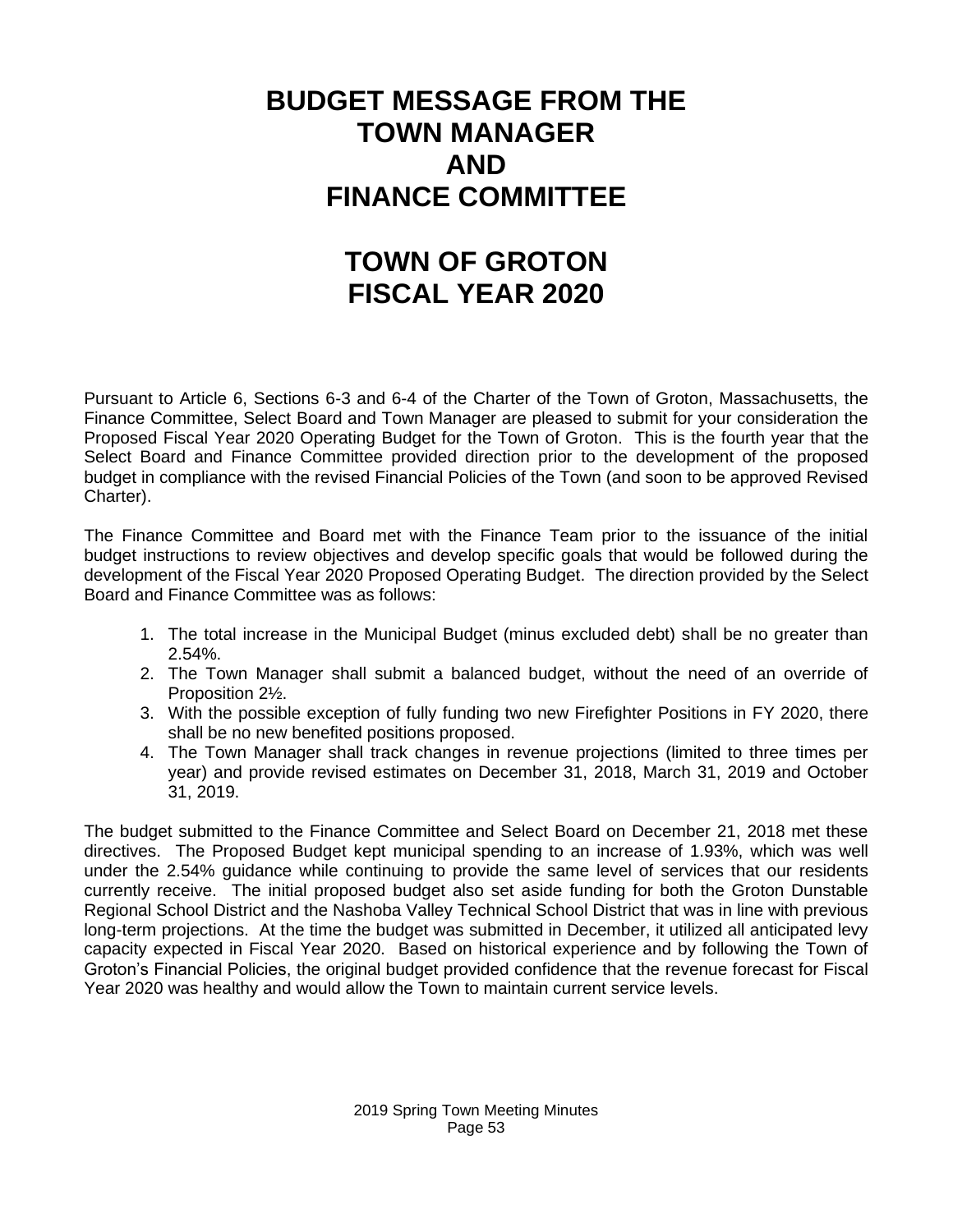Since the original budget was submitted, Governor Charlie Baker has submitted his proposed State Budget, that included an anticipated increase in state aid to Groton of approximately \$55,000. In addition to this anticipated increase in state aid, there are two other issues that allowed the Town Manager to provide a proposed budget under the guidance. First, in FY 2019, the Town paid off its early retirement assessment to the Middlesex County Retirement System. This provided a reduction of \$200,000 in FY 2020, that allowed the Town to reduce the total assessment by \$108,646, when taking into consideration the FY 2020 increase in our unfunded pension liability. Second, the Town was successful during Collective Bargaining last year in decreasing the Town's health insurance cost share from eighty (80%) percent to seventy (70%) percent over two fiscal years (FY 2019 and FY 2020). This has allowed the Town to absorb an increase in health insurance rates of seven (7%) percent, while the overall employee benefit line item decreased by 0.94%.

The following chart shows what we expect to receive in revenues for FY 2020 that can be used to fund the Proposed Operating Budget:

|                                                   |    | <b>Actual</b> |    | Proposed   |    | <b>Dollar</b> | Percent  |
|---------------------------------------------------|----|---------------|----|------------|----|---------------|----------|
| <b>Revenue Source</b>                             |    | FY 2019       |    | FY 2020    |    | Change        | Change   |
| Property Tax**                                    | \$ | 30,650,535    | \$ | 31,778,998 |    | \$1,128,463   | 3.68%    |
| State Aid                                         | \$ | 909,717       | Ŝ  | 965,342    | \$ | 55,625        | 6.11%    |
| Local Receipts                                    | \$ | 3,993,241     | \$ | 4,120,480  |    | 127,239       | 3.19%    |
| <b>Enterprise Fund Reimbursement for Benefits</b> | \$ | 237,633       | \$ | 236,288    | \$ | (1, 345)      | $-0.57%$ |
| Free Cash                                         | \$ |               | \$ | 33,143     | \$ | 33,143        | 100.00%  |
| <b>Other Available Funds</b>                      | \$ | 305,000       | \$ | 300,000    | \$ | (5,000)       | $-1.64%$ |
| <b>TOTAL</b>                                      | Ś  | 36,096,126    | Ś  | 37,434,251 | S. | 1,338,125     | 3.71%    |

\*\*Includes two and one-half percent increase allowed by law and \$20 million in new growth.

There are some areas of the budget that the Finance Committee and Town Manager would like to call to your attention as you review the Proposed Fiscal Year 2020 Operating Budget. First, the Town has seven (7) Collective Bargaining Units. Fiscal Year 2020 will be the second year of three-year agreements with all seven (7) unions. Six (6) of the Unions call for Cost of Living Adjustments of two (2%) percent, while one agreement (Communications Union) calls for an increase of one and three quarters (1.75%) percent. As has been the Town's practice, the remaining three (3) By-Law employees receive the same adjustment as the Supervisors' Union, a wage adjustment of two (2%) percent. When you take into consideration these agreements, along with the employees that have contracts, salaries and wages will increase by \$139,041 in FY 2020.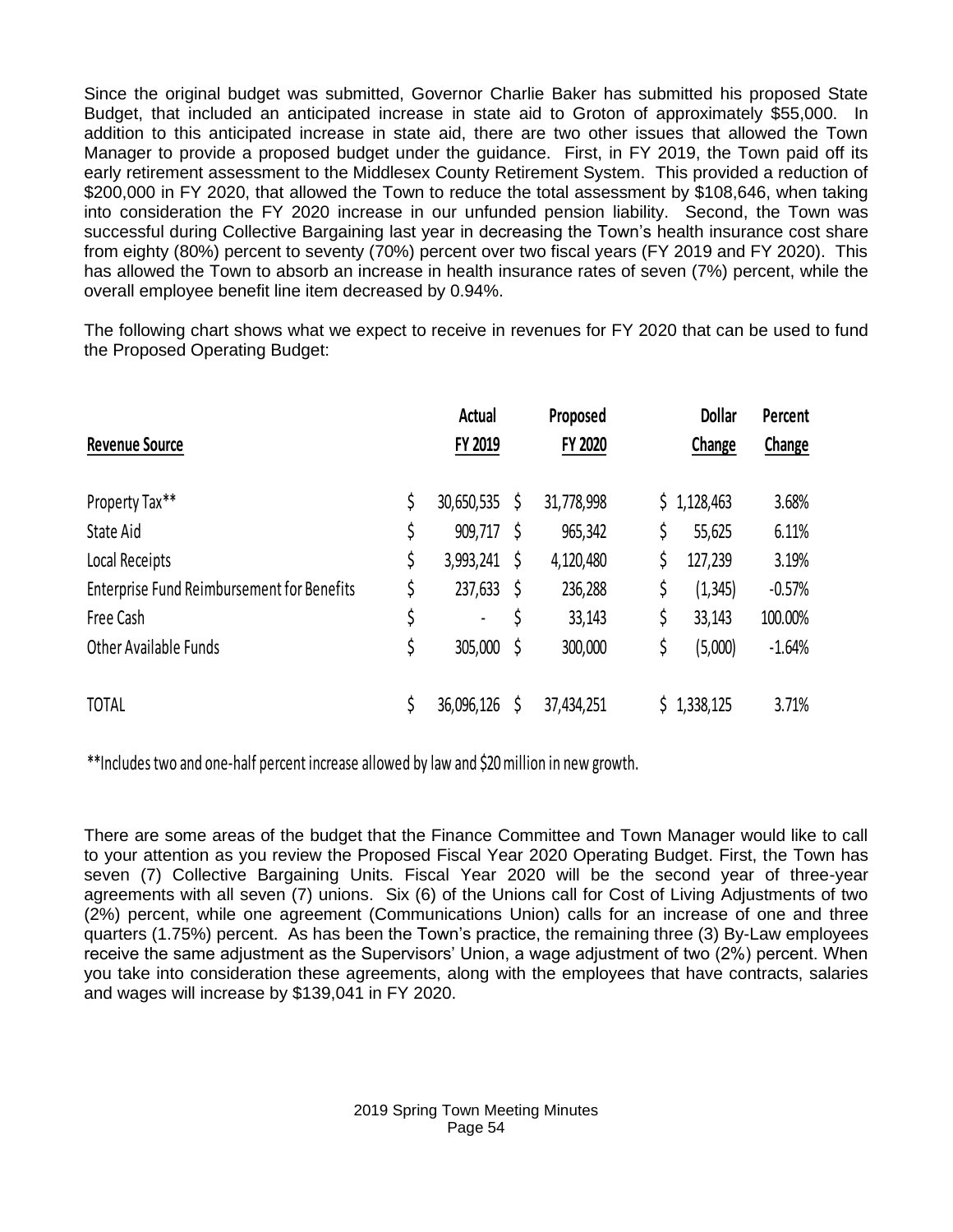While the performance incentive program remains in effect for many of our union employees, the way it is paid in FY 2020 will change for members of the Supervisors Union. For this Union, the incentive will be paid as a one-time cash bonus and will not be added to their base when calculating the FY 2021 Cost of Living Adjustment. This will allow the Town to use Free Cash for this portion of the budget since it can be considered a one-time expense. The total amount of the Incentive Program for all Unions is \$58,867, of which \$25,123 is for Supervisor Incentives and will be paid out of Free Cash. The tax levy will cover only \$33,744 of this increase. All told, contractual salary adjustments, including performance incentives, will increase by a total of \$197,908 in Fiscal Year 2020.

Second, there are significant changes to the town's Debt Service in Fiscal Year 2020. The proposed budget carries the first-year full debt service for the Senior Center. This has increased excluded debt by \$396,417 from \$865,445 to \$1,261,862, or 45.8%. Residents will see an increase in their tax bills of approximately \$55 for this when you take into consideration a reduction in other excluded debt. The Town has also stabilized debt service within the operating budget. In Fiscal Year 2019, the Town followed a plan established in FY 2017 in which the Town temporarily borrowed funds to pay the debt service for the Lost Lake Fire Protection Project and Public Safety Radio Project. Added to the plan last year was the anticipated temporary debt service for the new Fire Department Ladder Truck. As part of this plan, instead of permanently borrowing the funds, the Town used the Excess and Deficiency Fund ("Free Cash") to pay down principal in FY 2019, with the intent of paying off the debt by Fiscal Year 2028. In Fiscal Year 2019, the Town Meeting voted to transfer \$272,000 from Free Cash for this purpose.

The main purpose of this plan was to stabilize the amount of money within the tax levy at around \$250,000. The Finance Team reviews this plan each year to determine if following this plan and paying down principal with Free Cash continues to be in the best interest of the Taxpayer. When reviewing debt this year in anticipation of permanently borrowing for the Senior Center, it was determined that interest on temporary notes was getting closer to the rates charged for permanent financing. Based on this, it was decided that the time was right to permanently borrow for the Ladder Truck and Lost Lake Fire Protection, while continuing the use of Bond Anticipation Notes for the Radio Project. Due to very favorable rates on permanent financing (3.26%), the Town was able to keep in-levy debt service at around \$250,000, while reducing the need for Free Cash from \$272,946 in FY 2019 to \$98,714 in FY 2020. The following chart shows a comparison between FY 2019 and FY 2020:

|                                          | FY 2019       |      | FY 2020 |
|------------------------------------------|---------------|------|---------|
| Long Term Debt - Principal Non-Excluded  | \$<br>40,040  | -S   | 159,250 |
| Long Term Debt - Interest - Non-Excluded | \$<br>3.148   | \$   | 87,433  |
| Short Term Debt - Principal              | \$<br>429,438 | \$   | 85,714  |
| Short Term Debt - Interest               | \$<br>50,319  | \$   | 13,000  |
| Total                                    | \$<br>522.945 | S    | 345,397 |
| Less Free Cash Offset                    | \$<br>272.946 | - \$ | 98,714  |
| <b>Total Taxation for Debt Service</b>   | \$<br>249.999 | S    | 246,683 |

Third, at the 2018 Fall Town Meeting, due to staffing needs in the Fire Department, the Town Meeting approved the hiring of two (2) additional Firefighter/EMT's. Adding these two positions allowed the Fire Chief to assign increased coverage and provide consistency in supervision, which allowed the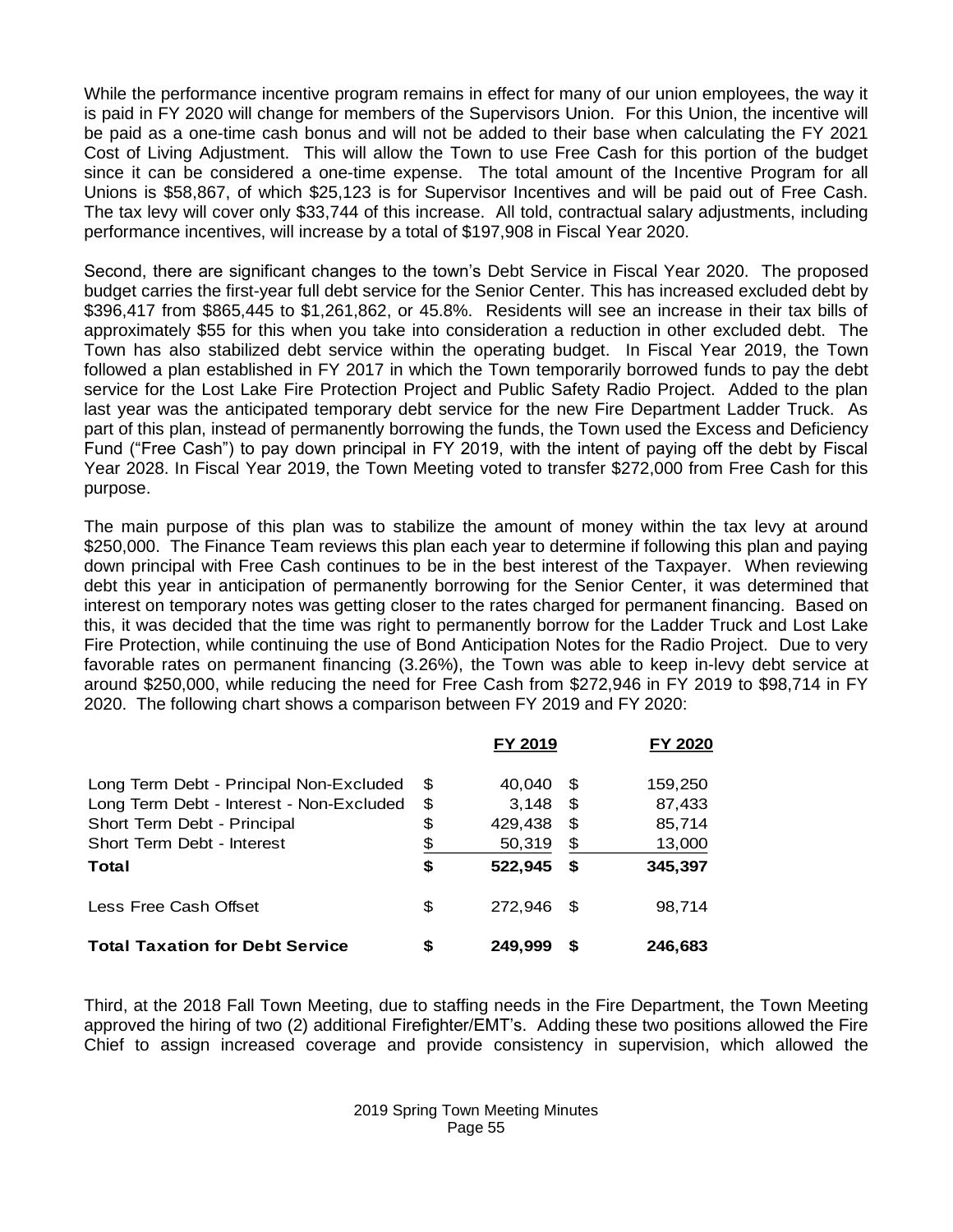Department to bolster their coverage seven (7) days a week to prevent any further staffing crises that the Department experienced last summer. To pay for these additional Firefighters in both Fiscal Years 2019 and 2020, Ambulance Receipts and Meals Tax revenues were increased as offsets to the Operating Budget. While these two new Firefighter/EMTs have joined the department and began providing additional coverage, the Fire Department Task Force Study Committee has completed its work which resulted in the recommendation to hire two (2) additional Firefighter/EMTs. The full report of the Fire Department Task Force Study Committee can be found at:

## <http://townofgroton.org/Town/BoardsCommittees/FireDepartmentTaskForceStudyCommittee.aspx>

After consultation with the Fire Chief, both the Finance Committee and Select Board voted to add the two additional Firefighter/EMTs to the Fire Department in Fiscal Year 2020. These additions will further relieve staffing pressures, providing an environment that will allow the Fire Chief to focus on strengthening the Town's on-call Fire Department with the added benefit of providing 24/7 full-time Coverage. On-call personnel are a critical component of our response plan. Without the on-call members, the Town would be forced to invest in staffing a full-time 24/7 department. The net cost of adding these two positions in Fiscal Year 2020 is \$64,039 due to offsets in the proposed operating budget for expenses that are no longer needed with the addition of these two new positions. The following chart shows a breakdown of how this number was derived:

| <b>Fire Wages Proposed</b> | \$ | 981,602   |
|----------------------------|----|-----------|
| In the Town Manager's      |    |           |
| <b>Budget</b>              |    |           |
|                            |    |           |
| 2 Additional FF/EMTs       | Ş  | 117,240   |
| <b>EMT Incentive Pay</b>   | \$ | (60,000)  |
| Holiday/Stand-By Pay       | \$ | 17,800    |
| Call Firefighter/EMT Pay   | \$ | (11,001)  |
|                            |    |           |
| Fire Wages Needed          | \$ | 1,045,641 |
|                            |    |           |
| Difference                 | S  | 64,039    |
|                            |    |           |

Fourth, although the operating budget of the Groton Dunstable Regional School District increased by 4.99%, the lack of an increase in state matching funds to the district resulted in Groton's assessment increasing by 5.19 percent or \$1,048,866. As stated in last year's Report, the cooperation and sharing of information between the Administration of the School Department, the Town Financial Staff, Regional School Committee, Select Board and Finance Committee continues to be strong and has allowed for the creation of a Budget that meets the needs of both the Municipal Government and School Department. As required by the Town Charter, the Town Manager submitted his proposed budget which included a 5.35 percent increase in the Town's assessment, or an increase of \$1,081,112. This amount was used as a place holder to balance the budget and was based on the five (5) year budget projection developed in Fiscal Year 2019.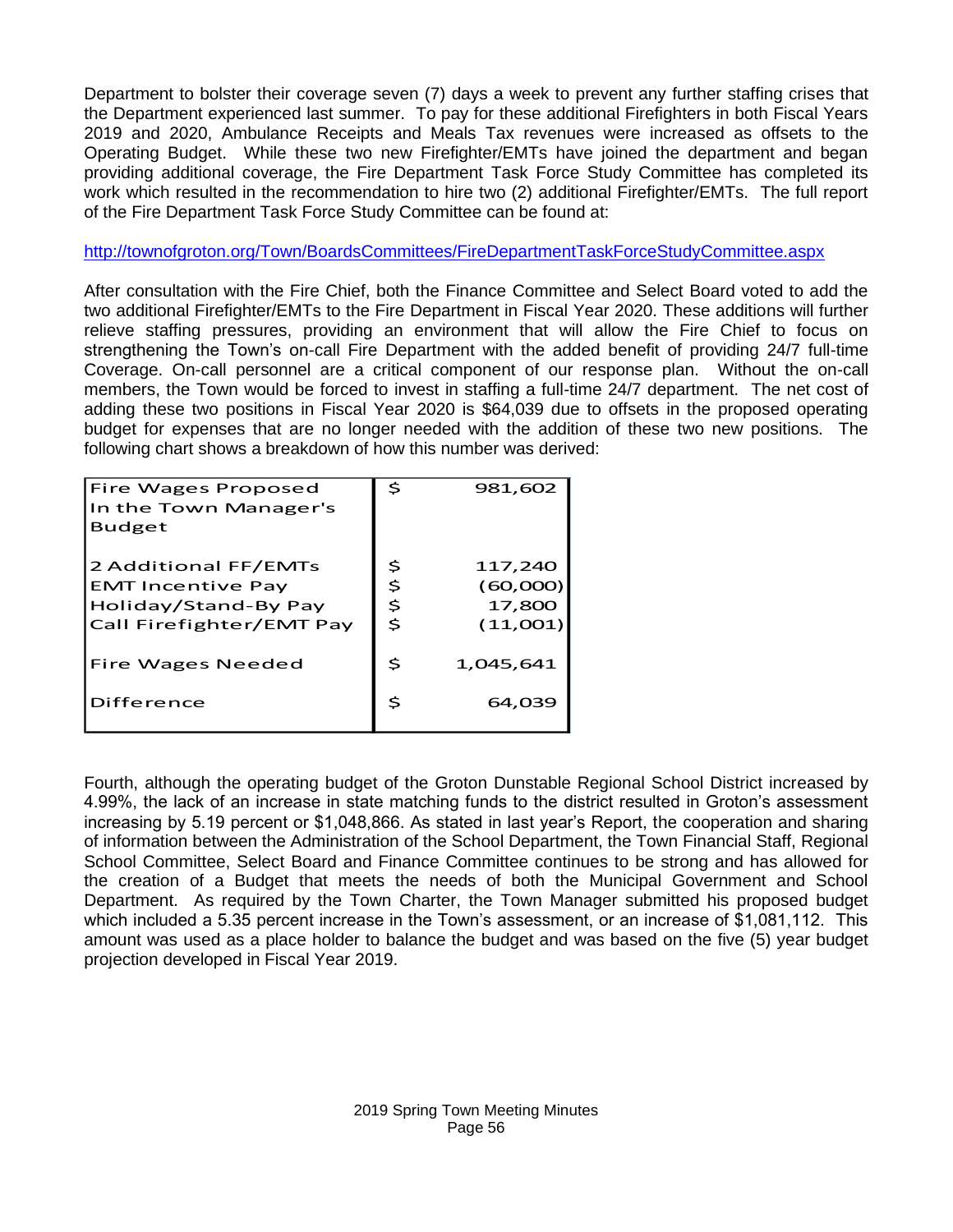The Superintendent's proposed budget was submitted to the School Committee in February, 2019, and included a proposed Groton Assessment of \$1,357,597, or an increase of 6.72%. The submitted budget reflected the impact of approximately \$400,000 in unanticipated expenses associated with state mandated programs and school enrollment changes. While this amount put the Town's budget out of balance, the proposed budget met the guidance of the School Committee and allows the district to continue to provide a quality education to the children of Groton and Dunstable.

The final budget was approved by the Groton Dunstable Regional School Committee after much deliberation and consideration of the ability of its member Towns (Groton and Dunstable) to meet its School Assessment obligations. The Regional School Committee determined that it would use a portion of its Excess and Deficiency Fund to offset the proposed assessments to both Towns, thereby reducing the Town of Groton's assessment by \$308,731, to \$21,264,294 in Fiscal Year 2020. The Town of Groton's approved financial policies, signed by both the Select Board and the Finance Committee, include the following statement:

"Ongoing operating costs will be funded by ongoing operating revenue sources. This protects the Town from fluctuating service levels and avoids concern when one-time revenues are reduced or removed."

Based on this policy and its underlying purpose, the Finance Committee is concerned with the use of the District's Excess and Deficiency Fund and the potential for it to cause a significant operating deficit going into the Fiscal Year 2021 budgeting process. Due to the fact that the district has stated that the use of free cash is expected to be a one-time occurrence, the towns may have to cover the loss of this funding source in addition to meeting any possible growth in the district's annual operating budget. To address this potential situation, the Select Board, Finance Committee and Regional School Committee have formed a Tri-Board to study both the Town's and Regional School's budgets to develop a strategy to address the Fiscal Year 2021 Budget.

Section 6-5 of the Groton Charter requires the Finance Committee to provide a report that details the differences between the Town Manager's Proposed Budget and their final Proposed Budget. The following Chart shows the differences between the budget received by the Finance Committee from the Town Manager on December 31, 2018 and the budget that will be proposed to the 2019 Spring Town Meeting:

| <b>Department/Description</b>      | Original<br>Proposed | <b>Committee</b><br><b>Approved</b> |
|------------------------------------|----------------------|-------------------------------------|
| <b>Town Manager Salaries</b>       | \$<br>216,997        | \$<br>225,163                       |
| <b>Police Expenses</b>             | \$<br>216,400        | \$<br>213,400                       |
| <b>Fire Wages</b>                  | \$<br>981,602        | \$<br>1,045,641                     |
| Nashoba Tech Operating Expenses    | \$<br>685,295        | \$<br>728,802                       |
| <b>GDRSD Operating Expenses</b>    | \$<br>21,296,540     | \$<br>21,264,294                    |
| Senior Center Van Wages            | \$<br>61,665         | \$<br>51,665                        |
| Health Insurance/Employee Expenses | \$<br>1,742,553      | \$<br>1,729,553                     |
|                                    |                      |                                     |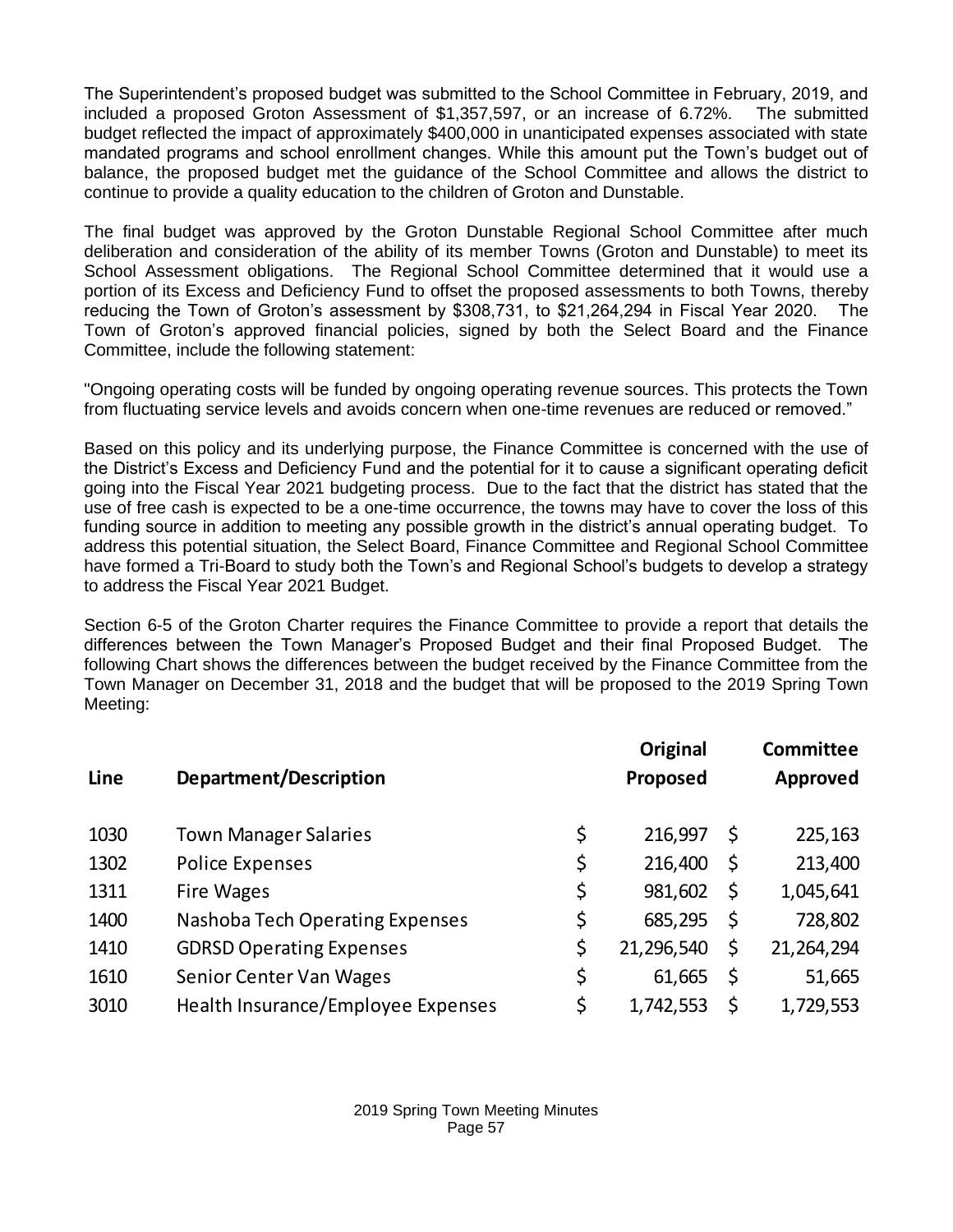The following is a breakdown of the Finance Committee's Proposed Fiscal Year 2020 Operating Budget by function:

|                                       |                  |                  | <b>Dollar</b>     | Percentage |
|---------------------------------------|------------------|------------------|-------------------|------------|
| Category                              | FY 2019          | FY 2020          | <b>Difference</b> | Change     |
|                                       |                  |                  |                   |            |
| General Government                    | \$<br>2,029,219  | \$<br>2,086,103  | \$<br>56,884      | 2.80%      |
| Land Use                              | \$<br>432,378    | \$<br>450.361    | \$<br>17,983      | 4.16%      |
| Protection of Persons and Property    | \$<br>4,128,335  | \$<br>4,358,041  | \$<br>229,706     | 5.56%      |
| Department of Public Works            | \$<br>2,193,757  | \$<br>2,237,722  | \$<br>43,965      | 2.00%      |
| Library and Citizen Services          | \$<br>1,658,318  | \$<br>1,674,572  | \$<br>16,255      | 0.98%      |
|                                       |                  |                  |                   |            |
| <b>Sub-Total - Wages and Expenses</b> | \$<br>10,442,006 | \$<br>10,806,799 | \$<br>364,793     | 3.49%      |
|                                       |                  |                  |                   |            |
| Debt Service                          | \$<br>1,388,390  | \$<br>1,607,259  | \$<br>218,869     | 15.76%     |
| <b>Employee Benefits</b>              | \$<br>4,074,260  | \$<br>4,036,106  | \$<br>(38, 154)   | $-0.94%$   |
|                                       |                  |                  |                   |            |
| Sub-Total - All Municipal             | \$<br>15,904,656 | \$<br>16,450,164 | \$<br>545,508     | 3.43%      |
|                                       |                  |                  |                   |            |
| Nashoba Tech                          | \$<br>557.295    | \$<br>728.802    | \$<br>171,507     | 30.77%     |
| Groton-Dunstable Operating            | \$<br>20,215,428 | \$<br>21,264,294 | \$<br>1,048,866   | 5.19%      |
| Groton-Dunstable Excluded Debt        | \$<br>814,060    | \$<br>739,429    | \$<br>(74, 631)   | $-9.17%$   |
| Groton-Dunstable Debt                 | \$<br>57,181     | \$<br>59,533     | \$<br>2,352       | 4.11%      |
| Groton Dunstable Capital              | \$<br>425,425    | \$<br>479,012    | \$<br>53,587      | 12.60%     |
|                                       |                  |                  |                   |            |
| <b>Sub-Total - Education</b>          | \$<br>22,069,389 | \$<br>23,271,070 | \$<br>1,201,681   | 5.45%      |
| <b>Grand Total - Town Budget</b>      | \$37,974,045     | \$39,721,234     | \$<br>1,747,189   | 4.60%      |
|                                       |                  |                  |                   |            |

The total Fiscal Year 2020 Proposed Operating Budget, including Regional School Assessments and excluded debt, is \$39,721,234 or an increase of 4.60%. This proposed budget is expected to be \$197,995 under the anticipated FY 2020 Proposition 2½ Levy Limit. When you take into consideration the proposed Capital Budget, Enterprise Fund Budgets and additional appropriations raised on the recap sheet, the total proposed budget is \$42,672,563. The Fiscal Year 2019 Tax Rate has been certified at \$18.11. Based on the Proposed Budget, the estimated Tax Rate in Fiscal Year 2020 is \$18.59, or an increase of \$0.48. In Fiscal Year 2019, the average Tax Bill in the Town of Groton (based on a home valued at \$459,000) is \$8,312. Under this proposed budget, that same homeowner can expect a tax bill of \$8,533 or an increase of \$220. The following chart shows a comparison between FY 2019 and FY 2020: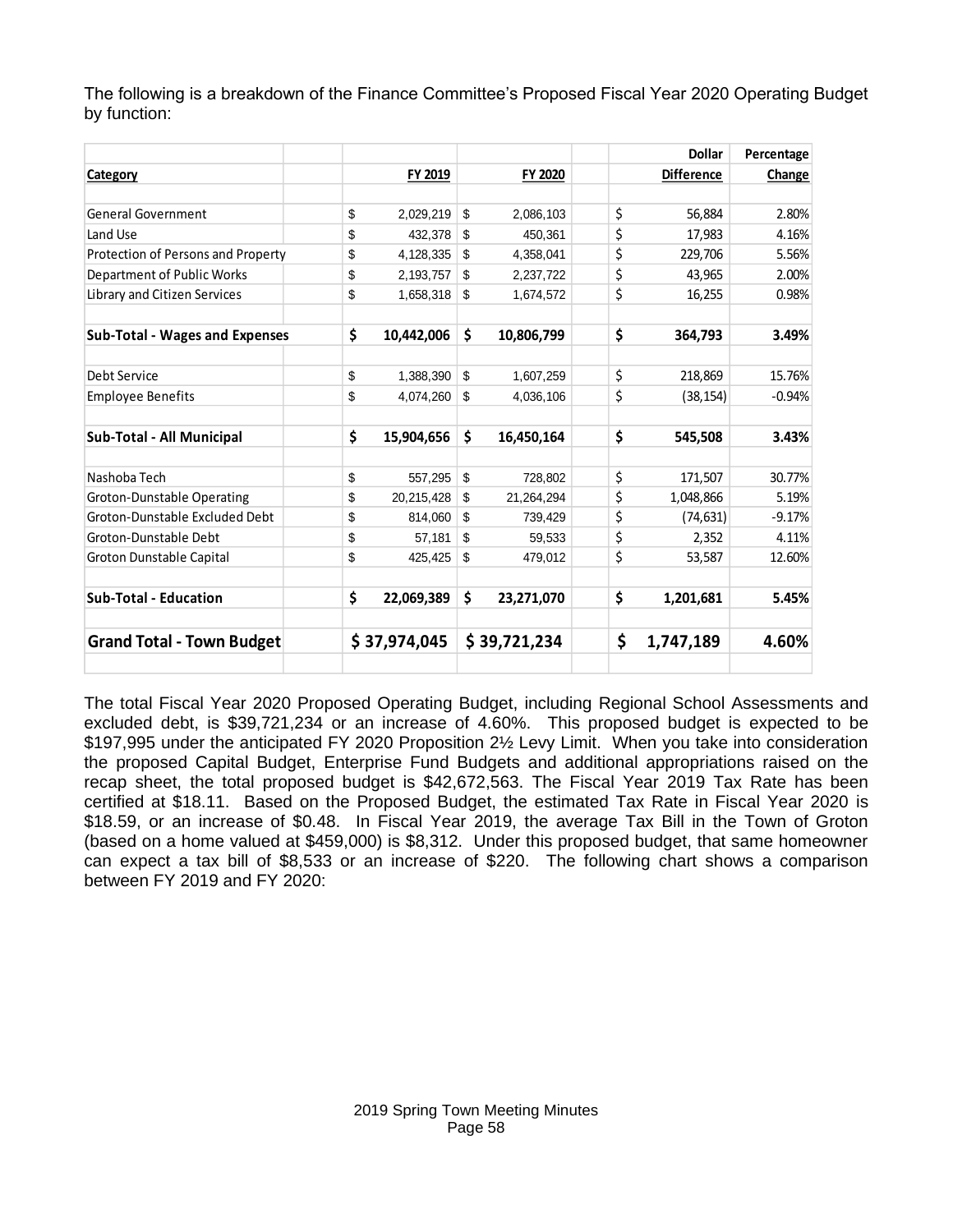|                                                                                                                                                                                                                                                                                                                                                                                                                                                                                                                                                                                                                                                                                                                                                                                                                                                                                                                                                                                                                                                         | <b>Actual</b>                               | Proposed |            | <b>Dollar</b> | Percent |
|---------------------------------------------------------------------------------------------------------------------------------------------------------------------------------------------------------------------------------------------------------------------------------------------------------------------------------------------------------------------------------------------------------------------------------------------------------------------------------------------------------------------------------------------------------------------------------------------------------------------------------------------------------------------------------------------------------------------------------------------------------------------------------------------------------------------------------------------------------------------------------------------------------------------------------------------------------------------------------------------------------------------------------------------------------|---------------------------------------------|----------|------------|---------------|---------|
|                                                                                                                                                                                                                                                                                                                                                                                                                                                                                                                                                                                                                                                                                                                                                                                                                                                                                                                                                                                                                                                         | FY 2019                                     |          | FY 2020    | Change        | Change  |
| Levy Capacity Used*                                                                                                                                                                                                                                                                                                                                                                                                                                                                                                                                                                                                                                                                                                                                                                                                                                                                                                                                                                                                                                     | \$<br>30,575,728 \$                         |          | 31,581,003 | \$1,005,275   | 3.29%   |
| Tax Rate on Levy Capacity Used                                                                                                                                                                                                                                                                                                                                                                                                                                                                                                                                                                                                                                                                                                                                                                                                                                                                                                                                                                                                                          | \$<br>$17.12 \div$                          |          | 17.48      | \$<br>0.36    | 2.10%   |
| Average Tax Bill                                                                                                                                                                                                                                                                                                                                                                                                                                                                                                                                                                                                                                                                                                                                                                                                                                                                                                                                                                                                                                        | \$<br>$7,858$ \$                            |          | 8,023      | \$<br>165     | 2.10%   |
| <b>Excluded Debt</b>                                                                                                                                                                                                                                                                                                                                                                                                                                                                                                                                                                                                                                                                                                                                                                                                                                                                                                                                                                                                                                    | \$<br>$1,775,336$ \$                        |          | 2,000,028  | \$<br>224,692 | 12.66%  |
| Tax Rate on Excluded Debt                                                                                                                                                                                                                                                                                                                                                                                                                                                                                                                                                                                                                                                                                                                                                                                                                                                                                                                                                                                                                               | \$<br>$0.99 \quad $$                        |          | 1.11       | \$<br>0.12    | 12.12%  |
| Average Tax Bill                                                                                                                                                                                                                                                                                                                                                                                                                                                                                                                                                                                                                                                                                                                                                                                                                                                                                                                                                                                                                                        | \$<br>454 \$                                |          | 509        | \$<br>55      | 12.12%  |
| Final Levy Used                                                                                                                                                                                                                                                                                                                                                                                                                                                                                                                                                                                                                                                                                                                                                                                                                                                                                                                                                                                                                                         | \$<br>$32,351,064$ \$                       |          | 33,581,031 | \$1,229,967   | 3.80%   |
| Final Tax Rate                                                                                                                                                                                                                                                                                                                                                                                                                                                                                                                                                                                                                                                                                                                                                                                                                                                                                                                                                                                                                                          | \$<br>$18.11 \quad $$                       |          | 18.59      | \$<br>0.48    | 2.65%   |
| Average Tax Bill                                                                                                                                                                                                                                                                                                                                                                                                                                                                                                                                                                                                                                                                                                                                                                                                                                                                                                                                                                                                                                        | \$<br>$8,312$ \$                            |          | 8,533      | \$<br>220     | 2.65%   |
| *The FY 2020 Levy Limit Used includes FY 2019 unexpended tax capacity of \$76,942 and \$20 million in New Growth                                                                                                                                                                                                                                                                                                                                                                                                                                                                                                                                                                                                                                                                                                                                                                                                                                                                                                                                        |                                             |          |            |               |         |
| <b>Significant Budget Drivers</b>                                                                                                                                                                                                                                                                                                                                                                                                                                                                                                                                                                                                                                                                                                                                                                                                                                                                                                                                                                                                                       |                                             |          |            |               |         |
| year budget projections show a significant chance of the need for an operational override, particu<br>FY2021. Discussions focused around the Town's options including identifying and cutting spen<br>match projected revenues, moving forward in FY2020 with a budget override, or moving for<br>FY2021 with a budget override. Bringing spending in line with revenue provides for lor<br>sustainability, but requires significant discussions about services, staffing, and other lor<br>commitments. An override proposal in FY2020 would allow the Town to have a buffer as it ent<br>difficult FY2021 year. An override in FY2021 would allow the Town further time for planning. M<br>year overrides were also proposed; they allow smaller increases based on immediate needs b<br>not put into perspective the overall budget picture.                                                                                                                                                                                                         |                                             |          |            |               |         |
| Funding of firefighters has been a topic of discussion town-wide over the last six months. The F<br>Committee tasked itself less with whether the firefighters were needed and more with how the<br>be funded. It ultimately recommended that the firefighters be funded to prevent the town from be<br>in a position of having to fund the staffing of a 24/7 fire department. In February the Groton Du<br>Regional School District hosted a combined meeting with both Groton's and Dunstable's Select<br>and Finance Committees. Some of the factors affecting the assessment increase to Grote<br>Dunstable included mandated programs such as increasing out-of-district tuitions; charter<br>assessments; country retirement assessments; and in-district collocates programs.<br>program costs have increased, state aid for the regional school district has not ind<br>proportionately and so assessments to the town must absorb the increases.<br>The Library is in need of a new roofing system. The Library Trustees commissioned an arch |                                             |          |            |               | While   |
| evaluate the current roofing system and recommend a new roof. Part of the problem stem                                                                                                                                                                                                                                                                                                                                                                                                                                                                                                                                                                                                                                                                                                                                                                                                                                                                                                                                                                  |                                             |          |            |               |         |
|                                                                                                                                                                                                                                                                                                                                                                                                                                                                                                                                                                                                                                                                                                                                                                                                                                                                                                                                                                                                                                                         | 2019 Spring Town Meeting Minutes<br>Page 59 |          |            |               |         |

## **Significant Budget Drivers**

The Town Manager presented a number of issues that resulted in significant discussion amongst the Select Board, School Committee, Finance Committee, and Finance Team. They included discussions of potential overrides, funding of Firefighters, funding of Prescott maintenance, rising costs of non- or partially-funded school mandates, Library roof repairs and the Highway garage project. Current fiveyear budget projections show a significant chance of the need for an operational override, particularly in FY2021. Discussions focused around the Town's options including identifying and cutting spending to match projected revenues, moving forward in FY2020 with a budget override, or moving forward in FY2021 with a budget override. Bringing spending in line with revenue provides for long-term sustainability, but requires significant discussions about services, staffing, and other long-term commitments. An override proposal in FY2020 would allow the Town to have a buffer as it enters the difficult FY2021 year. An override in FY2021 would allow the Town further time for planning. Multipleyear overrides were also proposed; they allow smaller increases based on immediate needs but may not put into perspective the overall budget picture.

Funding of firefighters has been a topic of discussion town-wide over the last six months. The Finance Committee tasked itself less with whether the firefighters were needed and more with how they might be funded. It ultimately recommended that the firefighters be funded to prevent the town from being put in a position of having to fund the staffing of a 24/7 fire department. In February the Groton Dunstable Regional School District hosted a combined meeting with both Groton's and Dunstable's Select Boards and Finance Committees. Some of the factors affecting the assessment increase to Groton and Dunstable included mandated programs such as increasing out-of-district tuitions; charter school assessments; country retirement assessments; and in-district collocates programs. While these program costs have increased, state aid for the regional school district has not increased proportionately and so assessments to the town must absorb the increases.

The Library is in need of a new roofing system. The Library Trustees commissioned an architect to evaluate the current roofing system and recommend a new roof. Part of the problem stems from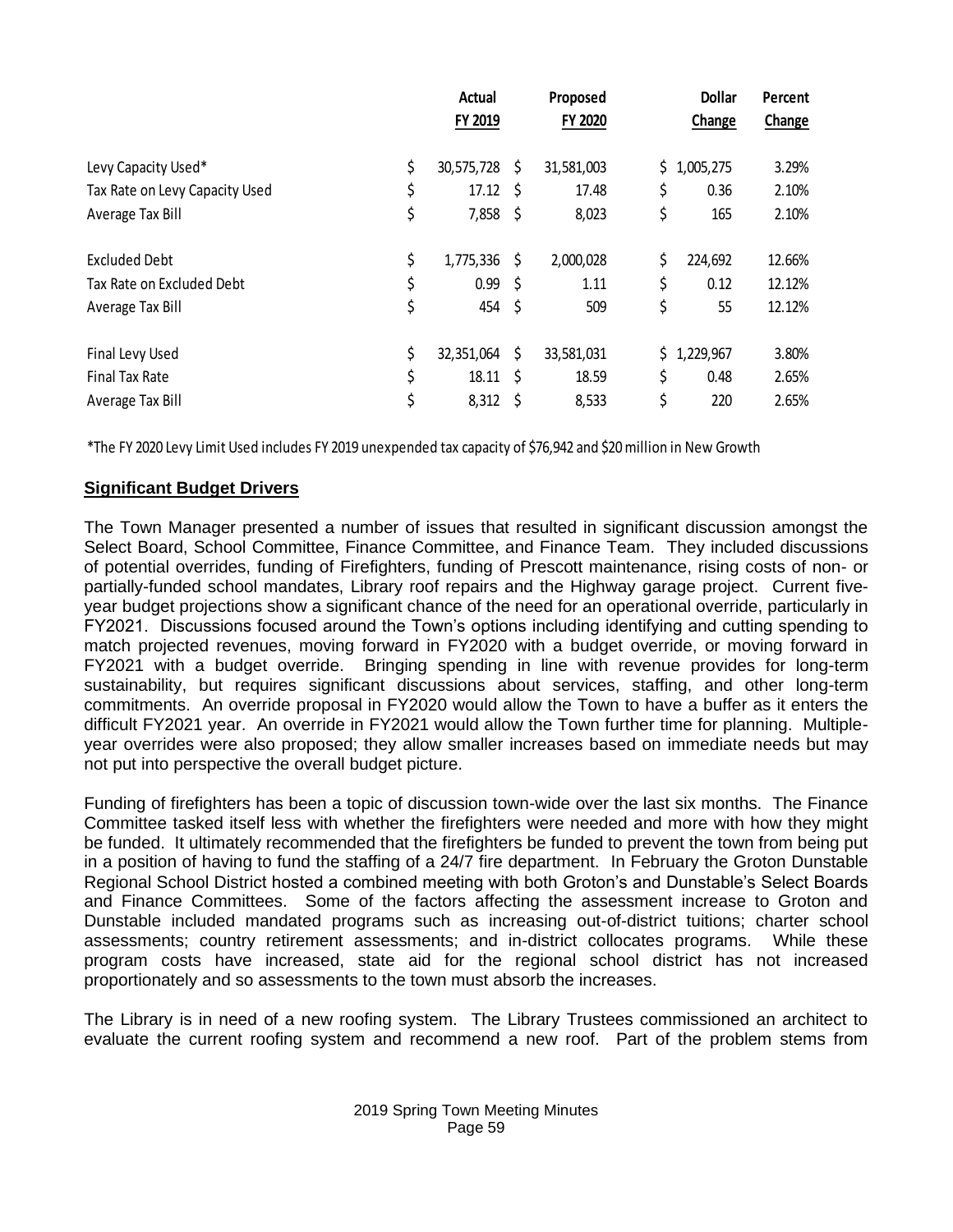undersized roof drains while another part stems from a poor interface between the oldest roof over the original library and the roof over the addition. The Library Trustees have proposed a slate roof for the entire roof system and has also priced out a slate-styled shingle for a cost comparison. Although there are products that can reduce the initial cost to install the roof, it was decided that any such short-term savings would be lost as the cost to maintain and ultimately repair the less expensive roof would surpass the initial cost savings. The Highway Garage has not had an upgrade since 1989 and is in need of repair. Funding for design was approved at the Fall 2018 Town Meeting. Any upgrades by their nature trigger building code, life safety, and accessibility requirements for the facility as a whole. The Finance Committee is awaiting bid results and will report their recommendation to the 2019 Spring Town Meeting.

Prescott maintenance funding has become significantly higher than originally anticipated while no revenue for the Town is anticipated in the next two years. An additional \$77,000 has been requested over the original \$62,000 set aside in FY 2019. Both of these amounts are estimated to cover three years of maintenance and minor capital items. Although the Finance Committee is concerned with these unanticipated costs, in the short term, the town's responsibility for the building requires annual operating expenditures for insurance, plowing and critical repairs. The Finance Committee with continue to closely monitor expenses and of the ability of the lease holder to pick up operating expenses over time as the lease agreement requires. The Finance Committee recommends approval of this appropriation from the Town's Free Cash Account.

The Town Manager and Finance Committee would like to take this opportunity to thank the Select Board, Town Accountant Patricia DuFresne, Town Treasurer/Collector Michael Hartnett, Principal Assessor Jonathan Greeno, Human Resources Director Melisa Doig, Executive Assistant Dawn Dunbar and all of the Departments, Boards, Committees and Commissions for their outstanding work and cooperation in assisting in the preparation of the Proposed Operating Budget. In addition, the outstanding support and cooperation by Superintendent Dr. Laura Chesson, Business Manager Michael Knight and the Groton Dunstable Regional School District Committee was extremely important in developing this budget.

The Finance Committee encourages the public to attend its meetings and contribute through asking questions, providing comments, and listening to others debate the many important financial issues before the Town today.

Respectfully submitted, The Controller Submitted, Respectfully submitted, Respectfully submitted,

*Mark W. Haddad Gary Green, Chair* 

Groton Town Manager *Bud Robertson, Vice Chair Colby Doody Lorraine Leonard David Manugian Arthur Prest Scott Whitefield* 

Town of Groton Finance Committee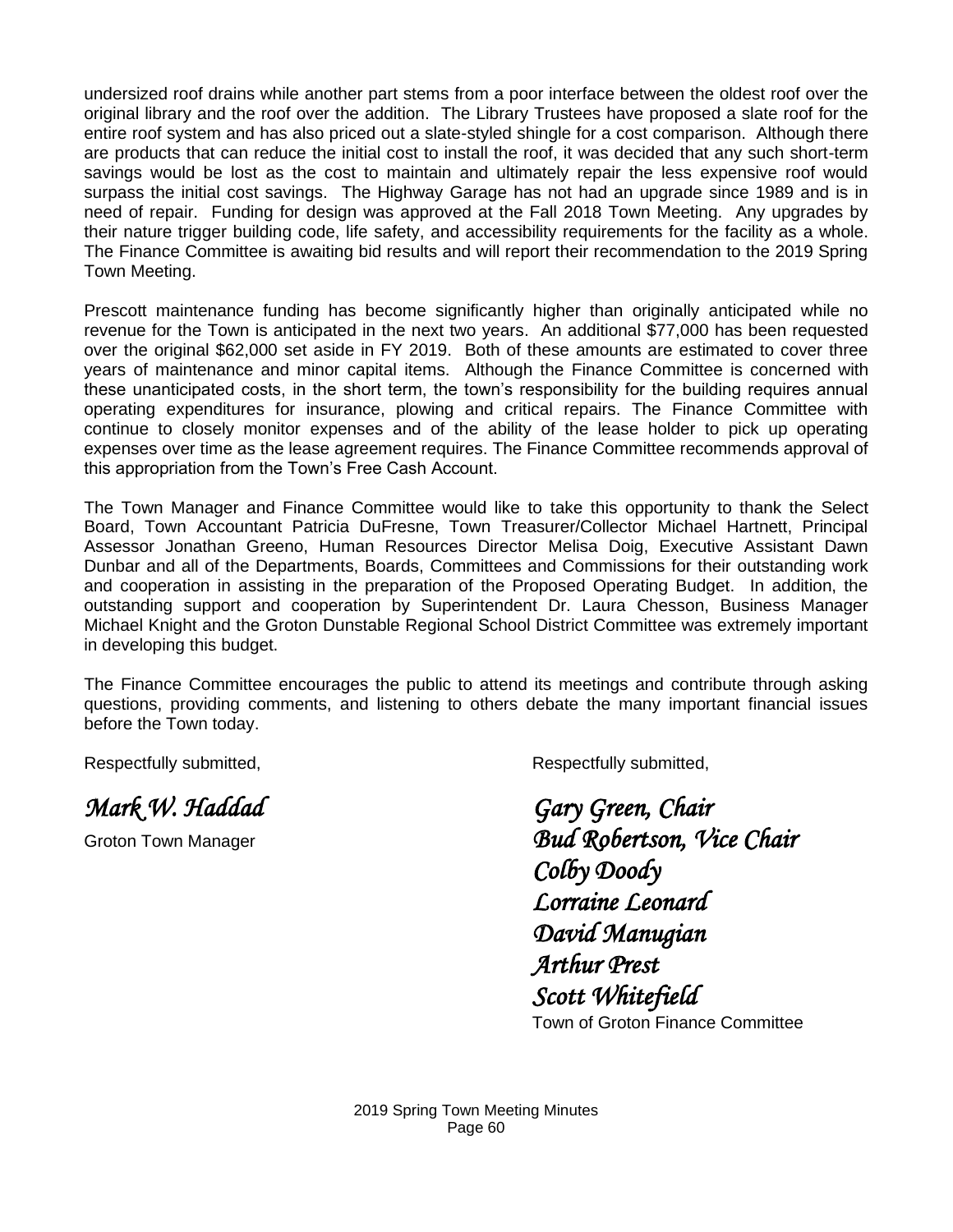|                                               |          | <b>TOWN OF GROTON</b>    |                          |                          |                          |
|-----------------------------------------------|----------|--------------------------|--------------------------|--------------------------|--------------------------|
|                                               |          | <b>FISCAL YEAR 2020</b>  |                          |                          |                          |
|                                               |          | <b>REVENUE ESTIMATES</b> |                          |                          |                          |
|                                               |          | <b>BUDGETED</b>          |                          | <b>ESTIMATED</b>         |                          |
|                                               |          | FY 2019                  |                          | FY 2020                  | <b>CHANGE</b>            |
| PROPERTY TAX REVENUE                          | \$       | 30,650,535               | \$                       | 31,778,998               | \$<br>1,128,463          |
| <b>DEBT EXCLUSIONS</b>                        | \$       | 1,677,855                | \$                       | 2,000,028                | \$<br>322,173            |
| <b>CHERRY SHEET - STATE AID</b>               | \$       | 909,717                  | \$                       | 965,342                  | \$<br>55,625             |
| UNEXPENDED TAX CAPACITY                       | \$       | $(76, 942)$ \$           |                          | -                        | \$<br>76,942             |
| <b>LOCAL RECEIPTS:</b>                        |          |                          |                          |                          |                          |
| General Revenue:                              |          |                          |                          |                          |                          |
| Motor Vehicle Excise Taxes                    | \$       | 1,549,739                | \$                       | 1,577,642                | \$<br>27,903             |
| Meals Tax and Room Occupancy Tax              | \$       | 120,000                  | \$                       | 200,000                  | \$<br>80,000             |
| Penalties & Interest on Taxes                 | \$       | 90,000                   | $\sqrt[6]{3}$            | 90,000                   | \$                       |
| Payments in Lieu of Taxes                     | \$       | 260,000                  | $\overline{\mathcal{L}}$ | 260,000                  | \$                       |
| Other Charges for Services                    | \$       | 67,000                   | $\pmb{\$}$               | 82,000                   | \$<br>15,000             |
|                                               |          |                          | \$                       |                          |                          |
| Fees                                          | \$       | 325,000                  |                          | 300,000                  | \$<br>(25,000)           |
| Rentals                                       | \$       | 35,000                   | \$                       | 40,000                   | \$<br>5,000              |
| Library Revenues                              | \$       | 12,000                   | $\sqrt[6]{3}$            | 12,000                   | \$                       |
| Other Departmental Revenue                    | \$       | 680,000                  | $\pmb{\$}$               | 700,000                  | \$<br>20,000             |
| <b>Licenses and Permits</b>                   | \$       | 300,000                  | $\pmb{\$}$               | 300,000                  | \$                       |
| <b>Fines and Forfeits</b>                     | \$       | 25,000                   | \$                       | 25,000                   | \$                       |
| Investment Income                             | \$       | 20,000                   | $\pmb{\$}$               | 40,000                   | \$<br>20,000             |
| <b>Recreation Revenues</b>                    | \$       | 509,502                  | $\pmb{\mathfrak{S}}$     | 493,838                  | \$<br>(15,664)           |
| Miscellaneous Non-Recurring                   | \$       |                          | \$                       |                          | \$                       |
| Sub-total - General Revenue                   | \$       | 3,993,241                | \$                       | 4,120,480                | \$<br>127,239            |
| Other Revenue:                                |          |                          |                          |                          |                          |
| Free Cash                                     | \$       | 372,946                  | \$                       | 300,857                  | \$<br>(72,089)           |
| Capital Stablization Fund for GDRSD           | \$       | 425,425                  | $\sqrt[6]{3}$            | 479,012                  | \$<br>53,587             |
| Stabilization Fund for Tax Rate Relief        | \$       |                          | \$                       |                          | \$                       |
| Capital Asset Stabilization Fund              | \$       | 455,558                  | $\,$                     | 504,945                  | \$<br>49,387             |
| <b>EMS/Conservation Fund Receipts Reserve</b> | \$       | 305,000                  | \$                       | 500,875                  | \$<br>195,875            |
|                                               |          |                          | $\pmb{\$}$               |                          | \$                       |
| <b>Community Preservation Funds</b>           | \$<br>\$ | $\overline{\phantom{a}}$ | \$                       |                          | \$                       |
| <b>Water Department Surplus</b>               | \$       | $\overline{\phantom{0}}$ |                          | $\overline{\phantom{a}}$ | $\overline{\phantom{0}}$ |
| Sewer Department Surplus                      |          |                          | \$                       |                          | \$                       |
| <b>Insurance Reimbursements</b>               | \$       |                          | \$                       | $\blacksquare$           | \$                       |
| Encumbrances                                  | \$       |                          | \$                       |                          | \$                       |
| Sub-total - Other Revenue                     | \$       | 1,558,929                | \$                       | 1,785,689                | \$<br>226,760            |
| <b>WATER DEPARTMENT ENTERPRISE</b>            | \$       | 1,278,160                | \$                       | 1,262,219                | \$<br>(15, 941)          |
| <b>SEWER DEPARTMENT ENTERPRISE</b>            | \$       | 728,261                  | \$                       | 725,408                  | \$<br>(2, 853)           |
| <b>LOCAL ACCESS CABLE ENTERPRISE</b>          | \$       | 210,724                  | \$                       | 211,776                  | \$<br>1,051              |
|                                               |          |                          |                          |                          |                          |
| <b>FOUR CORNER SEWER ENTERPRISE</b>           | \$       | 31,424                   | \$                       | 20,618                   | \$<br>(10, 806)          |
| <b>TOTAL ESTIMATED REVENUE</b>                | \$       | 40,961,904               | \$                       | 42,870,558               | \$<br>1,908,654          |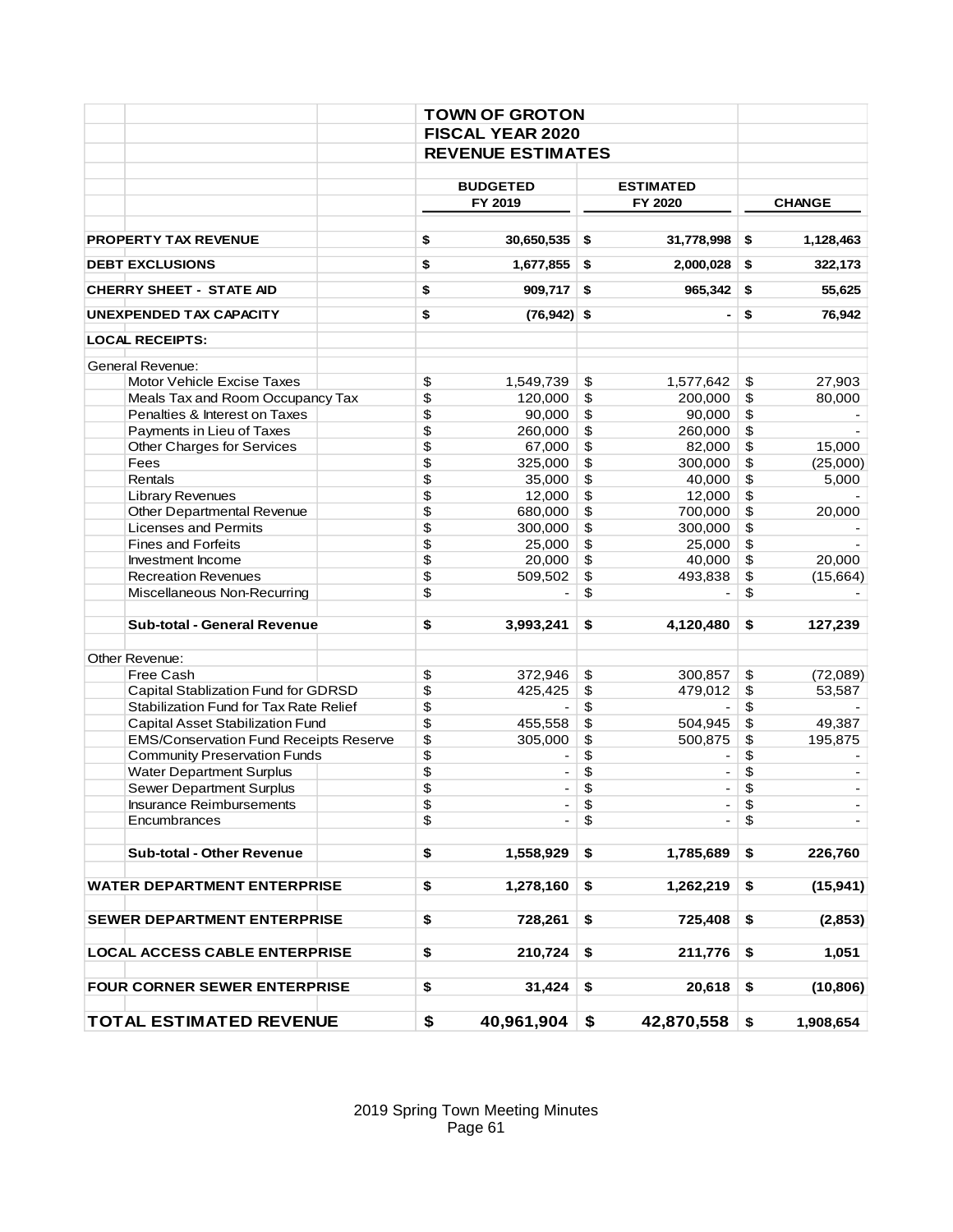| <b>TOWN OF GROTON</b>                         |                      |                |            |
|-----------------------------------------------|----------------------|----------------|------------|
| <b>FISCAL YEAR 2020</b>                       |                      |                |            |
| <b>TAX LEVY CALCULATIONS</b>                  |                      |                |            |
|                                               |                      |                |            |
| <b>FY 2020 PROPOSED EXPENDITURES</b>          |                      |                |            |
|                                               |                      |                |            |
| <b>Finance Committee's Proposed Budget</b>    |                      |                |            |
| <b>General Government</b>                     | \$<br>2,086,103      |                |            |
| Land Use Departments                          | \$<br>450,361        |                |            |
| Protection of Persons and Property            | \$<br>4,358,041      |                |            |
| <b>Regional School Districts</b>              | \$<br>23,271,070     |                |            |
| Department of Public Works                    | \$<br>2,237,722      |                |            |
| Library and Citizen Services                  | \$<br>1,674,572      |                |            |
| <b>Debt Service</b>                           | \$<br>1,607,259      |                |            |
| <b>Employee Benefits</b>                      | \$<br>4,036,106      |                |            |
| <b>Sub-Total - Operating Budget</b>           |                      | \$             | 39,721,234 |
|                                               |                      |                |            |
| TOTAL DEPARTMENTAL BUDGET REQUESTS<br>А.      |                      | \$             | 39,721,234 |
| CAPITAL BUDGET REQUESTS<br>в.                 |                      | $\mathfrak{P}$ | 705,820    |
| <b>ENTERPRISE FUND REQUESTS</b><br>C.         |                      | \$             | 1,983,733  |
| COMMUNITY PRESERVATION REQUEST<br>D.          |                      |                |            |
|                                               |                      |                |            |
| OTHER AMOUNTS TO BE RAISED                    |                      |                |            |
| 1. Amounts certified for tax title purposes   | \$<br>$\sim$         |                |            |
| 2. Debt and interest charges not included     | \$<br>$\blacksquare$ |                |            |
| 3. Final court judgments                      | \$                   |                |            |
| 4. Total Overlay deficits of prior years      | \$                   |                |            |
| 5. Total cherry sheet offsets                 | \$<br>٠              |                |            |
| 6. Revenue deficits                           | \$                   |                |            |
| 7. Offset Receipts                            | \$<br>18,084         |                |            |
| 8. Authorized deferral of Teachers' Pay       | \$                   |                |            |
| 9. Snow and Ice deficit                       | \$<br>$\sim$         |                |            |
| 10. Other                                     |                      |                |            |
|                                               |                      |                |            |
| TOTAL OTHER AMOUNTS TO BE RAISED<br>Е.        |                      | \$             | 18,084     |
| STATE AND COUNTY CHERRY SHEET CHARGES<br>F.   |                      | \$             | 93,692     |
| G.<br>ALLOWANCE FOR ABATEMENTS AND EXEMPTIONS |                      | \$             | 150,000    |
|                                               |                      |                |            |
| <b>TOTAL PROPOSED EXPENDITURES</b>            |                      | \$             | 42,672,563 |
| FY 2020 ESTIMATED RECEIPTS                    |                      |                |            |
| <b>ESTIMATED TAX LEVY</b>                     |                      |                |            |
| Levy Limit                                    | \$<br>31,778,998     |                |            |
| <b>Debt Exclusion</b>                         | \$<br>2,000,028      |                |            |
|                                               |                      |                |            |
| <b>ESTIMATED TAX LEVY</b><br>А.               |                      | \$             | 33,779,026 |
|                                               |                      |                |            |
| CHERRY SHEET ESTIMATED RECEIPTS<br>В.         |                      | \$             | 965,342    |
| LOCAL RECEIPTS NOT ALLOCATED<br>C.            |                      | \$             | 4,120,480  |
| OFFSET RECEIPTS<br>C.                         |                      | \$             |            |
| <b>ENTERPRISE FUNDS</b><br>D.                 |                      | \$             |            |
| <b>COMMUNITY PRESERVATION FUNDS</b><br>Е.     |                      |                | 2,220,021  |
| <b>FREE CASH</b>                              |                      | \$<br>\$       | 300,857    |
| F.                                            |                      |                |            |
| OTHER AVAILABLE FUNDS                         |                      |                |            |
|                                               |                      |                |            |
| 1. Stabilization Fund                         |                      |                |            |
| 2. Capital Asset Fund                         | \$<br>983,957        |                |            |
| 3. EMS/Conservation Fund                      | \$<br>500,875        |                |            |
| OTHER AVAILABLE FUNDS<br>G.                   |                      | \$             | 1,484,832  |
|                                               |                      |                |            |
| TOTAL ESTIMATED RECEIPTS                      |                      | \$             | 42,870,558 |
| FY 2020 SURPLUS/(DEFICIT)                     |                      | \$             | 197,995    |
|                                               |                      |                |            |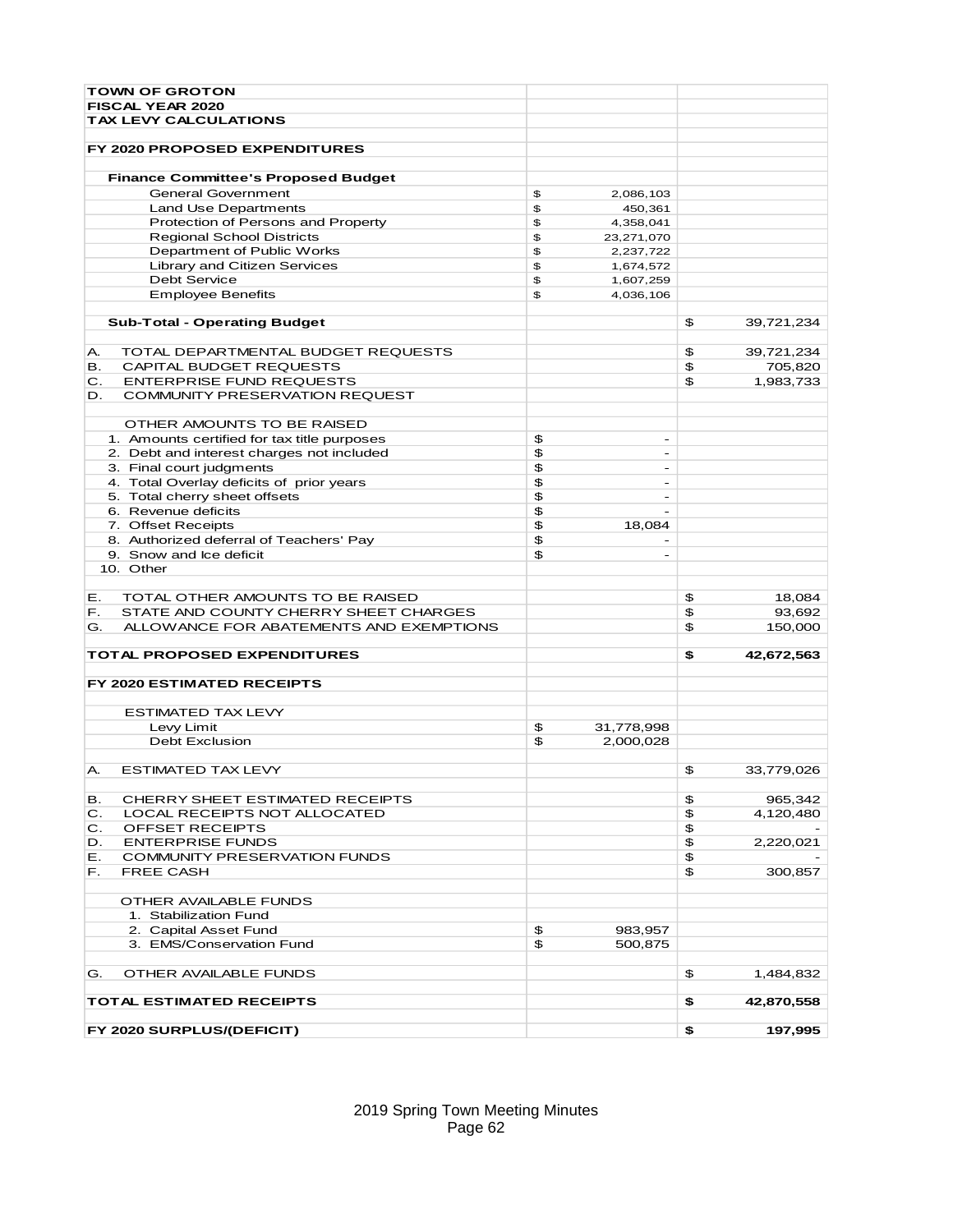|             | APPENDIX A                                   |          |                          |          |                                |              | <b>TOWN OF GROTON</b>                |    |                                |                                 |                                   |                               |
|-------------|----------------------------------------------|----------|--------------------------|----------|--------------------------------|--------------|--------------------------------------|----|--------------------------------|---------------------------------|-----------------------------------|-------------------------------|
|             |                                              |          |                          |          |                                |              | <b>FISCAL YEAR 2020</b>              |    |                                |                                 |                                   |                               |
|             |                                              |          |                          |          |                                |              |                                      |    |                                |                                 |                                   |                               |
|             |                                              |          |                          |          |                                |              | FY 2020                              |    | FY 2020                        |                                 | FY 2020                           | FY 2020                       |
| <b>LINE</b> | DEPARTMENT/DESCRIPTION                       |          | FY 2018<br><b>ACTUAL</b> |          | FY 2019<br><b>APPROPRIATED</b> |              | <b>TOWN MANAGER</b><br><b>BUDGET</b> |    | <b>FINCOM</b><br><b>BUDGET</b> | <b>PERCENT</b><br><b>CHANGE</b> | <b>AVERAGE</b><br><b>TAX BILL</b> | PERCENT OF<br><b>TAX BILL</b> |
|             | <b>GENERAL GOVERNMENT</b>                    |          |                          |          |                                |              |                                      |    |                                |                                 |                                   |                               |
|             | <b>MODERATOR</b>                             |          |                          |          |                                |              |                                      |    |                                |                                 |                                   |                               |
|             | 1000 Salaries                                |          | 65                       | \$       | 65                             | \$           | $65$ \$                              |    | 65                             | $0.00\%$ \$                     | 0.01                              | 0.00%                         |
|             | 1001 Expenses                                | \$<br>\$ |                          | \$       | 80                             | \$           | $80$ \$                              |    | 80                             | $0.00\%$ \$                     | 0.02                              | 0.00%                         |
|             | DEPARTMENTAL TOTAL                           | \$       | 65                       | \$       | $145$ \$                       |              | $145$ \$                             |    | 145                            | 123.08% \$                      | 0.03                              | 0.00%                         |
|             | <b>BOARD OF SELECTMEN</b>                    |          |                          |          |                                |              |                                      |    |                                |                                 |                                   |                               |
|             | 1020 Salaries                                | \$       | ÷,                       | \$       | ÷,                             | \$           | ÷                                    | \$ |                                | $0.00\%$ \$                     |                                   | 0.00%                         |
|             | 1021 Wages                                   | \$       |                          | \$       | ł,                             | \$           | ä,                                   | \$ |                                | $0.00\%$ \$                     |                                   | 0.00%                         |
|             | 1022 Expenses                                | \$       | 4,338                    | \$       | 3,100                          | \$           | $3,300$ \$                           |    | 3,300                          | 6.45% \$                        | 0.69                              | 0.01%                         |
|             | 1023 Engineering/Consultant                  | \$       |                          | \$       |                                | \$           |                                      | \$ |                                | $0.00\%$ \$                     |                                   | 0.00%                         |
|             | 1024 Minor Capital                           | \$       | 27,000                   | \$       | 27,000                         | \$           | $25,683$ \$                          |    | 25,683                         | $-4.88%$ \$                     | 5.39                              | 0.06%                         |
|             | <b>DEPARTMENTAL TOTAL</b>                    | \$       | 31,338                   | \$       | $30,100$ \$                    |              | $28,983$ \$                          |    | 28,983                         | $-3.71\%$ \$                    | 6.08                              | 0.07%                         |
|             | <b>TOWN MANAGER</b>                          |          |                          |          |                                |              |                                      |    |                                |                                 |                                   |                               |
|             |                                              |          |                          |          |                                |              |                                      |    |                                |                                 |                                   |                               |
|             | 1030 Salaries                                | \$       | 204,592 \$               |          | $211,121$ \$                   |              | $225,163$ \$                         |    | 225,163                        | 6.65% \$                        | 47.22                             | 0.55%                         |
|             | 1031 Wages                                   | \$       | 106,371                  | \$       | $114,138$ \$                   |              | 120,592 \$                           |    | 120,592                        | 5.65% \$                        | 25.29                             | 0.30%                         |
|             | 1032 Expenses<br>1033 Engineering/Consultant | \$<br>\$ | 13,421                   | \$<br>\$ | $14,000$ \$<br>÷,              | \$           | $14,500$ \$<br>ä,                    | \$ | 14,500                         | 3.57% \$<br>$0.00\%$ \$         | 3.04                              | 0.04%<br>$0.00\%$             |
|             | 1034 Performance Evaluations                 | \$       | $\blacksquare$           | \$       |                                | \$           | ٠                                    | \$ |                                | $0.00\%$ \$                     |                                   | $0.00\%$                      |
|             |                                              |          |                          |          |                                | $339,259$ \$ | $360,255$ \$                         |    | 360,255                        | 6.19% \$                        | 75.55                             | 0.89%                         |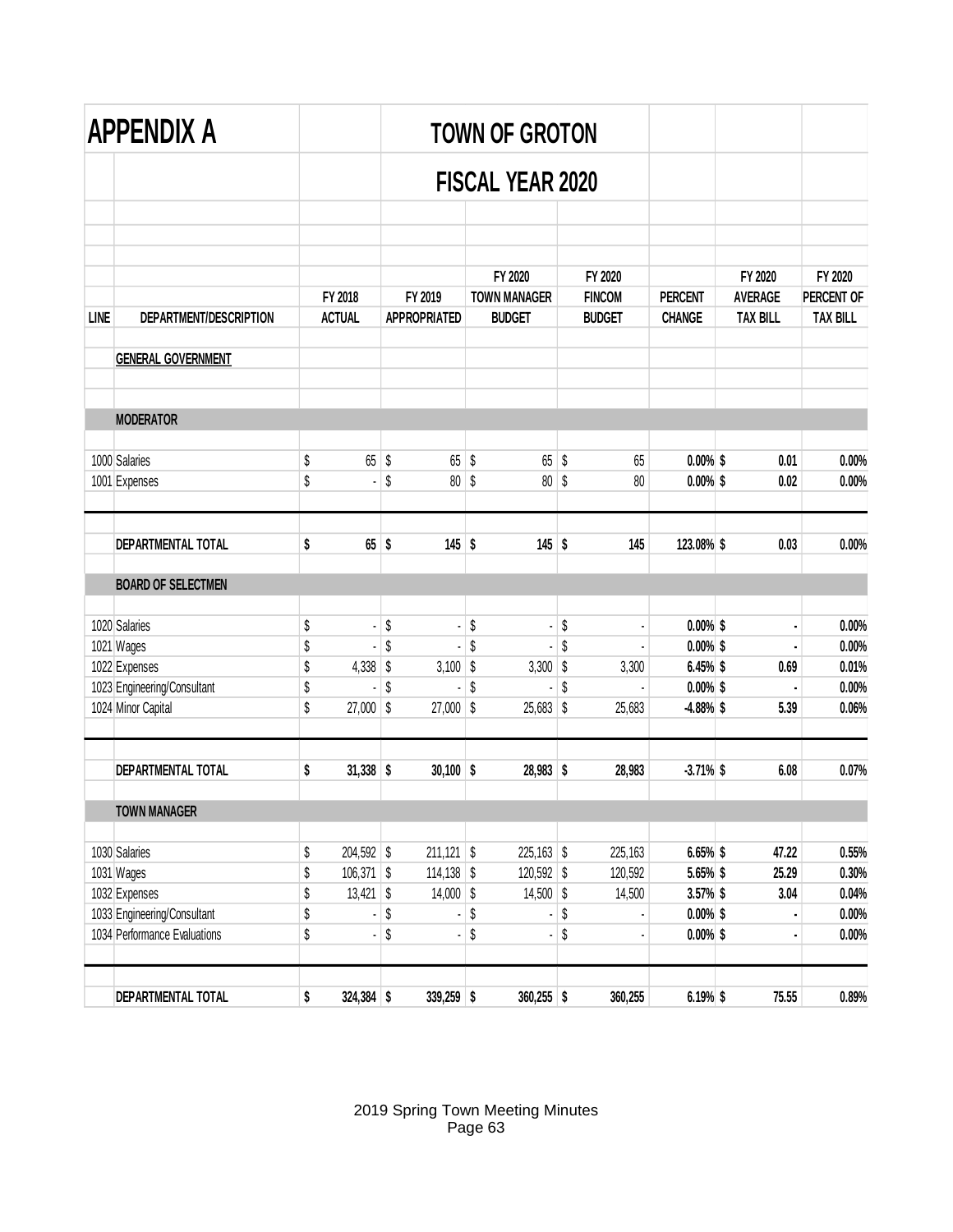|             |                           | FY 2018 |              | FY 2019       |              | FY 2020             |                     | FY 2020       |                |                                                                                                                                             | FY 2020         |                 |
|-------------|---------------------------|---------|--------------|---------------|--------------|---------------------|---------------------|---------------|----------------|---------------------------------------------------------------------------------------------------------------------------------------------|-----------------|-----------------|
|             | DEPARTMENT/DESCRIPTION    |         |              |               |              |                     | <b>TOWN MANAGER</b> | <b>FINCOM</b> | <b>PERCENT</b> |                                                                                                                                             | PERCENT OF      |                 |
| <b>LINE</b> |                           |         |              | <b>ACTUAL</b> |              | <b>APPROPRIATED</b> |                     | <b>BUDGET</b> | <b>BUDGET</b>  | <b>CHANGE</b>                                                                                                                               | <b>TAX BILL</b> | <b>TAX BILL</b> |
|             |                           |         |              |               |              |                     |                     |               |                | FY 2020<br><b>AVERAGE</b><br>0.05<br>31.46<br>31.50<br>19.96<br>10.02<br>7.14<br>37.12<br>16.48<br>13.07<br>5.30<br>34.85<br>19.23<br>24.10 |                 |                 |
|             | <b>FINANCE COMMITTEE</b>  |         |              |               |              |                     |                     |               |                |                                                                                                                                             |                 |                 |
|             | 1040 Expenses             | \$      | $210$ \$     |               | $210$ \$     |                     | 215                 | \$<br>215     | 2.38% \$       |                                                                                                                                             | 0.00%           |                 |
|             | 1041 Reserve Fund         | \$      | 86,806       | \$            | 150,000 \$   |                     | $150,000$ \$        | 150,000       | $0.00\%$ \$    |                                                                                                                                             | 0.37%           |                 |
|             | DEPARTMENTAL TOTAL        | \$      | $87,016$ \$  |               | $150,210$ \$ |                     | $150,215$ \$        | 150,215       | $0.00\%$ \$    |                                                                                                                                             | 0.37%           |                 |
|             |                           |         |              |               |              |                     |                     |               |                |                                                                                                                                             |                 |                 |
|             | <b>TOWN ACCOUNTANT</b>    |         |              |               |              |                     |                     |               |                |                                                                                                                                             |                 |                 |
|             | 1050 Salaries             | \$      | $87,395$ \$  |               | $91,110$ \$  |                     | $95,155$ \$         | 95,155        | 4.44% \$       |                                                                                                                                             | 0.23%           |                 |
|             | 1051 Wages                | \$      | 43,898       | \$            | $46,187$ \$  |                     | 47,792 \$           | 47,792        | 3.48% \$       |                                                                                                                                             | 0.12%           |                 |
|             | 1052 Expenses             | \$      | 34,185       | \$            | 32,140       | \$                  | $34,056$ \$         | 34,056        | 5.96% \$       |                                                                                                                                             | 0.08%           |                 |
|             | DEPARTMENTAL TOTAL        | \$      | $165,478$ \$ |               | $169,437$ \$ |                     | $177,003$ \$        | 177,003       | 4.47% \$       |                                                                                                                                             | 0.44%           |                 |
|             | <b>BOARD OF ASSESSORS</b> |         |              |               |              |                     |                     |               |                |                                                                                                                                             |                 |                 |
|             |                           |         |              |               |              |                     |                     |               |                |                                                                                                                                             |                 |                 |
|             | 1060 Salaries             | \$      | $71,244$ \$  |               | 75,555 \$    |                     | 78,580 \$           | 78,580        | 4.00% \$       |                                                                                                                                             | 0.19%           |                 |
|             | 1061 Wages                | \$      | $39,823$ \$  |               | $52,675$ \$  |                     | 62,321              | \$<br>62,321  | 18.31% \$      |                                                                                                                                             | 0.15%           |                 |
|             | 1062 Expenses             | \$      | 17,521       | \$            | 22,630       | \$                  | 25,281              | \$<br>25,281  | 11.71% \$      |                                                                                                                                             | 0.06%           |                 |
|             | 1063 Legal Expense        | \$      |              | \$            |              | \$                  |                     | \$            | $0.00\%$ \$    |                                                                                                                                             | 0.00%           |                 |
|             | DEPARTMENTAL TOTAL        | \$      | 128,588 \$   |               | $150,860$ \$ |                     | $166, 182$ \$       | 166,182       | 10.16% \$      |                                                                                                                                             | 0.41%           |                 |
|             | TREASURER/TAX COLLECTOR   |         |              |               |              |                     |                     |               |                |                                                                                                                                             |                 |                 |
|             |                           |         |              |               |              |                     |                     |               |                |                                                                                                                                             |                 |                 |
|             | 1070 Salaries             | \$      | 84,966 \$    |               | $88,165$ \$  |                     | $91,700$ \$         | 91,700        | 4.01% \$       |                                                                                                                                             | 0.23%           |                 |
|             | 1071 Wages                | \$      | $104,478$ \$ |               | $111,864$ \$ |                     | 114,899 \$          | 114,899       | $2.71\%$ \$    |                                                                                                                                             | 0.28%           |                 |
|             | 1072 Expenses             | \$      | $20,422$ \$  |               | $21,865$ \$  |                     | $20,690$ \$         | 20,690        | $-5.37%$ \$    | 4.34                                                                                                                                        | 0.05%           |                 |
|             | 1073 Tax Title            | \$      | $9,235$ \$   |               | $4,500$ \$   |                     | $5,950$ \$          | 5,950         | 32.22% \$      | 1.25                                                                                                                                        | 0.01%           |                 |
|             | 1074 Bond Cost            | \$      | $3,200$ \$   |               | $6,000$ \$   |                     | 4,975 $\frac{1}{2}$ | 4,975         | $-17.08\%$ \$  | 1.04                                                                                                                                        | 0.01%           |                 |
|             | DEPARTMENTAL TOTAL        | \$      | $222,301$ \$ |               | 232,394 \$   |                     | $238,214$ \$        | 238,214       | 2.50% \$       | 49.96                                                                                                                                       | 0.59%           |                 |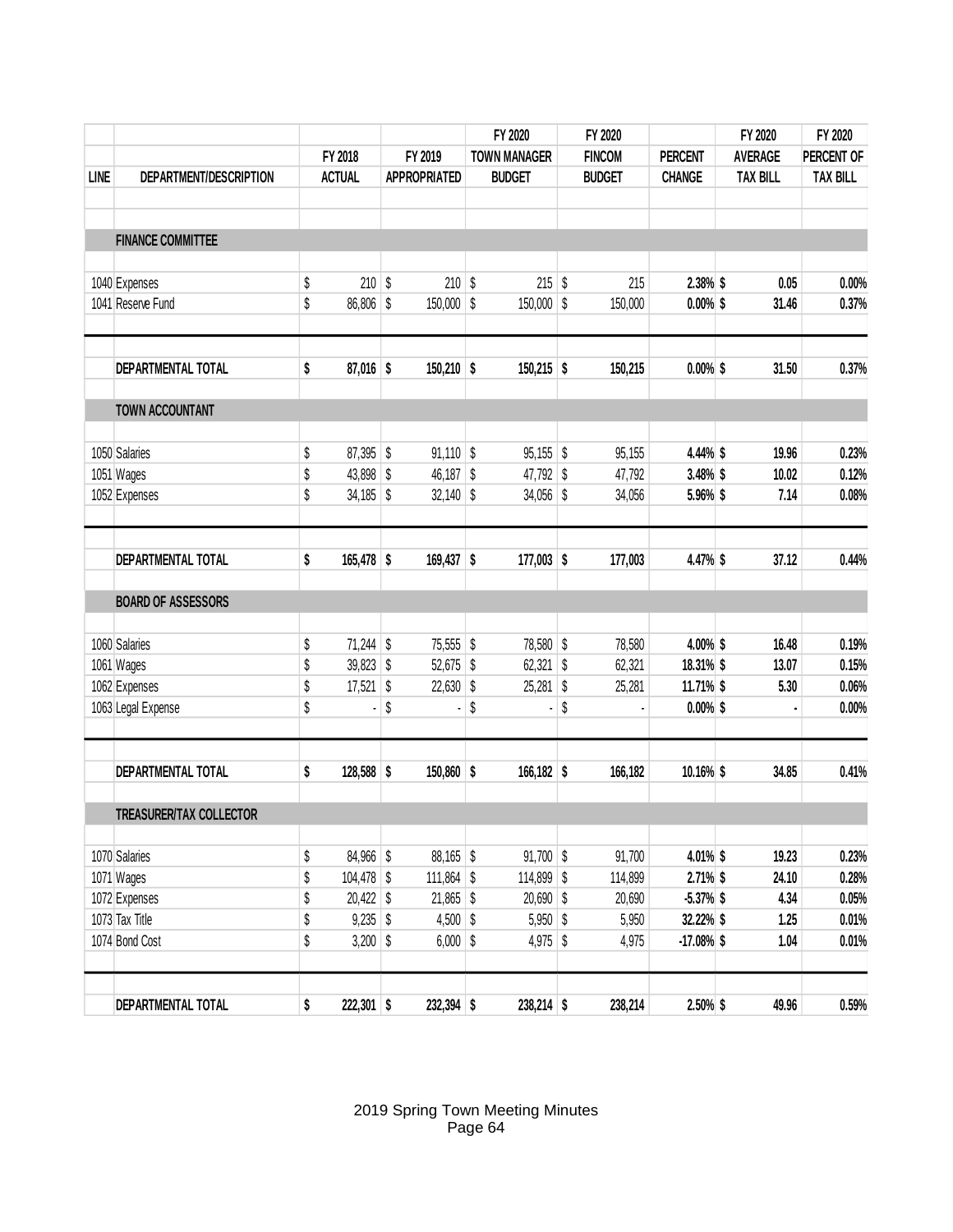|             |                               |                           |                      | FY 2020               | FY 2020 |               |                |  | FY 2020         | FY 2020         |  |
|-------------|-------------------------------|---------------------------|----------------------|-----------------------|---------|---------------|----------------|--|-----------------|-----------------|--|
|             |                               | FY 2018                   | FY 2019              | <b>TOWN MANAGER</b>   |         | <b>FINCOM</b> | <b>PERCENT</b> |  | <b>AVERAGE</b>  | PERCENT OF      |  |
| <b>LINE</b> | DEPARTMENT/DESCRIPTION        | <b>ACTUAL</b>             | <b>APPROPRIATED</b>  | <b>BUDGET</b>         |         | <b>BUDGET</b> | <b>CHANGE</b>  |  | <b>TAX BILL</b> | <b>TAX BILL</b> |  |
|             | <b>TOWN COUNSEL</b>           |                           |                      |                       |         |               |                |  |                 |                 |  |
|             | 1080 Expenses                 | \$<br>50,831              | \$<br>$90,000$ \$    | $90,000$ \$           |         | 90,000        | $0.00\%$ \$    |  | 18.87           | 0.22%           |  |
|             | DEPARTMENTAL TOTAL            | \$<br>$50,831$ \$         | $90,000$ \$          | $90,000$ \$           |         | 90,000        | $0.00\%$ \$    |  | 18.87           | 0.22%           |  |
|             | <b>HUMAN RESOURCES</b>        |                           |                      |                       |         |               |                |  |                 |                 |  |
|             | 1090 Salary                   | \$<br>$75,412$ \$         | $79,104$ \$          | 82,673 \$             |         | 82,673        | 4.51% \$       |  | 17.34           | 0.20%           |  |
|             | 1091 Expenses                 | \$<br>$20,030$ \$         | $10,000$ \$          | $11,000$ \$           |         | 11,000        | 10.00% \$      |  | 2.31            | 0.03%           |  |
|             | DEPARTMENTAL TOTAL            | \$<br>$95,442$ \$         | $89,104$ \$          | $93,673$ \$           |         | 93,673        | 5.13% \$       |  | 19.64           | 0.23%           |  |
|             | <b>INFORMATION TECHNOLOGY</b> |                           |                      |                       |         |               |                |  |                 |                 |  |
|             | 1100 Salary                   | \$<br>104,888             | \$<br>109,759 \$     | 114,722 $\frac{1}{2}$ |         | 114,722       | 4.52% \$       |  | 24.06           | 0.28%           |  |
|             | 1101 Wages                    | \$<br>48,048              | \$<br>$56,635$ \$    | 58,848 \$             |         | 58,848        | $3.91\%$ \$    |  | 12.34           | 0.14%           |  |
|             | 1102 Expenses                 | \$<br>$20,637$ \$         | $24,800$ \$          | $24,800$ \$           |         | 24,800        | $0.00\%$ \$    |  | 5.20            | 0.06%           |  |
|             | DEPARTMENTAL TOTAL            | \$<br>173,573 \$          | $191,194$ \$         | 198,370 \$            |         | 198,370       | 3.75% \$       |  | 41.60           | 0.49%           |  |
|             | <b>GIS STEERING COMMITTEE</b> |                           |                      |                       |         |               |                |  |                 |                 |  |
|             | 1120 Expenses                 | \$<br>5,408               | \$<br>18,600         | \$<br>$18,600$ \$     |         | 18,600        | $0.00\%$ \$    |  | 3.90            | 0.05%           |  |
|             | DEPARTMENTAL TOTAL            | \$<br>$5,408$ \$          | $18,600$ \$          | $18,600$ \$           |         | 18,600        | $0.00\%$ \$    |  | 3.90            | 0.05%           |  |
|             | <b>TOWN CLERK</b>             |                           |                      |                       |         |               |                |  |                 |                 |  |
|             | 1130 Salaries                 | \$<br>80,688 \$           | 83,936 \$            | 88,430 \$             |         | 88,430        | 5.35% \$       |  | 18.54           | 0.22%           |  |
|             | 1131 Wages                    | \$<br>$55,252$ \$         | $61,274$ \$          | $61,618$ \$           |         | 61,618        | $0.56\%$ \$    |  | 12.92           | 0.15%           |  |
|             | 1132 Expenses                 | \$<br>4,157 $\frac{1}{2}$ | $11,690$ \$          | $9,575$ \$            |         | 9,575         | $-18.09%$ \$   |  | 2.01            | 0.02%           |  |
|             | 1135 Minor Capital            | \$<br>٠                   | \$<br>$\blacksquare$ | \$<br>ä,              | \$      |               | $0.00\%$ \$    |  |                 | 0.00%           |  |
|             | DEPARTMENTAL TOTAL            | \$<br>$140,097$ \$        | 156,900 \$           | $159,623$ \$          |         | 159,623       | $1.74\%$ \$    |  | 33.48           | 0.39%           |  |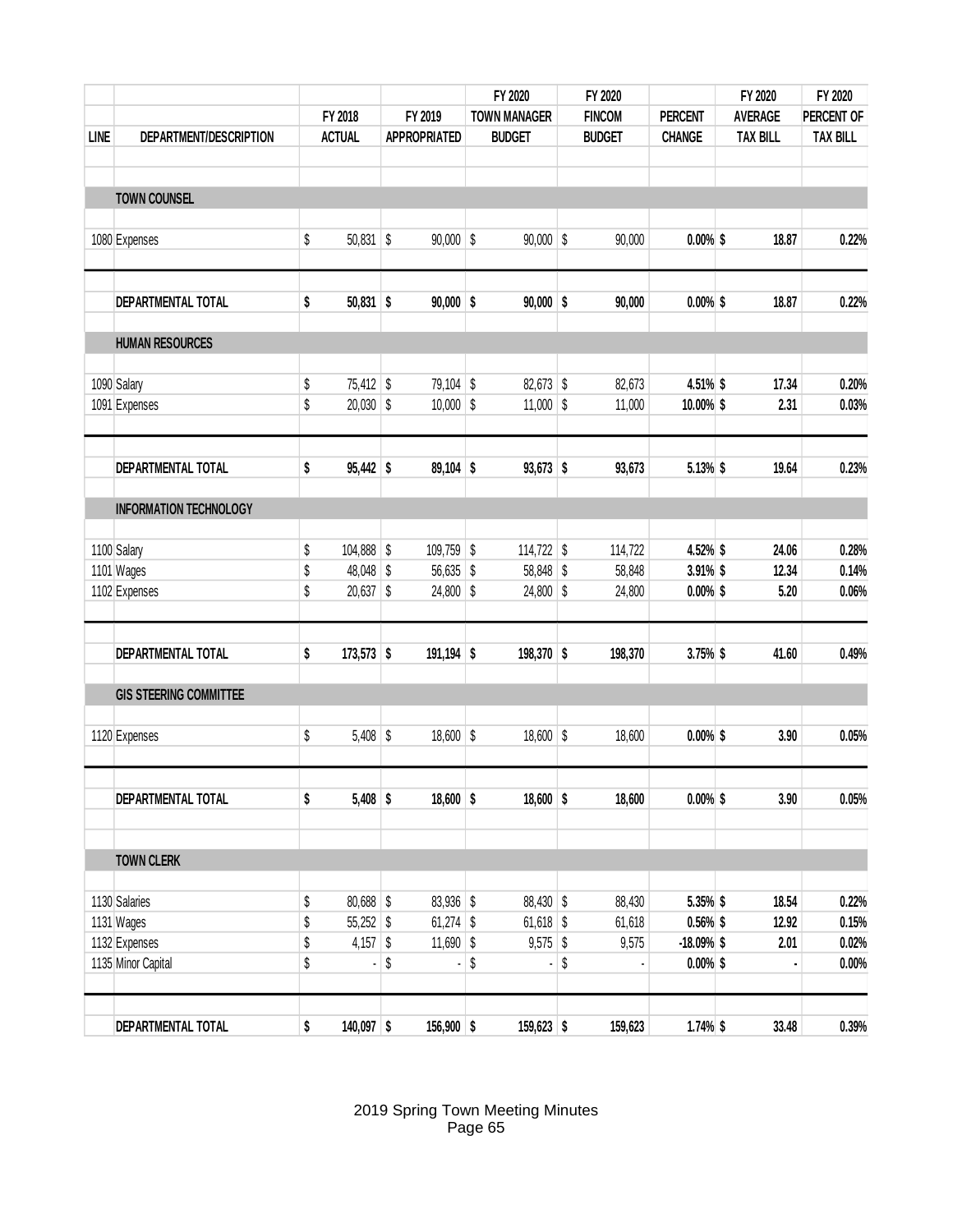| DEPARTMENT/DESCRIPTION                   |                                                                                                                                                                   |                                                                                |                     |                                                                                                                                             |        | FY 2020                                                                                                                        | FY 2020                                                                                                                                                   |                                                                           |                |                                                                                                                                                                                     |                                          |
|------------------------------------------|-------------------------------------------------------------------------------------------------------------------------------------------------------------------|--------------------------------------------------------------------------------|---------------------|---------------------------------------------------------------------------------------------------------------------------------------------|--------|--------------------------------------------------------------------------------------------------------------------------------|-----------------------------------------------------------------------------------------------------------------------------------------------------------|---------------------------------------------------------------------------|----------------|-------------------------------------------------------------------------------------------------------------------------------------------------------------------------------------|------------------------------------------|
|                                          |                                                                                                                                                                   | FY 2018                                                                        |                     | FY 2019                                                                                                                                     |        | <b>TOWN MANAGER</b>                                                                                                            | <b>FINCOM</b>                                                                                                                                             | <b>PERCENT</b>                                                            | <b>AVERAGE</b> |                                                                                                                                                                                     | FY 2020<br>PERCENT OF<br><b>TAX BILL</b> |
|                                          | <b>ACTUAL</b>                                                                                                                                                     |                                                                                | <b>APPROPRIATED</b> |                                                                                                                                             |        | <b>BUDGET</b>                                                                                                                  | <b>BUDGET</b>                                                                                                                                             | <b>CHANGE</b>                                                             |                | <b>TAX BILL</b>                                                                                                                                                                     |                                          |
|                                          |                                                                                                                                                                   |                                                                                |                     |                                                                                                                                             |        |                                                                                                                                |                                                                                                                                                           |                                                                           |                |                                                                                                                                                                                     |                                          |
|                                          |                                                                                                                                                                   |                                                                                |                     |                                                                                                                                             |        |                                                                                                                                |                                                                                                                                                           |                                                                           |                |                                                                                                                                                                                     |                                          |
|                                          |                                                                                                                                                                   |                                                                                |                     |                                                                                                                                             |        |                                                                                                                                |                                                                                                                                                           |                                                                           |                |                                                                                                                                                                                     |                                          |
| 1140 Stipend                             | \$                                                                                                                                                                |                                                                                | \$                  |                                                                                                                                             |        |                                                                                                                                | 7,964                                                                                                                                                     |                                                                           |                | 1.67                                                                                                                                                                                | 0.02%                                    |
| 1141 Expenses                            | \$                                                                                                                                                                |                                                                                | \$                  |                                                                                                                                             |        |                                                                                                                                | 11,276                                                                                                                                                    |                                                                           |                | 2.36                                                                                                                                                                                | 0.03%                                    |
| 1142 Minor Capital                       | \$                                                                                                                                                                |                                                                                | \$                  |                                                                                                                                             | \$     |                                                                                                                                | \$                                                                                                                                                        |                                                                           |                |                                                                                                                                                                                     | 0.00%                                    |
|                                          |                                                                                                                                                                   |                                                                                |                     |                                                                                                                                             |        |                                                                                                                                |                                                                                                                                                           |                                                                           |                |                                                                                                                                                                                     | 0.05%                                    |
|                                          |                                                                                                                                                                   |                                                                                |                     |                                                                                                                                             |        |                                                                                                                                |                                                                                                                                                           |                                                                           |                |                                                                                                                                                                                     |                                          |
| <b>STREET LISTINGS</b>                   |                                                                                                                                                                   |                                                                                |                     |                                                                                                                                             |        |                                                                                                                                |                                                                                                                                                           |                                                                           |                |                                                                                                                                                                                     |                                          |
|                                          |                                                                                                                                                                   |                                                                                |                     |                                                                                                                                             |        |                                                                                                                                |                                                                                                                                                           |                                                                           |                |                                                                                                                                                                                     |                                          |
| 1150 Expenses                            |                                                                                                                                                                   |                                                                                |                     |                                                                                                                                             |        |                                                                                                                                | 5,100                                                                                                                                                     |                                                                           |                | 1.07                                                                                                                                                                                | 0.01%                                    |
|                                          |                                                                                                                                                                   |                                                                                |                     |                                                                                                                                             |        |                                                                                                                                |                                                                                                                                                           |                                                                           |                |                                                                                                                                                                                     | 0.01%                                    |
|                                          |                                                                                                                                                                   |                                                                                |                     |                                                                                                                                             |        |                                                                                                                                |                                                                                                                                                           |                                                                           |                |                                                                                                                                                                                     |                                          |
| <b>INSURANCE &amp; BONDING</b>           |                                                                                                                                                                   |                                                                                |                     |                                                                                                                                             |        |                                                                                                                                |                                                                                                                                                           |                                                                           |                |                                                                                                                                                                                     |                                          |
|                                          |                                                                                                                                                                   |                                                                                |                     |                                                                                                                                             |        |                                                                                                                                |                                                                                                                                                           |                                                                           |                |                                                                                                                                                                                     | 0.57%                                    |
|                                          |                                                                                                                                                                   |                                                                                |                     |                                                                                                                                             |        |                                                                                                                                |                                                                                                                                                           |                                                                           |                |                                                                                                                                                                                     | 0.03%                                    |
| 1162 Insurance Deductible Reserve - 111F | \$                                                                                                                                                                |                                                                                | \$                  |                                                                                                                                             | \$     |                                                                                                                                | 25,000                                                                                                                                                    |                                                                           |                | 5.24                                                                                                                                                                                | 0.06%                                    |
|                                          |                                                                                                                                                                   |                                                                                |                     |                                                                                                                                             |        |                                                                                                                                |                                                                                                                                                           |                                                                           |                |                                                                                                                                                                                     |                                          |
| DEPARTMENTAL TOTAL                       | \$                                                                                                                                                                |                                                                                |                     |                                                                                                                                             |        |                                                                                                                                | 267,000                                                                                                                                                   |                                                                           |                | 55.99                                                                                                                                                                               | 0.66%                                    |
|                                          |                                                                                                                                                                   |                                                                                |                     |                                                                                                                                             |        |                                                                                                                                |                                                                                                                                                           |                                                                           |                |                                                                                                                                                                                     |                                          |
|                                          |                                                                                                                                                                   |                                                                                |                     |                                                                                                                                             |        |                                                                                                                                |                                                                                                                                                           |                                                                           |                |                                                                                                                                                                                     |                                          |
| 1170 Expenses                            | \$                                                                                                                                                                |                                                                                | \$                  |                                                                                                                                             | \$     |                                                                                                                                | 1,500                                                                                                                                                     |                                                                           |                | 0.31                                                                                                                                                                                | 0.00%                                    |
|                                          |                                                                                                                                                                   |                                                                                |                     |                                                                                                                                             |        |                                                                                                                                |                                                                                                                                                           |                                                                           |                |                                                                                                                                                                                     | 0.00%                                    |
|                                          | DEPARTMENTAL TOTAL<br>DEPARTMENTAL TOTAL<br>1160 Insurance & Bonding<br>1161 Insurance Deductible Reserve - Liability<br><b>TOWN REPORT</b><br>DEPARTMENTAL TOTAL | <b>ELECTIONS &amp; BOARD OF REGISTRARS</b><br>\$<br>\$<br>\$<br>\$<br>\$<br>\$ |                     | 4,373<br>5,841<br>$10,214$ \$<br>\$<br>3,808<br>3,808<br>\$<br>$208,670$ \$<br>\$<br>2,160<br>17,229<br>$228,059$ \$<br>1,400<br>$1,400$ \$ | 12,000 | $14,346$ \$<br>$11,070$ \$<br>$25,416$ \$<br>$5,100$ \$<br>$5,100$ \$<br>$230,000$ \$<br>\$<br>25,000<br>$267,000$ \$<br>1,500 | $7,964$ \$<br>11,276 $\frac{1}{2}$<br>$19,240$ \$<br>\$<br>5,100<br>$5,100$ \$<br>230,000 \$<br>\$<br>12,000<br>$25,000$ \$<br>$267,000$ \$<br>$1,500$ \$ | 19,240<br>5,100<br>230,000<br>12,000<br>$1,500$ \$<br>$1,500$ \$<br>1,500 |                | $-44.49%$ \$<br>$1.86\%$ \$<br>$0.00\%$ \$<br>$-24.30\%$ \$<br>$0.00\%$ \$<br>$0.00\%$ \$<br>$0.00\%$ \$<br>$0.00\%$ \$<br>$0.00\%$ \$<br>$0.00\%$ \$<br>$0.00\%$ \$<br>$0.00\%$ \$ | 4.03<br>1.07<br>48.23<br>2.52<br>0.31    |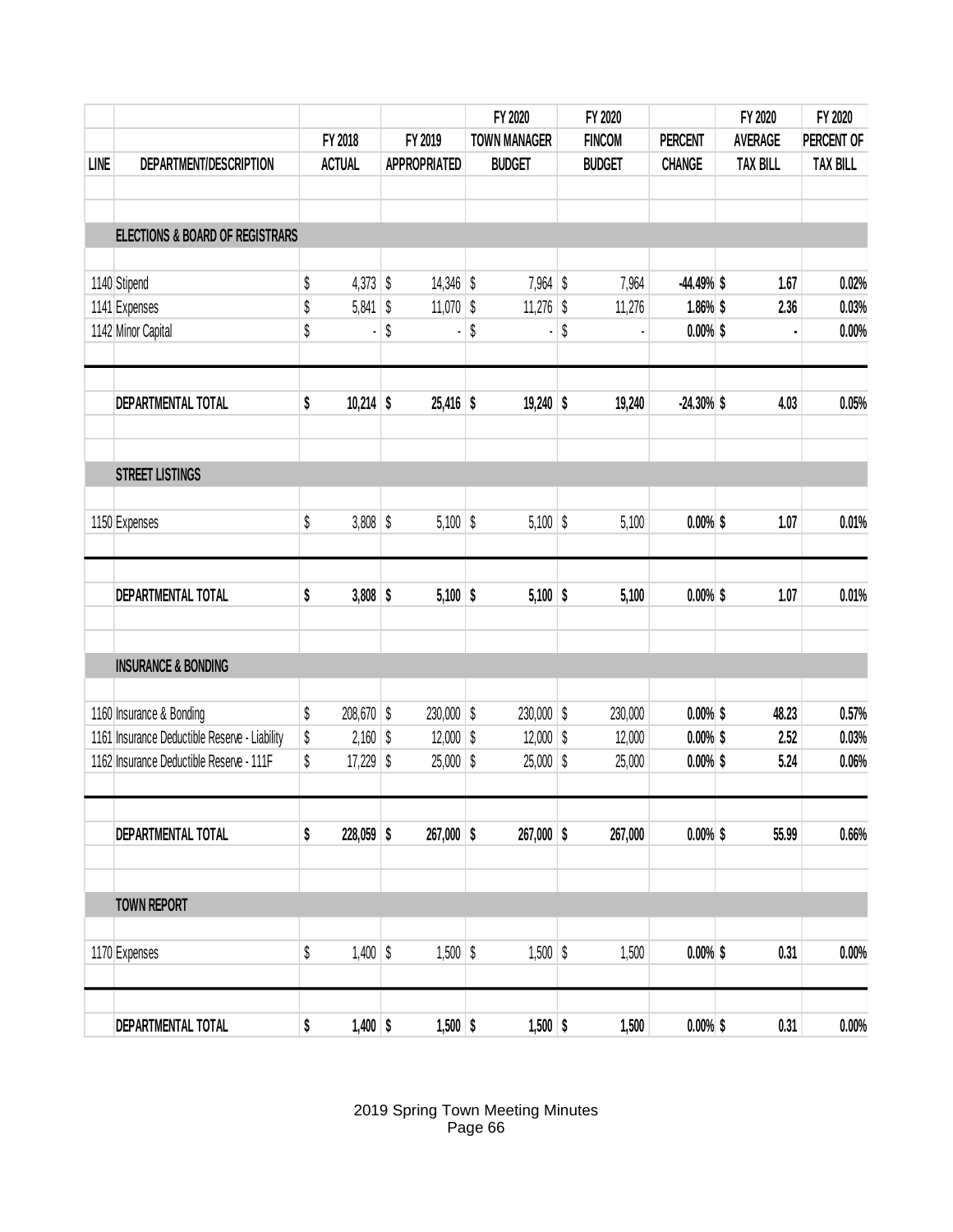|             |                                 |                                                                                                                                                                                                                                                                                                                                                                                                                                                                                                                                                                                                                                                                                                                                                                                                                                                                                                                                                                                                                                                                                                                                                                                                                                                                                                    |               |  |             |  | FY 2020       |  | FY 2020       |                | FY 2020        |                 | FY 2020         |  |
|-------------|---------------------------------|----------------------------------------------------------------------------------------------------------------------------------------------------------------------------------------------------------------------------------------------------------------------------------------------------------------------------------------------------------------------------------------------------------------------------------------------------------------------------------------------------------------------------------------------------------------------------------------------------------------------------------------------------------------------------------------------------------------------------------------------------------------------------------------------------------------------------------------------------------------------------------------------------------------------------------------------------------------------------------------------------------------------------------------------------------------------------------------------------------------------------------------------------------------------------------------------------------------------------------------------------------------------------------------------------|---------------|--|-------------|--|---------------|--|---------------|----------------|----------------|-----------------|-----------------|--|
|             |                                 | FY 2018                                                                                                                                                                                                                                                                                                                                                                                                                                                                                                                                                                                                                                                                                                                                                                                                                                                                                                                                                                                                                                                                                                                                                                                                                                                                                            |               |  | FY 2019     |  |               |  | <b>FINCOM</b> | <b>PERCENT</b> | <b>AVERAGE</b> |                 | PERCENT OF      |  |
| <b>LINE</b> | DEPARTMENT/DESCRIPTION          |                                                                                                                                                                                                                                                                                                                                                                                                                                                                                                                                                                                                                                                                                                                                                                                                                                                                                                                                                                                                                                                                                                                                                                                                                                                                                                    | <b>ACTUAL</b> |  |             |  | <b>BUDGET</b> |  | <b>BUDGET</b> | <b>CHANGE</b>  |                | <b>TAX BILL</b> | <b>TAX BILL</b> |  |
|             | POSTAGE/TOWN HALL EXPENSES      | <b>TOWN MANAGER</b><br><b>APPROPRIATED</b><br>$55,000$ \$<br>\$<br>48,224<br>\$<br>$55,000$ \$<br>$0.00\%$ \$<br>11.53<br>55,000<br>\$<br>\$<br>\$<br>\$<br>31,592<br>40,000<br>40,000<br>$0.00\%$ \$<br>8.39<br>40,000<br>\$<br>\$<br>\$<br>14,243<br>17,000<br>$17,000$ \$<br>$0.00\%$ \$<br>17,000<br>3.57<br>$94,059$ \$<br>$112,000$ \$<br>$112,000$ \$<br>112,000<br>$0.00\%$ \$<br>23.49<br>\$<br>2.80%<br>437.48<br>1,762,061<br>2,029,219<br>\$<br>2,086,103<br>\$<br>2,086,103<br>\$<br>\$<br>\$<br>\$<br>$70,169$ \$<br>14.72<br>\$<br>60,752<br>65,796 \$<br>70,169<br>6.65% \$<br>\$<br>\$<br>\$<br>\$<br>$0.00\%$ \$<br>\$<br>\$<br>\$<br>\$<br>6,748<br>6,724<br>7,336<br>$9.10\%$ \$<br>1.54<br>7,336<br>\$<br>\$<br>\$<br>1203 Engineering & Legal<br>\$<br>$0.00\%$ \$<br>\$<br>\$<br>\$<br>\$<br>$0.00\%$ \$<br>\$<br>16.25<br>67,500<br>\$<br>72,520<br>\$<br>$77,505$ \$<br>77,505<br>6.87% \$<br>$77,115$ \$<br>$80,235$ \$<br>17.42<br>\$<br>$83,043$ \$<br>$3.50\%$ \$<br>83,043<br>\$<br>\$<br>\$<br>\$<br>$0.00\%$ \$<br>$\blacksquare$<br>ł,<br>\$<br>\$<br>5,881<br>\$<br>$8,650$ \$<br>7,850<br>8,650<br>10.19% \$<br>1.81<br>\$<br>\$<br>\$<br>3,487<br>3,600<br>$3,664$ \$<br>$1.78\%$ \$<br>0.77<br>3,664<br>\$<br>\$<br>\$<br>\$<br>$0.00\%$ \$<br>$\blacksquare$ |               |  |             |  |               |  |               |                |                |                 |                 |  |
|             | 1180 Expenses                   |                                                                                                                                                                                                                                                                                                                                                                                                                                                                                                                                                                                                                                                                                                                                                                                                                                                                                                                                                                                                                                                                                                                                                                                                                                                                                                    |               |  |             |  |               |  |               |                |                |                 | 0.14%           |  |
|             | 1181 Telephone Expenses         |                                                                                                                                                                                                                                                                                                                                                                                                                                                                                                                                                                                                                                                                                                                                                                                                                                                                                                                                                                                                                                                                                                                                                                                                                                                                                                    |               |  |             |  |               |  |               |                |                |                 | 0.10%           |  |
|             | 1182 Office Supplies            |                                                                                                                                                                                                                                                                                                                                                                                                                                                                                                                                                                                                                                                                                                                                                                                                                                                                                                                                                                                                                                                                                                                                                                                                                                                                                                    |               |  |             |  |               |  |               |                |                |                 | 0.04%           |  |
|             | DEPARTMENTAL TOTAL              |                                                                                                                                                                                                                                                                                                                                                                                                                                                                                                                                                                                                                                                                                                                                                                                                                                                                                                                                                                                                                                                                                                                                                                                                                                                                                                    |               |  |             |  |               |  |               |                |                |                 | 0.28%           |  |
|             | <b>TOTAL GENERAL GOVERNMENT</b> |                                                                                                                                                                                                                                                                                                                                                                                                                                                                                                                                                                                                                                                                                                                                                                                                                                                                                                                                                                                                                                                                                                                                                                                                                                                                                                    |               |  |             |  |               |  |               |                |                |                 | 5.13%           |  |
|             | <b>LAND USE DEPARTMENTS</b>     |                                                                                                                                                                                                                                                                                                                                                                                                                                                                                                                                                                                                                                                                                                                                                                                                                                                                                                                                                                                                                                                                                                                                                                                                                                                                                                    |               |  |             |  |               |  |               |                |                |                 |                 |  |
|             | <b>CONSERVATION COMMISSION</b>  |                                                                                                                                                                                                                                                                                                                                                                                                                                                                                                                                                                                                                                                                                                                                                                                                                                                                                                                                                                                                                                                                                                                                                                                                                                                                                                    |               |  |             |  |               |  |               |                |                |                 |                 |  |
|             | 1200 Salary                     |                                                                                                                                                                                                                                                                                                                                                                                                                                                                                                                                                                                                                                                                                                                                                                                                                                                                                                                                                                                                                                                                                                                                                                                                                                                                                                    |               |  |             |  |               |  |               |                |                |                 | 0.17%           |  |
|             | 1201 Wages                      |                                                                                                                                                                                                                                                                                                                                                                                                                                                                                                                                                                                                                                                                                                                                                                                                                                                                                                                                                                                                                                                                                                                                                                                                                                                                                                    |               |  |             |  |               |  |               |                |                |                 | 0.00%           |  |
|             | 1202 Expenses                   |                                                                                                                                                                                                                                                                                                                                                                                                                                                                                                                                                                                                                                                                                                                                                                                                                                                                                                                                                                                                                                                                                                                                                                                                                                                                                                    |               |  |             |  |               |  |               |                |                |                 | 0.02%           |  |
|             |                                 |                                                                                                                                                                                                                                                                                                                                                                                                                                                                                                                                                                                                                                                                                                                                                                                                                                                                                                                                                                                                                                                                                                                                                                                                                                                                                                    |               |  |             |  |               |  |               |                |                |                 | 0.00%           |  |
|             | 1204 Minor Capital              |                                                                                                                                                                                                                                                                                                                                                                                                                                                                                                                                                                                                                                                                                                                                                                                                                                                                                                                                                                                                                                                                                                                                                                                                                                                                                                    |               |  |             |  |               |  |               |                |                |                 | 0.00%           |  |
|             | DEPARTMENTAL TOTAL              |                                                                                                                                                                                                                                                                                                                                                                                                                                                                                                                                                                                                                                                                                                                                                                                                                                                                                                                                                                                                                                                                                                                                                                                                                                                                                                    |               |  |             |  |               |  |               |                |                |                 | 0.19%           |  |
|             | <b>PLANNING BOARD</b>           |                                                                                                                                                                                                                                                                                                                                                                                                                                                                                                                                                                                                                                                                                                                                                                                                                                                                                                                                                                                                                                                                                                                                                                                                                                                                                                    |               |  |             |  |               |  |               |                |                |                 |                 |  |
|             | 1210 Salaries                   |                                                                                                                                                                                                                                                                                                                                                                                                                                                                                                                                                                                                                                                                                                                                                                                                                                                                                                                                                                                                                                                                                                                                                                                                                                                                                                    |               |  |             |  |               |  |               |                |                |                 | 0.20%           |  |
|             | 1211 Wages                      |                                                                                                                                                                                                                                                                                                                                                                                                                                                                                                                                                                                                                                                                                                                                                                                                                                                                                                                                                                                                                                                                                                                                                                                                                                                                                                    |               |  |             |  |               |  |               |                |                |                 | 0.00%           |  |
|             | 1212 Expenses                   |                                                                                                                                                                                                                                                                                                                                                                                                                                                                                                                                                                                                                                                                                                                                                                                                                                                                                                                                                                                                                                                                                                                                                                                                                                                                                                    |               |  |             |  |               |  |               |                |                |                 | 0.02%           |  |
|             | 1215 M.R.P.C. Assessment        |                                                                                                                                                                                                                                                                                                                                                                                                                                                                                                                                                                                                                                                                                                                                                                                                                                                                                                                                                                                                                                                                                                                                                                                                                                                                                                    |               |  |             |  |               |  |               |                |                |                 | 0.01%           |  |
|             | 1216 Legal Budget               |                                                                                                                                                                                                                                                                                                                                                                                                                                                                                                                                                                                                                                                                                                                                                                                                                                                                                                                                                                                                                                                                                                                                                                                                                                                                                                    |               |  |             |  |               |  |               |                |                |                 | 0.00%           |  |
|             | DEPARTMENTAL TOTAL              | \$                                                                                                                                                                                                                                                                                                                                                                                                                                                                                                                                                                                                                                                                                                                                                                                                                                                                                                                                                                                                                                                                                                                                                                                                                                                                                                 | $86,483$ \$   |  | $91,685$ \$ |  | $95,357$ \$   |  | 95,357        | 4.01% \$       |                | 20.00           | 0.23%           |  |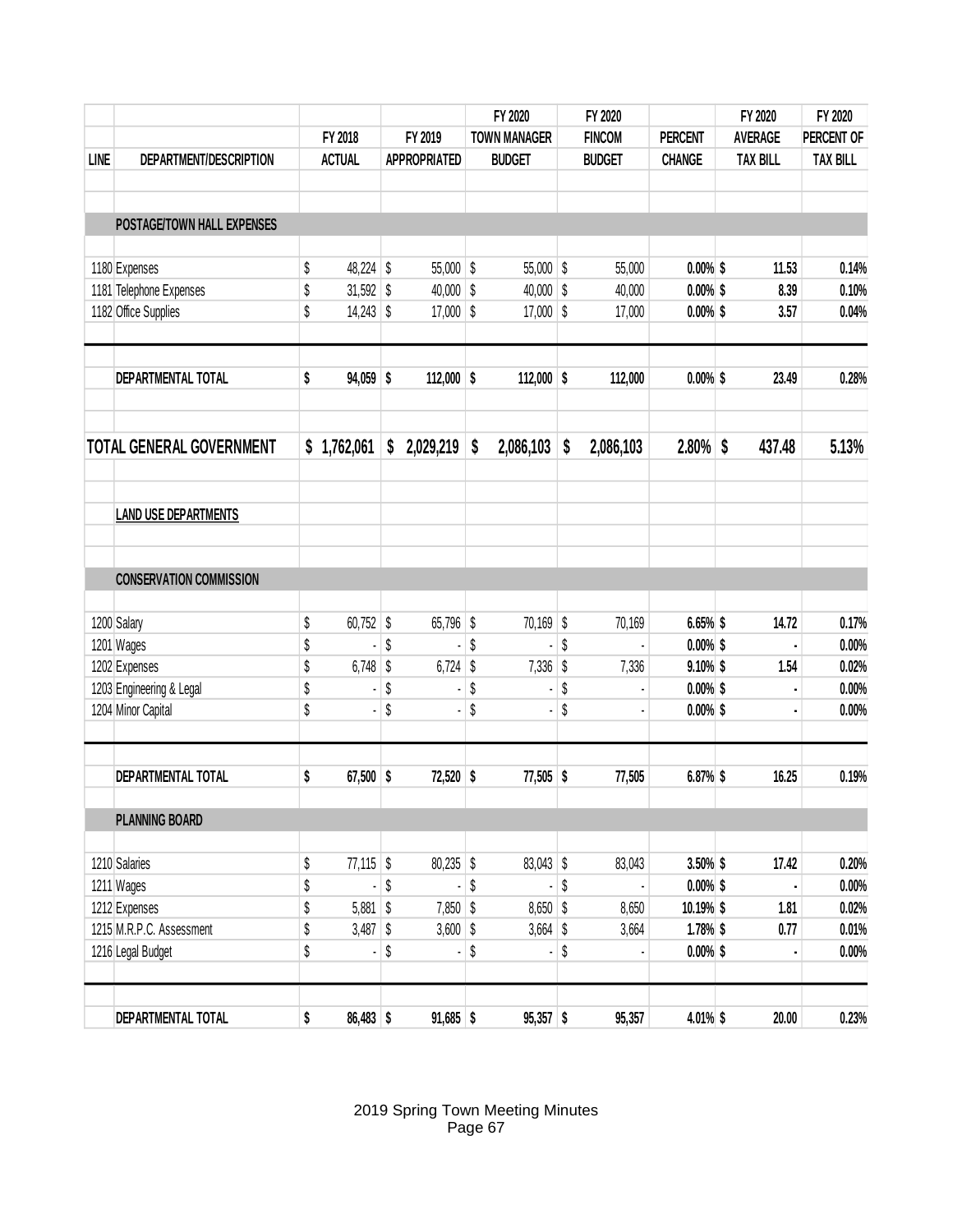|             |                              |    |               |    |                     |    | FY 2020                  | FY 2020 |               |                | FY 2020        |                 | FY 2020         |
|-------------|------------------------------|----|---------------|----|---------------------|----|--------------------------|---------|---------------|----------------|----------------|-----------------|-----------------|
|             |                              |    | FY 2018       |    | FY 2019             |    | <b>TOWN MANAGER</b>      |         | <b>FINCOM</b> | <b>PERCENT</b> | <b>AVERAGE</b> |                 | PERCENT OF      |
| <b>LINE</b> | DEPARTMENT/DESCRIPTION       |    | <b>ACTUAL</b> |    | <b>APPROPRIATED</b> |    | <b>BUDGET</b>            |         | <b>BUDGET</b> | <b>CHANGE</b>  |                | <b>TAX BILL</b> | <b>TAX BILL</b> |
|             | ZONING BOARD OF APPEALS      |    |               |    |                     |    |                          |         |               |                |                |                 |                 |
|             |                              |    |               |    |                     |    |                          |         |               |                |                |                 |                 |
|             | 1220 Wages                   | \$ | $19,945$ \$   |    | $19,630$ \$         |    | $20,460$ \$              |         | 20,460        | 4.23% \$       |                | 4.29            | 0.05%           |
|             | 1221 Expenses                | \$ | 1,314         | \$ | 1,700               | \$ | $2,000$ \$               |         | 2,000         | 17.65% \$      |                | 0.42            | 0.00%           |
|             | DEPARTMENTAL TOTAL           | \$ | $21,259$ \$   |    | $21,330$ \$         |    | $22,460$ \$              |         | 22,460        | 5.30% \$       |                | 4.71            | 0.06%           |
|             | HISTORIC DISTRICT COMMISSION |    |               |    |                     |    |                          |         |               |                |                |                 |                 |
|             |                              |    |               |    |                     |    |                          |         |               |                |                |                 |                 |
|             | 1230 Wages                   | \$ |               |    |                     | \$ | $\overline{\phantom{a}}$ |         |               | $0.00\%$ \$    |                | ä,              | 0.00%           |
|             | 1231 Expenses                | \$ |               |    |                     | \$ |                          |         |               | $0.00\%$ \$    |                |                 | 0.00%           |
|             | DEPARTMENTAL TOTAL           | \$ | ä             | \$ | $\blacksquare$      | \$ | ä,                       | \$      |               | $0.00\%$ \$    |                |                 | 0.00%           |
|             |                              |    |               |    |                     |    |                          |         |               |                |                |                 |                 |
|             | <b>BUILDING INSPECTOR</b>    |    |               |    |                     |    |                          |         |               |                |                |                 |                 |
|             | 1240 Salaries                | \$ | 84,966        | \$ | 88,165 \$           |    | $91,253$ \$              |         | 91,253        | 3.50% \$       |                | 19.14           | 0.22%           |
|             | 1241 Wages                   | \$ | 62,321        | \$ | $58,327$ \$         |    | $61,762$ \$              |         | 61,762        | 5.89% \$       |                | 12.95           | 0.15%           |
|             | 1242 Expenses                | \$ | 2,294         | \$ | 3,500               | \$ | $3,100$ \$               |         | 3,100         | $-11.43\%$ \$  |                | 0.65            | 0.01%           |
|             | 1243 Minor Capital           | \$ |               | \$ |                     | \$ |                          | \$      |               | $0.00\%$ \$    |                |                 | 0.00%           |
|             | DEPARTMENTAL TOTAL           | \$ | $149,581$ \$  |    | 149,992 \$          |    | $156, 115$ \$            |         | 156,115       | 4.08% \$       |                | 32.74           | 0.38%           |
|             |                              |    |               |    |                     |    |                          |         |               |                |                |                 |                 |
|             | <b>MECHANICAL INSPECTOR</b>  |    |               |    |                     |    |                          |         |               |                |                |                 |                 |
|             | 1250 Fee Salaries            | \$ | $33,285$ \$   |    | $30,000$ \$         |    | $30,000$ \$              |         | 30,000        | $0.00\%$ \$    |                | 6.29            | 0.07%           |
|             | 1251 Expenses                | \$ | $2,503$ \$    |    | $5,000$ \$          |    | $5,000$ \$               |         | 5,000         | $0.00\%$ \$    |                | 1.05            | 0.01%           |
|             | DEPARTMENTAL TOTAL           | \$ | $35,788$ \$   |    | $35,000$ \$         |    | $35,000$ \$              |         | 35,000        | $0.00\%$ \$    |                | 7.34            | 0.09%           |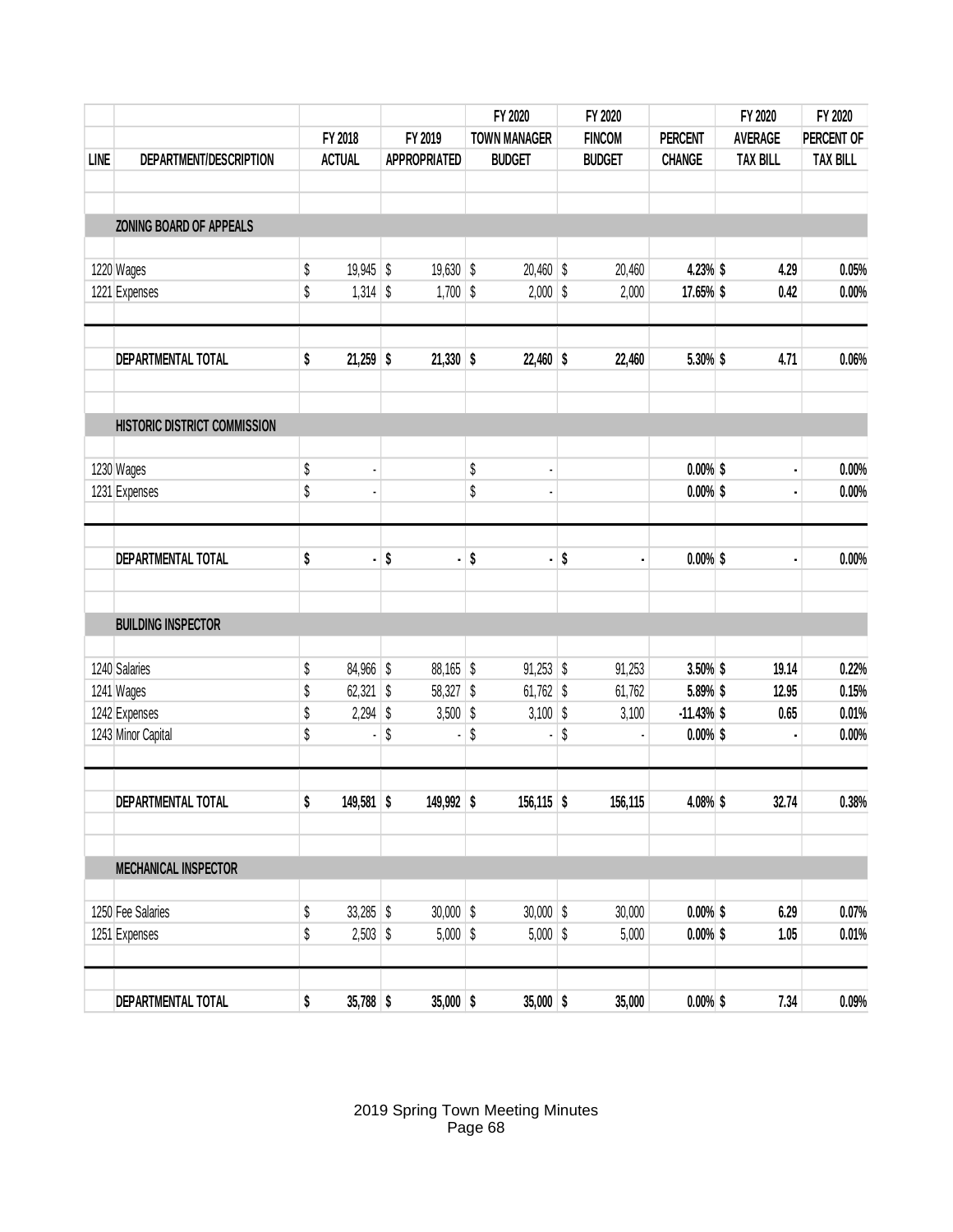|             |                                         |               |    |                     | FY 2020             | FY 2020 |               |                | FY 2020 |                                                                                                                           | FY 2020         |
|-------------|-----------------------------------------|---------------|----|---------------------|---------------------|---------|---------------|----------------|---------|---------------------------------------------------------------------------------------------------------------------------|-----------------|
|             |                                         | FY 2018       |    | FY 2019             | <b>TOWN MANAGER</b> |         | <b>FINCOM</b> | <b>PERCENT</b> |         | <b>AVERAGE</b>                                                                                                            | PERCENT OF      |
| <b>LINE</b> | DEPARTMENT/DESCRIPTION                  | <b>ACTUAL</b> |    | <b>APPROPRIATED</b> | <b>BUDGET</b>       |         | <b>BUDGET</b> | <b>CHANGE</b>  |         | <b>TAX BILL</b><br>0.31<br>0.02<br>0.34<br>0.25<br>2.62<br>5.74<br>1.68<br>2.10<br>12.38<br>0.67<br>0.02<br>0.69<br>94.45 | <b>TAX BILL</b> |
|             |                                         |               |    |                     |                     |         |               |                |         |                                                                                                                           |                 |
|             | <b>EARTH REMOVAL INSPECTOR</b>          |               |    |                     |                     |         |               |                |         |                                                                                                                           |                 |
|             | 1260 Stipend                            | \$<br>1,500   | \$ | 1,500               | \$<br>$1,500$ \$    |         | 1,500         | $0.00\%$ \$    |         |                                                                                                                           | 0.00%           |
|             | 1261 Expenses                           | \$<br>77      | \$ | 100                 | \$<br>100           | \$      | 100           | $0.00\%$ \$    |         |                                                                                                                           | 0.00%           |
|             | 1262 Minor Capital                      | \$            | \$ |                     | \$                  | \$      |               | $0.00\%$ \$    |         |                                                                                                                           | 0.00%           |
|             | DEPARTMENTAL TOTAL                      | \$<br>1,577   | \$ | $1,600$ \$          | $1,600$ \$          |         | 1,600         | $0.00\%$ \$    |         |                                                                                                                           | 0.00%           |
|             |                                         |               |    |                     |                     |         |               |                |         |                                                                                                                           |                 |
|             | <b>BOARD OF HEALTH</b>                  |               |    |                     |                     |         |               |                |         |                                                                                                                           |                 |
|             | 1270 Wages                              | \$            | \$ |                     | \$                  | \$      |               | $0.00\%$ \$    |         |                                                                                                                           | 0.00%           |
|             | 1271 Expenses                           | \$<br>886     | \$ | 1,000               | \$<br>1,175         | \$      | 1,175         | 17.50% \$      |         |                                                                                                                           | 0.00%           |
|             | 1272 Nursing Services                   | \$            | \$ | 11,892              | \$<br>$12,487$ \$   |         | 12,487        | 5.00% \$       |         |                                                                                                                           | 0.03%           |
|             | 1273 Nashoba Health District            | \$<br>44,143  | \$ | 26,059              | \$<br>$27,362$ \$   |         | 27,362        | 5.00% \$       |         |                                                                                                                           | 0.07%           |
|             | 1274 Herbert Lipton MH                  | \$<br>8,000   | \$ | 8,000               | \$<br>$8,000$ \$    |         | 8,000         | $0.00\%$ \$    |         |                                                                                                                           | 0.02%           |
|             | 1275 Eng/Consult/Landfill Monitoring    | \$<br>10,000  | \$ | 10,000              | \$<br>$10,000$ \$   |         | 10,000        | $0.00\%$ \$    |         |                                                                                                                           | 0.02%           |
|             | DEPARTMENTAL TOTAL                      | \$<br>63,029  | \$ | 56,951              | \$<br>$59,024$ \$   |         | 59,024        | $3.64\%$ \$    |         |                                                                                                                           | 0.15%           |
|             | <b>SEALER OF WEIGHTS &amp; MEASURES</b> |               |    |                     |                     |         |               |                |         |                                                                                                                           |                 |
|             |                                         |               |    |                     |                     |         |               |                |         |                                                                                                                           |                 |
|             | 1280 Fee Salaries                       | \$<br>1,360   | \$ | 3,200               | \$<br>$3,200$ \$    |         | 3,200         | $0.00\%$ \$    |         |                                                                                                                           | 0.01%           |
|             | 1281 Expenses                           | \$<br>100     | \$ | 100                 | \$<br>100           | \$      | 100           | $0.00\%$ \$    |         |                                                                                                                           | 0.00%           |
|             | DEPARTMENTAL TOTAL                      | \$<br>1,460   | \$ | $3,300$ \$          | $3,300$ \$          |         | 3,300         | $0.00\%$ \$    |         |                                                                                                                           | 0.01%           |
|             |                                         |               |    |                     |                     |         |               |                |         |                                                                                                                           |                 |
|             | TOTAL LAND USE DEPARTMENTS              | \$<br>426,677 | \$ | 432,378             | \$<br>450,361       | \$      | 450,361       | $4.16\%$ \$    |         |                                                                                                                           | 1.11%           |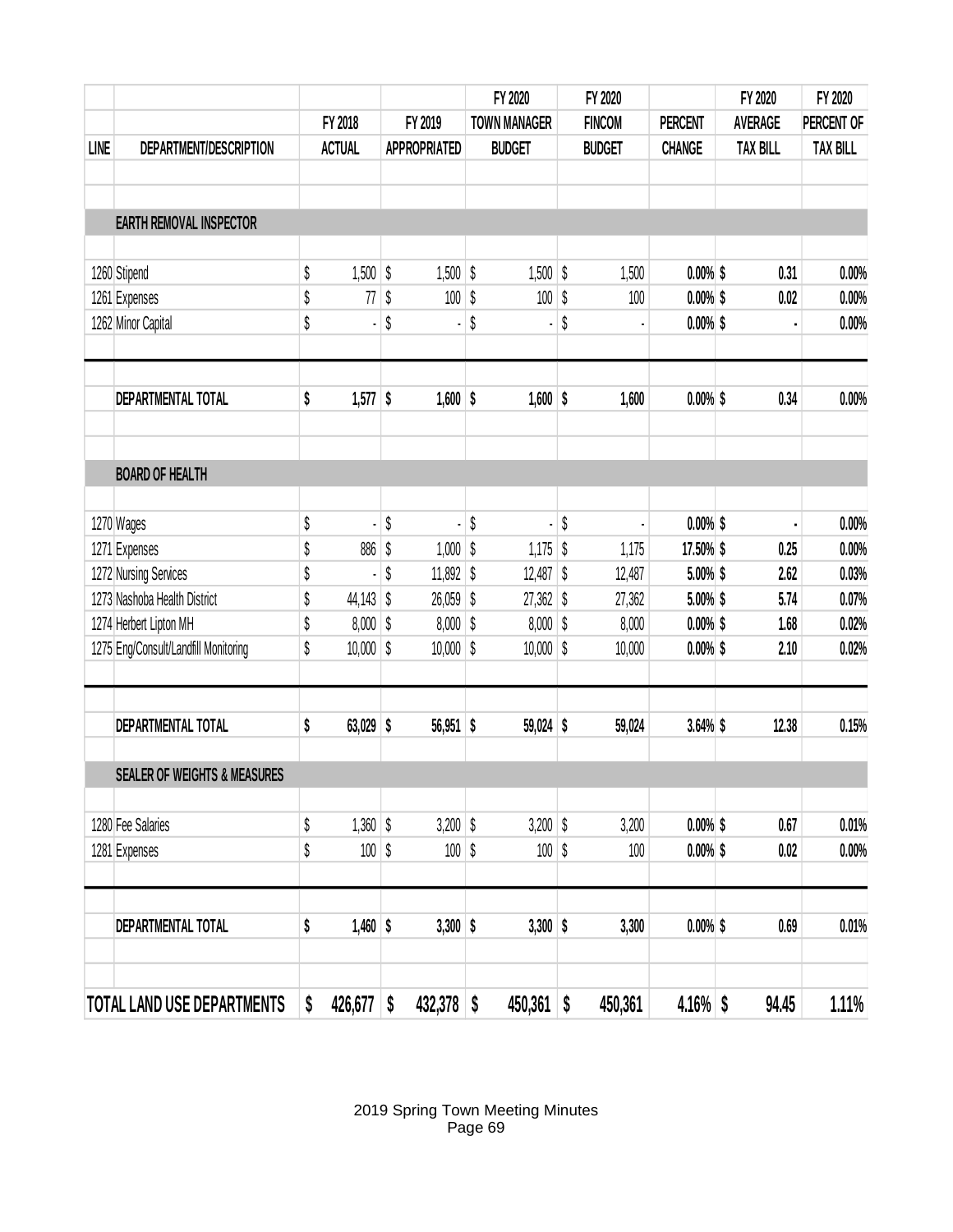|             |                                     |    |               |    |                     | FY 2020   |                     | FY 2020   |                         |                | FY 2020         | FY 2020         |  |
|-------------|-------------------------------------|----|---------------|----|---------------------|-----------|---------------------|-----------|-------------------------|----------------|-----------------|-----------------|--|
|             |                                     |    | FY 2018       |    | FY 2019             |           | <b>TOWN MANAGER</b> |           | <b>FINCOM</b>           | <b>PERCENT</b> | <b>AVERAGE</b>  | PERCENT OF      |  |
| <b>LINE</b> | DEPARTMENT/DESCRIPTION              |    | <b>ACTUAL</b> |    | <b>APPROPRIATED</b> |           | <b>BUDGET</b>       |           | <b>BUDGET</b>           | <b>CHANGE</b>  | <b>TAX BILL</b> | <b>TAX BILL</b> |  |
|             | PROTECTION OF PERSONS AND PROPERTY  |    |               |    |                     |           |                     |           |                         |                |                 |                 |  |
|             | <b>POLICE DEPARTMENT</b>            |    |               |    |                     |           |                     |           |                         |                |                 |                 |  |
|             | 1300 Salaries                       | \$ | 324,717       | \$ | 326,053             | \$        | 329,473 \$          |           | 329,473                 | $1.05\%$ \$    | 69.09           | 0.81%           |  |
|             | 1301 Wages                          | \$ | 1,704,868     | \$ | 1,815,832           | \$        | $1,877,967$ \$      |           | 1,877,967               | 3.42% \$       | 393.84          | 4.62%           |  |
|             | 1302 Expenses                       | \$ | 199,499       | \$ | 210,969             | \$        | 213,400 \$          |           | 213,400                 | 1.15% \$       | 44.75           | 0.52%           |  |
|             | 1303 Lease or Purchase of Cruisers  | \$ | 4,000         | \$ | 4,000               | \$        | 4,000               | \$        | 4,000                   | $0.00\%$ \$    | 0.84            | 0.01%           |  |
|             | 1304 PS Building (Expenses)         | \$ |               | \$ |                     | \$        |                     | \$        |                         | $0.00\%$ \$    |                 | 0.00%           |  |
|             | 1305 Minor Capital                  | \$ | 18,921        | \$ | 20,000              | \$        | 20,000              | \$        | 20,000                  | $0.00\%$ \$    | 4.19            | 0.05%           |  |
|             |                                     |    |               |    |                     |           |                     |           |                         |                |                 |                 |  |
|             | <b>DEPARTMENTAL TOTAL</b>           | \$ | 2,252,005     | \$ | 2,376,854           | \$        | $2,444,840$ \$      |           | 2,444,840               | 2.86% \$       | 512.72          | 6.01%           |  |
|             | <b>FIRE DEPARTMENT</b>              |    |               |    |                     |           |                     |           |                         |                |                 |                 |  |
|             | 1310 Salaries                       | \$ | 113,086       | \$ | $116,478$ \$        |           | $125,000$ \$        |           | 125,000                 | 7.32% \$       | 26.21           | 0.31%           |  |
|             | 1311 Wages                          | \$ | 770,427       | \$ | 909,540             | \$        | $1,045,641$ \$      |           | 1,045,641               | 14.96% \$      | 219.29          | 2.57%           |  |
|             | 1312 Expenses                       | \$ | 166,289       | \$ | 172,700             | \$        | 174,700 \$          |           | 174,700                 | $1.16\%$ \$    | 36.64           | 0.43%           |  |
|             | <b>DEPARTMENTAL TOTAL</b>           | \$ | 1,049,802     | \$ | $1,198,718$ \$      |           | 1,345,341           | \$        | 1,345,341               | 12.23% \$      | 282.14          | 3.31%           |  |
|             | <b>GROTON WATER FIRE PROTECTION</b> |    |               |    |                     |           |                     |           |                         |                |                 |                 |  |
|             | 1320 West Groton Water District     | \$ |               | \$ | 1                   | \$        | 1                   | \$        |                         | $0.00\%$ \$    | 0.00            | 0.00%           |  |
|             | 1321 Groton Water Department        | \$ |               | \$ |                     | $1 \,$ \$ |                     | $1 \,$ \$ | 1                       | $0.00\%$ \$    | 0.00            | 0.00%           |  |
|             | DEPARTMENTAL TOTAL                  | \$ |               | \$ |                     | $2$ \$    | 2                   | \$        | $\overline{\mathbf{2}}$ | $0.00\%$ \$    | 0.00            | 0.00%           |  |
|             |                                     |    |               |    |                     |           |                     |           |                         |                |                 |                 |  |
|             | <b>ANIMAL INSPECTOR</b>             |    |               |    |                     |           |                     |           |                         |                |                 |                 |  |
|             | 1330 Salary                         | \$ | $2,082$ \$    |    | $2,082$ \$          |           | $2,082$ \$          |           | 2,082                   | $0.00\%$ \$    | 0.44            | 0.01%           |  |
|             | 1331 Expenses                       | \$ |               | \$ | 400                 | \$        | $400$ \$            |           | 400                     | $0.00\%$ \$    | 0.08            | 0.00%           |  |
|             | DEPARTMENTAL TOTAL                  | \$ | $2,082$ \$    |    | $2,482$ \$          |           | $2,482$ \$          |           | 2,482                   | $0.00\%$ \$    | 0.52            | 0.01%           |  |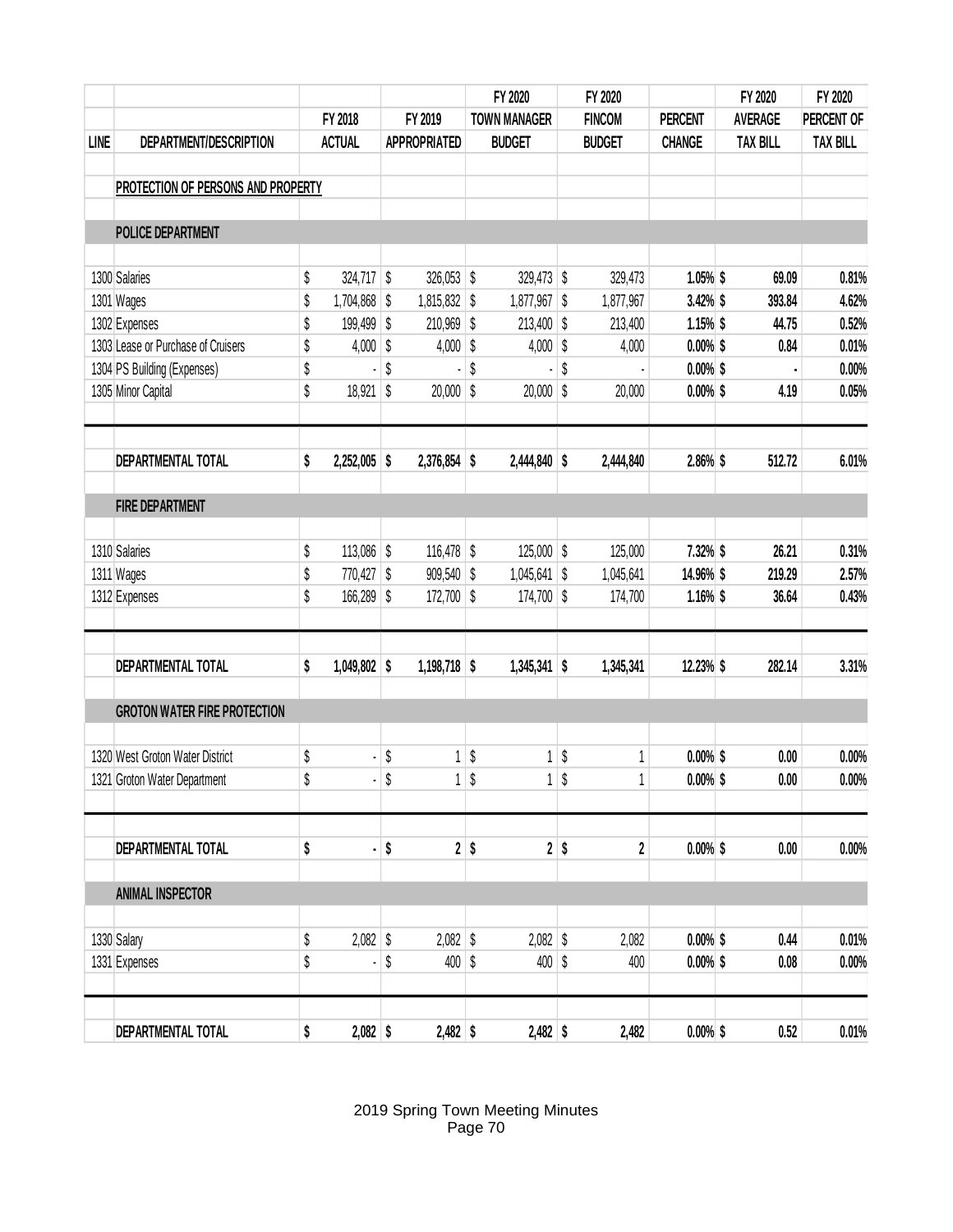|             |                                         |          |               |    |                     |    | FY 2020             |    | FY 2020       |                            | FY 2020 |                 | FY 2020         |  |
|-------------|-----------------------------------------|----------|---------------|----|---------------------|----|---------------------|----|---------------|----------------------------|---------|-----------------|-----------------|--|
|             |                                         |          | FY 2018       |    | FY 2019             |    | <b>TOWN MANAGER</b> |    | <b>FINCOM</b> | <b>PERCENT</b>             |         | <b>AVERAGE</b>  | PERCENT OF      |  |
| <b>LINE</b> | DEPARTMENT/DESCRIPTION                  |          | <b>ACTUAL</b> |    | <b>APPROPRIATED</b> |    | <b>BUDGET</b>       |    | <b>BUDGET</b> | <b>CHANGE</b>              |         | <b>TAX BILL</b> | <b>TAX BILL</b> |  |
|             |                                         |          |               |    |                     |    |                     |    |               |                            |         |                 |                 |  |
|             | ANIMAL CONTROL OFFICER                  |          |               |    |                     |    |                     |    |               |                            |         |                 |                 |  |
|             | 1340 Salary                             | \$       | 2,082         | \$ | 2,082               | \$ | $2,082$ \$          |    | 2,082         | $0.00\%$ \$                |         | 0.44            | 0.01%           |  |
|             | 1341 Expenses                           | \$       |               | \$ | 400                 | \$ | $400$ \$            |    | 400           | $0.00\%$ \$                |         | 0.08            | 0.00%           |  |
|             | DEPARTMENTAL TOTAL                      | \$       | 2,082         | \$ | $2,482$ \$          |    | $2,482$ \$          |    | 2,482         | $0.00\%$ \$                |         | 0.52            | 0.01%           |  |
|             | <b>EMERGENCY MANAGEMENT AGENCY</b>      |          |               |    |                     |    |                     |    |               |                            |         |                 |                 |  |
|             | 1350 Salary                             | \$       | ÷,            | \$ | $\blacksquare$      | \$ | ÷.                  | \$ |               | $0.00\%$ \$                |         |                 | 0.00%           |  |
|             | 1351 Expenses                           | \$       | 11,806        | \$ | 12,750              | \$ | $12,750$ \$         |    | 12,750        | $0.00\%$ \$                |         | 2.67            | 0.03%           |  |
|             | 1352 Minor Capital                      | \$       | 17,749        | \$ |                     | \$ |                     | \$ |               | $0.00\%$ \$                |         |                 | 0.00%           |  |
|             | DEPARTMENTAL TOTAL                      | \$       | $29,555$ \$   |    | $12,750$ \$         |    | $12,750$ \$         |    | 12,750        | $0.00\%$ \$                |         | 2.67            | 0.03%           |  |
|             | <b>DOG OFFICER</b>                      |          |               |    |                     |    |                     |    |               |                            |         |                 |                 |  |
|             | 1360 Salary                             | \$       | $13,973$ \$   |    | $15,000$ \$         |    | $15,000$ \$         |    | 15,000        | $0.00\%$ \$                |         | 3.15            | 0.04%           |  |
|             | 1361 Expenses                           | \$       | 3,334         | \$ | 4,000               | \$ | 4,000               | \$ | 4,000         | $0.00\%$ \$                |         | 0.84            | 0.01%           |  |
|             | DEPARTMENTAL TOTAL                      | \$       | $17,307$ \$   |    | $19,000$ \$         |    | $19,000$ \$         |    | 19,000        | $0.00\%$ \$                |         | 3.98            | 0.05%           |  |
|             | <b>POLICE &amp; FIRE COMMUNICATIONS</b> |          |               |    |                     |    |                     |    |               |                            |         |                 |                 |  |
|             |                                         |          |               |    |                     |    |                     |    |               |                            |         |                 |                 |  |
|             | 1370 Wages                              | \$       | 442,099       | \$ | 497,797 \$          |    | $512,769$ \$        |    | 512,769       | $3.01\%$ \$                |         | 107.53          | 1.26%           |  |
|             | 1371 Expenses<br>1372 Minor Capital     | \$<br>\$ | $17,767$ \$   | \$ | $18,250$ \$         | \$ | $18,375$ \$         | \$ | 18,375        | $0.68\%$ \$<br>$0.00\%$ \$ |         | 3.85            | 0.05%<br>0.00%  |  |
|             | DEPARTMENTAL TOTAL                      | \$       | 459,866 \$    |    | $516,047$ \$        |    | $531,144$ \$        |    | 531,144       | 2.93% \$                   |         | 111.39          | 1.31%           |  |
|             | <b>TOTAL PROTECTION OF</b>              |          | \$3,812,699   | \$ | 4,128,335           | \$ | 4,358,041           | \$ | 4,358,041     | $5.56\%$ \$                |         | 913.94          | 10.71%          |  |
|             | PERSONS AND PROPERTY                    |          |               |    |                     |    |                     |    |               |                            |         |                 |                 |  |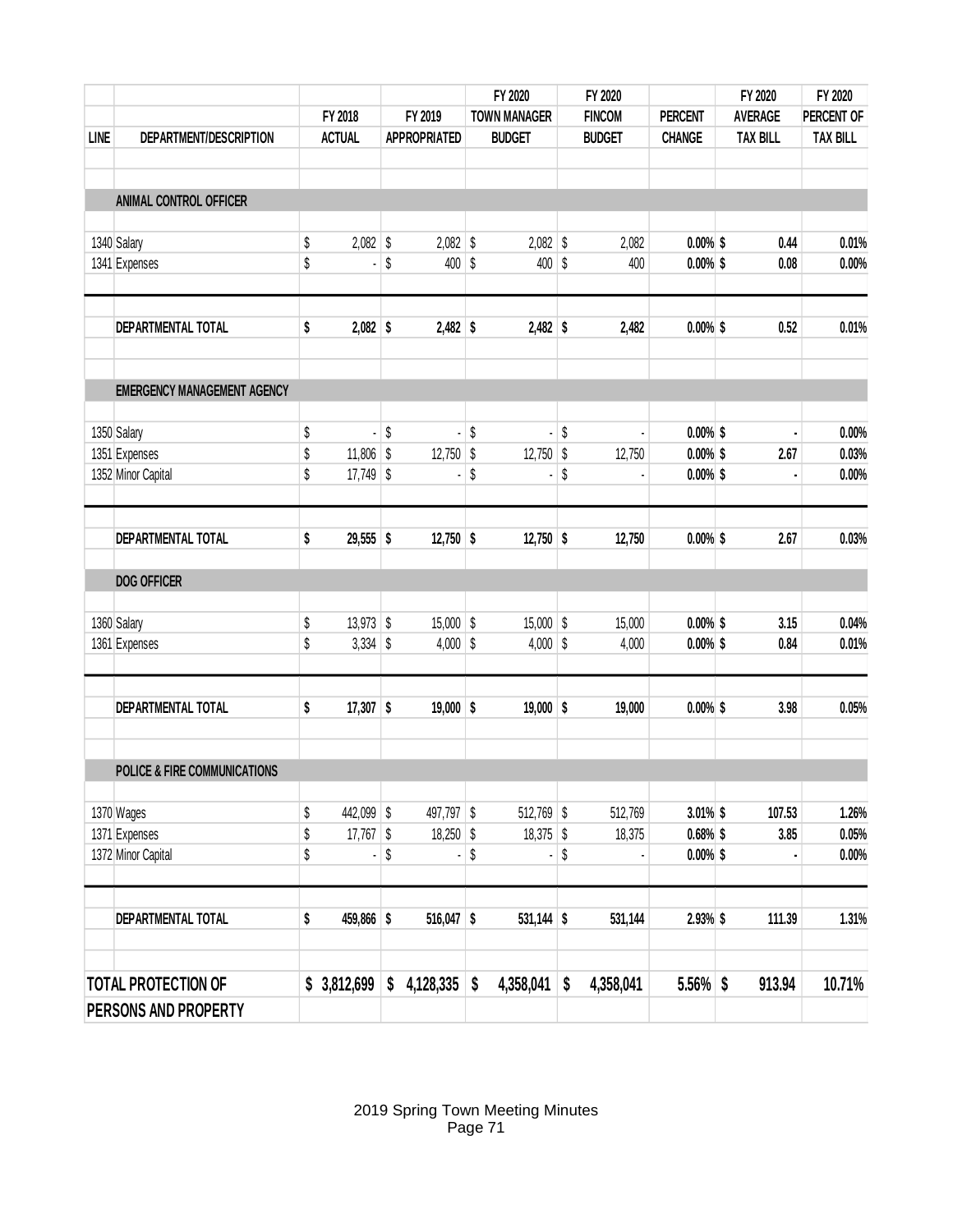|             |                                               |                    |                     |    | FY 2020                      | FY 2020          |                |   | FY 2020         | FY 2020         |
|-------------|-----------------------------------------------|--------------------|---------------------|----|------------------------------|------------------|----------------|---|-----------------|-----------------|
|             |                                               | FY 2018            | FY 2019             |    | <b>TOWN MANAGER</b>          | <b>FINCOM</b>    | <b>PERCENT</b> |   | <b>AVERAGE</b>  | PERCENT OF      |
| <b>LINE</b> | DEPARTMENT/DESCRIPTION                        | <b>ACTUAL</b>      | <b>APPROPRIATED</b> |    | <b>BUDGET</b>                | <b>BUDGET</b>    | <b>CHANGE</b>  |   | <b>TAX BILL</b> | <b>TAX BILL</b> |
|             |                                               |                    |                     |    |                              |                  |                |   |                 |                 |
|             | <b>REGIONAL SCHOOL DISTRICT BUDGETS</b>       |                    |                     |    |                              |                  |                |   |                 |                 |
|             | NASHOBA VALLEY REGIONAL TECHNICAL HIGH SCHOOL |                    |                     |    |                              |                  |                |   |                 |                 |
|             | 1400 Operating Expenses                       | \$<br>607,250      | \$<br>557,295       | \$ | 728,802 \$                   | 728,802          | 30.77% \$      |   | 152.84          | 1.79%           |
|             | DEPARTMENTAL TOTAL                            | \$<br>$607,250$ \$ | $557,295$ \$        |    | 728,802 \$                   | 728,802          | 30.77% \$      |   | 152.84          | 1.79%           |
|             | GROTON-DUNSTABLE REGIONAL SCHOOL DISTRICT     |                    |                     |    |                              |                  |                |   |                 |                 |
|             |                                               |                    |                     |    |                              |                  |                |   |                 |                 |
|             | 1410 Operating Expenses                       | \$<br>20,175,864   | \$<br>20,215,428    | \$ | 21,264,294 \$                | 21,264,294       | 5.19% \$       |   | 4,459.41        | 52.26%          |
|             | 1411 Debt Service, Excluded                   | \$                 | \$<br>$814,060$ \$  |    | 739,429 \$                   | 739,429          | $-9.17%$ \$    |   | 155.07          | 1.82%           |
|             | 1412 Debt Service, Unexcluded                 | \$                 | \$<br>57,181        | \$ | $59,533$ \$                  | 59,533           | 4.11% \$       |   | 12.48           | 0.15%           |
|             | 1413 Out of District Placement                | \$                 | \$                  | \$ |                              | \$               | $0.00\%$ \$    |   |                 | 0.00%           |
|             | 1414 Capital Assessment                       | \$                 | \$<br>425,425       | \$ | 479,012 \$                   | 479,012          | 12.60% \$      |   | 100.46          | 1.18%           |
|             | DEPARTMENTAL TOTAL                            | \$<br>20,175,864   | \$<br>21,512,094    | \$ | 22,542,268 \$                | 22,542,268       | 4.79% \$       |   | 4,727.42        | 55.40%          |
|             | <b>TOTAL SCHOOLS</b>                          | \$20,783,114       | \$22,069,389        | S  | 23,271,070                   | \$<br>23,271,070 | 5.45%          | S | 4,880.26        | 57.19%          |
|             | DEPARTMENT OF PUBLIC WORKS                    |                    |                     |    |                              |                  |                |   |                 |                 |
|             | <b>HIGHWAY DEPARTMENT</b>                     |                    |                     |    |                              |                  |                |   |                 |                 |
|             | 1500 Salaries                                 | \$<br>$103,824$ \$ | $108,592$ \$        |    | $112,891$ \$                 | 112,891          | 3.96% \$       |   | 23.67           | 0.28%           |
|             | 1501 Wages                                    | \$<br>$651,064$ \$ | 682,727 \$          |    | 702,999 \$                   | 702,999          | 2.97% \$       |   | 147.43          | 1.73%           |
|             | 1502 Expenses                                 | \$<br>$130,570$ \$ | 136,900             | \$ | 136,900                      | \$<br>136,900    | $0.00\%$ \$    |   | 28.71           | 0.34%           |
|             | 1503 Highway Maintenance                      | \$<br>76,770 \$    | $90,000$ \$         |    | $90,000$ \$                  | 90,000           | $0.00\%$ \$    |   | 18.87           | 0.22%           |
|             | 1504 Minor Capital                            | \$                 | \$                  | \$ | $\qquad \qquad \blacksquare$ | \$               | $0.00\%$ \$    |   |                 | 0.00%           |
|             | DEPARTMENTAL TOTAL                            | \$<br>$962,228$ \$ | $1,018,219$ \$      |    | 1,042,790 \$                 | 1,042,790        | $2.41\%$ \$    |   | 218.69          | 2.56%           |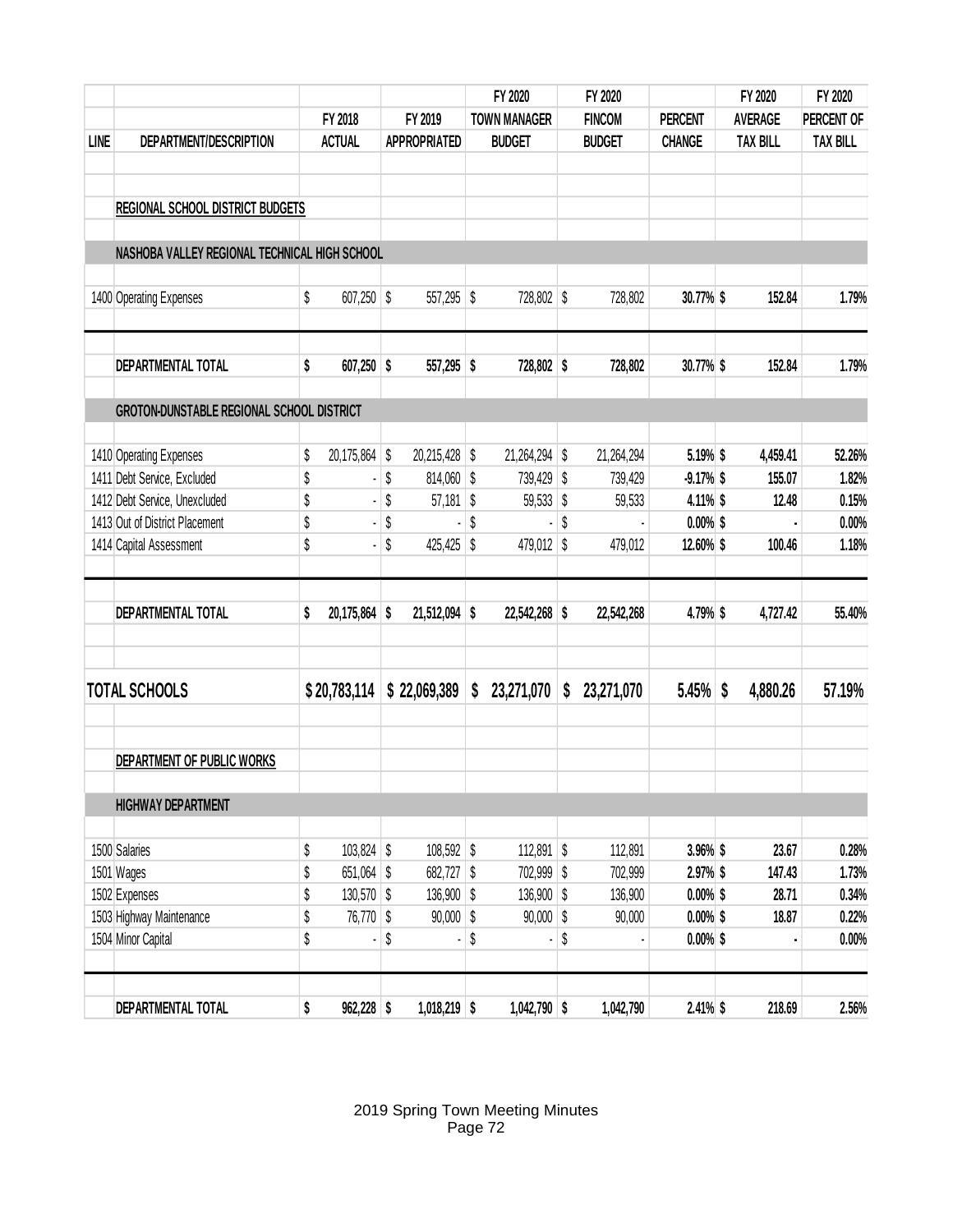|             |                                             |                    |         |                     | FY 2020             | FY 2020       |                | FY 2020         | FY 2020         |
|-------------|---------------------------------------------|--------------------|---------|---------------------|---------------------|---------------|----------------|-----------------|-----------------|
|             |                                             | FY 2018            | FY 2019 |                     | <b>TOWN MANAGER</b> | <b>FINCOM</b> | <b>PERCENT</b> | <b>AVERAGE</b>  | PERCENT OF      |
| <b>LINE</b> | DEPARTMENT/DESCRIPTION                      | <b>ACTUAL</b>      |         | <b>APPROPRIATED</b> | <b>BUDGET</b>       | <b>BUDGET</b> | <b>CHANGE</b>  | <b>TAX BILL</b> | <b>TAX BILL</b> |
|             |                                             |                    |         |                     |                     |               |                |                 |                 |
|             | <b>STREET LIGHTS</b>                        |                    |         |                     |                     |               |                |                 |                 |
|             | 1510 Expenses                               | \$<br>9,375        | \$      | 15,000              | \$<br>15,000        | \$<br>15,000  | $0.00\%$ \$    | 3.15            | 0.04%           |
|             | DEPARTMENTAL TOTAL                          | \$<br>$9,375$ \$   |         | 15,000              | \$<br>$15,000$ \$   | 15,000        | $0.00\%$ \$    | 3.15            | 0.04%           |
|             | <b>SNOW AND ICE</b>                         |                    |         |                     |                     |               |                |                 |                 |
|             | 1520 Expenses                               | \$<br>164,894      | \$      | 165,000             | \$<br>$165,000$ \$  | 165,000       | $0.00\%$ \$    | 34.60           | 0.41%           |
|             | 1521 Overtime                               | \$<br>302,663      | \$      | 140,000             | \$<br>$140,000$ \$  | 140,000       | $0.00\%$ \$    | 29.36           | 0.34%           |
|             | 1522 Hired Equipment                        | \$<br>93,794       | \$      | 35,000              | \$<br>35,000        | \$<br>35,000  | $0.00\%$ \$    | 7.34            | 0.09%           |
|             | DEPARTMENTAL TOTAL                          | \$<br>561,351      | \$      | 340,000             | \$<br>$340,000$ \$  | 340,000       | $0.00\%$ \$    | 71.30           | 0.84%           |
|             | TREE WARDEN BUDGET                          |                    |         |                     |                     |               |                |                 |                 |
|             | 1530 Salary                                 | \$                 | \$      |                     | \$                  | \$            | $0.00\%$ \$    |                 | 0.00%           |
|             | 1531 Expenses                               | \$<br>1,155        | \$      | 3,000               | \$<br>3,000         | \$<br>3,000   | $0.00\%$ \$    | 0.63            | 0.01%           |
|             | 1532 Trees                                  | \$                 | \$      | 1,500               | \$<br>1,500         | \$<br>1,500   | $0.00\%$ \$    | 0.31            | 0.00%           |
|             | 1533 Tree Work                              | \$<br>6,185        | \$      | 10,000              | \$<br>10,000        | \$<br>10,000  | $0.00\%$ \$    | 2.10            | 0.02%           |
|             | DEPARTMENTAL TOTAL                          | \$<br>$7,340$ \$   |         | $14,500$ \$         | $14,500$ \$         | 14,500        | $0.00\%$ \$    | 3.04            | 0.04%           |
|             | MUNICIPAL BUILDING AND PROPERTY MAINTENANCE |                    |         |                     |                     |               |                |                 |                 |
|             | 1540 Wages                                  | \$<br>$121,420$ \$ |         | $135,700$ \$        | $145,276$ \$        | 145,276       | 7.06% \$       | 30.47           | 0.36%           |
|             | 1541 Expenses                               | \$<br>269,376 \$   |         | $260,850$ \$        | 260,850 \$          | 260,850       | $0.00\%$ \$    | 54.70           | 0.64%           |
|             | 1542 Minor Capital                          | \$<br>$26,878$ \$  |         | $20,000$ \$         | $20,000$ \$         | 20,000        | $0.00\%$ \$    | 4.19            | 0.05%           |
|             | DEPARTMENTAL TOTAL                          | \$<br>417,674 \$   |         | $416,550$ \$        | $426,126$ \$        | 426,126       | $2.30\%$ \$    | 89.36           | 1.05%           |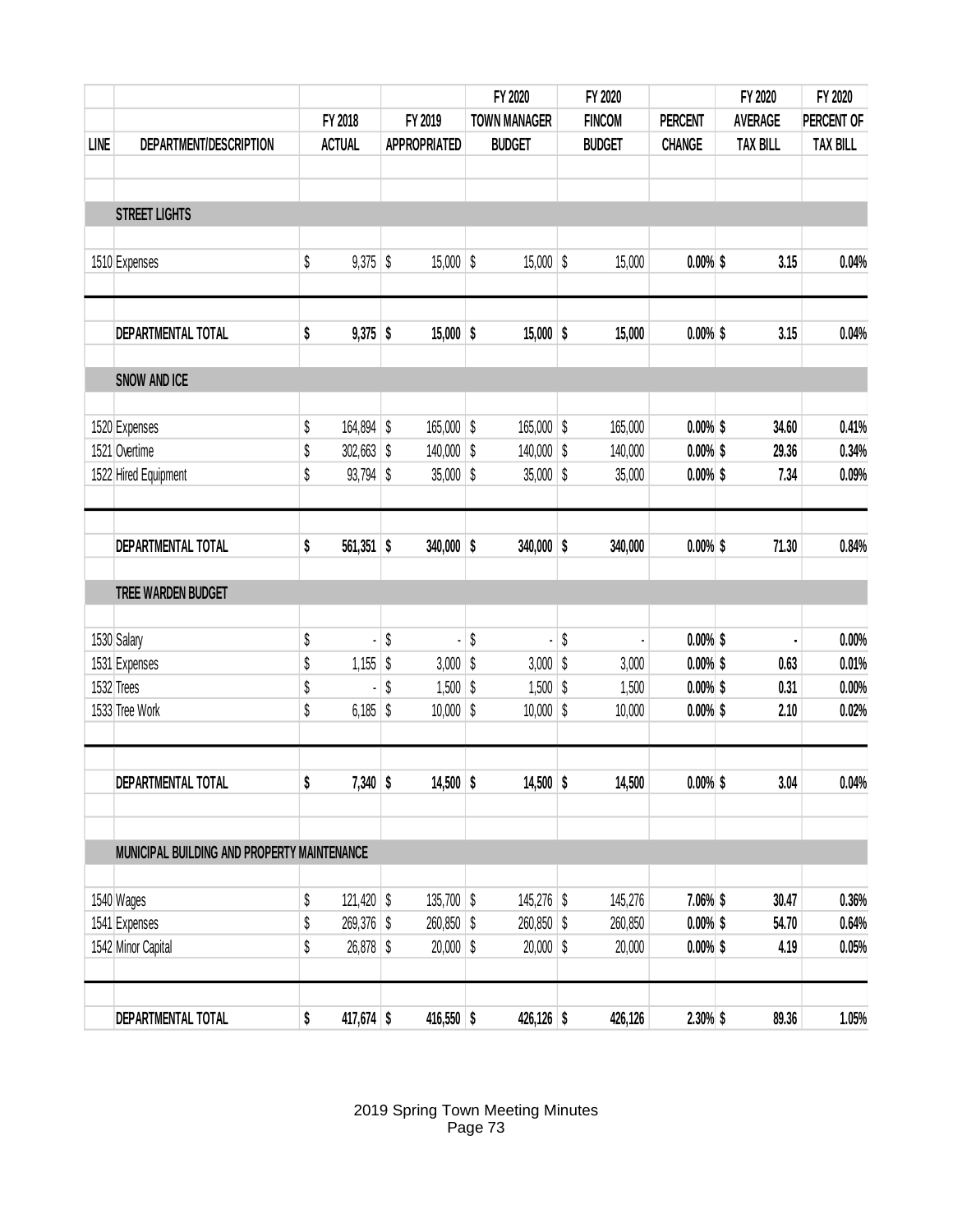|             |                                       |                    |                     | FY 2020             | FY 2020         |                | FY 2020         | FY 2020         |
|-------------|---------------------------------------|--------------------|---------------------|---------------------|-----------------|----------------|-----------------|-----------------|
|             |                                       | FY 2018            | FY 2019             | <b>TOWN MANAGER</b> | <b>FINCOM</b>   | <b>PERCENT</b> | <b>AVERAGE</b>  | PERCENT OF      |
| <b>LINE</b> | DEPARTMENT/DESCRIPTION                | <b>ACTUAL</b>      | <b>APPROPRIATED</b> | <b>BUDGET</b>       | <b>BUDGET</b>   | <b>CHANGE</b>  | <b>TAX BILL</b> | <b>TAX BILL</b> |
|             |                                       |                    |                     |                     |                 |                |                 |                 |
|             | SOLID WASTE DISPOSAL                  |                    |                     |                     |                 |                |                 |                 |
|             |                                       |                    |                     |                     |                 |                |                 |                 |
|             | 1550 Wages                            | \$<br>123,095      | \$<br>133,393 \$    | $138,211$ \$        | 138,211         | $3.61\%$ \$    | 28.98           | 0.34%           |
|             | 1551 Expenses                         | \$<br>52,457       | \$<br>44,486 \$     | $44,486$ \$         | 44,486          | $0.00\%$ \$    | 9.33            | 0.11%           |
|             | 1552 Tipping Fees                     | \$<br>132,890      | \$<br>130,000       | \$<br>$135,000$ \$  | 135,000         | 3.85% \$       | 28.31           | 0.33%           |
|             | 1553 North Central SW Coop            | \$<br>5,850        | \$<br>5,850         | \$<br>$5,850$ \$    | 5,850           | $0.00\%$ \$    | 1.23            | 0.01%           |
|             | 1554 Minor Capital                    | \$<br>5,000        | \$<br>10,000        | \$<br>$10,000$ \$   | 10,000          | $0.00\%$ \$    | 2.10            | 0.02%           |
|             | DEPARTMENTAL TOTAL                    | \$<br>$319,292$ \$ | $323,729$ \$        | 333,547 \$          | 333,547         | 3.03% \$       | 69.95           | 0.82%           |
|             | <b>PARKS DEPARTMENT</b>               |                    |                     |                     |                 |                |                 |                 |
|             | 1560 Wages                            | \$<br>367          | \$                  | \$<br>ä,            | \$              | $0.00\%$ \$    |                 | 0.00%           |
|             | 1561 Expenses                         | \$<br>65,617       | \$<br>65,759        | \$<br>65,759        | \$<br>65,759    | $0.00\%$ \$    | 13.79           | 0.16%           |
|             | DEPARTMENTAL TOTAL                    | \$<br>65,984       | \$<br>$65,759$ \$   | 65,759              | \$<br>65,759    | $0.00\%$ \$    | 13.79           | 0.16%           |
|             | <b>TOTAL DEPARTMENT OF</b>            | \$2,343,244        | \$<br>2,193,757     | \$<br>2,237,722     | \$<br>2,237,722 | 2.00%          | \$<br>469.28    | 5.50%           |
|             | <b>PUBLIC WORKS</b>                   |                    |                     |                     |                 |                |                 |                 |
|             | <b>LIBRARY AND CITIZEN'S SERVICES</b> |                    |                     |                     |                 |                |                 |                 |
|             | <b>COUNCIL ON AGING</b>               |                    |                     |                     |                 |                |                 |                 |
|             | 1600 Salaries                         | \$<br>$73,523$ \$  | 76,790 \$           | 79,489 \$           | 79,489          | $3.51\%$ \$    | 16.67           | 0.20%           |
|             | 1601 Wages                            | \$<br>59,494 \$    | $75,451$ \$         | $77,707$ \$         | 77,707          | 2.99% \$       | 16.30           | 0.19%           |
|             | 1602 Expenses                         | \$<br>$7,572$ \$   | $8,454$ \$          | $8,454$ \$          | 8,454           | $0.00\%$ \$    | 1.77            | 0.02%           |
|             | 1603 Minor Capital                    | \$                 | \$                  | \$                  | \$              | $0.00\%$ \$    |                 | 0.00%           |
|             |                                       |                    |                     |                     |                 |                |                 |                 |
|             | DEPARTMENTAL TOTAL                    | \$<br>140,589 \$   | $160,695$ \$        | $165,650$ \$        | 165,650         | $3.08\%$ \$    | 34.74           | 0.41%           |

2019 Spring Town Meeting Minutes Page 74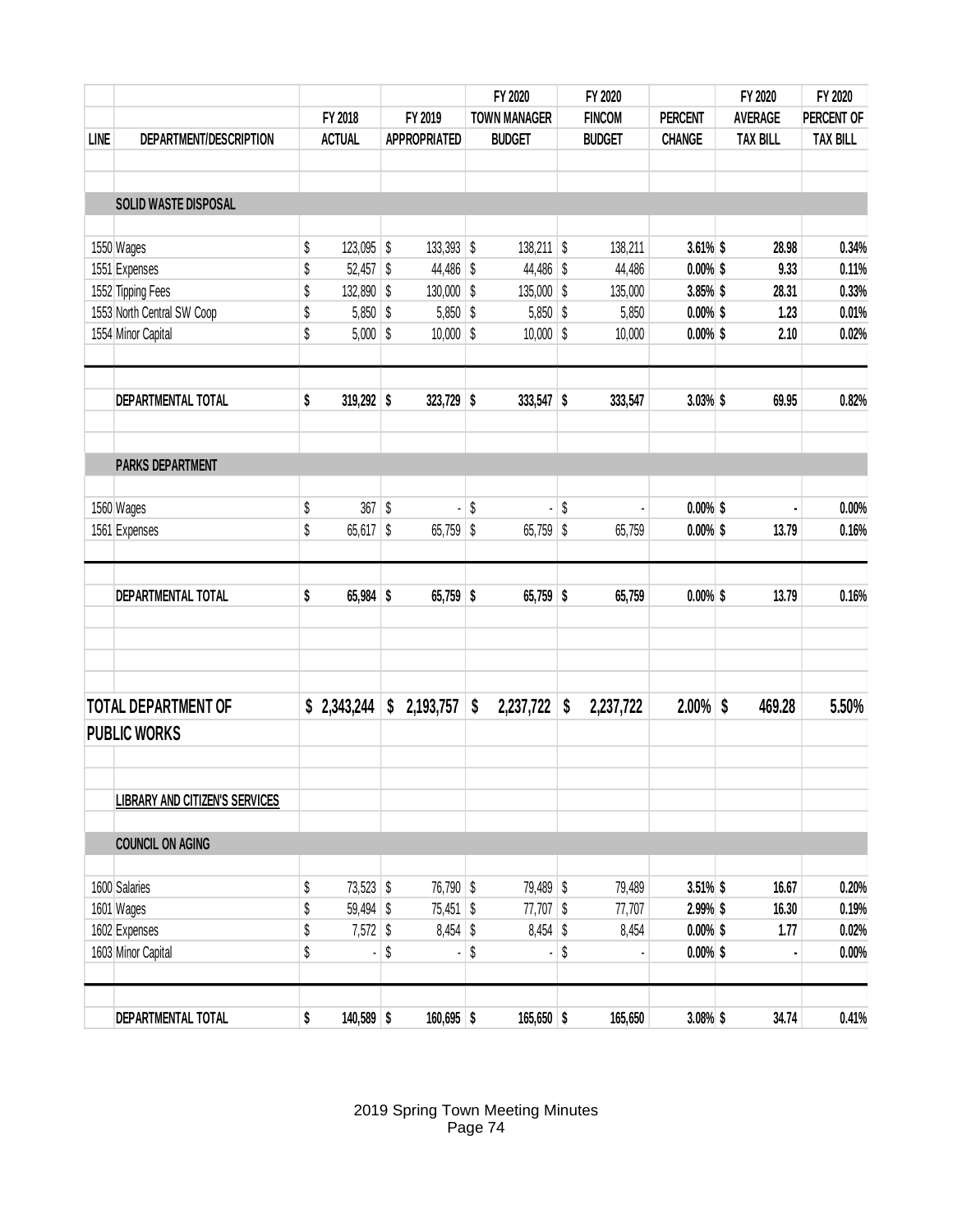|             |                                  |          |                  |         |                          | FY 2020                  | FY 2020        |                            | FY 2020         | FY 2020         |
|-------------|----------------------------------|----------|------------------|---------|--------------------------|--------------------------|----------------|----------------------------|-----------------|-----------------|
|             |                                  |          | FY 2018          | FY 2019 |                          | <b>TOWN MANAGER</b>      | <b>FINCOM</b>  | <b>PERCENT</b>             | <b>AVERAGE</b>  | PERCENT OF      |
| <b>LINE</b> | DEPARTMENT/DESCRIPTION           |          | <b>ACTUAL</b>    |         | <b>APPROPRIATED</b>      | <b>BUDGET</b>            | <b>BUDGET</b>  | <b>CHANGE</b>              | <b>TAX BILL</b> | <b>TAX BILL</b> |
|             |                                  |          |                  |         |                          |                          |                |                            |                 |                 |
|             | <b>SENIOR CENTER VAN</b>         |          |                  |         |                          |                          |                |                            |                 |                 |
|             | 1610 Wages                       | \$       | 48,642           | \$      | $60,200$ \$              | $51,665$ \$              | 51,665         | $-14.18%$ \$               | 10.83           | 0.13%           |
|             | 1611 Expenses                    | \$       | 7,999            | \$      | $17,673$ \$              | $17,673$ \$              | 17,673         | $0.00\%$ \$                | 3.71            | 0.04%           |
|             | DEPARTMENTAL TOTAL               | \$       | 56,641           | \$      | $77,873$ \$              | $69,338$ \$              | 69,338         | $-10.96\%$ \$              | 14.54           | 0.17%           |
|             | <b>VETERAN'S SERVICE OFFICER</b> |          |                  |         |                          |                          |                |                            |                 |                 |
|             |                                  |          |                  |         |                          |                          |                |                            |                 |                 |
|             | 1620 Salary<br>1621 Expenses     | \$<br>\$ | $3,484$ \$<br>65 | \$      | $5,000$ \$<br>$1,100$ \$ | $5,000$ \$<br>$1,100$ \$ | 5,000<br>1,100 | $0.00\%$ \$<br>$0.00\%$ \$ | 1.05<br>0.23    | 0.01%<br>0.00%  |
|             | 1622 Veterans' Benefits          | \$       | 33,772           | \$      | $50,000$ \$              | 42,000 $\frac{1}{9}$     | 42,000         | $-16.00\%$ \$              | 8.81            | 0.10%           |
|             | 1623 Minor Capital               | \$       |                  | \$      |                          | \$                       | \$             | $0.00\%$ \$                |                 | 0.00%           |
|             | <b>DEPARTMENT TOTAL</b>          | \$       | 37,321           | \$      | $56,100$ \$              | 48,100 \$                | 48,100         | $-14.26\%$ \$              | 10.09           | 0.12%           |
|             | <b>GRAVES REGISTRATION</b>       |          |                  |         |                          |                          |                |                            |                 |                 |
|             | 1630 Salary/Stipend              | \$       | 250              | \$      | 250                      | \$<br>$250$ \$           | 250            | $0.00\%$ \$                | $0.05\,$        | 0.00%           |
|             | 1631 Expenses                    | \$       | 760              | \$      | 760                      | \$<br>760                | \$<br>760      | $0.00\%$ \$                | 0.16            | 0.00%           |
|             | DEPARTMENTAL TOTAL               | \$       | $1,010$ \$       |         | $1,010$ \$               | $1,010$ \$               | 1,010          | $0.00\%$ \$                | 0.21            | 0.00%           |
|             | <b>CARE OF VETERAN GRAVES</b>    |          |                  |         |                          |                          |                |                            |                 |                 |
|             | 1640 Contract Expenses           | \$       | $1,550$ \$       |         | $1,550$ \$               | $1,550$ \$               | 1,550          | $0.00\%$ \$                | 0.33            | $0.00\%$        |
|             | DEPARTMENTAL TOTAL               | \$       | $1,550$ \$       |         | $1,550$ \$               | $1,550$ \$               | 1,550          | $0.00\%$ \$                | 0.33            | 0.00%           |
|             | OLD BURYING GROUND COMMITTEE     |          |                  |         |                          |                          |                |                            |                 |                 |
|             |                                  |          |                  |         |                          |                          |                |                            |                 |                 |
|             | 1650 Expenses                    | \$       | $167$ \$         |         | $800$ \$                 | $800$ \$                 | 800            | $0.00\%$ \$                | 0.17            | 0.00%           |
|             | DEPARTMENTAL TOTAL               | \$       | $167$ \$         |         | $800$ \$                 | $800$ \$                 | 800            | $0.00\%$ \$                | 0.17            | 0.00%           |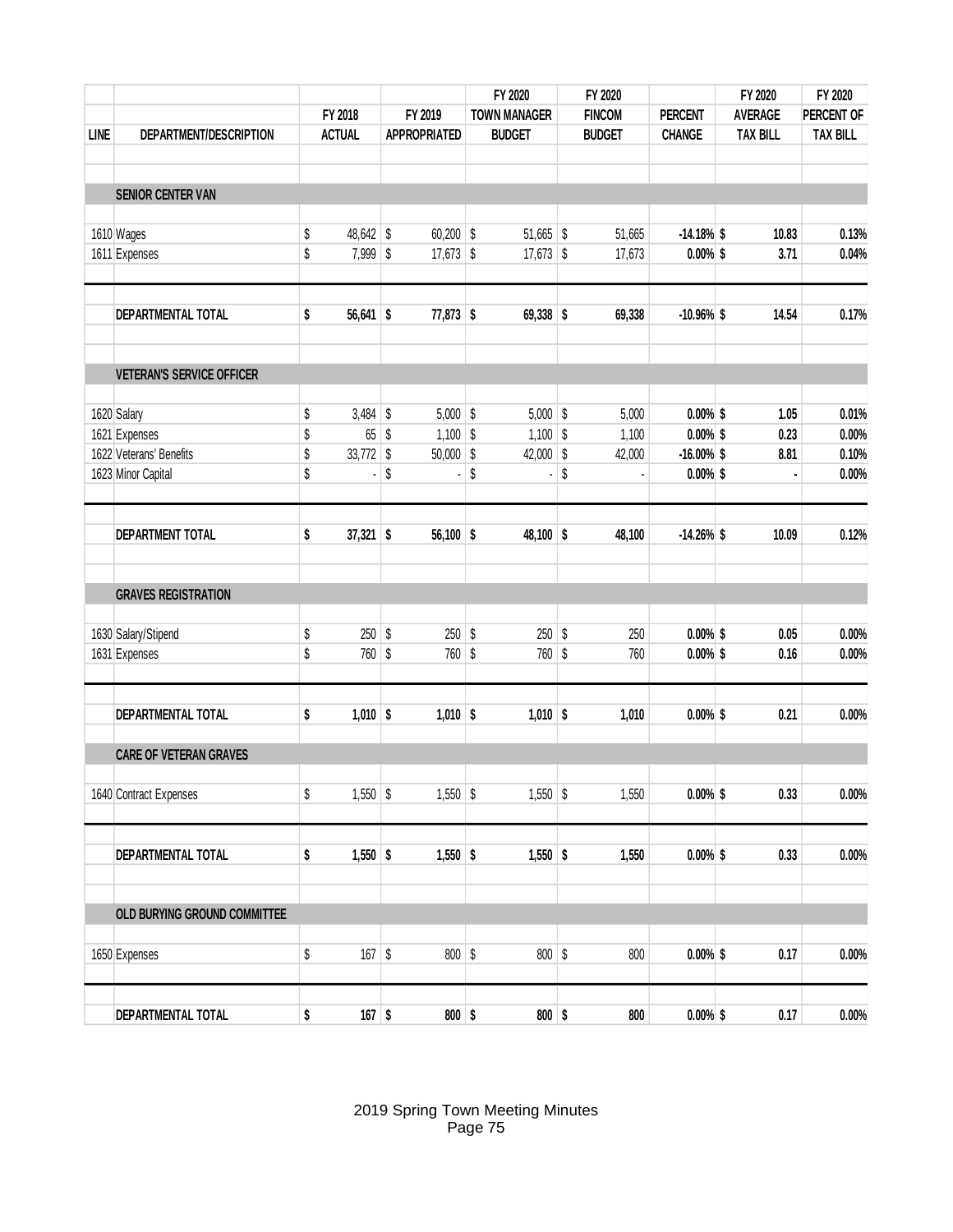|             |                                          |    |                     |         |                     | FY 2020             | FY 2020             |    |               | FY 2020        | FY 2020         |                 |
|-------------|------------------------------------------|----|---------------------|---------|---------------------|---------------------|---------------------|----|---------------|----------------|-----------------|-----------------|
|             |                                          |    | FY 2018             | FY 2019 |                     |                     | <b>TOWN MANAGER</b> |    | <b>FINCOM</b> | <b>PERCENT</b> | <b>AVERAGE</b>  | PERCENT OF      |
| <b>LINE</b> | DEPARTMENT/DESCRIPTION                   |    | <b>ACTUAL</b>       |         | <b>APPROPRIATED</b> |                     | <b>BUDGET</b>       |    | <b>BUDGET</b> | <b>CHANGE</b>  | <b>TAX BILL</b> | <b>TAX BILL</b> |
|             |                                          |    |                     |         |                     |                     |                     |    |               |                |                 |                 |
|             | <b>LIBRARY</b>                           |    |                     |         |                     |                     |                     |    |               |                |                 |                 |
|             | 1660 Salary                              | \$ | 367,599             | \$      | $379,281$ \$        |                     | $393,185$ \$        |    | 393,185       | 3.67% \$       | 82.46           | 0.97%           |
|             | 1661 Wages                               | \$ | 282,798             | \$      | 326,922             | \$                  | $331,213$ \$        |    | 331,213       | $1.31\%$ \$    | 69.46           | 0.81%           |
|             | 1662 Expenses                            | \$ | 199,547             | \$      | $200,498$ \$        |                     | 205,304             | \$ | 205,304       | 2.40% \$       | 43.06           | 0.50%           |
|             | 1663 Minor Capital                       | \$ |                     | \$      |                     | $\sqrt{\frac{2}{}}$ |                     | \$ |               | $0.00\%$ \$    |                 | 0.00%           |
|             | DEPARTMENTAL TOTAL                       | \$ | 849,944             | \$      | $906,701$ \$        |                     | $929,702$ \$        |    | 929,702       | 2.54% \$       | 194.97          | 2.28%           |
|             |                                          |    |                     |         |                     |                     |                     |    |               |                |                 |                 |
|             | <b>COMMEMORATIONS &amp; CELEBRATIONS</b> |    |                     |         |                     |                     |                     |    |               |                |                 |                 |
|             | 1670 Expenses                            | \$ | 500                 | \$      | 500                 | \$                  | 500                 | \$ | 500           | $0.00\%$ \$    | 0.10            | 0.00%           |
|             | 1671 Fireworks                           | \$ |                     | \$      |                     | \$                  |                     | \$ |               | $0.00\%$ \$    |                 | 0.00%           |
|             | DEPARTMENTAL TOTAL                       | \$ | 500                 | \$      | 500                 | \$                  | $500$ \$            |    | 500           | $0.00\%$ \$    | 0.10            | 0.00%           |
|             | <b>WATER SAFETY</b>                      |    |                     |         |                     |                     |                     |    |               |                |                 |                 |
|             |                                          |    |                     |         |                     |                     |                     |    |               |                |                 |                 |
|             | 1680 Wages                               | \$ | $2,713$ \$          |         | 4,200               | \$                  | $4,118$ \$          |    | 4,118         | $-1.95%$ \$    | 0.86            | 0.01%           |
|             | 1681 Expenses and Minor Capital          | \$ | 22,129              | \$      | 28,747              | \$                  | 30,301              | \$ | 30,301        | 5.41% \$       | 6.35            | 0.07%           |
|             | 1682 Property Maint. & Improvements      | \$ | $6,103$ \$          |         | $9,000$ \$          |                     | $9,000$ \$          |    | 9,000         | $0.00\%$ \$    | 1.89            | 0.02%           |
|             | DEPARTMENTAL TOTAL                       | \$ | $30,945$ \$         |         | $41,947$ \$         |                     | $43,419$ \$         |    | 43,419        | $3.51\%$ \$    | 9.11            | 0.11%           |
|             | <b>WEED MANAGEMENT</b>                   |    |                     |         |                     |                     |                     |    |               |                |                 |                 |
|             |                                          |    |                     |         |                     |                     |                     |    |               |                |                 |                 |
|             | 1690 Wages                               | \$ | - 1                 | \$      | - 1                 | \$                  | ÷.                  | \$ |               | $0.00\%$ \$    |                 | 0.00%           |
|             | 1691 Expenses: Weed Harvester            | \$ | 4,397 $\frac{1}{9}$ |         | $7,000$ \$          |                     | $7,000$ \$          |    | 7,000         | $0.00\%$ \$    | 1.47            | 0.02%           |
|             | 1692 Expenses: Great Lakes               | \$ | $2,340$ \$          |         | $2,385$ \$          |                     | $2,385$ \$          |    | 2,385         | $0.00\%$ \$    | 0.50            | 0.01%           |
|             | DEPARTMENTAL TOTAL                       | \$ | $6,737$ \$          |         | $9,385$ \$          |                     | $9,385$ \$          |    | 9,385         | $0.00\%$ \$    | 1.97            | 0.02%           |

2019 Spring Town Meeting Minutes Page 76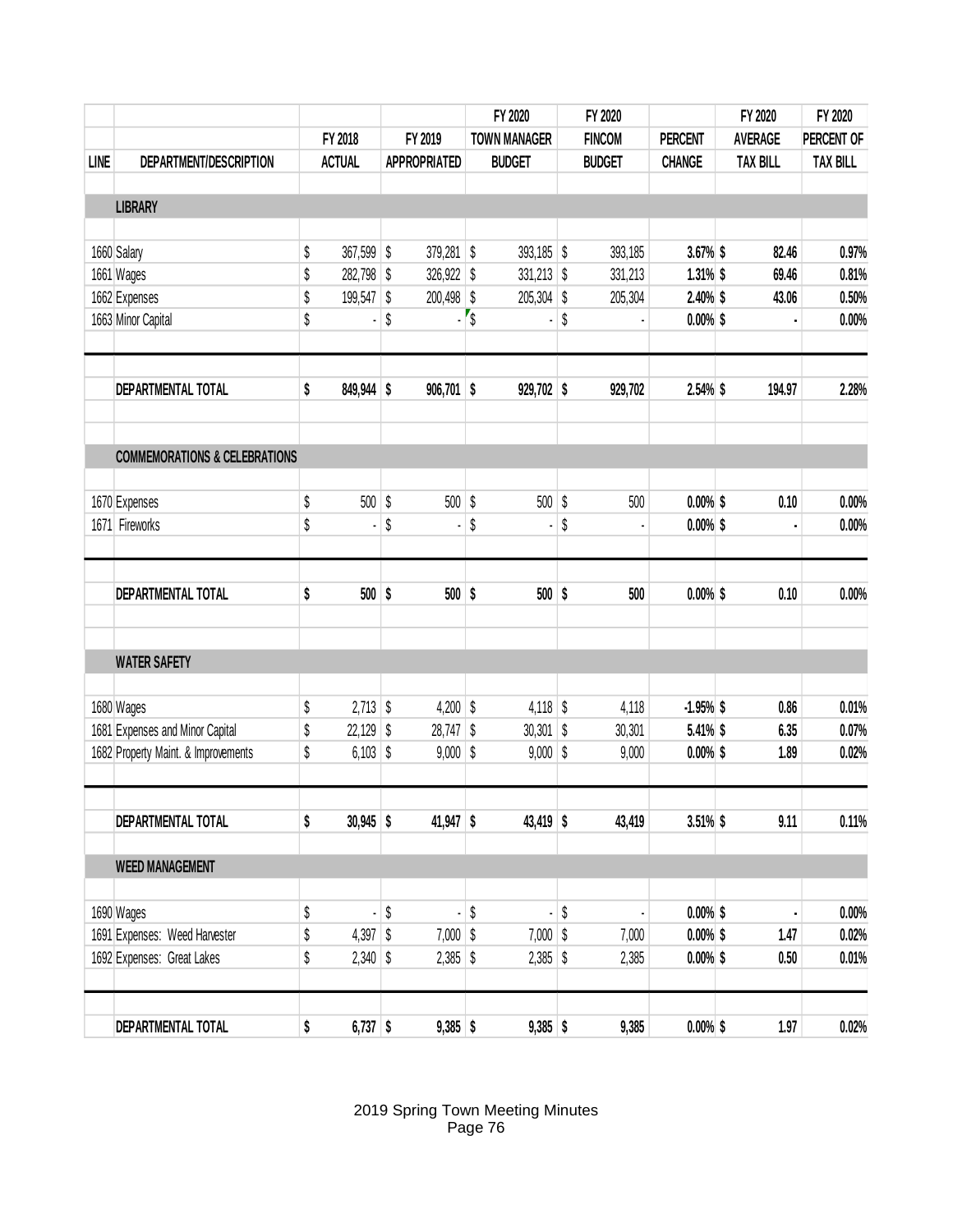|             |                                                                                          |                      |                      |    | FY 2020                    | FY 2020         |                | FY 2020         | FY 2020         |
|-------------|------------------------------------------------------------------------------------------|----------------------|----------------------|----|----------------------------|-----------------|----------------|-----------------|-----------------|
|             |                                                                                          | FY 2018              | FY 2019              |    | <b>TOWN MANAGER</b>        | <b>FINCOM</b>   | <b>PERCENT</b> | <b>AVERAGE</b>  | PERCENT OF      |
| <b>LINE</b> | DEPARTMENT/DESCRIPTION                                                                   | <b>ACTUAL</b>        | <b>APPROPRIATED</b>  |    | <b>BUDGET</b>              | <b>BUDGET</b>   | <b>CHANGE</b>  | <b>TAX BILL</b> | <b>TAX BILL</b> |
|             |                                                                                          |                      |                      |    |                            |                 |                |                 |                 |
|             | <b>GROTON COUNTRY CLUB</b>                                                               |                      |                      |    |                            |                 |                |                 |                 |
|             | 1700 Salary                                                                              | \$<br>143,285 \$     | 149,336 \$           |    | $157,118$ \$               | 157,118         | 5.21% \$       | 32.95           | 0.39%           |
|             | 1701 Wages                                                                               | \$<br>$102,441$ \$   | $112,481$ \$         |    | $114,461$ \$               | 114,461         | $1.76\%$ \$    | 24.00           | 0.28%           |
|             | 1702 Expenses                                                                            | \$<br>$152,061$ \$   | 139,940 \$           |    | $133,540$ \$               | 133,540         | $-4.57%$ \$    | 28.01           | 0.33%           |
|             | 1703 Minor Capital                                                                       | \$                   | \$<br>$\blacksquare$ | \$ | $\blacksquare$             | \$              | $0.00\%$ \$    |                 | 0.00%           |
|             |                                                                                          |                      |                      |    |                            |                 |                |                 |                 |
|             | DEPARTMENTAL TOTAL                                                                       | \$<br>$397,787$ \$   | 401,757 \$           |    | $405,119$ \$               | 405,119         | $0.84\%$ \$    | 84.96           | 1.00%           |
|             | <b>TOTAL LIBRARY AND</b>                                                                 | \$1,523,191          | \$<br>1,658,318      | S  | 1,674,572                  | \$<br>1,674,572 | $0.98\%$ \$    | 351.18          | 4.12%           |
|             | <b>CITIZEN SERVICES</b>                                                                  |                      |                      |    |                            |                 |                |                 |                 |
|             | <b>DEBT SERVICE</b>                                                                      |                      |                      |    |                            |                 |                |                 |                 |
|             | <b>DEBT SERVICE</b>                                                                      |                      |                      |    |                            |                 |                |                 |                 |
|             |                                                                                          |                      |                      |    |                            |                 |                |                 | 2.20%           |
|             | 2000 Long Term Debt - Principal Excluded<br>2001 Long Term Debt - Principal Non-Excluded | \$<br>$928,600$ \$   | \$<br>682,210 \$     |    | 894,840 \$<br>$159,250$ \$ | 894,840         | 31.17% \$      | 187.66          |                 |
|             |                                                                                          | \$<br>$\blacksquare$ | $40,040$ \ \$        |    |                            | 159,250         | 297.73% \$     | 33.40           | 0.39%           |
|             | 2002 Long Term Debt - Interest - Excluded                                                | \$<br>$210,517$ \$   | 183,235 \$           |    | 367,022 \$                 | 367,022         | 100.30% \$     | 76.97           | 0.90%           |
|             | 2003 Long Term Debt - Interest - Non-Excluded \$                                         | $\blacksquare$       | \$<br>$3,148$ \$     |    | $87,433$ \$                | 87,433          | 2677.41% \$    | 18.34           | 0.21%           |
|             |                                                                                          |                      |                      |    |                            |                 |                |                 |                 |
|             | 2006 Short Term Debt - Principal - Town                                                  | \$                   | \$<br>429,438 \$     |    | $85,714$ \$                | 85,714          | $-80.04\%$ \$  | 17.98           | 0.21%           |
|             | 2007 Short Term Debt - Interest - Town                                                   | \$<br>$37,917$ \$    | $50,319$ \$          |    | $13,000$ \$                | 13,000          | $-74.16\%$ \$  | 2.73            | 0.03%           |
|             | <b>DEPARTMENTAL TOTAL</b>                                                                | \$<br>$1,177,034$ \$ | $1,388,390$ \$       |    | $1,607,259$ \$             | 1,607,259       | 15.76% \$      | 337.06          | 3.95%           |
|             |                                                                                          |                      |                      |    |                            |                 |                |                 |                 |
|             | <b>TOTAL DEBT SERVICE</b>                                                                | \$1,177,034          | \$<br>1,388,390      | S  | 1,607,259                  | \$<br>1,607,259 | $15.76\%$ \$   | 337.06          | 3.95%           |
|             | <b>EMPLOYEE BENEFITS</b>                                                                 |                      |                      |    |                            |                 |                |                 |                 |
|             | <b>EMPLOYEE BENEFITS</b>                                                                 |                      |                      |    |                            |                 |                |                 |                 |
|             | <b>GENERAL BENEFITS</b>                                                                  |                      |                      |    |                            |                 |                |                 |                 |
|             | 3000 County Retirement                                                                   | \$<br>1,966,279 \$   | $2,081,699$ \$       |    | $1,973,053$ \$             | 1,973,053       | $-5.22%$ \$    | 413.78          | 4.85%           |
|             | 3001 State Retirement                                                                    | \$<br>$100,000$ \$   | $100,000$ \$         |    | 169,000 \$                 | 169,000         | 69.00% \$      | 35.44           | 0.42%           |
|             | 3002 Unemployment Compensation                                                           | \$<br>$10,626$ \$    | $35,000$ \$          |    | $15,000$ \$                | 15,000          | $-57.14%$ \$   | 3.15            | 0.04%           |
|             | <b>INSURANCE</b>                                                                         |                      |                      |    |                            |                 |                |                 |                 |
|             | 3010 Health Insurance/Employee Expenses                                                  | \$<br>1,458,725 \$   | $1,716,301$ \$       |    | $1,729,553$ \$             | 1,729,553       | $0.77\%$ \$    | 362.71          | 4.25%           |
|             | 3011 Life Insurance                                                                      | \$<br>$3,145$ \$     | $3,160$ \$           |    | $3,400$ \$                 | 3,400           | 7.59% \$       | 0.71            | 0.01%           |
|             | 3012 Medicare/Social Security                                                            | \$<br>$122,813$ \$   | $138,100$ \$         |    | $146,100$ \$               | 146,100         | 5.79% \$       | 30.64           | 0.36%           |
|             | <b>DEPARTMENTAL TOTAL</b>                                                                | \$<br>$3,661,588$ \$ | $4,074,260$ \$       |    | $4,036,106$ \$             | 4,036,106       | $-0.94\%$ \$   | 846.43          | 9.92%           |
|             |                                                                                          |                      |                      |    |                            |                 |                |                 |                 |
|             | <b>TOTAL EMPLOYEE BENEFITS</b>                                                           | \$3,661,588          | \$<br>$4,074,260$ \$ |    | 4,036,106                  | \$<br>4,036,106 | $-0.94\%$ \$   | 846.43          | 9.92%           |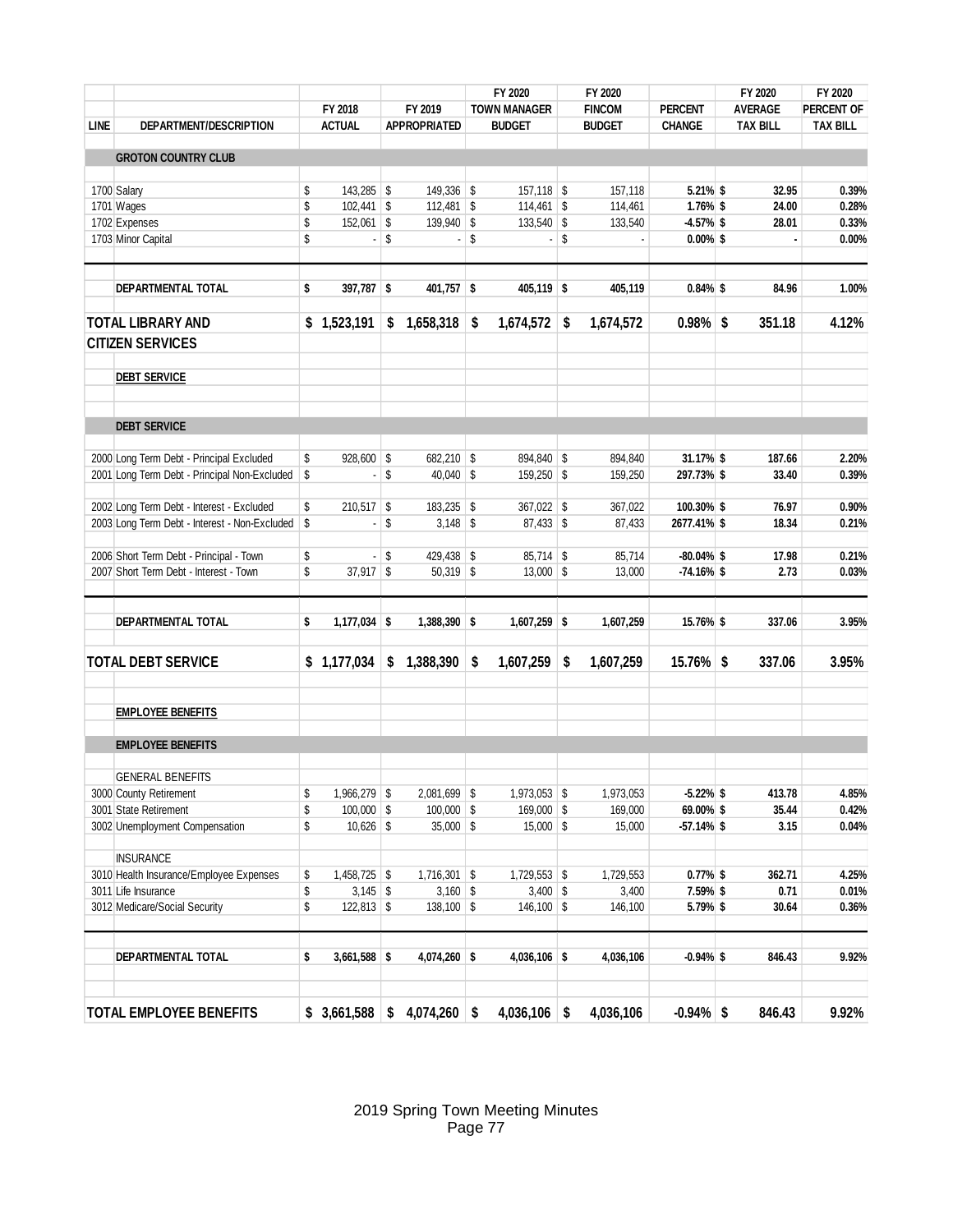| LINE<br>DEPARTMENT/DESCRIPTION<br>ADDITIONAL APPROPRIATIONS<br>ADDITIONAL APPROPRIATIONS<br>\$<br>Capital Budget Request<br>\$<br>Offset Reciepts<br>\$<br><b>Cherry Sheet Offsets</b><br>\$<br>Snow and Ice Deficit | FY 2018<br><b>ACTUAL</b><br>516,692<br>18,953 |              | FY 2019<br><b>APPROPRIATED</b> | <b>TOWN MANAGER</b><br><b>BUDGET</b> | <b>FINCOM</b><br><b>BUDGET</b> | <b>PERCENT</b><br><b>CHANGE</b> | <b>AVERAGE</b><br><b>TAX BILL</b> | PERCENT OF      |
|----------------------------------------------------------------------------------------------------------------------------------------------------------------------------------------------------------------------|-----------------------------------------------|--------------|--------------------------------|--------------------------------------|--------------------------------|---------------------------------|-----------------------------------|-----------------|
|                                                                                                                                                                                                                      |                                               |              |                                |                                      |                                |                                 |                                   |                 |
|                                                                                                                                                                                                                      |                                               |              |                                |                                      |                                |                                 |                                   | <b>TAX BILL</b> |
|                                                                                                                                                                                                                      |                                               |              |                                |                                      |                                |                                 |                                   |                 |
|                                                                                                                                                                                                                      |                                               |              |                                |                                      |                                |                                 |                                   |                 |
|                                                                                                                                                                                                                      |                                               |              |                                |                                      |                                |                                 |                                   |                 |
|                                                                                                                                                                                                                      |                                               | \$           | 455,558                        | \$<br>705,820 \$                     | 705,820                        | 54.94% \$                       | 148.02                            | 1.73%           |
|                                                                                                                                                                                                                      |                                               | \$           | 18,998                         | \$<br>$18,084$ \$                    | 18,084                         | $-4.81\%$ \$                    | 3.79                              | 0.04%           |
|                                                                                                                                                                                                                      |                                               | \$           |                                | \$                                   | \$                             | $0.00\%$ \$                     |                                   | 0.00%           |
|                                                                                                                                                                                                                      | 208,145                                       | \$           | 171,350                        | \$                                   | \$                             | $-100.00\%$ \$                  |                                   | 0.00%           |
| State and County Charges<br>\$                                                                                                                                                                                       | 89,523                                        | \$           | 91,612                         | \$<br>$93,692$ \$                    | 93,692                         | $2.27\%$ \$                     | 19.65                             | 0.23%           |
| \$<br>Allowance for Abatements/Exemptions                                                                                                                                                                            | 95,516                                        | \$           | 200,000                        | \$<br>$150,000$ \$                   | 150,000                        | $-25.00%$ \$                    | 31.46                             | 0.37%           |
|                                                                                                                                                                                                                      |                                               |              |                                |                                      |                                |                                 |                                   |                 |
| DEPARTMENTAL TOTAL<br>\$                                                                                                                                                                                             | 928,829                                       | \$           | $937,518$ \$                   | 967,596 \$                           | 967,596                        | $3.21\%$ \$                     | 202.92                            | 2.38%           |
| <b>GRAND TOTAL - TOWN BUDGET</b>                                                                                                                                                                                     | \$36,418,437                                  | \$38,911,563 |                                |                                      |                                |                                 |                                   |                 |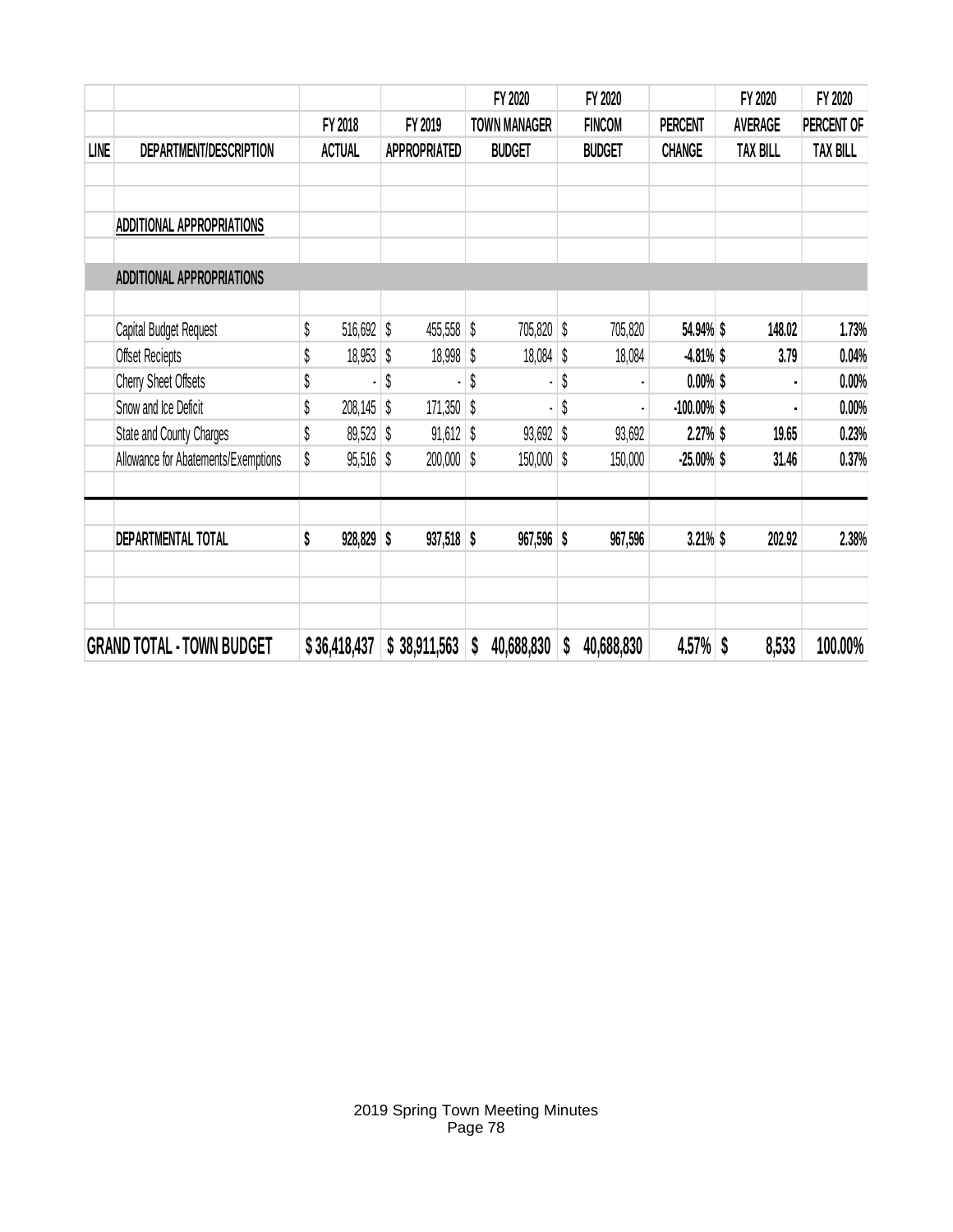|             | FY 2020 ENTERPRISE FUND BUDGETS |                             |                                             |                     |            |                       |                     |                |
|-------------|---------------------------------|-----------------------------|---------------------------------------------|---------------------|------------|-----------------------|---------------------|----------------|
|             |                                 |                             |                                             |                     |            | FY 2020               | FY 2020             |                |
|             |                                 | FY 2017                     | FY 2018                                     | FY 2019             |            | <b>DEPARTMENT</b>     | <b>TOWN MANAGER</b> | <b>PERCENT</b> |
| <b>LINE</b> | DEPARTMENT/DESCRIPTION          | <b>ACTUAL</b>               | <b>ACTUAL</b>                               | <b>APPROPRIATED</b> |            | <b>REQUEST</b>        | <b>BUDGET</b>       | <b>CHANGE</b>  |
|             |                                 |                             |                                             |                     |            |                       |                     |                |
|             | <b>WATER DEPARTMENT</b>         |                             |                                             |                     |            |                       |                     |                |
|             |                                 |                             |                                             |                     |            |                       |                     |                |
|             | <b>WD Salaries</b>              | \$<br>$122,031$ \$          | $122,759$ \$                                | 126,957             | \$         | $145,271$ \$          | 145,271             | 14.43%         |
|             | <b>WD Wages</b>                 | \$<br>$171,307$ \$          | 193,076 \$                                  | 215,106             | $\sqrt{3}$ | $167,539$ \$          | 167,539             | $-22.11%$      |
|             | <b>WD Expenses</b>              | \$<br>619,773 \$            | $510,616$ \$                                | 535,704             | S.         | 547,269 \$            | 547,269             | 2.16%          |
|             | <b>WD Debt Service</b>          | \$<br>$356,716$ \$          | 398,045                                     | \$<br>400,393       | \$         | $402,140$ \$          | 402,140             | 0.44%          |
|             | 100 DEPARTMENTAL TOTAL          | \$<br>$1,269,827$ \$        | $1,224,496$ \$                              | $1,278,160$ \$      |            | $1,262,219$ \$        | 1,262,219           | $-1.25%$       |
|             |                                 |                             |                                             |                     |            |                       |                     |                |
|             | <b>SEWER DEPARTMENT</b>         |                             |                                             |                     |            |                       |                     |                |
|             | <b>Sewer Salaries</b>           | \$<br>$18,301$ \$           | $18,200$ \$                                 | $18,642$ \$         |            | $19,395$ \$           | 19,395              | 4.04%          |
|             | Sewer Wages                     | \$<br>$34,079$ \$           | 39,119                                      | \$<br>37,461        | \$         | $38,974$ \$           | 38,974              | 4.04%          |
|             | Sewer Expense                   | \$<br>619,440 $\frac{1}{9}$ | 595,119                                     | \$<br>633,821       | \$         | 629,420 $\frac{1}{9}$ | 629,420             | $-0.69%$       |
|             | Sewer Debt Service              | \$<br>$4,938$ \$            | 4,050                                       | \$<br>38,338        | \$         | $37,619$ \$           | 37,619              | $-1.87%$       |
|             |                                 |                             |                                             |                     |            |                       |                     |                |
|             | 200 DEPARTMENTAL TOTAL          | \$<br>676,758 \$            | 656,488                                     | \$<br>728,261       | \$         | 725,408 \$            | 725,408             | $-0.39%$       |
|             | FOUR CORNERS SEWER DEPARTMENT   |                             |                                             |                     |            |                       |                     |                |
|             | Four Corners Sewer Salaries     | \$<br>Ĭ.                    | \$<br>ä,                                    | \$<br>ä,            | \$         | $\blacksquare$        | \$                  | 0.00%          |
|             | Four Corners Sewer Wages        | \$<br>Ĭ.                    | \$<br>÷,                                    | \$                  | \$         |                       | \$                  | 0.00%          |
|             | Four Corners Sewer Expense      | \$<br>$\blacksquare$        | \$<br>l,                                    | \$<br>31,424        | \$         | 20,618                | \$<br>20,618        | $-34.39%$      |
|             | Four Corners Sewer Debt Service | \$                          | \$<br>ä,                                    | \$                  | \$         | $\blacksquare$        | \$                  | 0.00%          |
|             | 300 DEPARTMENTAL TOTAL          | \$<br>÷                     | \$<br>ä,                                    | \$<br>31,424        | \$         | 20,618                | \$<br>20,618        | $-34.39%$      |
|             |                                 |                             |                                             |                     |            |                       |                     |                |
|             | LOCAL ACCESS CABLE DEPARTMENT   |                             |                                             |                     |            |                       |                     |                |
|             | <b>Cable Salaries</b>           | \$<br>$67,795$ \$           | 70,921 \$                                   | $75,731$ \$         |            | $77,180$ \$           | 77,180              | 1.91%          |
|             | Cable Wages                     | \$<br>$41,188$ \$           | $50,079$ \$                                 | $52,210$ \$         |            | $54,259$ \$           | 54,259              | 3.92%          |
|             | Cable Expenses                  | \$<br>$62,862$ \$           | 64,174                                      | \$<br>$72,783$ \$   |            | $75,337$ \$           | 75,337              | 3.51%          |
|             | Cable Minor Capital             | \$<br>$45,187$ \$           | $6,462$ \$                                  | $10,000$ \$         |            | $5,000$ \$            | 5,000               | -50.00%        |
|             |                                 |                             | $191,636$ \$                                | $210,724$ \$        |            | $211,776$ \$          | 211,776             |                |
|             | 400 DEPARTMENTAL TOTAL          | \$<br>217,032 \$            |                                             |                     |            |                       |                     | 0.50%          |
|             | <b>TOTAL ENTERPRISE FUNDS</b>   | \$<br>2,163,617             | \$<br>2,072,620                             | \$<br>2,248,570     | \$         | 2,220,021             | \$<br>2,220,021     | $-1.27%$       |
|             |                                 |                             | 2019 Spring Town Meeting Minutes<br>Page 79 |                     |            |                       |                     |                |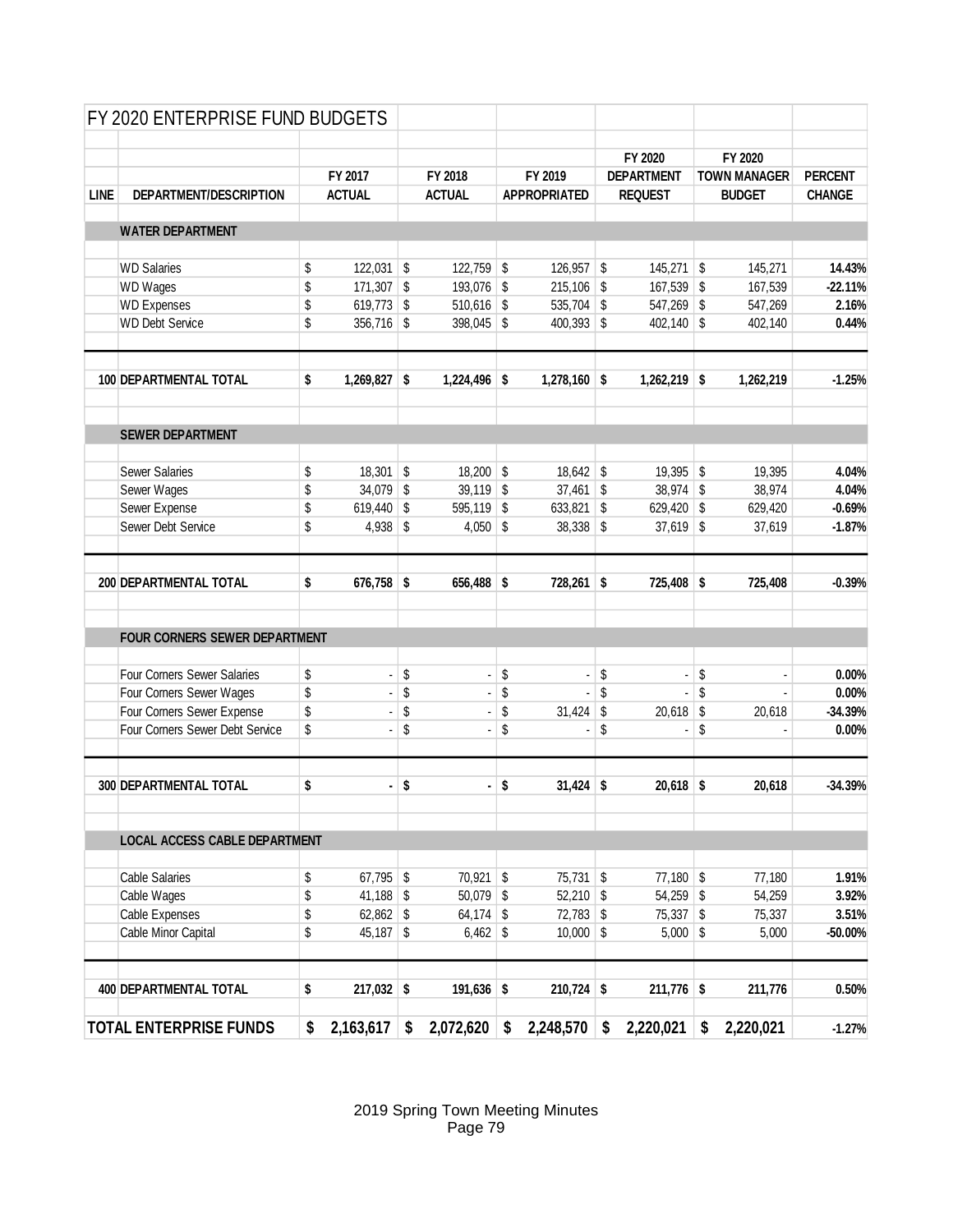|                |                                     |                                             | <b>APPENDIX B</b>                         | <b>FACTOR:</b> | 1.0200 |
|----------------|-------------------------------------|---------------------------------------------|-------------------------------------------|----------------|--------|
|                |                                     |                                             | Town of Groton Personnel By-Law           |                |        |
|                |                                     |                                             | <b>Wage and Classification Schedule</b>   |                |        |
|                |                                     |                                             | Fiscal Year 2020 (Effective July 1, 2019) |                |        |
|                |                                     |                                             |                                           |                |        |
| Grade          | <b>Position Title</b>               | Low                                         |                                           |                | High   |
| $\overline{4}$ | Salary                              |                                             |                                           |                |        |
|                |                                     | 38,877                                      |                                           |                | 48,112 |
|                | Wages                               |                                             |                                           |                |        |
|                |                                     | 18.72                                       |                                           |                | 23.12  |
| 5              | Salary                              |                                             |                                           |                |        |
|                |                                     | 41,097                                      |                                           |                | 50,866 |
|                | <b>Wages</b>                        | 19.78                                       |                                           |                | 24.46  |
| $\overline{7}$ | Salary                              |                                             |                                           |                |        |
|                |                                     | 47,520                                      |                                           |                | 60,192 |
|                | <b>Wages</b>                        |                                             |                                           |                |        |
|                |                                     | 23.39                                       |                                           |                | 28.93  |
| $\,8\,$        | Salary                              |                                             |                                           |                |        |
|                |                                     | 53,946                                      |                                           |                | 66,795 |
|                |                                     |                                             |                                           |                |        |
|                | <b>Wages</b>                        |                                             |                                           |                |        |
|                |                                     | 25.94                                       |                                           |                | 32.11  |
| 9              | Salary                              |                                             |                                           |                |        |
|                |                                     | 55,246                                      |                                           |                | 68,364 |
|                |                                     |                                             |                                           |                |        |
|                | <b>Wages</b>                        |                                             |                                           |                |        |
|                |                                     | 26.56                                       |                                           |                | 32.87  |
| $10\,$         | Salary                              |                                             |                                           |                |        |
|                | Executive Assistant to Town Manager | 63,360                                      |                                           |                | 79,969 |
|                |                                     |                                             |                                           |                |        |
|                | Wages                               | 30.47                                       |                                           |                | 40.94  |
| $11\,$         | <b>Salary</b>                       |                                             |                                           |                |        |
|                | Human Resources Director            | 68,069                                      |                                           |                | 84,234 |
|                |                                     |                                             |                                           |                |        |
|                | Wages                               |                                             |                                           |                |        |
|                |                                     | 32.73                                       |                                           |                | 40.50  |
| 12             | Salary                              |                                             |                                           |                |        |
|                |                                     | 68,274                                      |                                           |                | 84,528 |
|                | <b>Wages</b>                        |                                             |                                           |                |        |
|                |                                     | 32.84                                       |                                           |                | 40.65  |
|                |                                     |                                             |                                           |                |        |
|                |                                     |                                             |                                           |                |        |
|                |                                     |                                             |                                           |                |        |
|                |                                     | 2019 Spring Town Meeting Minutes<br>Page 80 |                                           |                |        |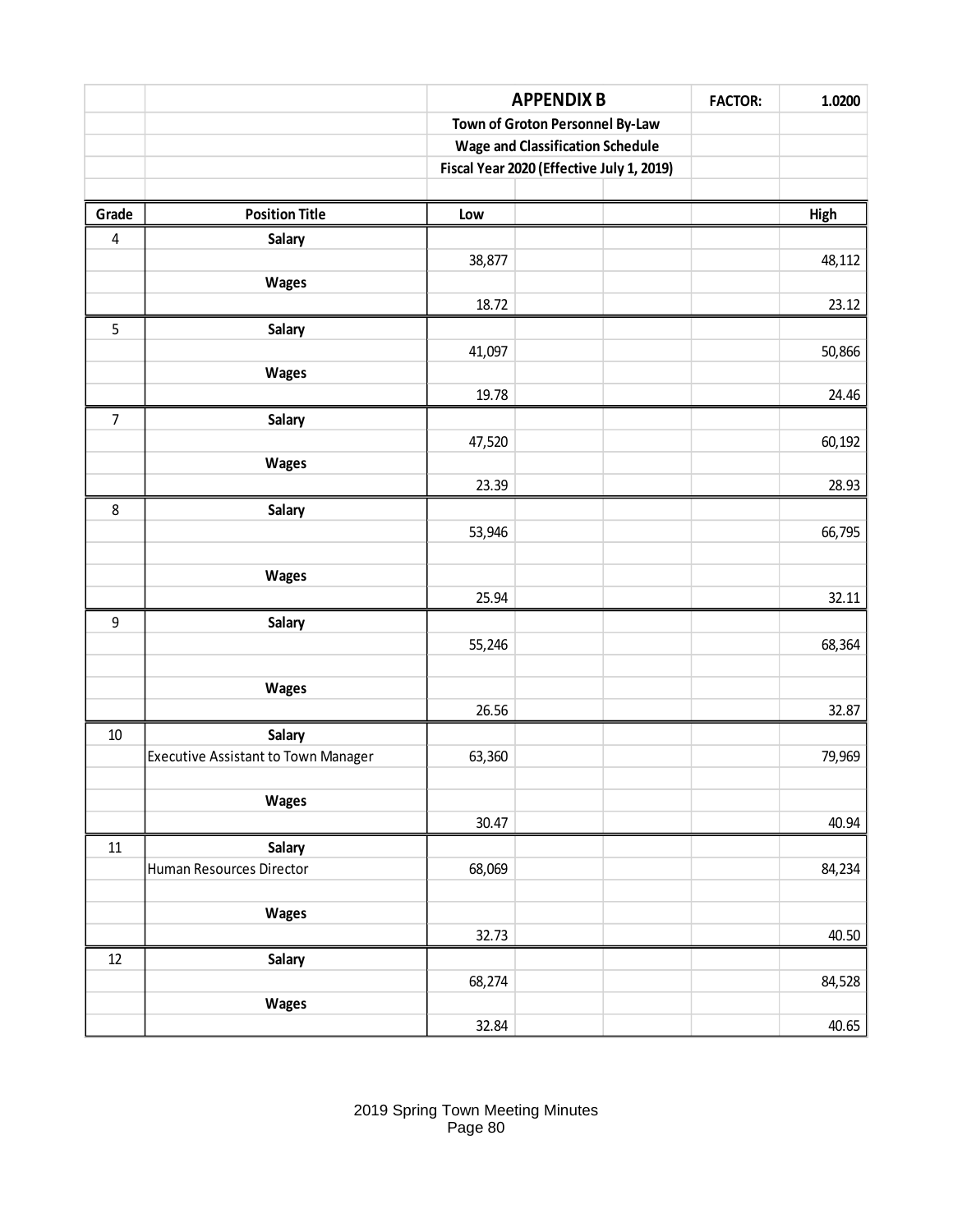|        |                       |         | <b>APPENDIX B</b>                         | <b>FACTOR:</b> | 1.0200  |
|--------|-----------------------|---------|-------------------------------------------|----------------|---------|
|        |                       |         | Town of Groton Personnel By-Law           |                |         |
|        |                       |         | <b>Wage and Classification Schedule</b>   |                |         |
|        |                       |         | Fiscal Year 2020 (Effective July 1, 2019) |                |         |
|        |                       |         |                                           |                |         |
| Grade  | <b>Position Title</b> | Low     |                                           |                | High    |
| 13     | Salary                |         |                                           |                |         |
|        |                       | 70,712  |                                           |                | 89,749  |
|        |                       |         |                                           |                |         |
|        | Wages                 |         |                                           |                |         |
|        |                       | 33.71   |                                           |                | 41.72   |
| 14     | Salary                |         |                                           |                |         |
|        |                       | 70,701  |                                           |                | 87,489  |
|        |                       |         |                                           |                |         |
|        | Wages                 |         |                                           |                |         |
|        |                       | 34.00   |                                           |                | 42.06   |
| 15     | Salary                |         |                                           |                |         |
|        |                       | 74,554  |                                           |                | 92,256  |
|        |                       |         |                                           |                |         |
|        | Wages                 |         |                                           |                |         |
|        |                       | 35.83   |                                           |                | 44.35   |
| 16     | Salary                |         |                                           |                |         |
|        |                       | 77,247  |                                           |                | 95,645  |
|        |                       |         |                                           |                |         |
|        | Wages                 |         |                                           |                |         |
|        |                       | 37.14   |                                           |                | 45.96   |
| $17\,$ | Salary                |         |                                           |                |         |
|        |                       | 86,541  |                                           |                | 107,060 |
|        |                       |         |                                           |                |         |
|        |                       |         |                                           |                |         |
|        | Wages                 |         |                                           |                |         |
|        |                       | 41.61   |                                           |                | 51.48   |
| 18     | Salary                |         |                                           |                |         |
|        |                       | 93,589  |                                           |                | 115,824 |
|        | <b>IT Director</b>    |         |                                           |                |         |
|        |                       |         |                                           |                |         |
|        | Wages                 |         |                                           |                |         |
|        |                       | 45.00   |                                           |                | 55.69   |
| 19     | Salary                |         |                                           |                |         |
|        |                       | 96,047  |                                           |                | 118,843 |
|        | Wages                 | 46.17   |                                           |                | 57.16   |
| 20     | Salary                |         |                                           |                |         |
|        |                       | 102,986 |                                           |                | 126,659 |
|        | Wages                 |         |                                           |                |         |
|        |                       | 49.52   |                                           |                | 60.90   |
|        |                       |         |                                           |                |         |